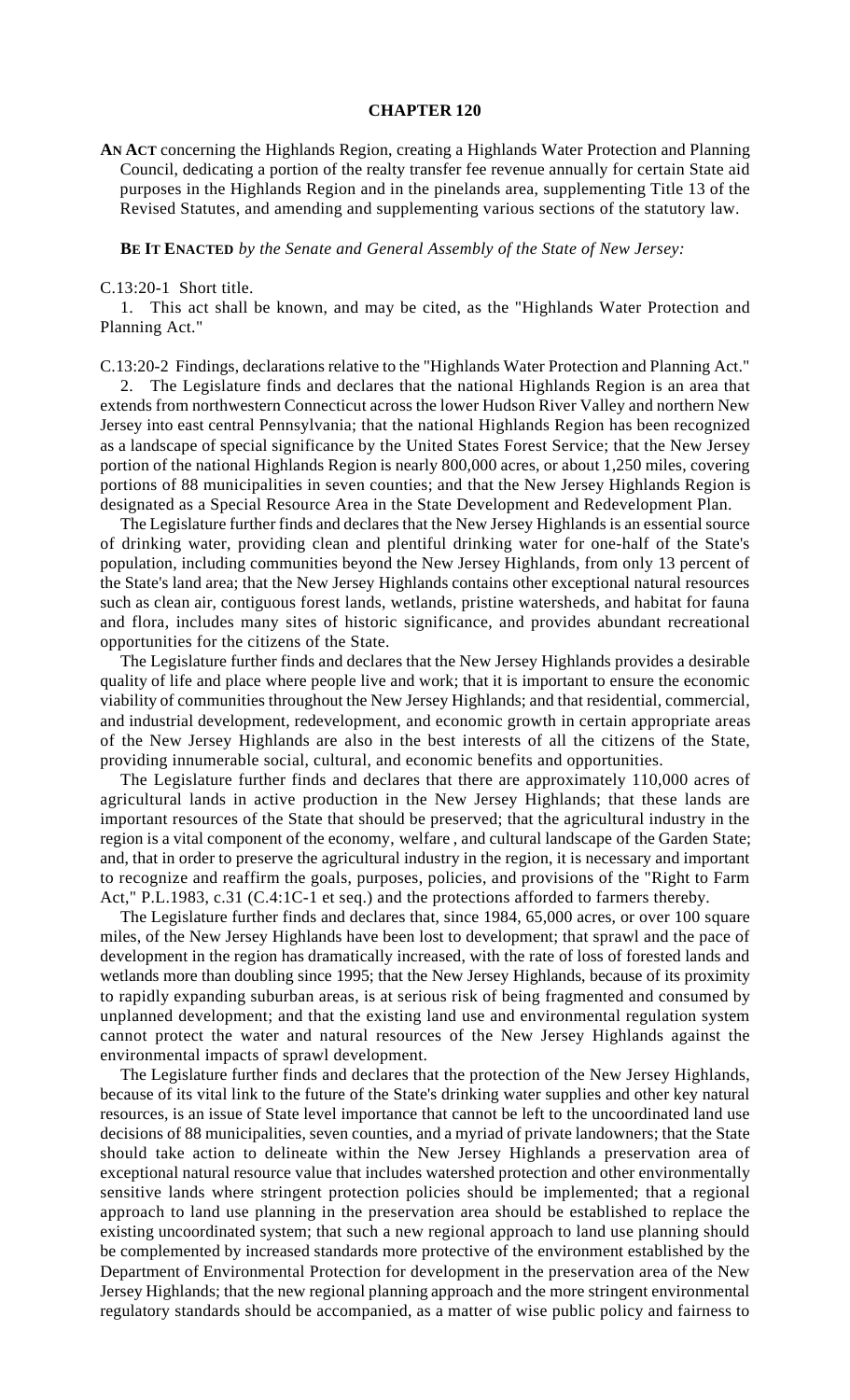property owners, by a strong and significant commitment by the State to fund the acquisition of exceptional natural resource value lands; and that in the light of the various pressures now arrayed against the New Jersey Highlands, these new approaches should be implemented as soon as possible.

The Legislature further finds and declares that in the New Jersey Highlands there is a mountain ridge running southwest from Hamburg Mountain in Sussex County that separates the eastern and the western New Jersey Highlands; that much of the State's drinking water supplies originate in the eastern New Jersey Highlands; and that planning for the region and the environmental standards and regulations to protect those water supplies should be developed with regard to the differences in the topography of the Highlands Region and how the topography affects the quality of the water supplies.

The Legislature therefore determines, in the light of these findings set forth hereinabove, and with the intention of transforming them into action, that it is in the public interest of all the citizens of the State of New Jersey to enact legislation setting forth a comprehensive approach to the protection of the water and other natural resources of the New Jersey Highlands; that this comprehensive approach should consist of the identification of a preservation area of the New Jersey Highlands that would be subjected to stringent water and natural resource protection standards, policies, planning, and regulation; that this comprehensive approach should also consist of the establishment of a Highlands Water Protection and Planning Council charged with the preparation of a regional master plan for the preservation area in the New Jersey Highlands as well as for the region in general; that this comprehensive approach should also include the adoption by the Department of Environmental Protection of stringent standards governing major development in the Highlands preservation area; that , because of the imminent peril that the ongoing rush of development poses for the New Jersey Highlands, immediate, interim standards should be imposed on the date of enactment of this act on major development in the preservation area of the New Jersey Highlands, followed subsequently by adoption by the department of appropriate rules and regulations; that it is appropriate to encourage in certain areas of the New Jersey Highlands, consistent with the State Development and Redevelopment Plan and smart growth strategies and principles, appropriate patterns of compatible residential, commercial, and industrial development, redevelopment, and economic growth, in or adjacent to areas already utilized for such purposes, and to discourage piecemeal, scattered, and inappropriate development, in order to accommodate local and regional growth and economic development in an orderly way while protecting the Highlands environment from the individual and cumulative adverse impacts thereof; that the maintenance of agricultural production and a positive agricultural business climate should be encouraged to the maximum extent possible wherever appropriate in the New Jersey Highlands; and that all such aforementioned measures should be guided, in heart, mind, and spirit, by an abiding and generously given commitment to protecting the incomparable water resources and natural beauty of the New Jersey Highlands so as to preserve them intact, in trust, forever for the pleasure, enjoyment, and use of future generations while also providing every conceivable opportunity for appropriate economic growth and development to advance the quality of life of the residents of the region and the entire State.

C.13:20-3 Definitions relative to the "Highlands Water Protection and Planning Act."

3. As used in this act:

"Agricultural or horticultural development" means construction for the purposes of supporting common farmsite activities, including but not limited to: the production, harvesting, storage, grading, packaging, processing, and the wholesale and retail marketing of crops, plants, animals, and other related commodities and the use and application of techniques and methods of soil preparation and management, fertilization, weed, disease, and pest control, disposal of farm waste, irrigation, drainage and water management, and grazing;

"Agricultural impervious cover" means agricultural or horticultural buildings, structures, or facilities with or without flooring, residential buildings, and paved areas, but shall not mean temporary coverings;

"Agricultural or horticultural use" means the use of land for common farmsite activities, including but not limited to: the production, harvesting, storage, grading, packaging, processing, and the wholesale and retail marketing of crops, plants, animals, and other related commodities and the use and application of techniques and methods of soil preparation and management, fertilization, weed, disease, and pest control, disposal of farm waste, irrigation, drainage and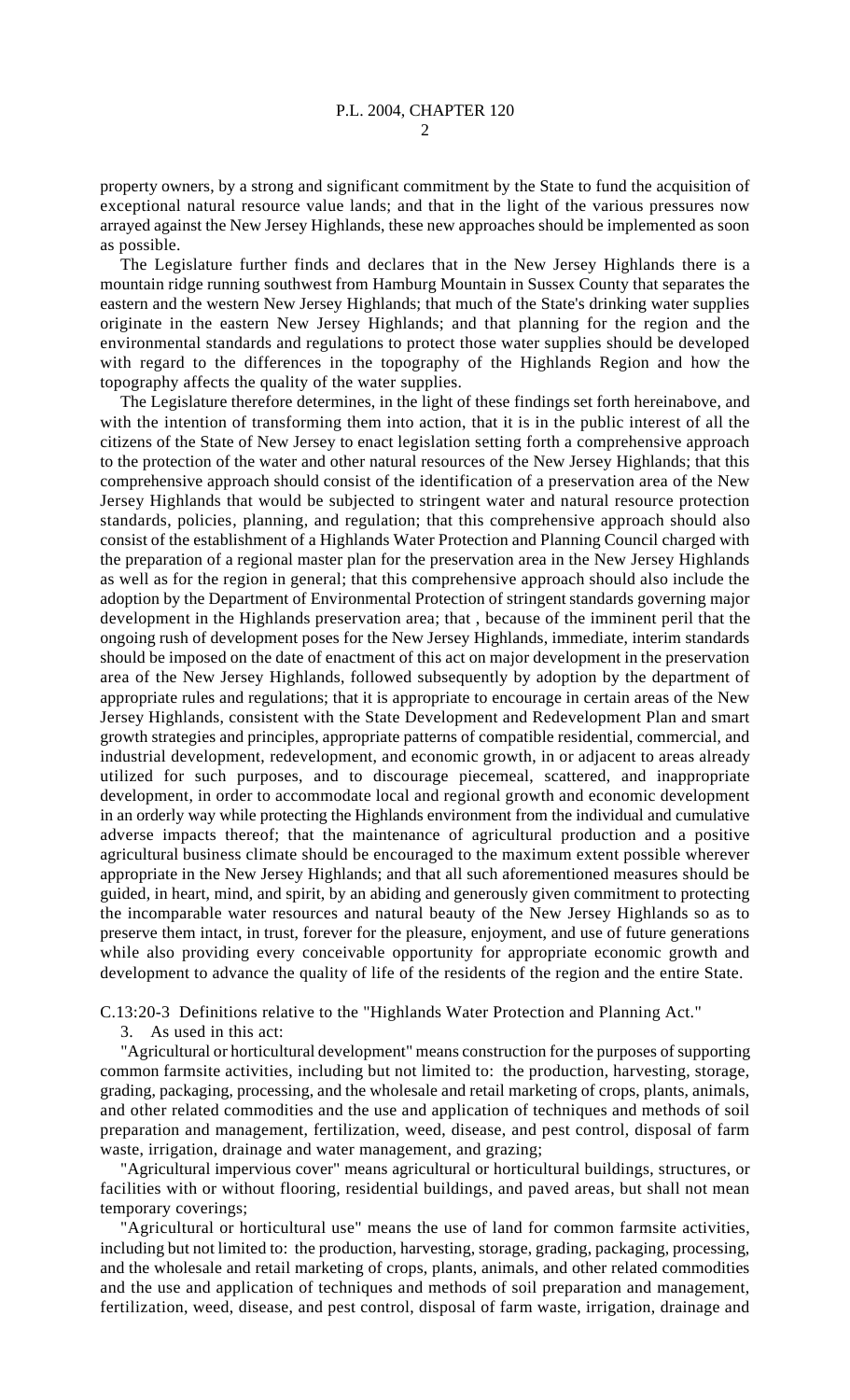water management, and grazing;

"Application for development" means the application form and all accompanying documents required for approval of a subdivision plat, site plan, planned development, conditional use, zoning variance, or direction of the issuance of a permit pursuant to the "Municipal Land Use Law," P.L.1975, c.291 (C.40:55D-1 et seq.) or R.S.40:27-1 et seq., for any use, development, or construction;

"Capital improvement" means any facility for the provision of public services with a life expectancy of three or more years, owned and operated by or on behalf of the State or a political subdivision thereof;

"Construction beyond site preparation" means having completed the foundation for a building or structure, and does not include the clearing, cutting, or removing of vegetation, bringing construction materials to the site, or site grading or other earth work associated with preparing a site for construction;

"Construction materials facility" means any facility or land upon which the activities of production of ready mix concrete, bituminous concrete, or class B recycling occurs;

"Council" means the Highlands Water Protection and Planning Council established by section 4 of this act;

"Department" means the Department of Environmental Protection;

"Development" means the same as that term is defined in section 3.1 of P.L.1975, c.291  $(C.40:55D-4);$ 

"Development regulation" means the same as that term is defined in section 3.1 of P.L.1975, c.291 (C.40:55D-4);

"Disturbance" means the placement of impervious surface, the exposure or movement of soil or bedrock, or the clearing, cutting, or removing of vegetation;

"Environmental land use or water permit" means a permit, approval, or other authorization issued by the Department of Environmental Protection pursuant to the "Freshwater Wetlands Protection Act," P.L.1987, c.156 (C.13:9B-1 et seq.), the "Water Supply Management Act," P.L.1981, c.262 (C.58:1A-1 et seq.), the "Water Pollution Control Act," P.L.1977, c.74 (C.58:10A-1 et seq.), "The Realty Improvement Sewerage and Facilities Act (1954)," P.L.1954, c.199 (C.58:11-23 et seq.), the "Water Quality Planning Act," P.L.1977, c.75 (C.58:11A-1 et seq.), the "Safe Drinking Water Act," P.L.1977, c.224 (C.58:12A-1 et seq.), or the "Flood Hazard Area Control Act," P.L.1962, c.19 (C.58:16A-50 et seq.);

"Facility expansion" means the expansion of the capacity of an existing capital improvement in order that the improvement may serve new development;

"Farm conservation plan" means a site specific plan that prescribes needed land treatment and related conservation and natural resource management measures, including forest management practices, that are determined to be practical and reasonable for the conservation, protection, and development of natural resources, the maintenance and enhancement of agricultural or horticultural productivity, and the control and prevention of nonpoint source pollution;

"Farm management unit" means a parcel or parcels of land, whether contiguous or noncontiguous, together with agricultural or horticultural buildings, structures and facilities, producing agricultural or horticultural products, and operated as a single enterprise;

"Highlands open waters" means all springs, streams including intermittent streams, wetlands, and bodies of surface water, whether natural or artificial, located wholly or partially within the boundaries of the Highlands Region, but shall not mean swimming pools;

"Highlands Region" means that region so designated by subsection a. of section 7 of this act; "Immediate family member" means spouse, child, parent, sibling, aunt, uncle, niece, nephew, first cousin, grandparent, grandchild, father-in-law, mother-in-law, son-in-law, daughter-in-law, stepparent, stepchild, stepbrother, stepsister, half brother, or half sister, whether the individual is related by blood, marriage, or adoption;

"Impact fee" means cash or in-kind payments required to be paid by a developer as a condition for approval of a major subdivision or major site plan for the developer's proportional share of the cost of providing new or expanded reasonable and necessary public improvements located outside the property limits of the subdivision or development but reasonably related to the subdivision or development based upon the need for the improvement created by, and the benefits conferred upon, the subdivision or development;

"Impervious surface" means any structure, surface, or improvement that reduces or prevents absorption of stormwater into land, and includes porous paving, paver blocks, gravel, crushed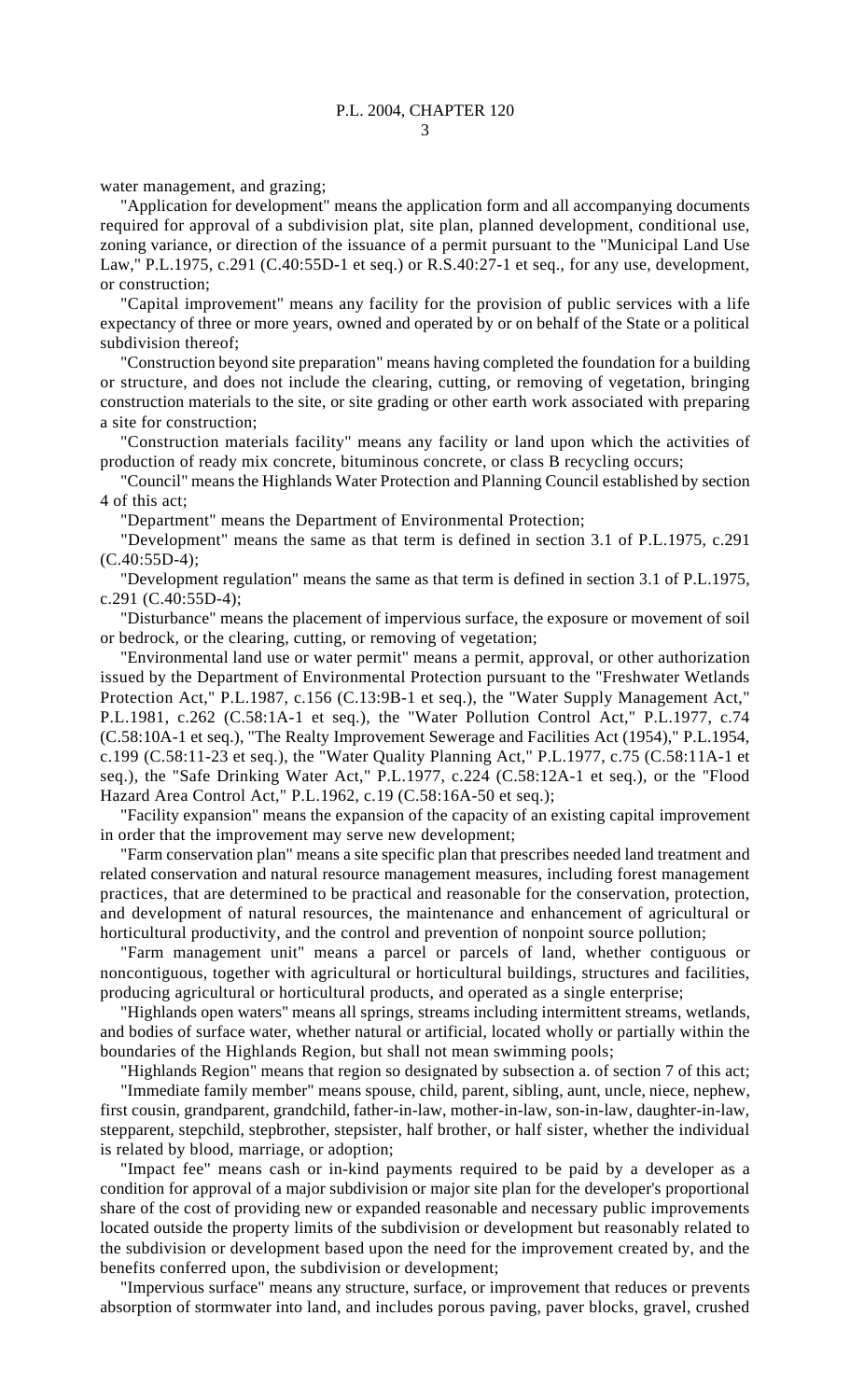stone, decks, patios, elevated structures, and other similar structures, surfaces, or improvements;

"Individual unit of development" means a dwelling unit in the case of a residential development, a square foot in the case of a non-residential development, or any other standard employed by a municipality for different categories of development as a basis upon which to establish a service unit;

"Local government unit" means a municipality, county, or other political subdivision of the State, or any agency, board, commission, utilities authority or other authority, or other entity thereof;

"Major Highlands development" means, except as otherwise provided pursuant to subsection a. of section 30 of this act, (1) any non-residential development in the preservation area; (2) any residential development in the preservation area that requires an environmental land use or water permit or that results in the ultimate disturbance of one acre or more of land or a cumulative increase in impervious surface by one-quarter acre or more; (3) any activity undertaken or engaged in the preservation area that is not a development but results in the ultimate disturbance of one-quarter acre or more of forested area or that results in a cumulative increase in impervious surface by one-quarter acre or more on a lot; or (4) any capital or other project of a State entity or local government unit in the preservation area that requires an environmental land use or water permit or that results in the ultimate disturbance of one acre or more of land or a cumulative increase in impervious surface by one-quarter acre or more. Major Highlands development shall not mean an agricultural or horticultural development or agricultural or horticultural use in the preservation area;

"Mine" means any mine, whether on the surface or underground, and any mining plant, material, equipment, or explosives on the surface or underground, which may contribute to the mining or handling of ore or other metalliferous or non-metalliferous products. The term "mine" shall also include a quarry, sand pit, gravel pit, clay pit, or shale pit;

"Mine site" means the land upon which a mine, whether active or inactive, is located, for which the Commissioner of Labor and Workforce Development has granted a certificate of registration pursuant to section 4 of P.L.1954, c.197 (C.34:6-98.4) and the boundary of which includes all contiguous parcels, except as provided below, of property under common ownership or management, whether located in one or more municipalities, as such parcels are reflected by lot and block numbers or metes and bounds, including any mining plant, material, or equipment. "Contiguous parcels" as used in this definition of "mine site" shall not include parcels for which mining or quarrying is not a permitted use or for which mining or quarrying is not permitted as a prior nonconforming use under the "Municipal Land Use Law," P.L.1975, c.291 (C.40:55D-1 et seq.);

"Office of Smart Growth" means the Office of State Planning established pursuant to section 6 of P.L.1985, c.398 (C.52:18A-201);

"Planning area" means that portion of the Highlands Region not included within the preservation area;

"Preservation area" means that portion of the Highlands Region so designated by subsection b. of section 7 of this act;

"Public utility" means the same as that term is defined in R.S.48:2-13;

"Recreation and conservation purposes" means the same as that term is defined in section 3 of P.L.1999, c.152 (C.13:8C-3);

"Regional master plan" means the Highlands regional master plan or any revision thereof adopted by the council pursuant to section 8 of this act;

"Resource management systems plan" means a site specific conservation system plan that (1) prescribes needed land treatment and related conservation and natural resource management measures, including forest management practices, for the conservation, protection, and development of natural resources, the maintenance and enhancement of agricultural or horticultural productivity, and the control and prevention of nonpoint source pollution, and (2) establishes criteria for resources sustainability of soil, water, air, plants, and animals;

"Service area" means that area to be served by the capital improvement or facility expansion as designated in the capital improvement program adopted by a municipality under section 20 of P.L.1975, c.291 (C.40:55D-29);

"Service unit" means a standardized measure of consumption, use, generation or discharge attributable to an individual unit of development calculated in accordance with generally accepted engineering or planning standards for a particular category of capital improvements or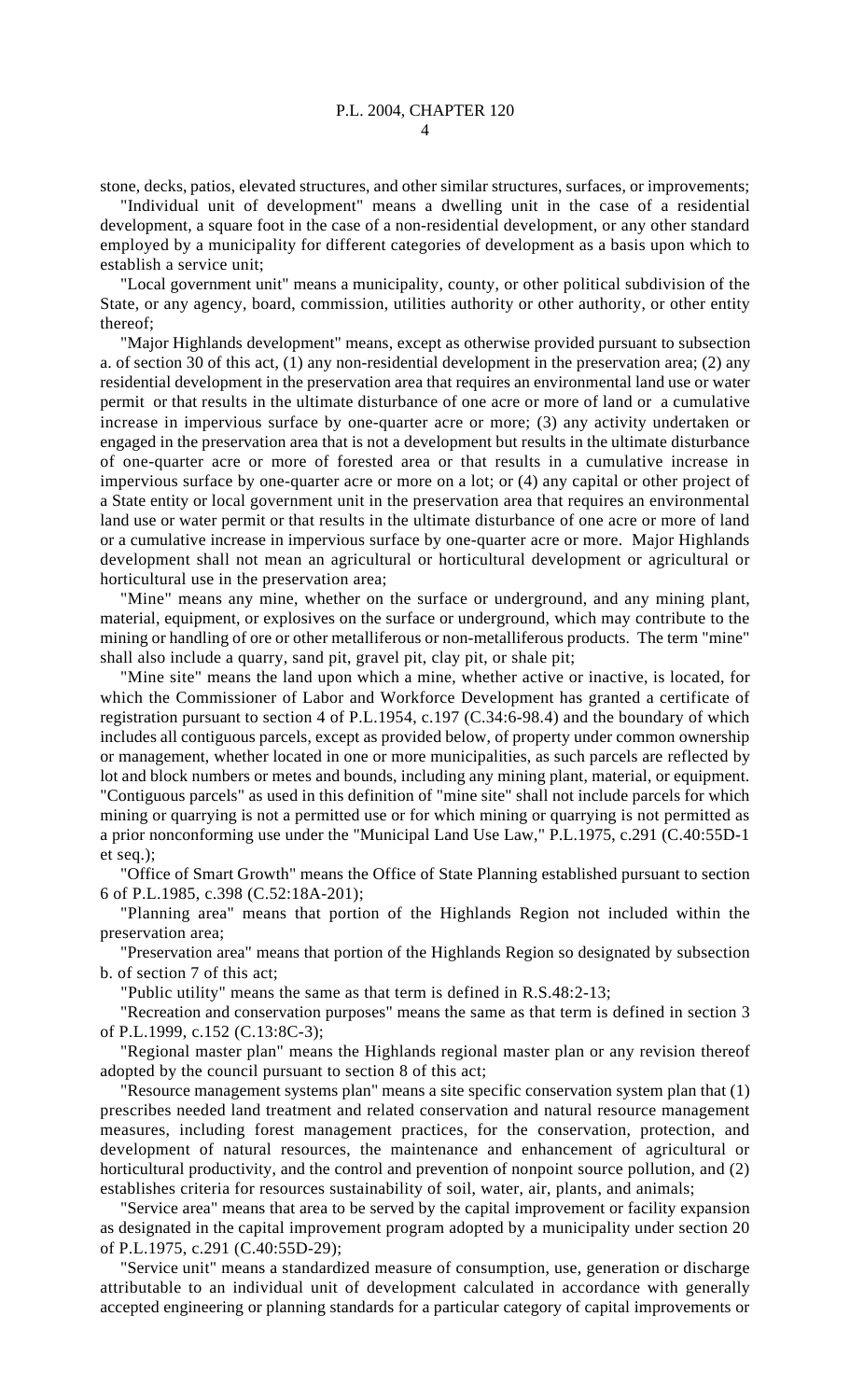facility expansions;

"Soil conservation district" means the same as that term is defined in R.S. 4:24-2;

"State Development and Redevelopment Plan" means the State Development and Redevelopment Plan adopted pursuant to P.L.1985, c.398 (C.52:18A-196 et al.);

"State entity" means any State department, agency, board, commission, or other entity, district water supply commission, independent State authority or commission, or bi-state entity;

"State Soil Conservation Committee" means the State Soil Conservation Committee in the Department of Agriculture established pursuant to R.S. 4:24-3;

"Temporary coverings" means permeable, woven and non-woven geotextile fabrics that allow for water infiltration or impermeable materials that are in contact with the soil and are used for no more than two consecutive years; and

"Waters of the Highlands" means all springs, streams including intermittent streams, and bodies of surface or ground water, whether natural or artificial, located wholly or partially within the boundaries of the Highlands Region, but shall not mean swimming pools.

C.13:20-4 "Highlands Water Protection and Planning Council."

4. There is hereby established a public body corporate and politic, with corporate succession, to be known as the "Highlands Water Protection and Planning Council." The council shall constitute a political subdivision of the State established as an instrumentality exercising public and essential governmental functions, and the exercise by the council of the powers and duties conferred by this act shall be deemed and held to be an essential governmental function of the State. For the purpose of complying with the provisions of Article V, Section IV, paragraph 1 of the New Jersey Constitution, the council is hereby allocated within the Department of Environmental Protection, but, notwithstanding that allocation, the council shall be independent of any supervision or control by the department or by the commissioner or any officer or employee thereof.

C.13:20-5 Membership of council, appointment, terms, meetings, minutes delivered to Governor.

5. a. The council shall consist of 15 voting members to be appointed and qualified as follows:

(1) Eight residents of the counties of Bergen, Hunterdon, Morris, Passaic, Somerset, Sussex, or Warren, appointed by the Governor, with the advice and consent of the Senate, (a) no more than four of whom shall be of the same political party, (b) of whom five shall be municipal officials residing in the Highlands Region and holding elective office at the time of appointment and three shall be county officials holding elective office at the time of appointment, and (c) among whom shall be (i) at least one resident from each of the counties of Bergen, Hunterdon, Morris, Passaic, Somerset, Sussex, and Warren, and (ii) two residents from the county that has the largest population residing in the Highlands Region, of whom no more than one shall be of the same political party; and

(2) Seven residents of the State, of whom five shall be appointed by the Governor, with the advice and consent of the Senate , one shall be appointed by the Governor upon the recommendation of the President of the Senate, and one shall be appointed by the Governor upon the recommendation of the Speaker of the General Assembly. The members appointed pursuant to this paragraph shall have, to the maximum extent practicable, expertise, knowledge, or experience in water quality protection, natural resources protection, environmental protection, agriculture, forestry, land use, or economic development, and at least four of them shall be property owners, business owners, or farmers in the Highlands Region or residents or nonresidents of the Highlands Region who benefit from or consume water from the Highlands Region.

b. (1) Council members shall serve for terms of five years; provided, however, that of the members first appointed, five shall serve a term of three years, five shall serve a term of four years, and five shall serve a term of five years. The initial terms of the two council members appointed by the Governor upon the recommendation, respectively, of the President of the Senate and the Speaker of the General Assembly shall be among those council members assigned initial terms of five years pursuant to this paragraph.

(2) Each member shall serve for the term of the appointment and until a successor shall have been appointed and qualified. Any vacancy shall be filled in the same manner as the original appointment for the unexpired term only.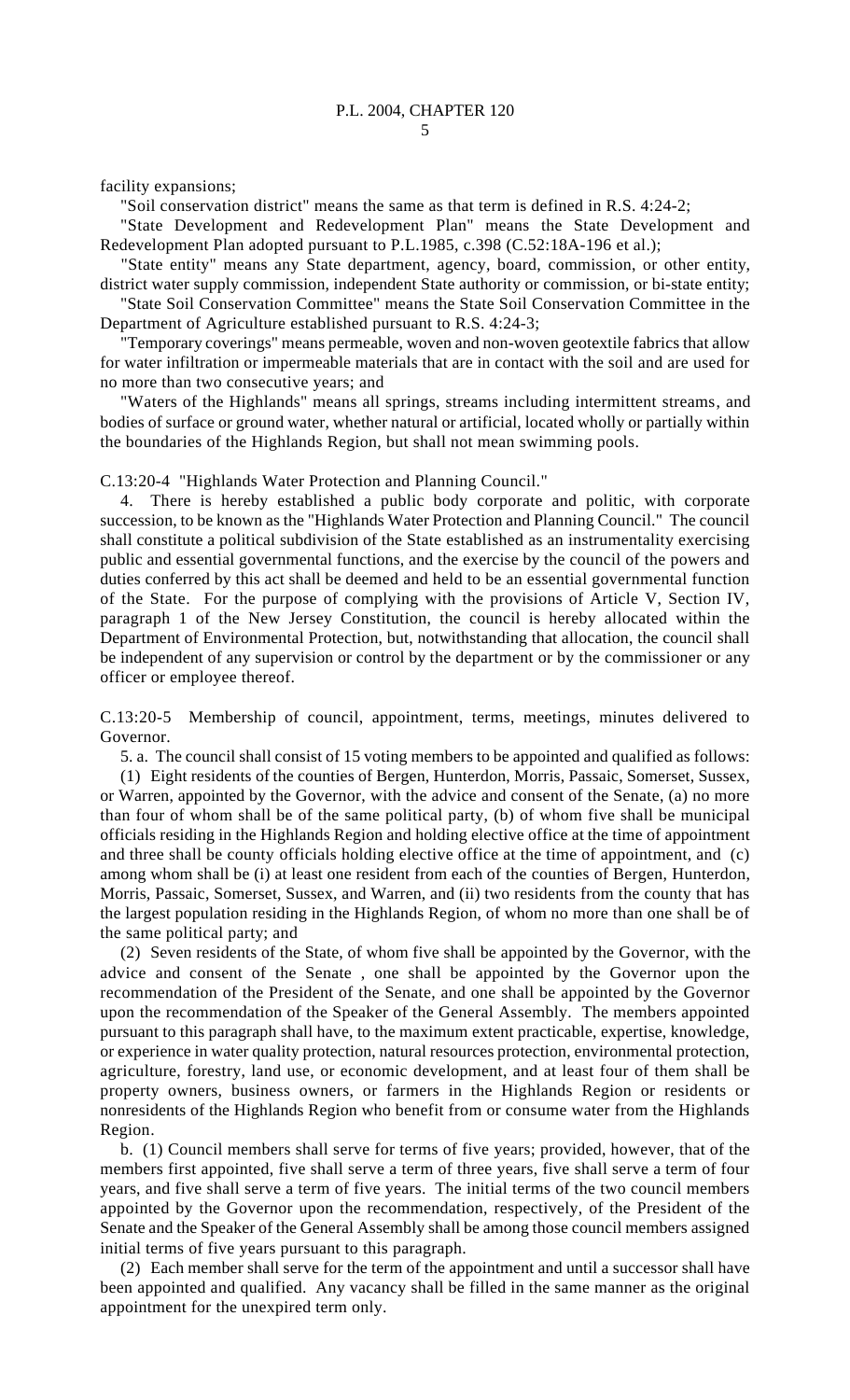c. Any member of the council may be removed by the Governor, for cause, after a public hearing.

d. Each member of the council, before entering upon the member's duties, shall take and subscribe an oath to perform the duties of the office faithfully, impartially, and justly to the best of the member's ability, in addition to any oath that may be required by R.S.41:1-1 et seq. A record of the oath shall be filed in the Office of the Secretary of State.

e. The members of the council shall serve without compensation, but the council may, within the limits of funds appropriated or otherwise made available for such purposes, reimburse its members for necessary expenses incurred in the discharge of their official duties.

f. The powers of the council shall be vested in the members thereof in office. A majority of the total authorized membership of the council shall constitute a quorum and no action may be taken by the council except upon the affirmative vote of a majority of the total authorized membership of the council. No alternate or designee of any council member shall exercise any power to vote on any matter pending before the council.

g. The Governor shall designate one of the members of the council as chairperson. The council shall appoint an executive director, who shall be the chief administrative officer thereof. The executive director shall serve at the pleasure of the council, and shall be a person qualified by training and experience to perform the duties of the office.

h. The members and staff of the council shall be subject to the "New Jersey Conflicts of Interest Law," P.L.1971, c.182 (C.52:13D-12 et seq.).

i. The council shall be subject to the provisions of the "Open Public Meetings Act," P.L.1975, c.231 (C.10:4-6 et seq.).

j. A true copy of the minutes of every meeting of the council shall be prepared and forthwith delivered to the Governor. No action taken at a meeting by the council shall have force or effect until 10 days, exclusive of Saturdays, Sundays, and public holidays, after a copy of the minutes shall have been so delivered; provided, however, that no action taken with respect to the adoption of the regional master plan, or any portion or revision thereof, shall have force or effect until 30 days, exclusive of Saturdays, Sundays, and public holidays, after a copy of the minutes shall have been so delivered. If, in the 10-day period, or 30-day period, as the case may be, the Governor returns the copy of the minutes with a veto of any action taken by the council at the meeting, the action shall be null and void and of no force and effect.

C.13:20-6 Powers, duties, responsibilities of council.

6. The council shall have the following powers, duties, and responsibilities, in addition to those prescribed elsewhere in this act:

a. To adopt and from time to time amend and repeal suitable bylaws for the management of its affairs;

b. To adopt and use an official seal and alter it at the council's pleasure;

- c. To maintain an office at such place or places in the Highlands Region as it may designate;
- d. To sue and be sued in its own name;

e. To appoint, retain and employ, without regard to the provisions of Title 11A of the New Jersey Statutes but within the limits of funds appropriated or otherwise made available for those purposes, such officers, employees, attorneys, agents, and experts as it may require, and to determine the qualifications, terms of office, duties, services, and compensation therefor;

f. To apply for, receive, and accept, from any federal, State, or other public or private source, grants or loans for, or in aid of, the council's authorized purposes or in the carrying out of the council's powers, duties, and responsibilities;

g. To enter into any and all agreements or contracts, execute any and all instruments, and do and perform any and all acts or things necessary, convenient, or desirable for the purposes of the council or to carry out any power, duty, or responsibility expressly given in this act;

h. To call to its assistance and avail itself of the services of such employees of any State entity or local government unit as may be required and made available for such purposes;

i. To adopt a regional master plan for the Highlands Region as provided pursuant to section 8 of this act;

j. To appoint advisory boards, commissions, councils, or panels to assist in its activities, including but not limited to a municipal advisory council consisting of mayors, municipal council members, or other representatives of municipalities located in the Highlands Region;

k. To solicit and consider public input and comment on the council's activities, the regional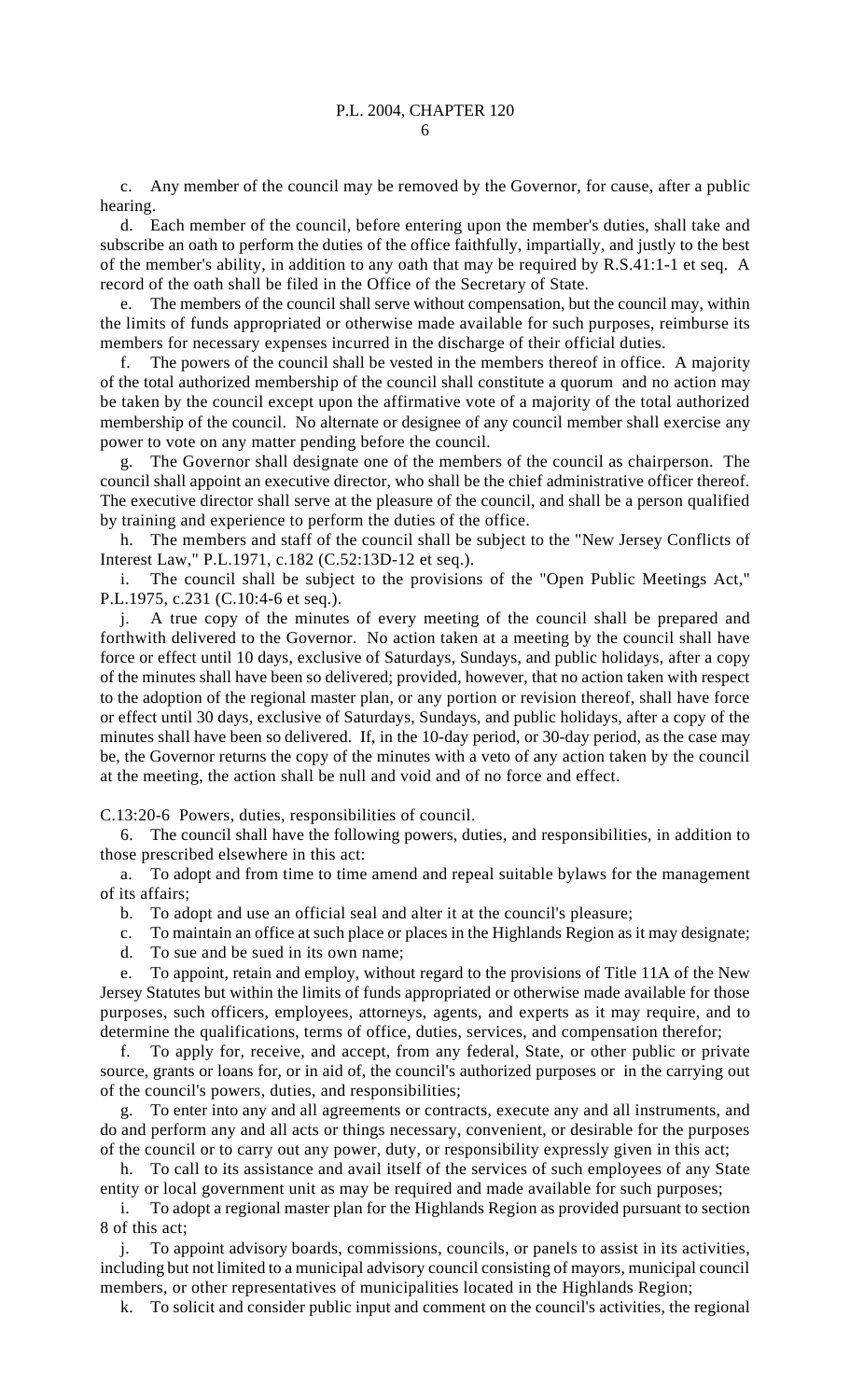master plan, and other issues and matters of importance in the Highlands Region by periodically holding public hearings or conferences and providing other opportunities for such input and comment by interested parties;

l. To conduct examinations and investigations, to hear testimony, taken under oath at public or private hearings, on any material matter, and to require attendance of witnesses and the production of books and papers;

m. To prepare and transmit to the Commissioner of Environmental Protection such recommendations for water quality and water supply standards for surface and ground waters in the Highlands Region, or in tributaries and watersheds thereof, and for other environmental protection standards pertaining to the lands and natural resources of the Highlands Region, as the council deems appropriate;

n. To identify and designate in the regional master plan special areas in the preservation area within which development shall not occur in order to protect water resources and environmentally sensitive lands while recognizing the need to provide just compensation to the owners of those lands when appropriate, whether through acquisition, transfer of development rights programs, or other means or strategies;

o. To identify any lands in which the public acquisition of a fee simple or lesser interest therein is necessary or desirable in order to ensure the preservation thereof, or to provide sites for public recreation, as well as any lands the beneficial use of which are so adversely affected by the restrictions imposed pursuant to this act as to require a guarantee of just compensation therefor, and to transmit a list of those lands to the Commissioner of Environmental Protection, affected local government units, and appropriate federal agencies;

p. To develop model land use ordinances and other development regulations, for consideration and possible adoption by municipalities in the planning area, that would help protect the environment, including, but not limited to, ordinances and other development regulations pertaining to steep slopes, forest cover, wellhead and water supply protection, water conservation, impervious surface, and clustering; and to provide guidance and technical assistance in connection therewith to those municipalities;

To identify and designate, and accept petitions from municipalities to designate, special critical environmental areas in high resource value lands in the planning area, and develop voluntary standards and guidelines for protection of such special areas for possible implementation by those municipalities;

r. To comment upon any application for development before a local government unit, on the adoption of any master plan, development regulation, or other regulation by a local government unit, or on the enforcement by a local government unit of any development regulation or other regulation, which power shall be in addition to any other review, oversight, or intervention powers of the council prescribed by this act;

s. To work with interested municipalities to enter into agreements to establish, where appropriate, capacity-based development densities, including, but not limited to, appropriate higher densities to support transit villages or in centers designated by the State Development and Redevelopment Plan and endorsed by the State Planning Commission;

t. To establish and implement a road signage program in cooperation with the Department of Transportation and local government units to identify significant natural and historic resources and landmarks in the Highlands Region;

u. To promote, in conjunction with the Department of Environmental Protection and the Department of Agriculture, conservation of water resources both in the Highlands Region and in areas outside of the Highlands Region for which the Highlands is a source of drinking water;

v. To promote brownfield remediation and redevelopment in the Highlands Region;

w. To work with the State Agriculture Development Committee and the Garden State Preservation Trust to establish incentives for any landowner in the Highlands Region seeking to preserve land under the farmland preservation program that would be provided in exchange for the landowner agreeing to permanently restrict the amount of impervious surface and agricultural impervious cover on the farm to a maximum of five percent of the total land area of the farm;

x. To establish and charge, in accordance with a fee schedule to be set forth by rule or regulation adopted pursuant to the "Administrative Procedure Act," P.L.1968, c.410 (C.52:14B-1 et seq.), reasonable fees for services performed relating to the review of applications for development and other applications filed with or otherwise brought before the council, or for other services, as may be required by this act or the regional master plan; and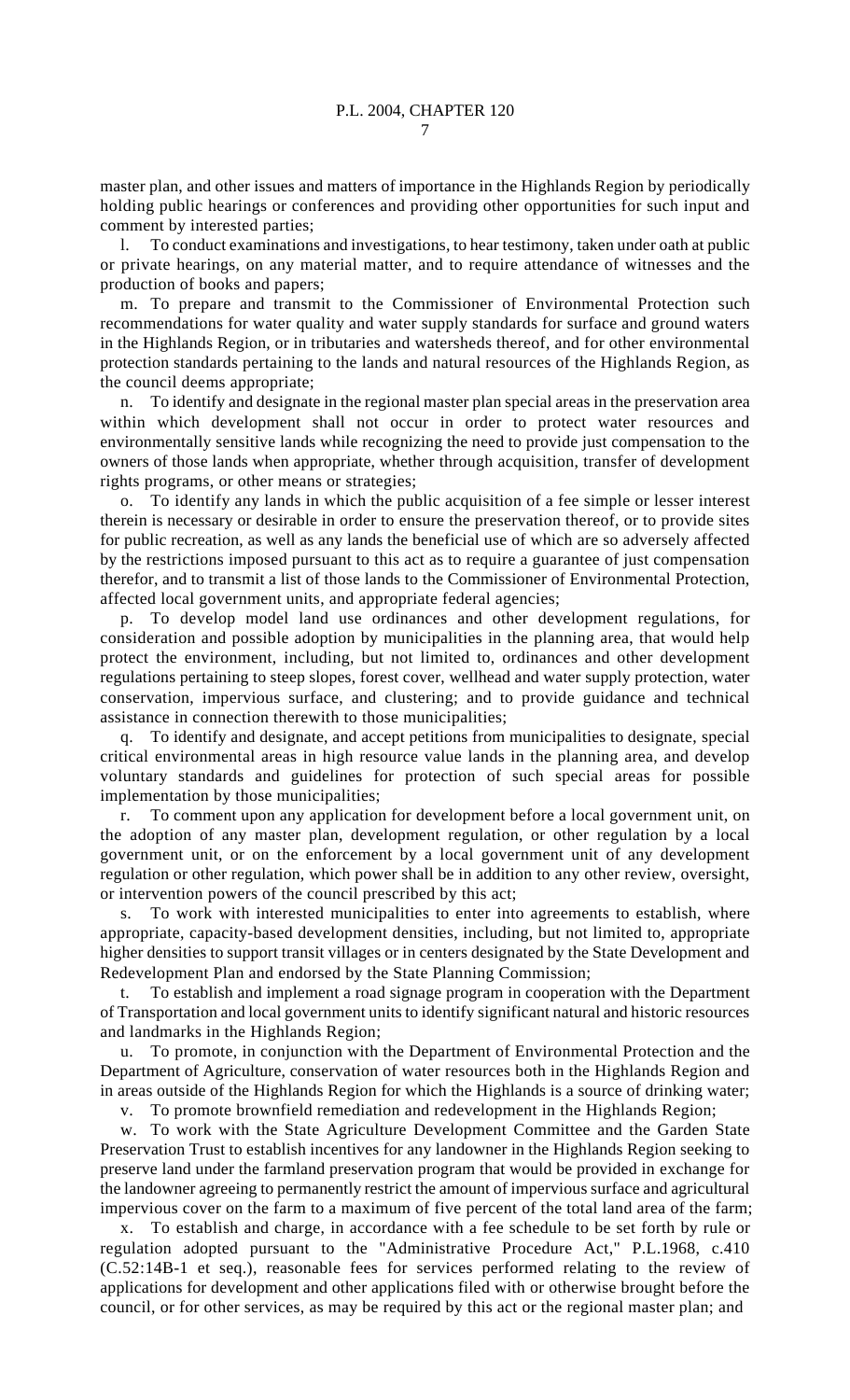y. To prepare, adopt, amend, or repeal, pursuant to the provisions of the "Administrative Procedure Act," P.L.1968, c.410 (C.52:14B-1 et seq.), such rules and regulations as may be necessary in order to exercise its powers and perform its duties and responsibilities under the provisions of this act.

C.13:20-7 Highlands Region, preservation area; delineated.

7. a. The Highlands Region shall consist of all that area within the boundaries of the following municipalities:

(1) in Bergen County: Mahwah and Oakland;

(2) in Hunterdon County: Alexandria, Bethlehem, Bloomsbury, Califon, Clinton Town, Clinton Township, Glen Gardner, Hampton, High Bridge, Holland, Lebanon Boro, Lebanon Township, Milford, Tewksbury, and Union;

(3) in Morris County: Boonton Town, Boonton Township, Butler, Chester Boro, Chester Township, Denville, Dover, Hanover, Harding, Jefferson, Kinnelon, Mendham Boro, Mendham Township, Mine Hill, Montville, Morris Plains, Morris Township, Morristown, Mount Arlington, Mount Olive, Mountain Lakes, Netcong, Parsippany-Troy Hills, Pequannock, Randolph, Riverdale, Rockaway Boro, Rockaway Township, Roxbury, Victory Gardens, Washington, and Wharton;

(4) in Passaic County: Bloomingdale, Pompton Lakes, Ringwood, Wanaque, and West Milford;

(5) in Somerset County: Bedminster, Bernards, Bernardsville, Far Hills, and Peapack-Gladstone;

(6) in Sussex County: Byram, Franklin, Green, Hamburg, Hardyston, Hopatcong,

Ogdensburg, Sparta, Stanhope, and Vernon; and

(7) in Warren County: Allamuchy, Alpha, Belvidere, Franklin, Frelinghuysen, Greenwich, Hackettstown, Harmony, Hope, Independence, Liberty, Lopatcong, Mansfield, Oxford, Phillipsburg, Pohatcong, Washington Boro, Washington Township, and White.

b. (1) The preservation area shall consist of all that area within the boundaries described herein:

Beginning at the New Jersey and New York border and the intersection of State Highway 17 and Interstate 287 in northern Mahwah Township; thence southerly on Interstate 287 to its intersection with Ramapo Valley Road (U.S. Highway 202); thence southwesterly on Ramapo Valley Road (U.S. Highway 202) to its intersection with the Campgaw Mountain County Reservation, immediately south of Marion Drive; thence in a general northeastern direction along the boundary of the Campgaw Mountain County Reservation, until its intersection with Interstate 287; thence southerly on Interstate 287 to its intersection with the Mahwah Township and Oakland Borough corporate boundary; thence northwesterly along the Mahwah Township and Oakland Borough corporate boundary to its intersection with the Ramapo River; thence south on the east bank of the Ramapo River to its intersection with Interstate 287; thence westerly on Interstate 287 to its intersection with West Oakland Avenue; thence southerly and westerly on West Oakland Avenue to its intersection with Doty Road; thence southerly on Doty Road to its intersection with Ramapo Valley Road (U.S. Highway 202); thence westerly and southerly on Ramapo Valley Road (U.S. Highway 202) to its intersection with Long Hill Road (County Road 931); thence southerly on Long Hill Road (County Road 931) to its intersection with the Oakland Borough and Franklin Lakes Borough corporate boundary; thence southerly on the Oakland Borough and Franklin Lakes Borough corporate boundary to its intersection with the Oakland Borough corporate boundary; thence northwesterly along the Oakland Borough corporate boundary to the Wanaque Borough corporate boundary; thence westerly and southerly along the Wanaque Borough and Pompton Lakes Borough corporate boundary to its intersection with Ringwood Avenue (Alternate 511) to its intersection with the southwestern corner of Block 478, lot 7 in Wanaque Borough; thence east along the boundary of Block 478, lot 7 to boundary of Block 479, lot 3 in Wanaque Borough; thence northerly along the boundary of Block 479, lot 3 to the boundary of Block 479, lot 2; thence westerly and northerly to Interstate 287; thence northerly on Interstate 287 to its intersection with the Pompton River; thence northerly along the western bank of the Pompton River to its intersection in Wanaque Borough with the abandoned railroad right of way east of Ringwood Avenue; thence northerly on the abandoned railroad right of way to its intersection with Belmont Avenue; thence easterly on Belmont Avenue to its intersection with Mullen Avenue; thence southerly and easterly on Mullen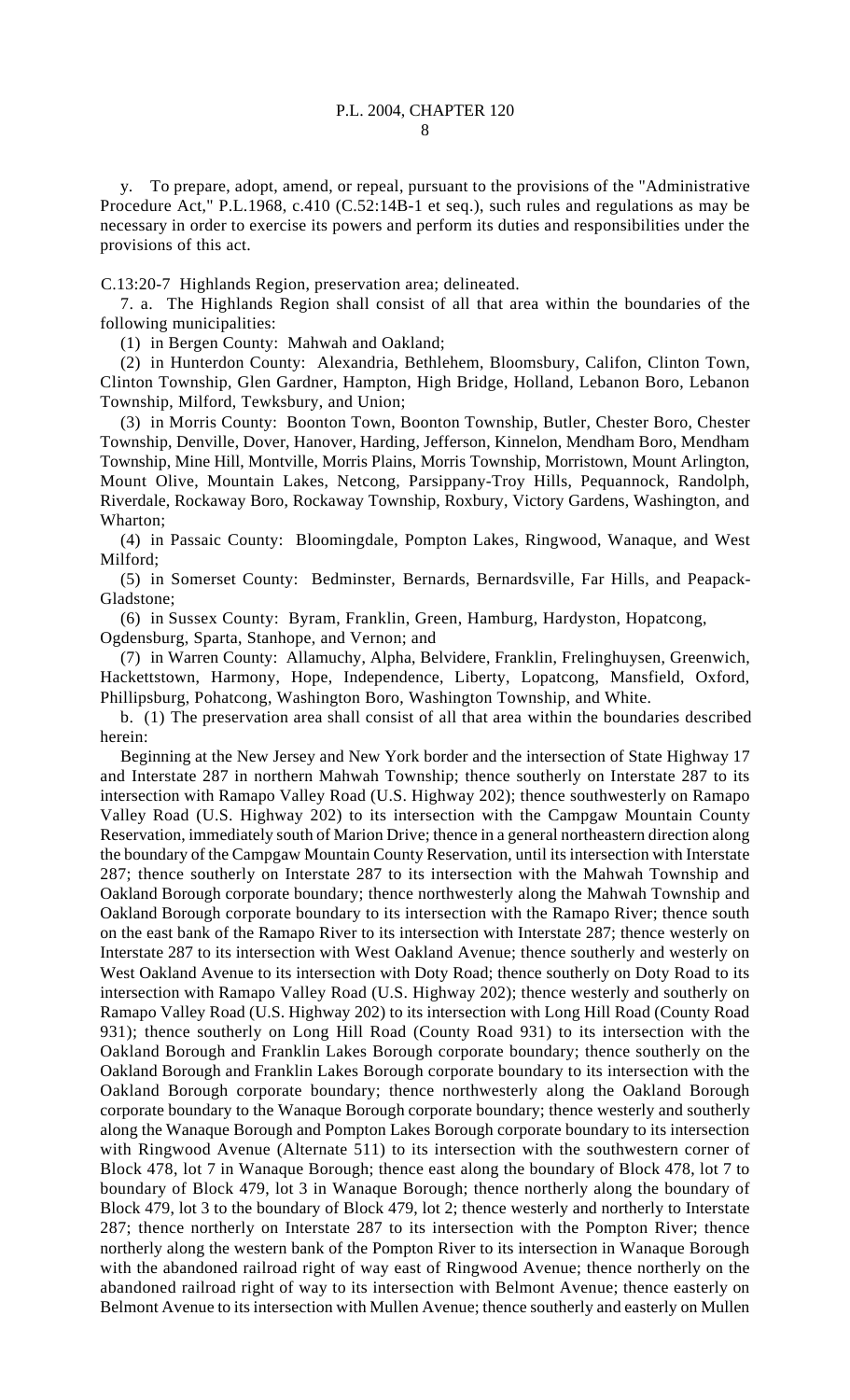Avenue to its intersection with Belmont Avenue thence easterly to Meadow Brook; thence northerly on the eastern bank of Meadow Brook to its intersection with Meadow Brook Avenue in Wanaque Borough; thence easterly on Meadow Brook Avenue to its intersection with Crescent Road; thence northerly on Crescent Road to its intersection with Tremont Terrace; thence northerly on Tremont Terrace to its intersection with Wilson Drive; thence northerly on Wilson Drive to its intersection with Conklintown Road; thence westerly on Conklintown Road to its intersection with Ringwood Avenue (Alternate 511); thence southerly on Ringwood Avenue (Alternate 511) to its intersection with the Wanaque Reservoir public lands; thence southerly and westerly on the Wanaque Reservoir public lands boundary to its intersection with Posts Brook; thence southerly on the eastern bank of Posts Brook to its intersection with Doty Road; thence easterly on Doty Road to its intersection the northeast corner of Block 401, lot 3 in Wanaque Borough; thence southerly along the boundary of Block 401, lot 3 to the intersection with the Bloomingdale Borough and Wanaque Borough corporate boundary; thence southerly on Bloomingdale Borough and Wanaque Borough corporate boundary to its intersection with Union Avenue County Road 511); thence westerly on Union Avenue (County Road 511) to its intersection with Morse Lake Road; thence north on Morse Lake Road to the southeastern corner of Block 57, lot 41 in Bloomingdale Borough; thence westerly along the boundary of Block 57, lot 41 to the boundary of Block 57, lot 40; thence northerly and westerly along the boundary of Block 57, lot 40 to the northeast corner of Block 57, lot 43.01; thence continuing westerly and southerly along the boundary of Block 57, lot 43.01 to the boundary of Block 92.08, lot 77; thence westerly along the boundary of Block 92.08, lot 77 to the northeast corner of Block 92.08, lot 1; thence continuing westerly along the northern boundary of Block 92.08, lot 1 to the southern boundary of Block 49.02, lot 12; thence continuing westerly along the southern boundary of Block 49.02, lot 12 to the southern boundary of Block 49.02, lot 28; thence continuing westerly along the southern boundary of Block 49.02, lot 28 to Woodlot Road; thence westerly across Woodlot Road to the boundary of Block 49.09, lot 8; thence westerly along the southern boundary of Block 49.09, lot 8 to the boundary of Block 49.09, lot 12; thence westerly along the southern boundary of Block 49.09, lot 12 to Overlook Road (Natalie Court); thence westerly across Overlook Road (Natalie Court) to the boundary of Block 49.01, lot 5.04; thence northwesterly along the boundary of Block 49.01, lot 5.04 to the southern corner of Block 49.01, lot 5.05; thence northwesterly along the boundary of Block 49.01, lot 5.05 to a corner of Block 44, lot 182; thence generally westerly following the southern boundary of Block 44, lot 182 to Glenwild Avenue (Carmantown Road) at South Road; thence northerly along the eastern edge of Glenwild Avenue (Carmantown Road) right of way to a point opposite Glade Road; thence south across Glenwild Avenue (Carmantown Road) to the northeast corner of Block 5, lot 28; thence south along the boundary of Block 5, lot 28 to the boundary of Block 5, lot 26.01; thence southerly along the boundary of Block 5, lot 26.01 to Star Lake Road (Ridge Road); thence southwest across Star Lake Road (Ridge Road) to the northern corner of Block 5, lot 26.11 along the boundary of Block 5, lot 26.01; thence westerly along the boundary of Block 5, lot 26.01 to the northern corner of Block 5, lot 26.02; thence southerly and westerly following along the boundary of Block 5, lot 26.02 to the northeastern corner of Block 5, lot 25.02; thence westerly and southerly along the boundary of Block 5, lot 25.02 to the northern limit of the Macopin Road (County Road 693) right of way; thence northerly and westerly on Macopin Road (County Road 693) to its intersection with the Bloomingdale Borough and West Milford Township corporate boundary; thence southerly on the Bloomingdale Borough and West Milford Township corporate boundary to its intersection with the West Milford Township and Butler Borough corporate boundary; thence southerly along this corporate boundary to its intersection with the Kinnelon Borough, Butler Borough and Morris County Corporate boundary; thence westerly, southerly and easterly on the Kinnelon Borough and Butler Borough corporate boundary to its intersection with State Highway 23; thence easterly on State Highway 23 to its intersection with the Kinnelon Borough and Riverdale Borough corporate boundary; thence southerly and easterly on the Riverdale Borough and Pequannock Township corporate boundary to its intersection with Interstate 287; thence southerly on Interstate 287 to its intersection with Old Lane Road Extension; thence westerly, northerly and westerly on Old Lane Road Extension to the intersection of Virginia Drive; thence southerly on Virginia Drive to its intersection with MacLeay Drive; thence southwesterly on MacLeay Drive to its intersection with West Lake Drive; thence southwesterly on West Lake Drive to Taylortown Road; thence northerly and westerly on Taylortown Road to its intersection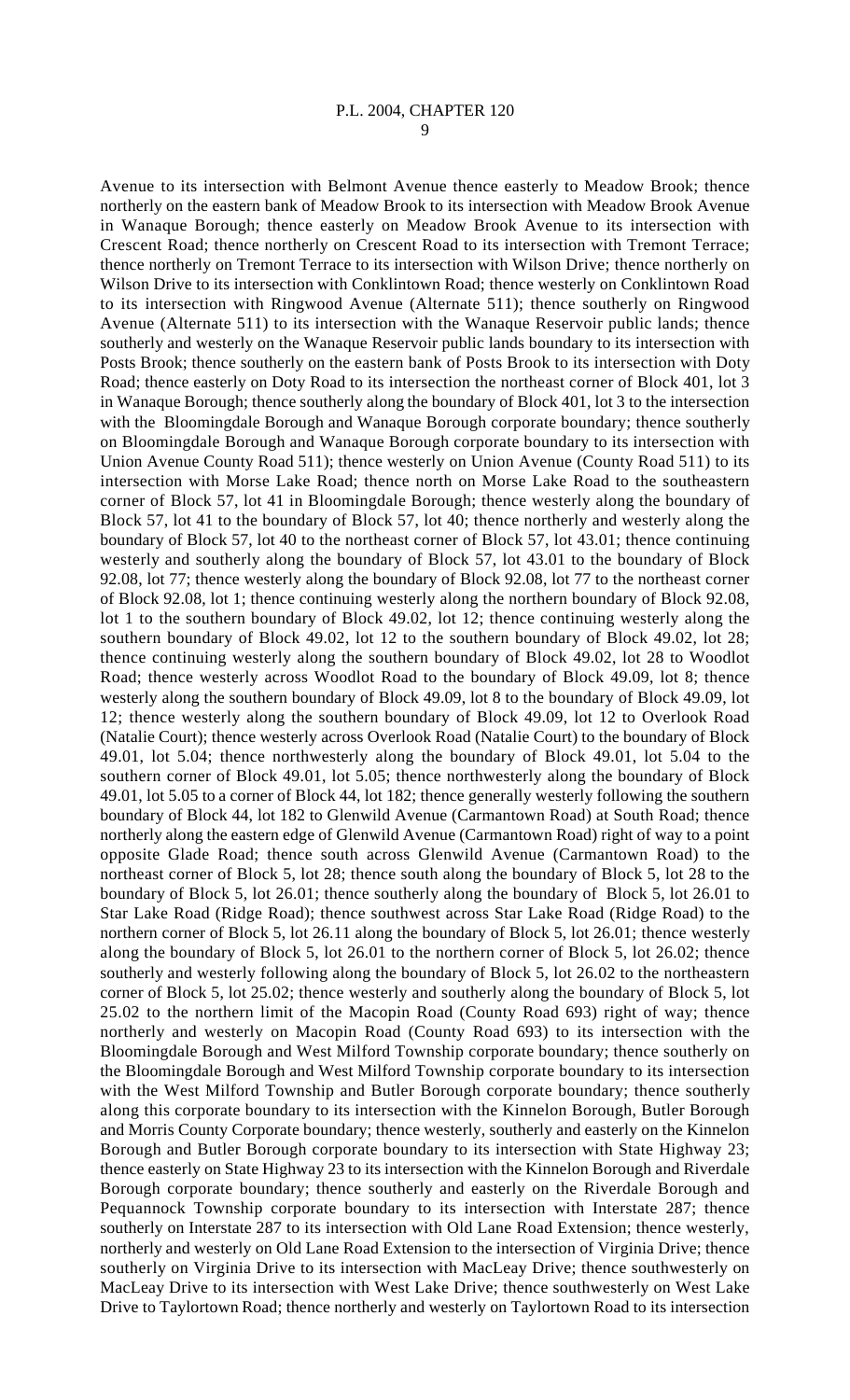with Boonton Avenue and Rockaway Valley Road; thence westerly on Rockaway Valley Road to its intersection with Powerville Road (County Road 618); thence northerly on Powerville Road (County Road 618) to its intersection with Kincaid Road; thence easterly on Kincaid Road to its intersection with the Boonton Township and Montville Township corporate boundary; thence northerly, along the corporate boundary to the intersection with the Boonton Township and Kinnelon Borough corporate boundary; thence westerly on the corporate boundary to the intersection with the Boonton Township and Rockaway Township corporate boundary; thence and southerly on the Boonton Township corporate boundary to its intersection with Split Rock Road; thence northerly on Split Rock Road to its intersection with Lyonsville Road; thence southerly and westerly on Lyonsville Road and its continuation as Meriden Lyonsville Road to its intersection with Beaver Brook; thence along the eastern bank of the Beaver Brook southerly to its intersection with Ford Road; thence southerly and westerly along Ford Road to its intersection with Morris Avenue; thence northerly and westerly along Morris Avenue to its intersection with Green Pond Road (County Road 513); thence northerly on Green Pond Road (County Road 513) to its intersection with the Wildcat Ridge Wildlife Management Area; thence westerly on the Wildcat Ridge Wildlife Management Area boundary to its intersection with Hibernia Brook; thence westerly on the southern bank of Hibernia Brook to its intersection with Valley View Drive; thence westerly on Valley View Drive to its intersection with Erie Avenue; thence northerly on Erie Avenue to its intersection with Comanche Avenue; thence southerly on Comanche Avenue to its intersection with West Lake Shore Drive; thence westerly on West Lake Shore Drive to its intersection with Jackson Avenue; thence westerly on Jackson Avenue to its intersection with Miami Trail; thence westerly and southerly on Miami Trail to its intersection with Cayuga Avenue; thence southerly on Cayuga Avenue to its intersection with South Brookside Avenue; thence easterly on South Brookside Avenue to its intersection with Montauk Avenue; thence southerly on Montauk Avenue to its intersection with Old Middletown Road; thence southwesterly on Old Middletown Road to its intersection with Ridge Road; thence westerly on Ridge Road to its intersection with Cathy's Place; thence southerly on Cathy's Place to its intersection with Mt. Hope Road (County Road 666); thence northerly on Mt. Hope Road (County Road 666) to its intersection with the Mt. Hope Park public land boundary; thence southerly and westerly on the Mt. Hope Park public land boundary to its intersection with Block 70001 in Rockway Township (Picatinny Arsenal); thence northeasterly, northerly and southwesterly on the boundary of Block 70001 (Picatinny Arsenal) to its intersection with State Highway 15; thence northerly on State Highway 15 to its intersection with the Rockaway Township and Jefferson Township corporate boundary; thence southwesterly on the Rockaway Township and Jefferson Township corporate boundary south of Interstate 80 to its intersection with the Conrail/NJ Transit right of way; thence westerly on Conrail/NJ Transit right of way to its intersection with the Roxbury Township and Mount Arlington Borough corporate boundary; thence northerly on the Roxbury Township and Mount Arlington Borough corporate boundary to its intersection with the southern corner of Block 22, lot 13 in Mount Arlington Borough; thence northerly and northwesterly on the boundary of Block 22, lot 13 to its intersection with Berkshire Avenue; thence westerly on Berkshire Avenue to its intersection with Mountainview Avenue; thence northerly on Mountainview Avenue to its intersection with the southern corner on Block 8, lot 5.01 in Mount Arlington Borough**;** thence easterly, northerly, southerly then northerly on the boundary of Block 8, lot 5.01 to its intersection with Littel Way**;** thence westerly on Littel Way to its intersection with Howard Boulevard (County Road 615); thence northerly on Howard Boulevard, continuing northerly as it becomes Espanong Road, to its intersection with Edison Road (County Road 615); thence easterly on Edison Road (County Road 615) to its intersection with State Highway 15; thence northerly on the eastern edge of the State Highway 15 right of way north of Lake Winona to its intersection with the electrical utility right of way; thence southerly and westerly on the utility right of way to its intersection with State Highway 181; thence southerly on State Highway 181 to its intersection with Prospect Point Road; thence southerly on Prospect Point Road to its intersection with Northwood Road (County Road 609); thence southwesterly on Northwood Road to its intersection with a tributary of the Musconetcong River; thence northerly on the west bank of the tributary of the Musconetcong River to its intersection with the southwestern boundary of Block 70001, lot 4 in Hopatcong Borough; thence southwesterly on the southwestern boundary of Block 70001, lot 4 to its intersection with the southernmost corner of Block 70001, lot 5; thence northwesterly on the boundary of Block 70001, lot 5 to its intersection with Block 70001, lot 1; thence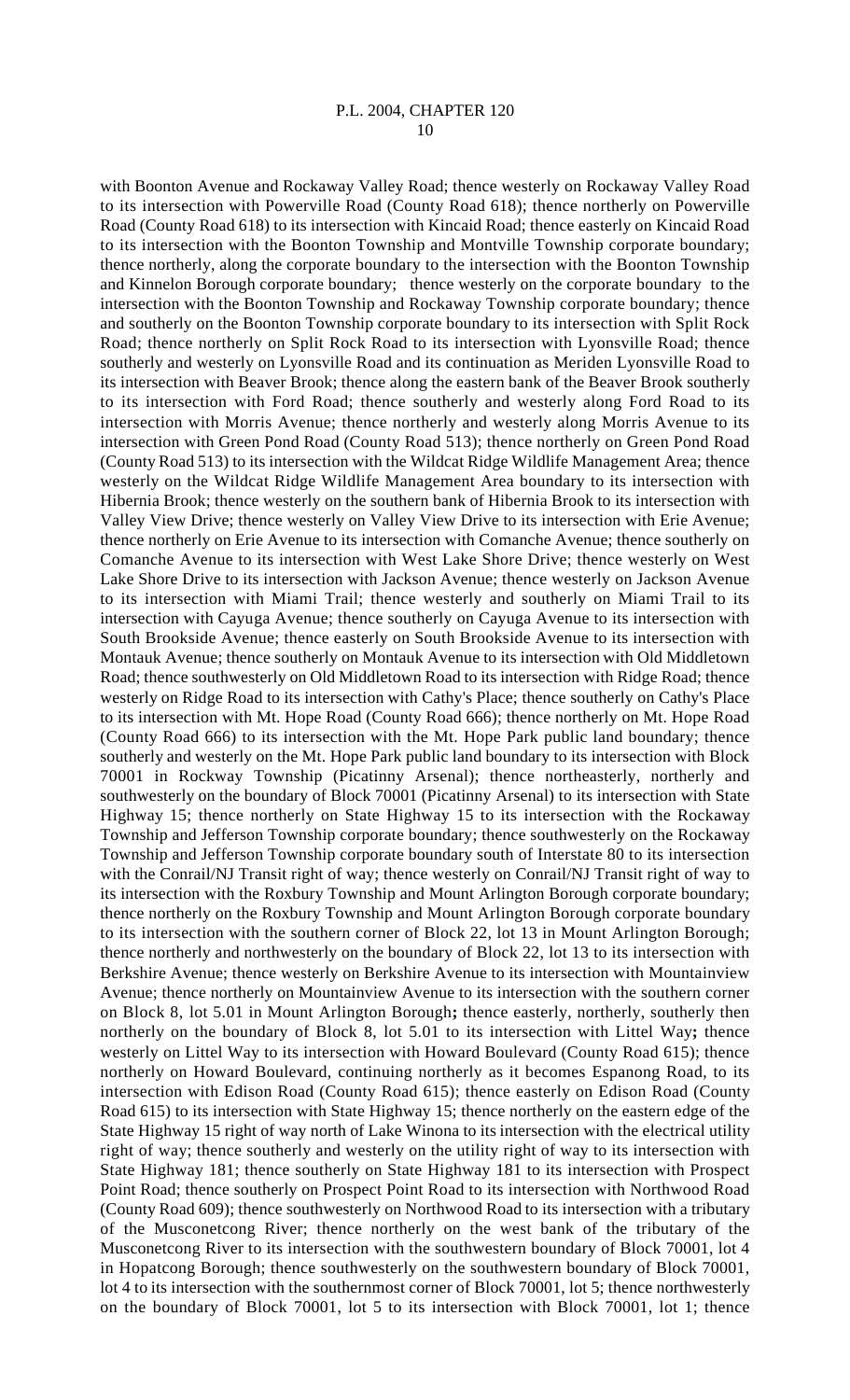southwesterly on Block 70001, lot 1 to its intersection with the easternmost point of Block 50002, lot 1; thence southwesterly on Block 50002, lot 1 to its intersection with Mohawk Trail and Block 50003, lot 1 in Hopatcong Borough; thence northwesterly and southwesterly along the northeast border of Block 5003, lot 1 to its intersection with the northwest corner of Block 5002, lot 2; thence southerly along the western boundary of Block 5002, lot 2 to its intersection with the northernmost corner of Block 5002, lot 4; thence southwesterly along Block 5002, lot 4 to its intersection with Block 5002, lot 6; thence northwesterly, southwesterly, southeasterly and southwesterly along the boundary of Block 5002, lot 6 to its westernmost corner; thence westerly on a line to the intersection of Old Sparta Stanhope Road and Lubbers Run; thence northerly on Old Sparta Stanhope Road to its intersection with Sparta Stanhope Road (County Route 605); thence southerly on Sparta Stanhope Road (County Route 605) to the intersection of the Conrail right of way; thence southerly along the Conrail right of way to its intersection with the Byram Township and Stanhope Borough corporate boundary; thence westerly and southerly along the Byram Township and Stanhope Borough corporate boundary to its intersection with the southeastern corner of Block 42, lot 115 in Byram Township; thence northeasterly and westerly on the block limit of Block 42 to its intersection with the southeastern corner of Block 42, lot 112; thence northerly on a line approximately 390 feet east of, and parallel to, State Highway 206 to its intersection with Brookwood Road; thence easterly on Brookwood Road to the southeastern corner of Block 40, lot 18; thence northerly on the boundary of Block 40, lot 18 to its intersection with Block 40, lot 15; thence easterly and northerly on Block 40, lot 15 to its intersection with Block 40, lot 14; thence northeasterly, northerly, and westerly on the boundary of Block 40, lot 14 to its intersection with the southeastern corner of Block 365, lot 5; thence northeasterly on the boundary of Block 365, lot 5 to Lake Lackawanna Road (also known as Lackawanna Drive) and the southeastern corner of Block 226, lot 16; thence northeasterly on the boundary of Block 226, lot 16 to its intersection with Block 226, lot 11; thence westerly, northerly, westerly, southerly, and westerly on the boundary of Block 226, lot 11 to its intersection with State Highway 206; thence southerly on State Highway 206 to its intersection with the northeast corner of Block 70, lot 7.02; thence westerly, southerly, westerly, and southerly on the boundary of Block 70, lot 7.02 to its intersection with Block 70, lot 7.01; thence southerly on the boundary of Block 70, lot 7.01 to its intersection with Block 70, lot 6; thence southerly on the boundary of Block 70, lot 6 to its intersection with Hi Glen Drive, continuing southerly to the northwest corner of Block 59, lot 5; thence southerly on the boundary of Block 59, lot 5 to its intersection with Block 34, lot 16; thence westerly, southerly, easterly and southerly on the boundary of Block 34, lot 16 to its intersection with Block 34, lot 17; thence westerly on the boundary of Block 34, Lot 17 to its intersection with Millstream Lane (as depicted on the municipal map); thence southerly on Millstream Lane (as depicted on the municipal map) to its intersection with Netcong Avenue; thence easterly on Netcong Avenue to its intersection with State Highway 206; thence southerly on the western edge of the State Highway 206 right of way to its intersection with the northeastern corner of Block 36, lot 39.01; thence westerly, southerly and easterly along the boundary of lot 39.01 to the western edge of the State Highway 206 right of way; thence southerly on the western edge of the State Highway 206 right of way to its intersection with the northeastern corner of Block 36, lot 40; thence westerly, northerly, westerly along the boundary of Block 36 Lot 40 to the boundary of Block 36, Lot 42; thence northerly, westerly, southerly along the boundary of Block 36, Lot 42 to Waterloo Road; thence westerly along Waterloo Road to the intersection with the northwestern corner of Block 29, Lot 201.03; thence southerly to the intersection of Block 29, Lot 201.02 and Block 27, Lot 379; thence easterly to the northeast corner of Block 27, Lot 379; thence southerly on a line approximately 143 feet west of, and paralleling, the western edge of the State Highway 206 right of way to the intersection with Acorn Street; thence easterly on Acorn Street to State Highway 206; thence southerly along the western edge of the State Highway 206 right of way to its intersection with the corporate boundary between Byram Township and Stanhope Borough; thence generally southerly along the corporate boundary between Byram Township and Stanhope Borough to the Musconetcong River and the corporate boundary between Byram Township and Mount Olive Township; thence northwesterly along the corporate boundary between Byram Township and Mount Olive Township to its intersection with Allamuchy State Park; thence southerly, westerly and southerly on the Allamuchy State Park boundary to its intersection with Interstate 80; thence southeasterly on Interstate 80 to its intersection with International Drive North; thence southeasterly on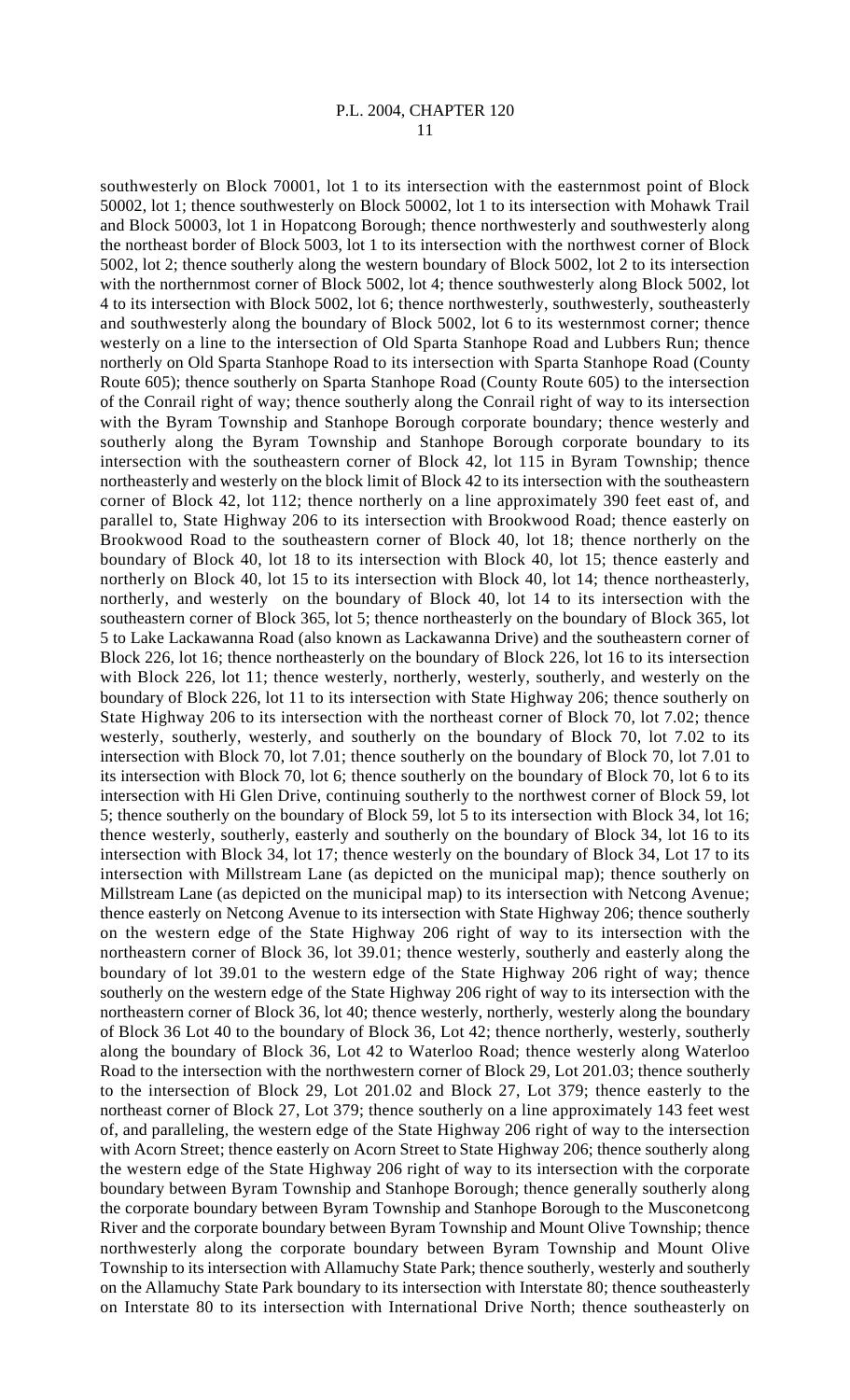International Drive North to its intersection with Waterloo Valley Road; thence easterly and southerly on Waterloo Valley Road to its intersection with Allamuchy State Park; thence easterly and southerly and westerly on the Allamuchy State Park boundary to its intersection with Lozier Road; thence easterly on Lozier Road to its intersection with Waterloo Road; thence southerly on Waterloo Road to its intersection with 4th Street; thence westerly and southerly on 4th Street to its intersection with Hopkins Drive; thence southerly on Hopkins Drive to its intersection with Netcong Road (County Road 649); thence southerly and westerly on Netcong Road (County Road 649) to its intersection with Sand Shore Road (County Road 649); thence southerly on Sand Shore Road (County Road 649) to its intersection with U.S. Highway 46; thence northerly and easterly on U.S. Highway 46 to its intersection with Gold Mine Road; thence easterly on Gold Mine Road to its intersection with State Highway 206; thence northerly on State Highway 206 to its intersection with Mountain Road; thence southerly and easterly on Mountain Road to its intersection with Mooney Road; thence northerly on Mooney Road to its intersection with U.S. Highway 46; thence easterly and southerly on U.S. Highway 46 to its intersection with Main Street and the Morris Canal Park boundary; thence southerly on the Morris Canal Park boundary to its intersection with Mountain Road; thence northeasterly on Mountain Road to its intersection with Emmans Road; thence southerly and westerly on Emmans Road to its intersection with the Conrail right of way south of Drake's Brook; thence southerly and westerly on Conrail right of way to its intersection with State Highway 206; thence southerly on State Highway 206 to its intersection with the Mount Olive Township and Chester Township corporate boundary; thence northerly and westerly on the Chester Township corporate boundary to its intersection with the Roxbury Township corporate boundary, continuing northerly and westerly on the Roxbury Township and Chester Township corporate boundaries to the intersection with the Black River Wildlife Management Area; thence northerly and easterly on the boundary of the lands of the Morris County Utilities Authority to its intersection with easterly on Righter Road; thence easterly on Righter Road to its intersection with Park Avenue; thence southerly on Park Avenue to its intersection with the Randolph Township and Chester Township corporate boundary; thence southeasterly on the Chester Township corporate boundary to its intersection with North Road (County Road 513); thence southerly and westerly on North Road (County Road 513) to its intersection with the Chester Township and Chester Borough corporate boundary; thence northerly; thence westerly, southerly and easterly around the Chester Borough corporate boundary to its intersection with Main Street (County Road 510); thence southerly on County Route 510 to its intersection with Chester Township and Mendham Township corporate boundary; thence southerly on the Chester Township corporate boundary to its intersection with the Chester Township and Peapack-Gladstone Borough and Somerset County corporate boundary; thence southwesterly on the Chester Township and Peapack-Gladstone Borough and Somerset County corporate boundary to its intersection with the Bedminster Township corporate boundary; thence southerly on the Bedminster Township corporate boundary to its intersection with Pottersville Road (County Road 512); thence westerly on Pottersville Road (County Road 512) to its intersection with Black River Road; thence northerly and westerly on Black River Road to its intersection with the corporate boundaries of Bedminster Township and Tewksbury Township; thence northerly along the corporate boundaries to their intersection with the corporate boundary of Washington Township; thence westerly along the corporate boundaries of Washington Township and Tewksbury Township to the point where it intersects Black River Road; thence northerly and westerly on Black River Road to the intersection of Hacklebarney Road; thence north on Hacklebarney Road to the intersection of Old Farmers Road; thence northerly and westerly on Old Farmers Road to the intersection of Flintlock Drive; thence easterly and northerly on Flintlock Drive to the intersection of Parker Road; thence westerly on Parker Road to the intersection of Old Farmers Road; thence northerly on Old Farmers Road to the intersection with the southwestern corner of Block 36.06 in Washington Township; thence northeasterly on the southern boundary of Block 36.06 to its intersection with Block 36, lot 42; thence northwesterly on the boundary of Block 36, lot 42 to its intersection with the southern corner of Block 36, lot 41; thence northeasterly along the southern boundary of Block 36, lot 41 to its intersection with Block 36, lot 43; thence northwesterly on the eastern boundary of Block 36, lot 41 to its intersection with Block 36, lot 43.01; thence westerly and northwesterly on the boundary of Block 36, lot 43.01 to a point 560 feet southeast from the centerline of East Mill Road; thence easterly, and parallel to East Mill Road, a distance of 1300 feet to a point 560 feet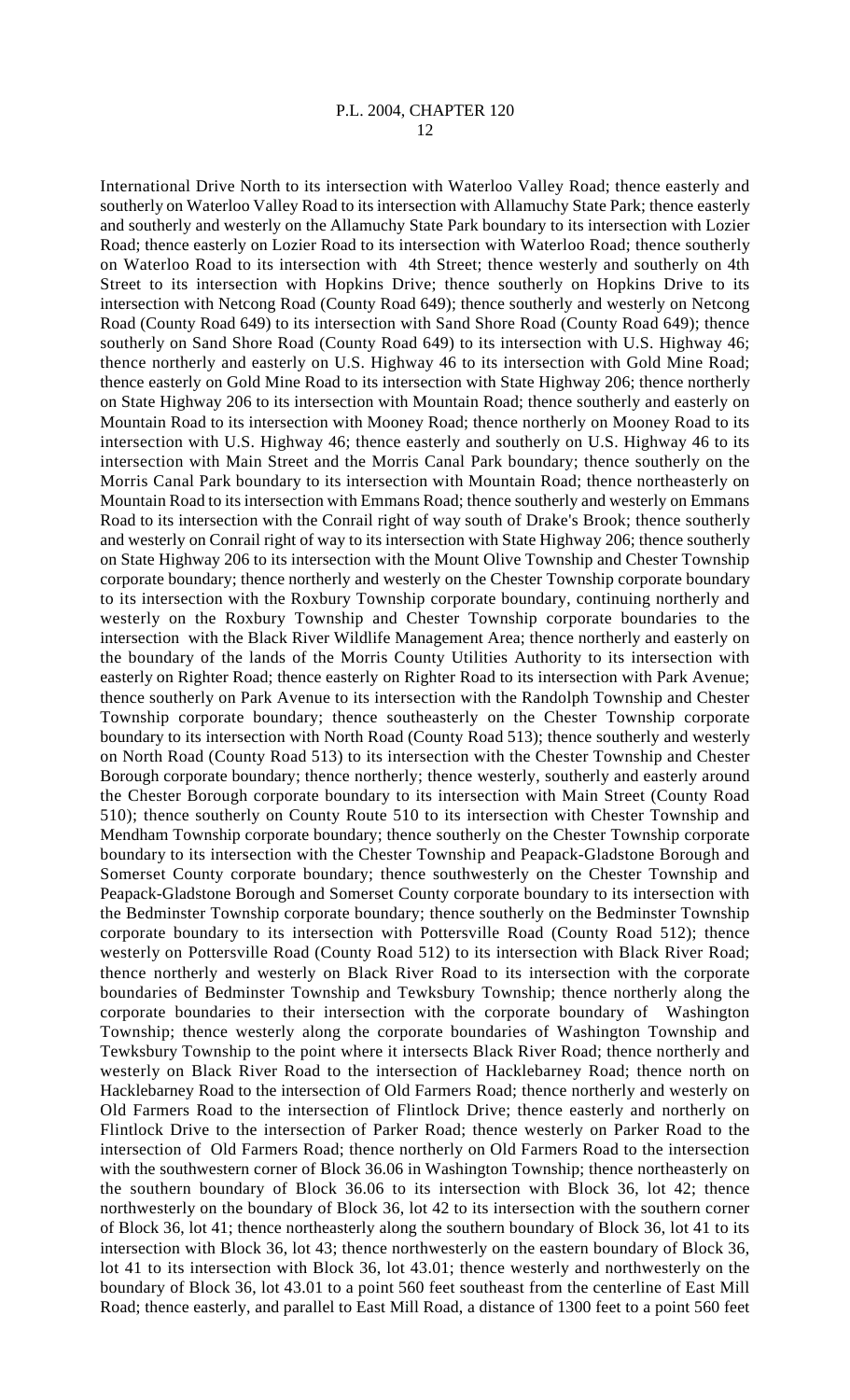from the centerline of East Mill Road; thence northerly to its intersection with East Mill Road; thence westerly on East Mill Road to its intersection with the southwestern corner of Block 28, lot 17.01; thence northwesterly on the western boundary of Block 28, lot 17.01 to its intersection with Block 28, lot 17; thence westerly, easterly and northwesterly on Block 28, lot 17 to its intersection with Block 28, lot 300; thence northwesterly on Block 28, lot 300 to its intersection with Block 28, lot 60; thence northwesterly on Block 28, lot 60 to its intersection with Fairview Avenue; thence southwesterly on Fairview Avenue to its intersection with Springtown Brook (Raritan River Tributary); thence northerly and northwesterly on Springtown Brook to its intersection with the southeastern corner of Block 25, lot 47; thence northwesterly and westerly on the boundary of Block 25, lot 47 to a point that is due east of the northernmost corner of Block 25, lot 48; thence due east to the northernmost corner of Block 25, lot 48; thence westerly, northerly and westerly on the northernmost boundaries of Block 25, lots 48, 49, 47.01, 51, and 52.01 to the intersection of Block 25, lot 52.02; thence northwesterly on Block 25, lot 52.02 to Schooley's Mountain Road (County Road 517); thence across Schooley's Mountain Road (County Road 517) to the northeastern corner of Block 33, lot 19.01; thence westerly on Block 33, lot 19.01 to the northernmost corner of Block 33, lot 19; thence southwesterly on a line to the southwestern corner of Block 33, lot 58.01; thence southeasterly on Block 33, lot 58.01 to its intersection with the abandoned railroad right of way (including the Columbia Gas transmission line); thence crossing the abandoned railroad right of way to the southeastern corner of Block 33, lot 58; thence southeasterly on Block 33, lot 58 to West Mill Road (County Road 513); thence crossing to West Mill Road (County Road 513) to the eastern corner of Block 34, lot 46; thence southeasterly and northeasterly on Block 34, lot 46 to its intersection with Block 34, lot 50; thence northeasterly on Block 34, lot 50 to its intersection with Block 34, lot 1.01; thence northeasterly on Block 34, lot 1.01 to its intersection with Block 34, lot 3.01; thence northeasterly on Block 34, lot 3.01 to its intersection with Fairmount Road (County Road 517); thence southerly along Fairmount Road to the intersection of Parker Road; thence northeast along Parker Road to Black River Road; thence east along Parker Road to Pickle Road; thence south on Pickle Road to the intersection of West Fairmount Road (County Road 512); thence southerly on West Fairmount Road (County Road 512) to its intersection with Hollow Brook Road; thence westerly on Hollow Brook Road to its intersection with Homestead Road; thence southerly on Homestead Road to its intersection with High Street (County Road 517) and Hill and Dale Road; thence westerly on Hill and Dale Road to its intersection with Rockaway Road; thence westerly on Rockaway Road to its intersection with Meadow Road; thence southerly on Meadow Road to its intersection with Bissell Road; thence westerly on Bissell Road to its intersection with Welsh Road; thence southerly and westerly on Welsh Road to its intersection with the Tewksbury Township and Clinton Township corporate boundary; thence westerly on the Tewksbury Township and Clinton Township corporate boundary to its intersection with Cokesbury Road (County Road 639); thence northerly and westerly on Cokesbury Road (County Road 639) to its intersection with Cokesbury Califon Road; thence northerly on Cokesbury Califon Road to its intersection with the Lebanon Township and Clinton Township corporate boundary; thence westerly on the Lebanon Township and Clinton Township corporate boundary to its intersection with Mt. Grove Road; thence southerly on Mt. Grove Road to its intersection with Beaver Brook Ravine public land boundary; thence southerly, westerly and northerly on the Beaver Brook Ravine public land boundary to its intersection with Highbridge Cokesbury Road (County Road 639); thence westerly on Highbridge Cokesbury Road (County Road 639) to its intersection with Stone Mill Road; thence north on Stone Mill Road to the Clinton Township and Lebanon Township corporate boundary; thence westerly on the Clinton Township corporate boundary to its intersection with the High Bridge Borough and Lebanon Township corporate boundary; thence west and southerly along the corporate boundary to the intersection with Cregar Road; thence westerly on Cregar Road to its intersection with State Highway 31; thence southerly on State Highway 31 to its intersection with the Spruce Run Reservoir boundary; thence southerly and westerly on the Spruce Run Reservoir boundary to its intersection with Rupell Road; thence westerly on Rupell Road to its intersection with the Clinton Fish and Wildlife Management Area; thence westerly on the Clinton Fish and Wildlife Management Area boundary to its intersection with Charlestown Road (County Road 635); thence southerly on Charlestown Road (County Road 635) to its intersection with South Frontage Road in Union Township; thence westerly on South Frontage Road to the intersection of Baptist Church Road; thence south on Baptist Church Road to the Norfolk Southern Lehigh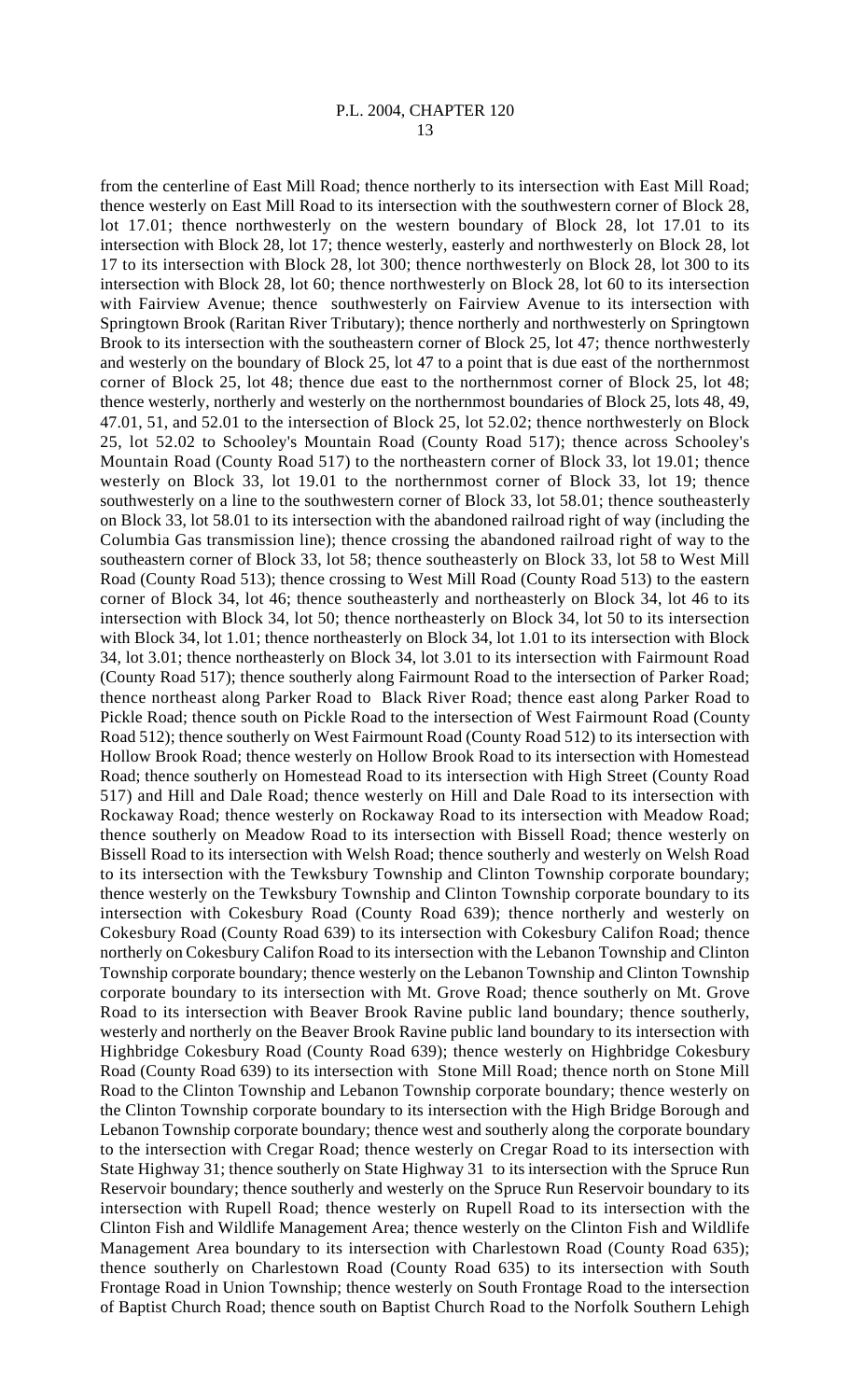Valley railroad right of way; thence easterly along the northern boundary of the Norfolk Southern Lehigh Valley railroad right of way to Mechlin Corner Road; thence north on Mechlin Corner Road to the intersection of Perryville Road; thence easterly and southerly on Perryville Road to its intersection with Race Street; thence easterly on Race Street to its intersection with the Franklin Township and Union Township corporate boundary; thence southerly on the Franklin Township and Union Township corporate boundary to Pittstown Clinton Road (County Road 513) to its intersection with Cook's Cross Road; thence westerly on Cook's Cross Road to its intersection with Bloomsbury Road (County Road 579); thence northerly and westerly on Bloomsbury Road (County Road 579) to its intersection with Little York Pattenburg Road (County Road 614); thence westerly and southerly on Little York Pattenburg Road (County Road 614) to its intersection with Little York Mt. Pleasant Road (County Road 631) and Ellis Road; thence westerly and northerly on Ellis Road to its intersection with Hawkes Schoolhouse Road; thence southerly on Hawkes Schoolhouse Road to its intersection with Milford Warren Glen Road (County Road 519); thence westerly on Milford Warren Glen Road (County Road 519) to its intersection with Dennis Road; thence westerly and northerly on Dennis Road to its intersection with Milford Warren Glen Road (County Road 519); thence northerly on Milford Warren Glen Road (County Road 519) to its intersection with the Musconetcong River; thence southerly and westerly on the southern bank of the Musconetcong River to its intersection with the Delaware River and the State of New Jersey corporate boundary; thence northerly and easterly on the Delaware River and the State of New Jersey corporate boundary to its intersection with the Phillipsburg Town and Pohatcong Township corporate boundary; thence northeasterly on the Phillipsburg Town and Pohatcong Township corporate boundary to its intersection with Interstate 78; thence southerly on interstate 78 to its intersection with the Pohatcong Township and Alpha Borough corporate boundary; thence southerly and westerly on the Pohatcong Township and Alpha Borough corporate boundary to its intersection with Snydersville Road; thence northeasterly on Snydersville Road to its intersection with Interstate 78; thence northeasterly on Interstate 78 to its intersection with the Pohatcong Township and Alpha Borough corporate boundary; thence northeasterly on the Pohatcong Township and Alpha Borough corporate boundary to its intersection with Edge Road; thence northwesterly on Edge Road to its intersection with Interstate 78; thence northerly and easterly on Interstate 78 to its intersection with US Highway 22; thence southeasterly on US Highway 22 to its intersection with the Greenwich Township and Pohatcong Township corporate boundary; thence southerly on the Greenwich Township and Pohatcong Township corporate boundary to its intersection with Warren Glen Bloomsbury Road (County Road 639); thence northerly and easterly on Warren Glen Bloomsbury Road (County Road 639) to its intersection with State Highway 173 in Greenwich Township; thence easterly on State Highway 173 to its intersection with Church Street (County Road 579); thence easterly on Church Street (County Road 579) to its intersection with the Musconetcong River; thence northerly and easterly on the northern bank of the Musconetcong River to its intersection with the eastern most boundary of the Musconetcong Valley Acquisition public lands in Bethlehem Township; thence easterly and southerly on the Musconetcong Valley Acquisition public land boundary to its intersection with the Conrail right of way; thence easterly on the Conrail right of way to its intersection with D. Hull Private Road; thence southerly on the D. Hull Private Road to its intersection with State Highway 173; thence east to the intersection of West Portal Asbury Road (County Road 643); thence easterly and northerly on West Portal Asbury Road (County Road 643); thence easterly and northerly on West Portal-Asbury Road (County Road 643) to its intersection with Maple Avenue in Warren County; thence northerly and easterly on Maple Avenue to its intersection with Shurts Road; thence southerly on Shurts Road, becoming Valley Road in Hunterdon County, continuing on Valley Road to its intersection with Main Street in Hampton Borough; thence northerly on Main Street to its intersection with State Highway 31; thence northerly on State Highway 31 to its intersection with the Musconetcong River; thence northerly and easterly on the northern bank of the Musconetcong River to its intersection with Newburgh Road; thence east on Newburgh Road to the intersection of Schooley's Mountain Road (County Route 517); thence northerly on Schooley's Mountain Road (County Route 517) to the Muscontecong River; thence northerly along the Muscontecong River to East Avenue; thence northeasterly along East Avenue to U.S. Highway 46; thence northerly and easterly along U.S. Highway 46 to the intersection with the Washington Township and Mount Olive Township corporate boundary; thence westerly and southerly along said corporate boundary to the Musconetcong River; thence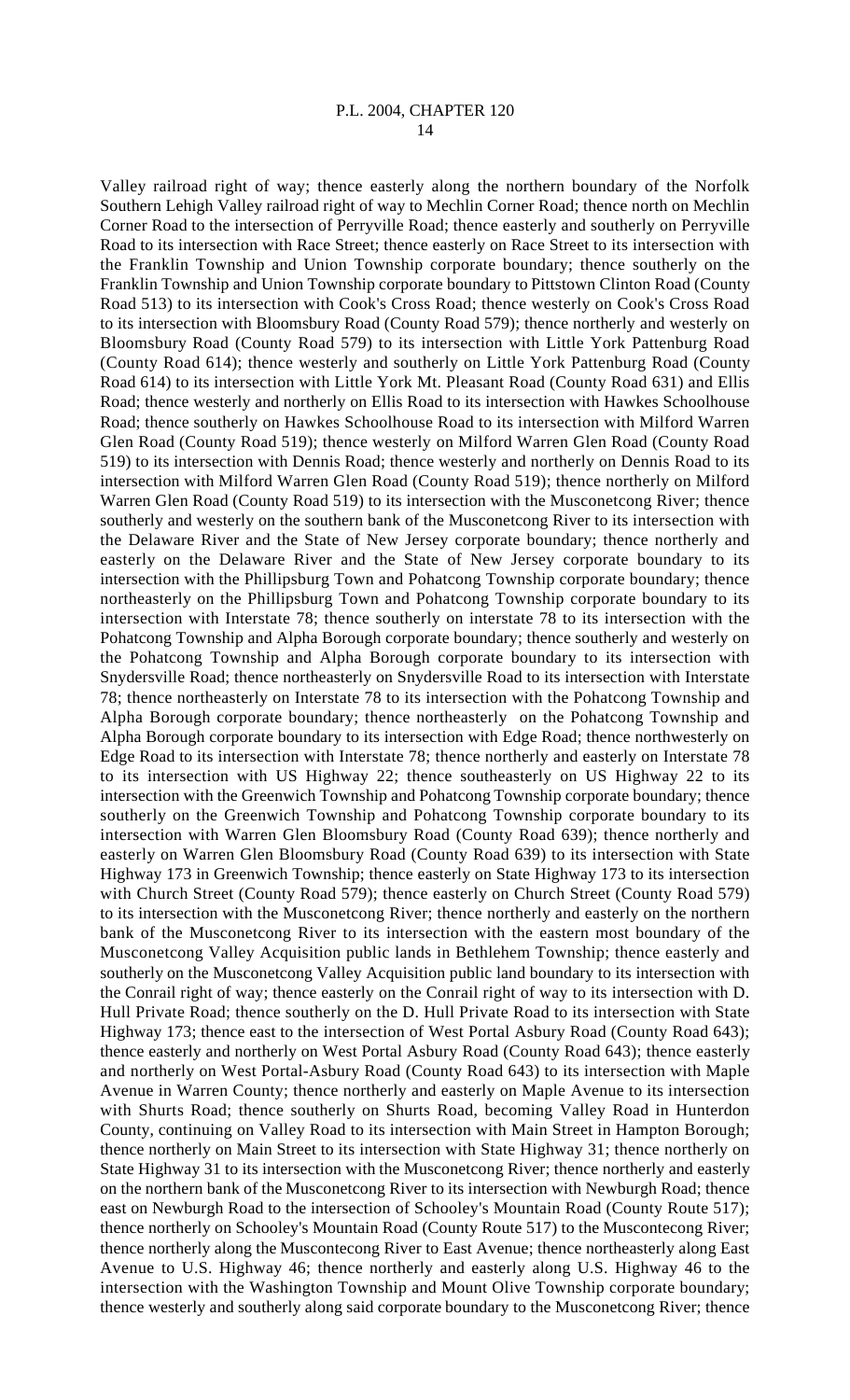northerly along the southern bank of the Musconetcong River to the Stephens State Park boundary; thence northerly, westerly, northerly, westerly along the Stephens State Park boundary to a point opposite the lands of Stephens State Park on the western and northern bank of the Musconetcong; thence across the Musconetcong River to the boundary of the lands of Stephens State Park; thence along the southern boundary of Stephens State Park to the intersection of Willow Grove Road (Warren County Route 604); thence north along the lands of Stephens State Park and Willow Grove Road (Warren County Route 604) to a point opposite the lands of Stephens State Park on the west side or Willow Grove Road (Warren County Route 604); thence crossing Willow Grove Road to the boundary of the lands of Stephens State Park; thence westerly along said State Park boundary lands to the intersection with the Conrail right of way; thence southerly on Conrail right of way to its intersection with Bilby Road; thence northerly and westerly on Bilby Road to its intersection with Old Bilby Road; thence northerly and westerly on Old Bilby Road to its intersection with High Street (County Road 517); thence southerly on High Street (County Road 517) to its intersection with Old Allamuchy Road; thence southerly and westerly on Old Allamuchy Road to its intersection with the Independence Township and Hackettstown Town corporate boundary; thence westerly and southerly on the Hackettstown Town corporate boundary to its intersection with the Hackettstown Town and Mansfield Township corporate boundary; thence southerly and easterly on the Hackettstown Town and Mansfield Township corporate boundary to its intersection with the Conrail railroad right of way at Rockport Road; thence southerly and westerly on the Conrail railroad right of way into Washington Township to a point along the Conrail railroad right of way 1,250 feet southwest of the Washington Township and Mansfield Township corporate boundary; thence proceeding northwesterly 380 feet more or less along a line projected to the southeastern corner of Block 43, lot 10.01 in Washington Township; thence continuing northwesterly and westerly along the boundary of Block 43, lot 10.01 to the northeastern corner of Block 43, lot 10; thence westerly along the boundary of Block 43, lot 10 to the southeastern corner of Block 43, lot 9; thence northerly along the eastern boundaries of Block 43, lots 9, 6 and 5; thence along a line projected from the northern corner of Block 43, lot 5 365 feet more or less across a portion of Block 43, lot 3 to the southeastern corner of Block 43, lot 4; thence northerly and westerly along the boundary of Block 43, lot 4 to Port Colden Road; thence northerly on Port Colden Road to the Shabbecong Creek crossing; thence southwesterly along the northern bank of the Shabbecong Creek to its intersection with the western boundary of Block 40, lot 86; thence south along Block 40, lot 86 to the northeastern corner of Block 40, lot 87.02; thence westerly along the northern boundary of Block 40, lot 87.02; thence 60 feet more or less along a line projected from the northwestern corner of Block 40, lot 87.02 across a portion of Block 40, lot 87 to the northeast corner of Block 40, lot 87.01 and a corner of Block 40, lot 87; thence westerly along the southern boundary of Block 40, lot 87 to the Washington Township and Washington Borough corporate boundary; thence northerly and westerly along the Washington Township and Washington Borough corporate boundary to the southern corner of Block 40, lot 105; thence northeasterly to the corner and intersection with the boundary of Block 40, lot 87; thence northwesterly along the boundary of Block 40, lot 87 to the intersection with the first southwestern corner of Block 40, lot 110; thence northwesterly along the western boundary of Block 40, lot 110 to the southern corner of Block 40, lot 25; thence northeasterly and northwesterly along the boundary of Block 40, lot 25 to the southern corner of Block 40, lot 28; thence northeasterly and northwesterly along the boundary of Block 40, lot 28 the intersection of Jackson Valley Road and State Highway 31; thence northerly along western edge of the right of way of State Highway 31 to a point 2,200 feet north of Jackson Valley Road intersection; thence turning 90 degrees west from the right of way edge and proceeding 1,300 feet more or less westerly across a portion of Block 38, lot 5 to the Conrail railroad tracks or right of way; thence south along the eastern edge of Conrail railroad tracks or right of way to the northern corner of Block 38, lot 8; thence south along the western boundary of Block 38, lot 8 to the southern bank of the Pohatcong Creek; thence southwesterly along the southern bank of the Pohatcong Creek to Mine Hill Road; thence northwesterly along Mine Hill Road to the intersection of Bowerstown Road; thence southwesterly approximately 310 feet on the northern edge of the Bowerstown Road right of way to its intersection with a 12 foot wide portion of Block 5, lot 18 which provides access to Bowerstown Road; thence 550 feet more or less westerly along the 12 foot wide portion of Block 5, lot 18 to the point it intersects with the western limit of the 100 foot wide New Jersey Power and Light easement; thence turning south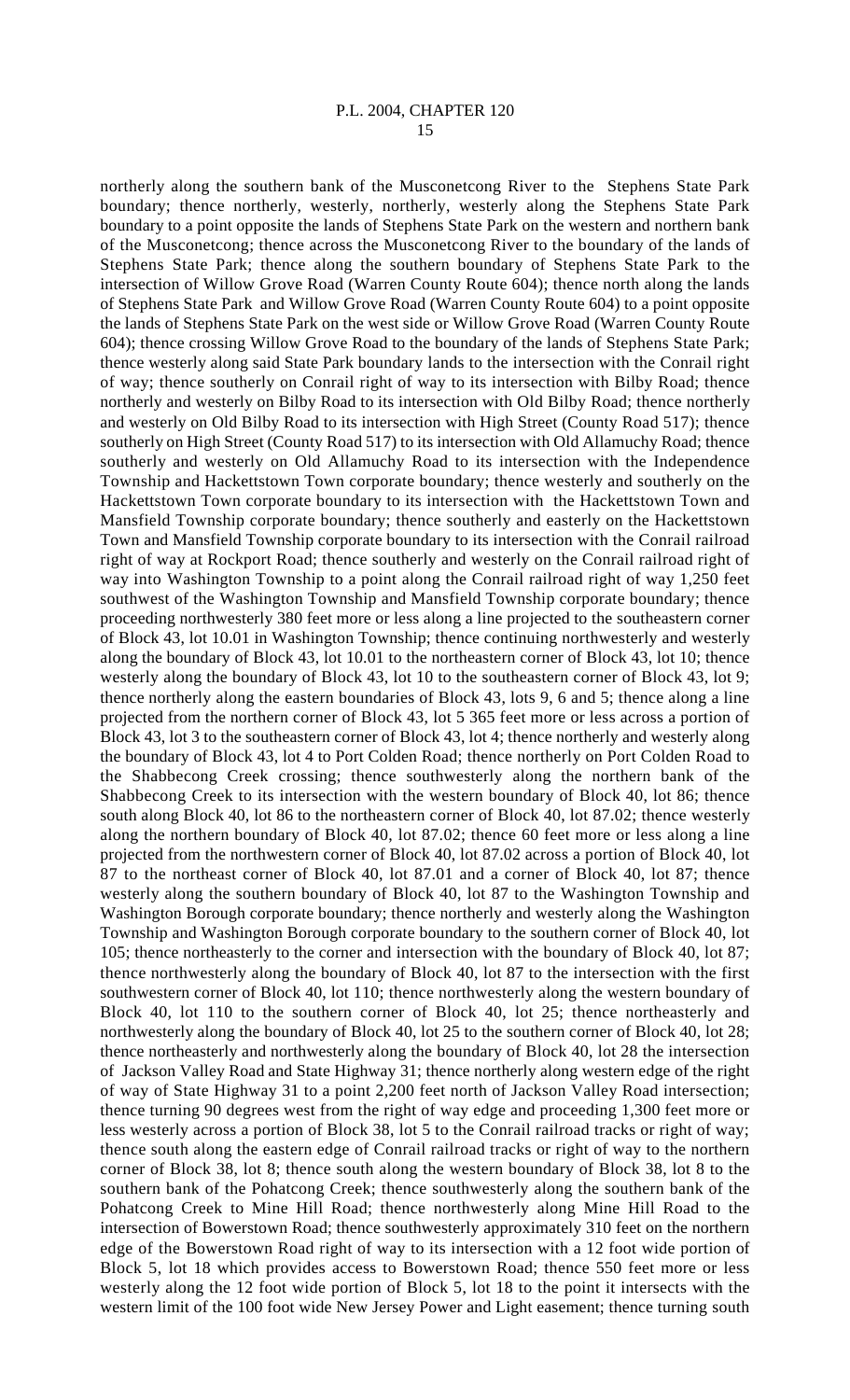approximately 104 degrees more or less and projecting along a line 200 feet more or less to the northern corner of Block 5, lot 16.04; thence projected southerly along a line 300 feet more or less to the northern corner of Block 5 , lot 17; thence continuing southerly along the western boundaries of Block 5, lots 17, 16.01, 16.02, and 16.03 to the western corner of Block 5, lot 16.03; thence projecting southerly along a line 670 feet more or less to the eastern corner of Block 5, lot 22.01; thence continuing southerly along the eastern boundary of Block 5, lot 22.01 to Lannings Trail; thence southeast across Lannings Trail to the northeast corner of Block 6, lot 13.05; thence southwesterly and northwesterly along the eastern boundary of Block 6, lot 13.05 to the eastern corner of Block 6, lot 11; thence southerly along the eastern boundary of Block 6, lot 11 to Lanning Terrace; thence southerly across Lanning Terrace to the northeastern corner of Block 6, lot 19.03; thence southerly along the eastern boundary of Block 6, lot 19.03 to the intersection of the northern boundary of Block 6, lot 20.01; thence following along the boundary of Block 6, lot 20.01 easterly and then generally southwesterly to the eastern corner of Block 6, lot 32; thence southwesterly along the eastern boundary of Block 6, lot 32 to Forces Hill Road; thence easterly on Forces Hill Road to the intersection of Brass Castle Road; thence westerly along the southern edge of the Brass Castle Road right of way to the eastern corner of Block 14, lot 1; thence southwesterly and southeasterly along the boundary of Block 14, lot 1 to the northeastern corner of Block 14, lot 22; thence southeasterly and southwesterly along the boundary of Block 14, lot 22 to Old Schoolhouse Road; thence southwesterly along the northern edge of the right of way for Old Schoolhouse Road to the intersection with the northern edge of the right of way of Little Philadelphia Road; thence southwesterly along the northern edge of the right of way for Little Philadelphia Road to the northeastern corner of Block 15, lot 8.01; thence southwesterly along the northern boundary of Block 15, lot 8.01 to the Washington Township and Franklin Township corporate boundary; thence southeasterly along the Washington Township and Franklin Township corporate boundary to State Highway Route 57; thence southwesterly along State Highway Route 57 to its intersection with Uniontown Road (County Road 519) in Lopatcong Township; thence northerly on Uniontown Road (County Road 519) to the intersection of Upper Belvidere Road Warren County Route 519; thence continuing northerly on Warren County Route 519 which becomes Belvidere Phillipsburg Road to its intersection with South Bridgeville Road (County Road 519); thence easterly and northerly on South Bridgeville Road (County Road 519) to its intersection with Brass Castle Road (County Road 623); thence easterly and southerly on Brass Castle Road (County Road 623) to its intersection with Hazen Oxford Road (County Road 624); thence easterly and southerly on Hazen Oxford Road (County Road 624) to its intersection with Belvidere Road (County Road 624); thence easterly and southerly on Belvidere Road (County Road 624) to its intersection with the northwestern corner of Block 24, lot 10 in Oxford Township; thence southerly, thence easterly on the boundary of Block 24, lot 10 to its intersection with the eastern boundary of Block 24, lot 20; thence southerly on the boundary of Block 24, lot 20 to its intersection with the northern boundary of Block 24, lot 19; thence easterly, thence southeasterly on the boundary of Block 24, lot 19 to its intersection with the northeastern corner of Block 24, lot 13.01; thence southerly on the eastern boundary of Block 24, lot 13.01 to its intersection with Block 24, lot 13; thence southerly on the eastern boundary of Block 24, lot 13 to its intersection with Buckley Avenue; thence easterly on Buckley Avenue to its intersection with the northwestern corner of Block 2, lot 30; thence southerly, thence easterly on the boundary of Block 2, lot 30, continuing easterly on the southern boundaries of Block 2, lots 31, 32, 33, 34, 35, and the southeastern corner of lot 36; thence on a line due south to its intersection with Block 2, lot 18.01; thence easterly, thence southerly on the boundary of Block 2, lot 18.01 to its intersection with the northwestern corner of Block 2, lot 19.02 at Kent Place; thence southerly on the boundary of Block 2, lot 19.02 to its southwestern corner; thence southerly on a line to the southwestern corner of Block 2, lot 61; thence easterly on the southern boundary of Block 2, lot 61 to its intersection with Jonestown Road; thence southerly on Jonestown Road to its intersection with the southwestern corner of Block 1.01, lot 39.02; thence easterly on the southern boundary of Block 1.01, lot 39.02, continuing easterly on the southern boundary of Block 1.01, lots 39 and 39.01 to the intersection with Mine Hill Road; thence northerly on Mine Hill Road to the intersection with Academy Street and the Oxford Mountain public land boundary; thence northeasterly on the Oxford Mountain public land boundary to the intersection with State Highway 31; thence easterly on State Highway 31 to the intersection of Oram's Lane; thence easterly on Oram's Lane to its end and intersection with Block 34, lot 2; thence northerly, thence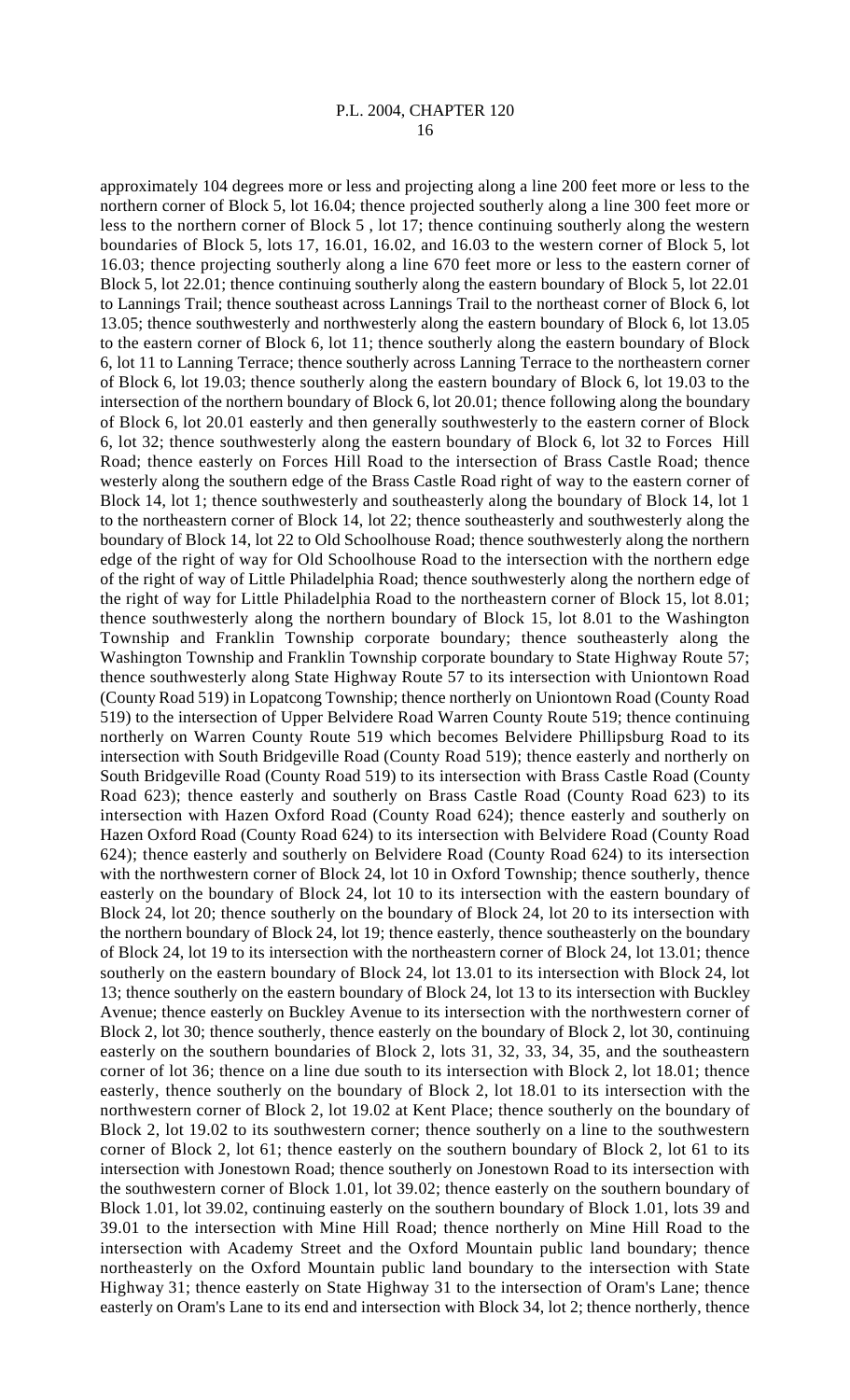easterly on the boundary of Block 34, lot 2 to its intersection with Block 34, lot 2.01; thence easterly on the northern boundary of Block 34, lot 2.01 to its intersection with the Pequest Wildlife Management Area boundary; thence northerly on the Pequest Wildlife Management Area boundary to its intersection with Axford Avenue and the Pequest Wildlife Management Area boundary; thence westerly and northerly on the Pequest Wildlife Management Area boundary to its intersection with the Oxford Township and White Township corporate boundary; thence westerly on the Oxford Township and White Township corporate boundary to its intersection with State Highway 31; thence northerly on State Highway 31 to its intersection with U.S. 46; thence easterly on U.S. 46 to its intersection with Free Union Road; thence northerly on Free Union Road to its intersection with Beechwood Road; thence westerly on Beechwood Road to its intersection with Tamarack Road; thence northerly on Tamarack Road to its intersection with the White Township and Liberty Township corporate boundary; thence northerly and westerly on the White Township and Liberty Township corporate boundary to its intersection with Mountain Lake Road (County Road 617); thence southerly and westerly on Mountain Lake Road to its intersection with North Bridgeville Road (County Road 519); thence northerly on North Bridgeville Road (County Road 519) to its intersection with the White Township and Hope Township corporate boundary; thence easterly and southerly on the White Township and Hope Township corporate boundary to its intersection with the Hope Township and Liberty Township corporate boundary; thence northerly and easterly on the Hope Township and Liberty Township corporate boundary to its intersection with the Frelinghuysen Township and Independence Township corporate boundary; thence northerly and easterly on the Frelinghuysen Township and Independence Township corporate boundary to its intersection with Frelinghuysen Township and Allamuchy Township corporate boundary; thence northerly and easterly on the Frelinghuysen Township and Allamuchy Township corporate boundary to its intersection with the southern boundary of the Interstate 80 right of way in Frelinghuysen Township; thence easterly along the southern boundary of the Interstate 80 right of way to its intersection with the Conrail right of way in Allamuchy Township; thence southerly and westerly on the Conrail right of way to its intersection with the southeastern corner of Block 29 , lot 29 in Independence Township; thence northwesterly along the southwest boundary of Block 29, lot 29 in Independence Township to the Pequest River; thence northerly on the western bank of the Pequest River to its intersection with the southern corner of Block 29, lot 44 in Independence Township; thence northwesterly along the southwestern boundary of Block 29, lot 44 in Independence Township to Shades of Death Road; thence southerly and westerly on Shades of Death Road to its intersection with Hope Road (County Road 611); thence southerly and easterly on Hope Road (County Road 611) to its intersection with U.S. 46; thence northerly and easterly on U.S. 46 to its intersection with Old Cemetery Road; thence southerly and easterly on Old Cemetery Road across the Conrail right of way to its intersection with Cemetery Road; thence southerly and easterly on Cemetery Road to its intersection with Barkers Mill Road; thence southerly and easterly on Barkers Mill Road to its intersection with Johnson Road; thence easterly and northerly on Johnson Road to its intersection with U.S. 46 and Ketchum Road; thence northerly and easterly on Ketchum Road to its intersection with Petersburg Road (County Road 614) and Ridge Road; thence northerly and easterly on Ridge Road to its intersection with County Road 517; thence northerly on County Road 517 to its intersection with Stuyvestant Road and Allamuchy State Park boundary; thence northerly along the Allamuchy State Park boundary into Green Township; thence southeasterly and northeasterly along the Allamuchy State Park boundary to its intersection with the Green Township and Byram Township corporate boundary; thence continuing northerly and easterly on the Byram Township and Andover Borough corporate boundary; thence continuing northerly and easterly along the Byram Township and Andover Township corporate boundary to its intersection with the Sparta Township corporate boundary; thence easterly on the Sparta Township corporate boundary to its intersection with Tomahawk Trail; thence easterly and northerly on Tomahawk Trail to its intersection with Green Road; thence northerly on Green Road to its intersection with Sawmill Road; thence easterly and northerly on Sawmill Road to its intersection with State Highway 181; thence northerly on State Highway 181 to its intersection with Blue Heron Road; thence easterly on Blue Heron Road to its intersection with State Highway 15; thence northerly along the western boundary of the State Highway 15 right of way to its intersection with the southern corner of Block 13.13, lot 21 in Sparta Township; thence easterly and thence northerly along the boundary of Block 13.13, lot 21 to its intersection with Block 13.13, lot 22; thence northeasterly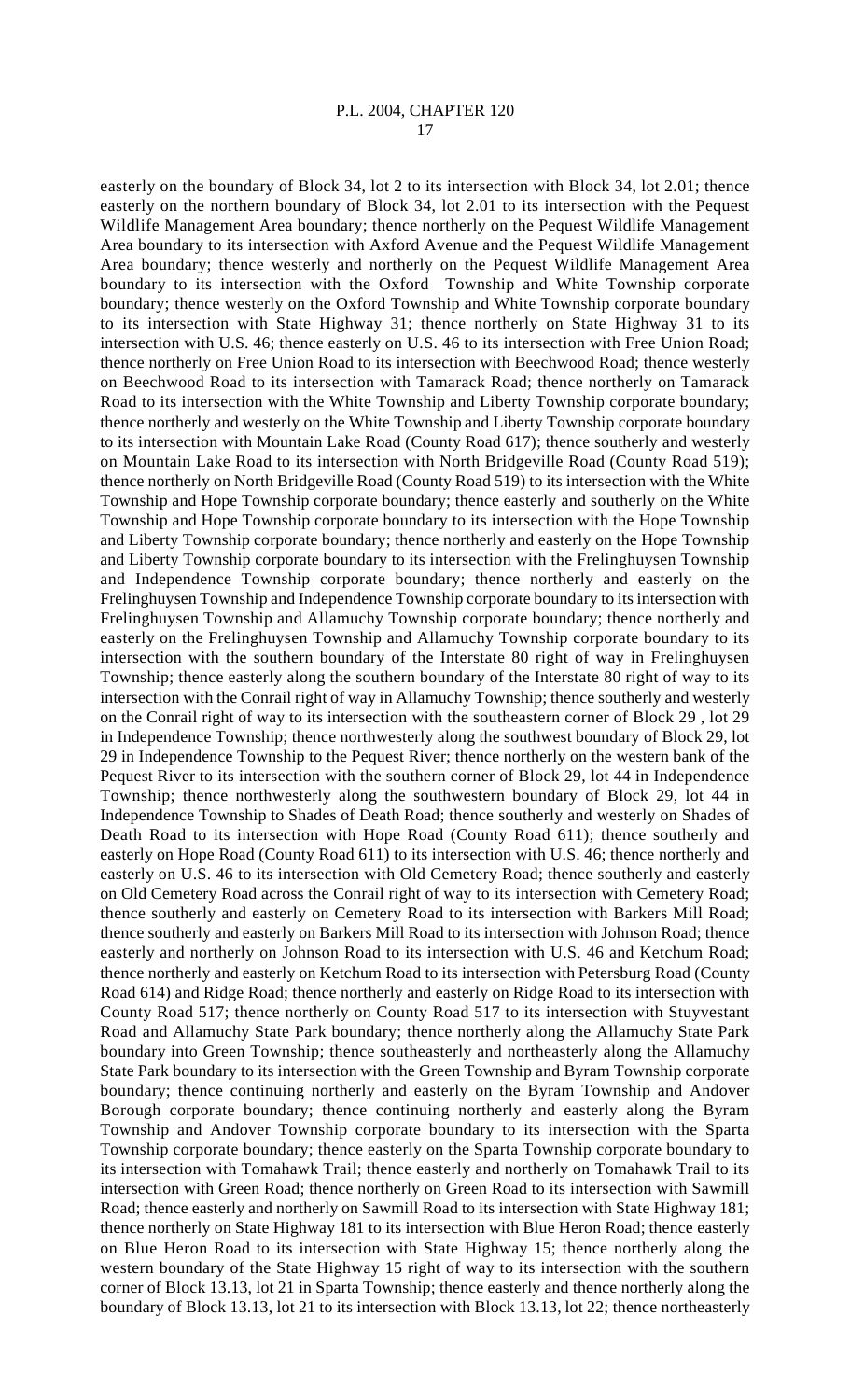P.L. 2004, CHAPTER 120

18

on the boundary of Block 13.13, lot 22 to its intersection with Glen Road (Sussex County Route 620); thence westerly on Glen Road (Sussex County Route 620) to its intersection with the westernmost point of Block 7, lot 57; thence easterly on the boundary of Block 7, lot 57 to its intersection with Block 7, lot 58; thence northerly on the boundary of Block 7, lot 58 to its intersection with the southwestern edge of Block 7, lot 61.02; thence easterly, northerly, then westerly on the boundary of Block 7, lot 61.02 to its intersection with Main Street; thence southwesterly on Main Street to its intersection with the southernmost corner of Block 12, lot 3; thence westerly on the southern boundary of Block 12, lot 3 to its intersection with Sussex County Route 517); thence westerly on Sussex County Route 517 to its intersection with Station Road; thence northerly on Station Road to its intersection with the southernmost point of Block 19, lot 43; thence northerly, thence easterly on the boundary of Block 19, lot 43 to its intersection with Block 19, lot 39; thence following the boundary of Block 19, lot 39 around the parcel in a counterclockwise manner to its intersection with Block 19, lot 99; thence southerly on the boundary of Block 19, lot 99 to its intersection with the western boundary of the State Highway 15 right of way; thence northerly along the western boundary of the State Highway 15 right of way to its intersection with Houses Corner Road; thence easterly and northerly on Houses Corner Road to its intersection with West Mountain Road; thence southerly on West Mountain Road to its intersection with Sparta Munsons Road; thence southeasterly across Sparta Munsons Road to the Conrail right of way; thence northerly and easterly along the northwestern boundary of the Conrail right of way to its intersection with the Ogdensburg Borough and Sparta Township corporate boundary; thence northeasterly to the southwestern end of Heater's Pond and proceeding northerly along the western edge of Heater's Pond to the intersection of Edison Road; thence westerly on Edison Road to the intersection with the New York Susquehanna and Western Railroad right of way; thence northerly along the easterly edge of the New York Susquehanna and Western Railroad right of way to the Ogdensburg Borough and Hardyston Township corporate boundary; thence westerly on the Ogdensburg Borough and Hardyston Township corporate boundary to its intersection with the Franklin Borough corporate boundary; thence easterly and northerly on the Franklin Borough and Hardyston Township corporate boundary to its intersection with Henderson Road (Hamburg Turnpike); thence southerly and easterly on Henderson Road (Hamburg Turnpike) to the intersection of Mountain Road in Hardyston Township; thence northerly on Mountain Road to its intersection with Rudetown Road (County Road 517); thence easterly and northerly on Rudetown Road (County Road 517) to the Black Creek in Vernon Township; thence easterly along Black Creek to its intersection with the boundary of Block 280, lot 22 in Vernon Township; thence easterly along said boundary to the western boundary of Block 280, lot 23; thence following the boundary of Block 280, lot 23 south to the boundary of Block 177, lot 49; thence easterly and northerly along the boundary of Block 177, lot 49 to the boundary of Block 190, lot 18.06; thence easterly along the boundary of Block 190, lot 18.06 to the boundary of Block 190, lot 18.05; thence southeasterly and thence northeasterly along the boundary Block 190, lot 18.05 to the boundary of Block 190, lot 18.01; thence northeasterly along the boundary of Block 190, lot 18.01 to the boundary of Block 190, lot 18.S01; thence southeasterly along the boundary of Block 190, lot 18.S01 to the boundary of Block 190, lot 20; thence southwesterly and easterly along the boundary of Block 190, lot 20 to the boundary of Block 240, lot 1; thence easterly along the boundary of Block 240, lot 1 to County Road 515; thence northerly along County Road 515 to the intersection of Breakneck Road and County Road 515; thence easterly and southerly along the northern edge of the right of way of Breakneck Road to the intersection of the southeastern corner of Block 143, lot 17 in Vernon Township; thence northerly along the eastern boundary of Block 143, lot 17 to the northern corner of Block 143, lot 25; thence northerly 1035 feet more or less along a line projected across Block 143, lot 17 to the southern corner of Block 143, lot 16; thence northerly along the eastern boundary of Block 143, lot 16 to the southern corner of Block 143, lot 15; thence westerly and northerly along the southwestern boundary of Block 143, lot 15 to Pond Eddy Road; thence northerly across Pond Eddy Road to the southern corner of Block 143, lot 10; thence northerly along the eastern boundary of Block 143, lot 10 to the boundary of Block 143, lot 7; thence westerly southerly and generally northerly along the western boundary of Block 143, lot 7 to the limit of Block 143.01; thence northwesterly along the southern limit of Block 143.01 to the eastern corner of Block 143.01, lot 22; thence northwesterly along the northern boundary of Block 143.01, lot 22 and lot 23 to Vernon Warwick Road (State Highway 94); thence easterly and northerly on Vernon Warwick Road (State Highway 94) to its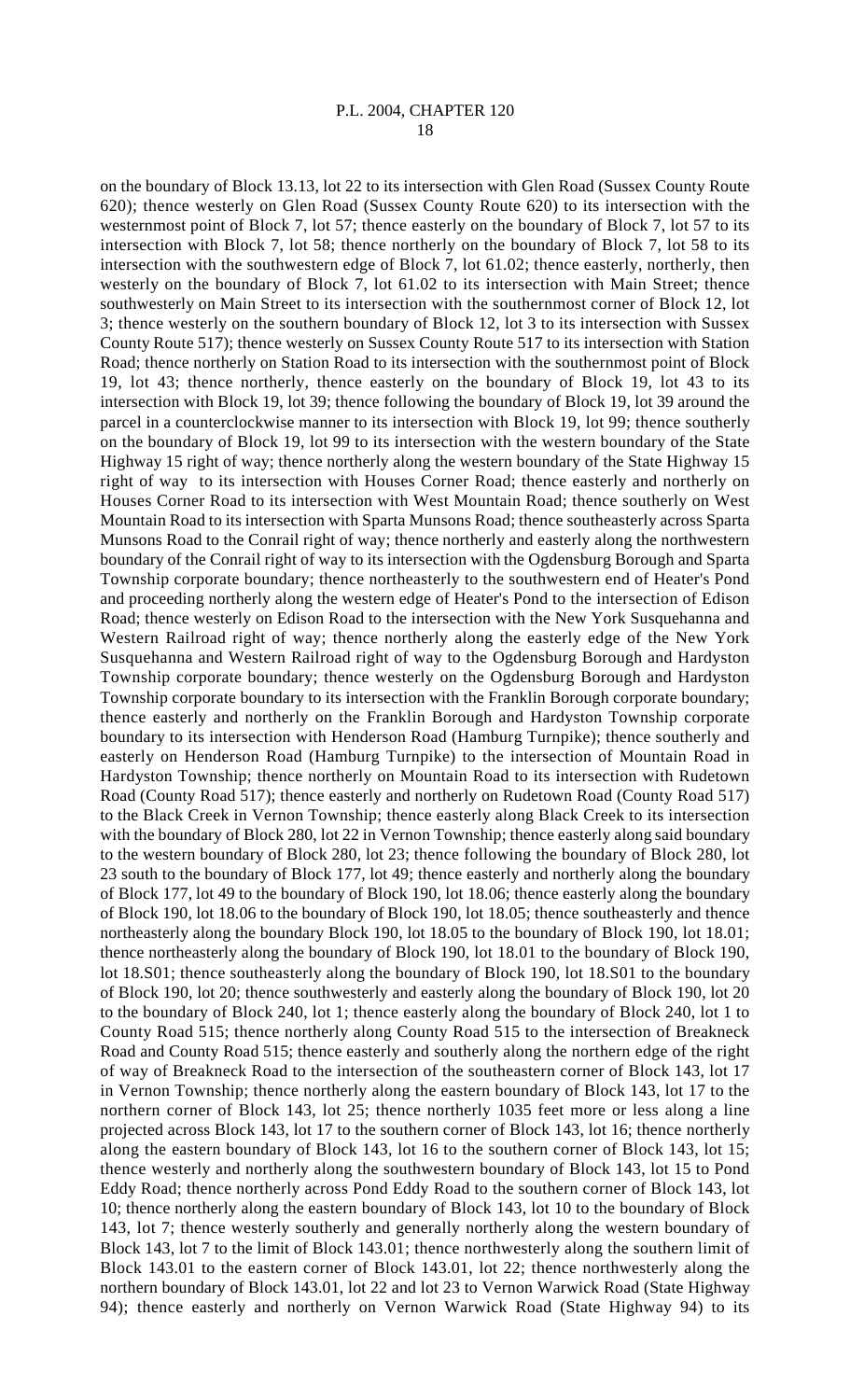intersection with Maple Grange Road; thence northerly and westerly on Maple Grange Road to its intersection with Pochuck Creek and Wawayanda State Park/Appalachian Trail public land; thence northerly and westerly along the western and southern Wawayanda State Park/Appalachian Trail public land boundary to its intersection with the western terminus of Thistle Avenue (Walnut Hill Drive); thence easterly and southerly on Thistle Avenue (Walnut Hill Drive) to its intersection with Phlox Terrace; thence southerly on Phlox Terrace to its intersection with Cedar Terrace; thence southerly on Cedar Terrace to its intersection with Clover Lane; thence easterly on Clover Lane to its intersection with Zinnia Drive; thence southerly and westerly on the eastern and southern bank of the tributary of Black Creek to its intersection with Lounsberry Hollow Road; thence northerly on Lounsberry Hollow Road to its intersection with Dorchester Road; thence westerly and southerly on Dorchester Road to its intersection with Rolling Hills Road; thence southerly on Rolling Hills Road to its intersection with a tributary of Black Creek to its intersection with Pochuck Mountain public land boundary; thence southerly and northerly on the Pochuck Mountain public land boundary to its intersection with a tributary of Black Creek; thence northerly on the western bank of the tributary of Black Creek to its intersection with Lake Glenwood; thence along the west shore of Lake Glenwood to Pochuck Creek; thence northerly and westerly on Lake Shore Drive to its intersection with Glenwood Martin Station Road (County Road 565); thence southerly and westerly on Glenwood Martin Station Road (County Road 565) to its intersection with Babtown Road; thence northerly on Babtown Road to its intersection with Maple Avenue; thence northerly on with Maple Avenue to its intersection with Spring Lane; thence northerly on Spring Lane to its intersection with Lakeside Drive; thence northerly on Lakeside Drive to its intersection with Glen Road; thence westerly on Glen Road to its intersection with Lake Walkill Road; thence northerly on Lake Walkill Road to its intersection with the New York State corporate boundary; thence easterly and southerly to its intersection with State Highway 17 and Interstate Highway 287 in northern Mahwah Township, at a point of origin.

(2) Except as otherwise provided in paragraph (1) of this subsection, any natural geographical feature, including a river, stream, or brook, used in paragraph (1) of this subsection for the boundary description of the preservation area shall be considered to lie totally within the preservation area, and any road, railroad, or railroad right of way used in paragraph (1) of this subsection for the boundary description of the preservation area shall be considered to lie totally outside of the preservation area. The use of property block and lot designations include or exclude property from the preservation area. Where a survey gore exists between a property boundary depicted upon a municipal tax map and the limits of a surveyed property noted in paragraph (1) of this subsection, the surveyed property boundary description shall be considered to constitute the preservation area boundary.

c. The planning area shall consist of all that area of the Highlands Region not within the preservation area.

d. The preservation area shall not include any land located within the boundaries of any regional center or town center designated by the State Planning Commission pursuant to the "State Planning Act," P.L.1985, c.398 (C.52:18A-196 et al.) as of the date of enactment of this act, except to the extent necessary as set forth in the boundary description of the preservation area in subsection b. of this section to reflect appropriate and nearest practicable, on-the-ground, and easily identified reference points.

C.13:20-8 Preparation, adoption of master plan for the Highlands Region.

8. a. The council shall, within 18 months after the date of its first meeting, and after holding at least five public hearings in various locations in the Highlands Region and at least one public hearing in Trenton, prepare and adopt a regional master plan for the Highlands Region. The Highlands regional master plan shall be periodically revised and updated at least once every six years, after public hearings.

The council shall not adopt the regional master plan unless it recommends receiving zones in the planning area and capacity therefor for each receiving zone pursuant to the transfer of development rights program authorized in section 13 of this act.

b. Within 60 days after adopting the regional master plan, the council shall submit the plan to the State Planning Commission for endorsement pursuant to the rules and regulations adopted by the State Planning Commission. The State Planning Commission review shall be limited to the planning area only.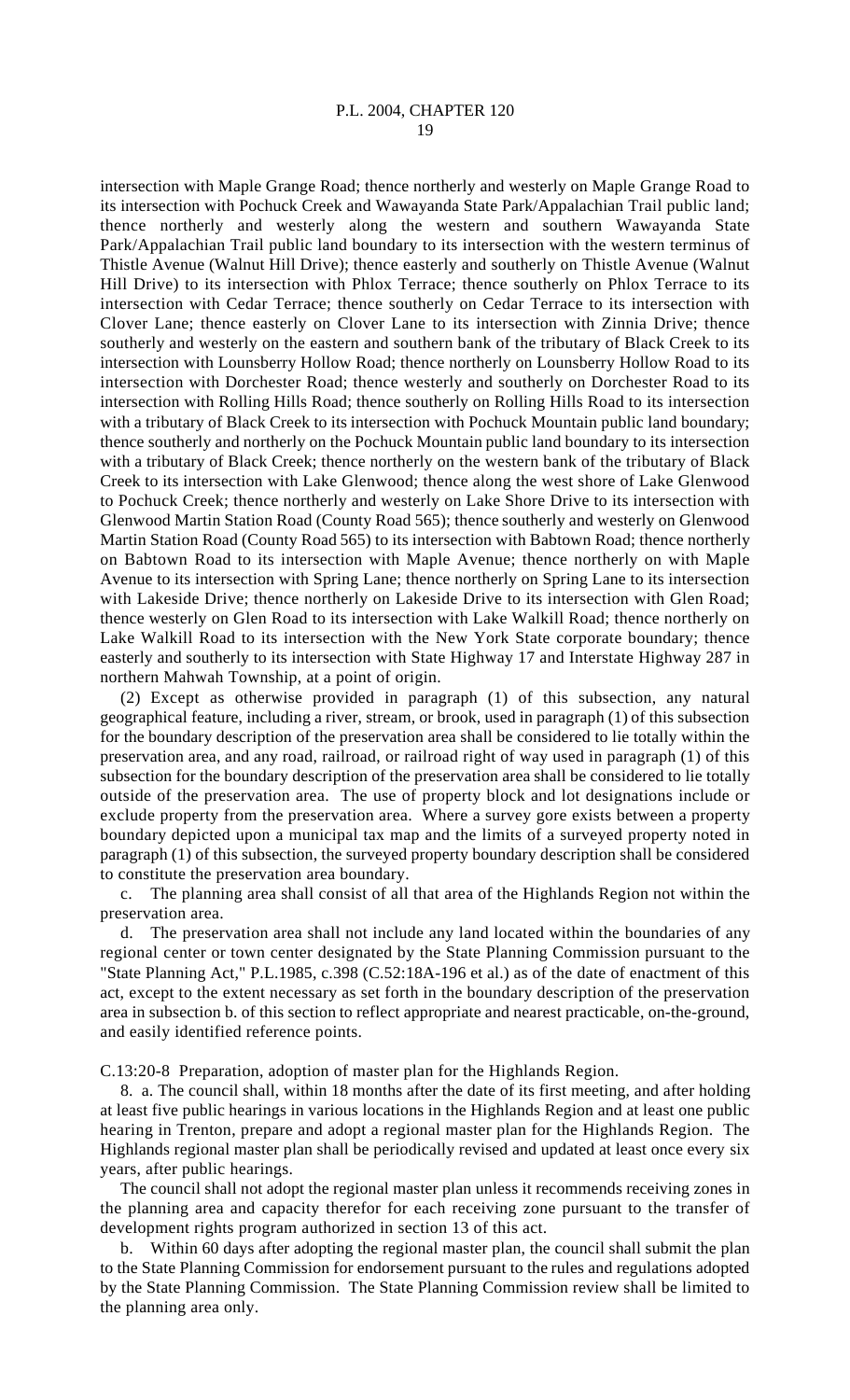C.13:20-9 Consultations, etc. relative to preparation, revisions of regional master plan.

9. a. During the preparation of the regional master plan or any revision thereof, the council shall consult with the Department of Environmental Protection, the Department of Community Affairs, the State Planning Commission, the Department of Agriculture, the State Agriculture Development Committee, the Department of Transportation, and appropriate officials of local government units and State, regional, and federal departments, agencies and other governmental entities with jurisdiction over lands, waters, and natural resources within the Highlands Region, with interested professional, scientific, and citizen organizations, and with any advisory groups that may be established by the council. The council shall also consult with the Department of Transportation in preparing the transportation component of the regional master plan. The council shall review all relevant federal, State, and private studies of the Highlands Region, the State Development and Redevelopment Plan, municipal, county, and regional plans, applicable federal and State laws and rules and regulations, and other pertinent information on the Highlands Region.

b. Prior to adoption of, and in preparing, the regional master plan, the council may, in conjunction with municipalities in the preservation area, identify areas in which redevelopment shall be encouraged in order to promote the economic well-being of the municipality, provided that the redevelopment conforms with the goals of the preservation area and this act , with the standards prescribed pursuant to section 32 of this act, and with the rules and regulations adopted by the Department of Environmental Protection pursuant to sections 33 and 34 of this act. Any areas identified for possible redevelopment pursuant to this subsection shall be either a brownfield site designated by the Department of Environmental Protection or a site at which at least 70% of the area thereof is covered with impervious surface.

c. In preparing and implementing the regional master plan or any revision thereto, the council shall ensure that the goals, purposes, policies, and provisions of, and the protections afforded to farmers by, the "Right to Farm Act," P.L.1983, c.31 (C.4:1C-1 et seq.), and any rules or regulations adopted pursuant thereto, are recognized and not compromised in any manner.

d. Upon adoption of the regional master plan or any revision thereof, copies thereof shall be transmitted to the Governor, the Legislature, the governing body of every municipality and county located in the Highlands Region, and the State Planning Commission.

C.13:20-10 Goals of regional master plan.

10. a. The goal of the regional master plan with respect to the entire Highlands Region shall be to protect and enhance the significant values of the resources thereof in a manner which is consistent with the purposes and provisions of this act.

b. The goals of the regional master plan with respect to the preservation area shall be to: (1) protect, restore, and enhance the quality and quantity of surface and ground waters therein;

(2) preserve extensive and, to the maximum extent possible, contiguous areas of land in its natural state, thereby ensuring the continuation of a Highlands environment which contains the unique and significant natural, scenic, and other resources representative of the Highlands Region;

(3) protect the natural, scenic, and other resources of the Highlands Region, including but not limited to contiguous forests, wetlands, vegetated stream corridors, steep slopes, and critical habitat for fauna and flora;

(4) preserve farmland and historic sites and other historic resources;

(5) preserve outdoor recreation opportunities, including hunting and fishing, on publicly owned land;

(6) promote conservation of water resources;

(7) promote brownfield remediation and redevelopment;

(8) promote compatible agricultural, horticultural, recreational, and cultural uses and opportunities within the framework of protecting the Highlands environment; and

(9) prohibit or limit to the maximum extent possible construction or development which is incompatible with preservation of this unique area.

c. The goals of the regional master plan with respect to the planning area shall be to:

(1) protect, restore, and enhance the quality and quantity of surface and ground waters therein;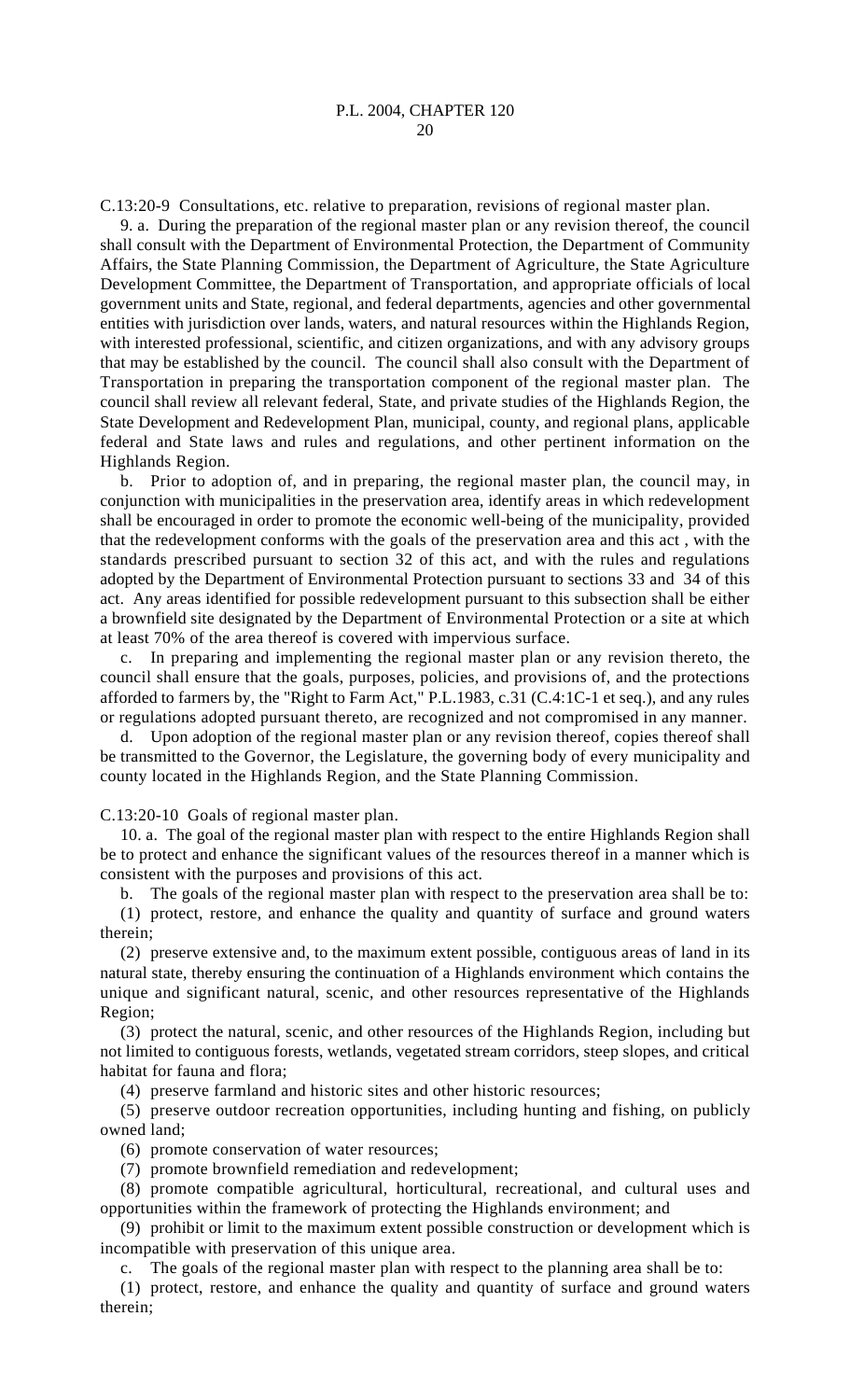# P.L. 2004, CHAPTER 120

 $21$ 

(2) preserve to the maximum extent possible any environmentally sensitive lands and other lands needed for recreation and conservation purposes;

(3) protect and maintain the essential character of the Highlands environment;

(4) preserve farmland and historic sites and other historic resources;

(5) promote the continuation and expansion of agricultural, horticultural, recreational, and cultural uses and opportunities;

(6) preserve outdoor recreation opportunities, including hunting and fishing, on publicly owned land;

(7) promote conservation of water resources;

(8) promote brownfield remediation and redevelopment;

(9) encourage, consistent with the State Development and Redevelopment Plan and smart growth strategies and principles, appropriate patterns of compatible residential, commercial, and industrial development, redevelopment, and economic growth, in or adjacent to areas already utilized for such purposes, and discourage piecemeal, scattered, and inappropriate development, in order to accommodate local and regional growth and economic development in an orderly way while protecting the Highlands environment from the individual and cumulative adverse impacts thereof ; and

(10) promote a sound, balanced transportation system that is consistent with smart growth strategies and principles and which preserves mobility in the Highlands Region.

C.13:20-11 Contents of regional master plan.

11. a. The regional master plan shall include, but need not necessarily be limited to:

(1) A resource assessment which:

(a) determines the amount and type of human development and activity which the ecosystem of the Highlands Region can sustain while still maintaining the overall ecological values thereof, with special reference to surface and ground water quality and supply; contiguous forests and woodlands; endangered and threatened animals, plants, and biotic communities; ecological factors relating to the protection and enhancement of agricultural or horticultural production or activity; air quality; and other appropriate considerations affecting the ecological integrity of the Highlands Region; and

(b) includes an assessment of scenic, aesthetic, cultural, historic, open space, farmland, and outdoor recreation resources of the region, together with a determination of overall policies required to maintain and enhance such resources;

(2) A financial component, together with a cash flow timetable which:

(a) details the cost of implementing the regional master plan, including, but not limited to, property tax stabilization measures, watershed moratorium offset aid, planning grants and other State aid for local government units, capital requirements for any development transfer bank, payments in lieu-of-taxes, acquisition, within five years and within 10 years after the date of enactment of this act, of fee simple or other interests in lands for preservation or recreation and conservation purposes, compensation guarantees, general administrative costs, and any anticipated extraordinary or continuing costs; and

(b) details the sources of revenue for covering such costs, including, but not limited to, grants, donations, and loans from local, State, and federal departments, agencies, and other governmental entities, and from the private sector;

(3) A component to provide for the maximum feasible local government and public input into the council's operations, which shall include a framework for developing policies for the planning area in conjunction with those local government units in the planning area who choose to conform to the regional master plan;

(4) A coordination and consistency component which details the ways in which local, State, and federal programs and policies may best be coordinated to promote the goals, purposes, policies, and provisions of the regional master plan, and which details how land, water, and structures managed by governmental or nongovernmental entities in the public interest within the Highlands Region may be integrated into the regional master plan;

(5) A transportation component that provides a plan for transportation system preservation, includes all federally mandated projects or programs, and recognizes smart growth strategies and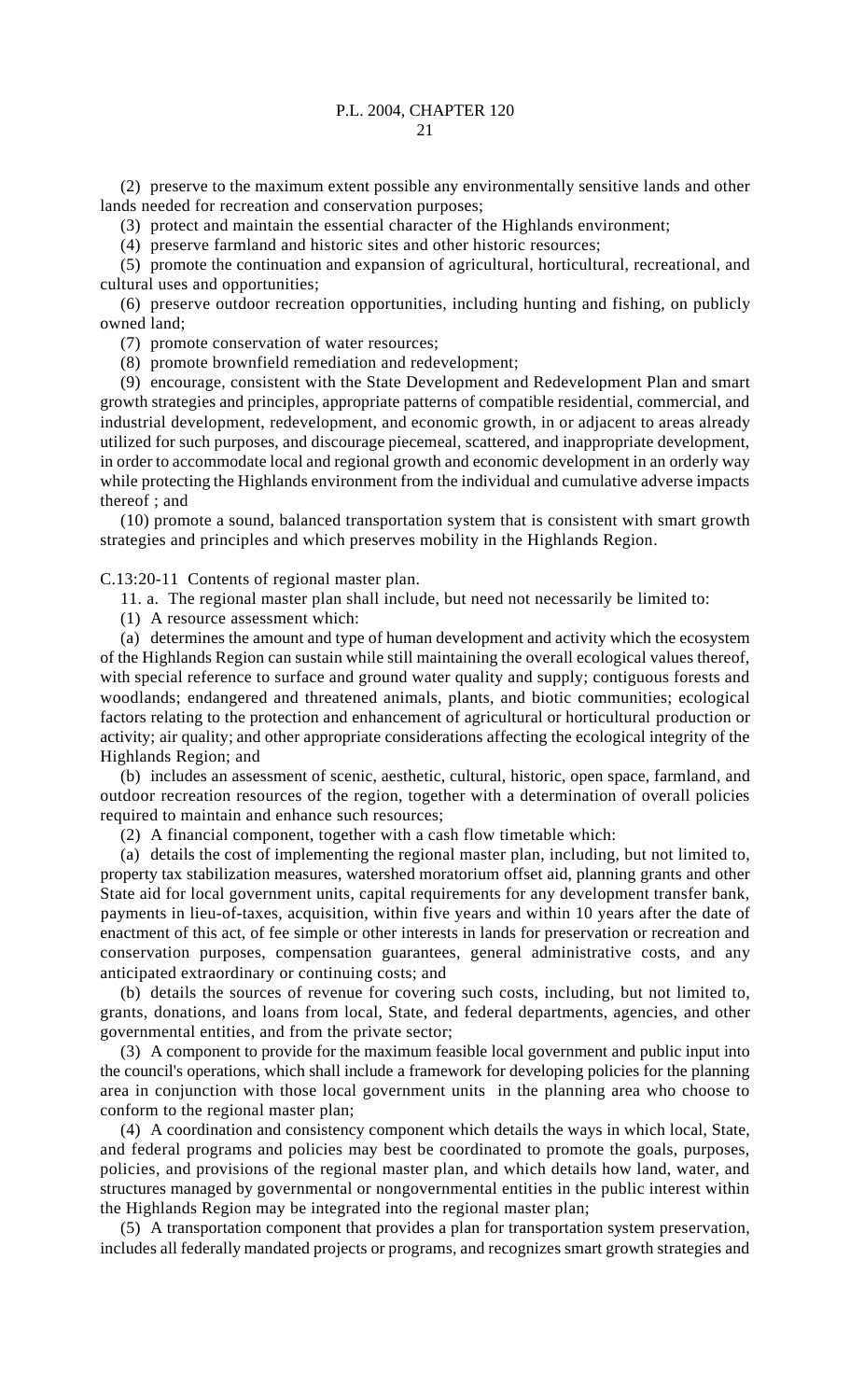principles. The transportation component shall include projects to promote a sound, balanced transportation system that is consistent with smart growth strategies and principles and which preserves mobility and maintains the transportation infrastructure of the Highlands Region. Transportation projects and programs shall be reviewed and approved by the council in consultation with the Department of Transportation prior to inclusion in the transportation component; and

(6) A smart growth component that includes an assessment, based upon the resource assessment prepared pursuant to paragraph (1) of subsection a. of this section, of opportunities for appropriate development, redevelopment, and economic growth, and a transfer of development rights program which shall include consideration of public investment priorities, infrastructure investments, economic development, revitalization, housing, transportation, energy resources, waste management, recycling, brownfields, and design such as mixed-use, compact design, and transit villages. In preparing this component, the council shall:

(a) prepare a land use capability map;

(b) identify existing developed areas capable of sustaining redevelopment activities and investment;

(c) identify undeveloped areas in the planning area, which are not significantly constrained by environmental limitations such as steep slopes, wetlands, or dense forests, are not prime agricultural areas, and are located near or adjacent to existing development and infrastructure, that could be developed;

(d) identify transportation, water, wastewater, and power infrastructure that would support or limit development and redevelopment in the planning area. This analysis shall also provide proposed densities for development, redevelopment, or voluntary receiving zones for the transfer of development rights;

(e) identify potential voluntary receiving zones in the planning area for the transfer of development rights through the appropriate expansion of infrastructure or the modified uses of existing infrastructure;

(f) issue model minimum standards for municipal and county master planning and development regulations outside of the preservation area, including density standards for center-based development to encourage, where appropriate, the adoption of such standards;

(g) identify special critical environmental areas and other critical natural resource lands where development should be limited; and

(h) identify areas appropriate for redevelopment and set appropriate density standards for redevelopment. Any area identified for possible redevelopment pursuant to this subparagraph shall be either a brownfield site designated by the Department of Environmental Protection or a site at which at least 70% of the area thereof is covered with impervious surface.

b. The resource assessment, transportation component, and smart growth component prepared pursuant to subsection a. of this section shall be used only for advisory purposes in the planning area and shall have no binding or regulatory effect therein.

C.13:20-12 Additional contents of regional master plan.

12. In addition to the contents of the regional master plan described in section 11 of this act, the plan shall also include, with respect to the preservation area, a land use capability map and a comprehensive statement of policies for planning and managing the development and use of land in the preservation area, which shall be based upon, comply with, and implement the environmental standards adopted by the Department of Environmental Protection pursuant to sections 33 and 34 of this act, and the resource assessment prepared pursuant to paragraph (1) of subsection a. of section 11 of this act.

These policies shall include provision for implementing the regional master plan by the State and local government units in the preservation area in a manner that will ensure the continued, uniform, and consistent protection of the Highlands Region in accordance with the goals, purposes, policies, and provisions of this act, and shall include:

a. a preservation zone element that identifies zones within the preservation area where development shall not occur in order to protect water resources and environmentally sensitive lands and which shall be permanently preserved through use of a variety of tools, including but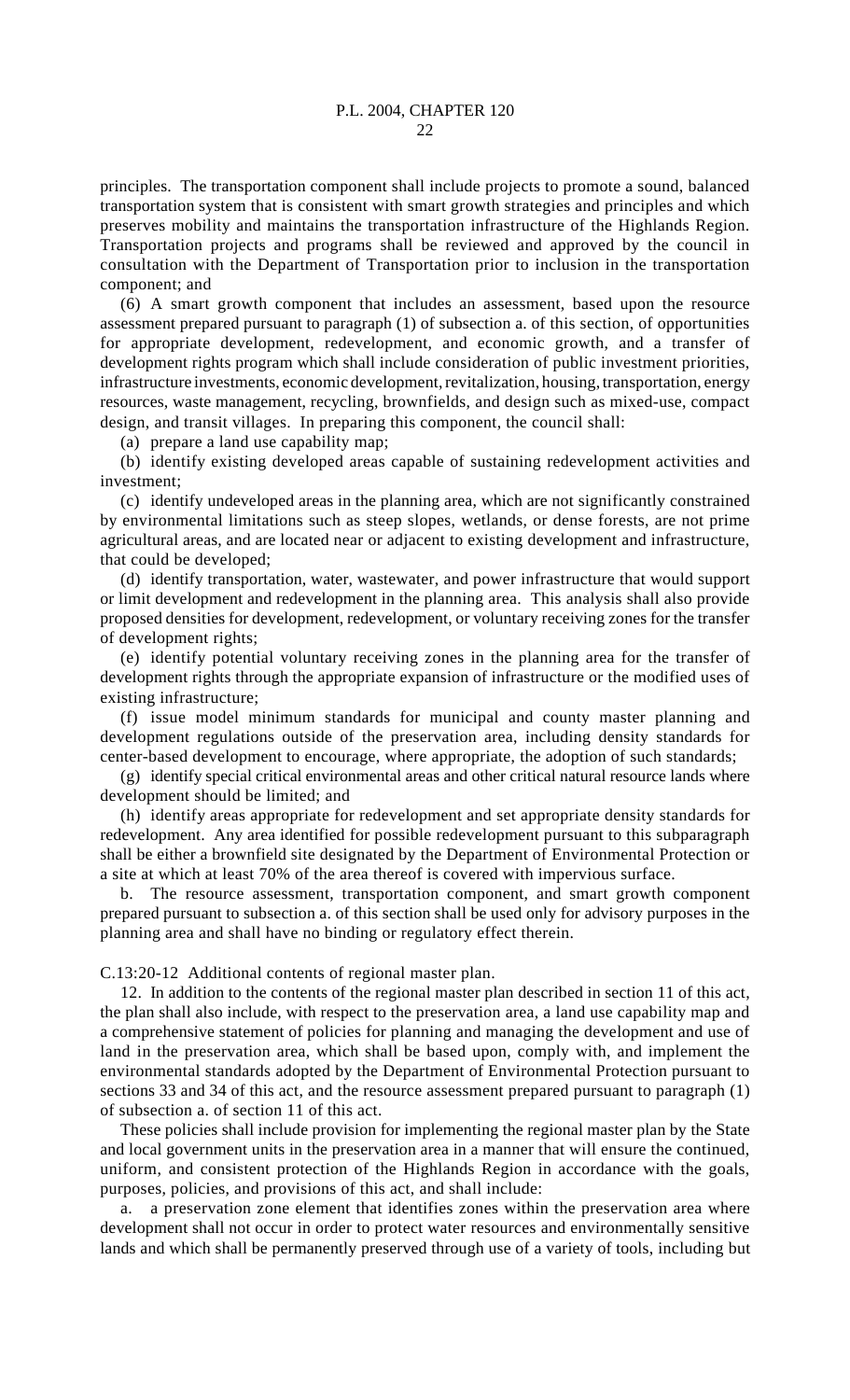not limited to land acquisition and the transfer of development rights; and

b. minimum standards governing municipal and county master planning, development regulations, and other regulations concerning the development and use of land in the preservation area, including, but not limited to, standards for minimum lot sizes and stream setbacks, construction on steep slopes, maximum appropriate population densities, and regulated or prohibited uses for specific portions of the preservation area.

C.13:20-13 Use of regional master plan elements for TDR program.

13. a. The council shall use the regional master plan elements prepared pursuant to sections 11 and 12 of this act, including the resource assessment and the smart growth component, to establish a transfer of development rights program for the Highlands Region that furthers the goals of the regional master plan. The transfer of development rights program shall be consistent with the "State Transfer of Development Rights Act," P.L.2004, c.2 (C.40:55D-137 et seq.) or any applicable transfer of development rights program created otherwise by law, except as otherwise provided in this section.

b. In consultation with municipal, county, and State entities, the council shall, within 18 months after the date of enactment of this act, and from time to time thereafter as may be appropriate, identify areas within the preservation area that are appropriate as sending zones pursuant to P.L.2004, c.2 (C.40:55D-137 et seq.).

c. In consultation with municipal, county, and State entities, the council shall, within 18 months after the date of enactment of this act, and from time to time thereafter as may be appropriate, identify areas within the planning area that are appropriate for development as voluntary receiving zones pursuant to P.L.2004, c.2 (C.40:55D-137 et seq.) considering the information gathered pursuant to sections 11 and 12 of this act, including but not limited to the information gathered on the transfer of development rights pursuant to paragraph (6) of subsection a. of section 11 of this act. For the purposes of the council establishing a transfer of development rights program prior to the preparation of the initial regional master plan, the council in identifying areas appropriate for development as voluntary receiving zones shall consider such information as may be gathered pursuant to sections 11 and 12 of this act and as may be available at the time, but the council need not delay the creation of the transfer of development rights program until the initial regional master plan has been prepared. The council shall set a goal of identifying areas within the planning area that are appropriate for development as voluntary receiving zones that, combined together, constitute four percent of the land area of the planning area, to the extent that the goal is compatible with the amount and type of human development and activity that would not compromise the integrity of the ecosystem of the planning area.

d. The council shall work with municipalities and the State Planning Commission to identify centers, designated by the State Planning Commission, as voluntary receiving zones for the transfer of development rights program.

e. In consultation with municipal, county, and State entities, the council shall assist municipalities or counties in analyzing voluntary receiving zone capacity.

f. In consultation with municipal, county, and State entities, the council shall work with municipalities outside of the preservation area to assist these municipalities in developing ordinances necessary to implement the transfer of development rights. The council shall also establish advisory or model ordinances and other information for this purpose.

The council shall make assistance available to municipalities that desire to create additional sending zones on any lands within their boundaries which lie within the planning area and are designated for conservation in the regional master plan.

g. Notwithstanding the provisions of P.L.2004, c.2 (C.40:55D-137 et seq.) to the contrary, the council shall perform the real estate analysis for the Highlands Region that is required to be performed by a municipality prior to the adoption or amendment of any development transfer ordinance pursuant to P.L.2004, c.2.

h. (1) The council shall set the initial value of a development right. The Office of Green Acres in the Department of Environmental Protection and the State Agriculture Development Committee shall provide support and technical assistance to the council in the operation of the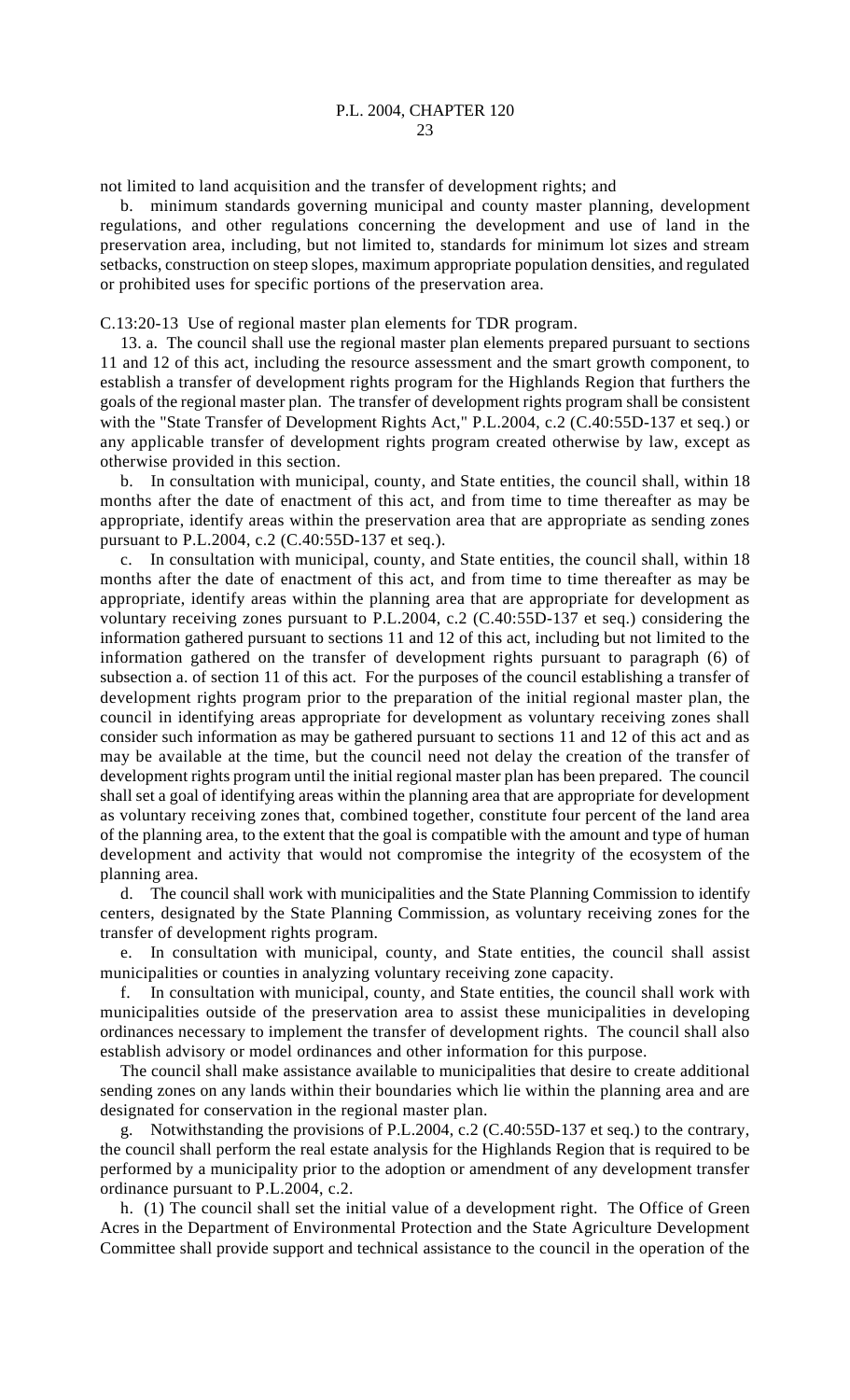transfer of development rights program. The council shall establish the initial value of a development right considering the Department of Environmental Protection rules and regulations in effect the day before the date of enactment of this act.

(2) The council shall give priority consideration for inclusion in a transfer of development rights program any lands that comprise a major Highlands development that would have qualified for an exemption pursuant to paragraph (3) of subsection a. of section 30 of this act but for the lack of a necessary State permit as specified in subparagraph (b) or (c), as appropriate, of paragraph (3) of subsection a. of section 30 of this act, and for which an application for such a permit had been submitted to the Department of Environmental Protection and deemed by the department to be complete for review on or before March 29, 2004.

i. (1) The council may use the State Transfer of Development Rights Bank established pursuant to section 3 of P.L.1993, c.339 (C.4:1C-51) for the purposes of facilitating the transfer of development potential in accordance with this section and the regional master plan. The council may also establish a development transfer bank for such purposes.

(2) At the request of the council, the Department of Banking and Insurance, the State Transfer of Developments Right Bank, the State Agriculture Development Committee, and the Pinelands Development Credit Bank shall provide technical assistance to the council in establishing and operating a development transfer bank as authorized pursuant to paragraph (1) of this subsection.

(3) Any bank established by the council shall operate in accordance with provisions of general law authorizing the creation of development transfer banks by municipalities and counties.

j. The Office of Smart Growth shall review and coordinate State infrastructure capital investment, community development and financial assistance in the planning area in furtherance of the regional master plan. Prior to the council establishing its transfer of development rights program, the Office of Smart Growth shall establish a transfer of development rights pilot program that includes Highlands Region municipalities.

k. Any municipality in the planning area whose municipal master plan and development regulations have been approved by the council to be in conformance with the regional master plan in accordance with section 14 or 15 of this act, and that amends its development regulations to accommodate voluntary receiving zones within its boundaries which are identified pursuant to subsection c. of this section and which provide for a minimum residential density of five dwelling units per acre, shall, for those receiving zones, be: eligible for an enhanced planning grant from the council of up to \$250,000; eligible for a grant to reimburse the reasonable costs of amending the municipal development regulations; authorized to impose impact fees in accordance with subsection m. of this section; entitled to legal representation pursuant to section 22 of this act; accorded priority status in the Highlands Region for any State capital or infrastructure programs; and eligible for any other appropriate assistance, incentives, or benefits provided pursuant to section 18 of this act.

l. Any municipality located outside of the Highlands Region in any county that has a municipality in the Highlands Region that has received plan endorsement by the State Planning Commission pursuant to the "State Planning Act," P.L.1985, c.398 (C.52:18A-196 et al.), that establishes a receiving zone which provides for a minimum residential density of five dwelling units per acre for the transfer of development rights from a sending zone in the Highlands Region, and that accepts that transfer of development rights shall, for those receiving zones, be eligible for the same grants, authority, and other assistance, incentives, and benefits as provided to municipalities in the planning area pursuant to subsection k. of this section except for legal representation as provided pursuant to section 22 of this act and priority status in the Highlands Region for any State capital or infrastructure programs.

m. (1) A municipality that is authorized to impose impact fees under subsection k. of this section shall exercise that authority by ordinance.

(2) Any impact fee ordinance adopted pursuant to this subsection shall include detailed standards and guidelines regarding: (a) the definition of a service unit, including specific measures of consumption, use, generation or discharge attributable to particular land uses, densities and characteristics of development; and (b) the specific purposes for which the impact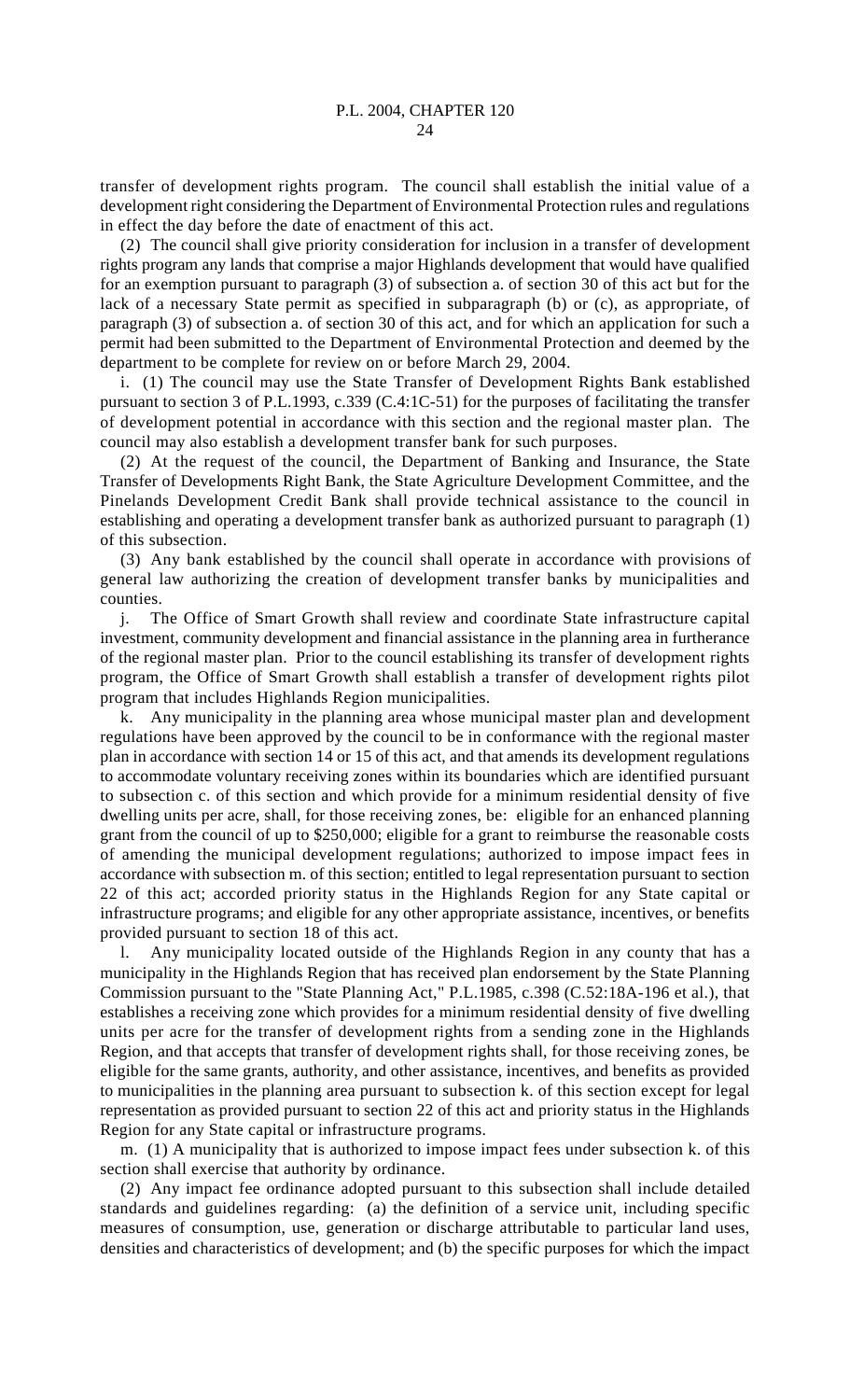fee revenues may be expended.

(3) An impact fee ordinance shall also include a delineation of service areas for each capital improvement whose upgrading or expansion is to be funded out of impact fee revenues, a fee schedule which clearly sets forth the amount of the fee to be charged for each service unit, and a payment schedule.

(4) An impact fee may be imposed by a municipality pursuant to this subsection in order to generate revenue for funding or recouping the costs of new capital improvements or facility expansions necessitated by new development, to be paid by the developer as defined pursuant to section 3.1 of P.L.1975, c.291 (C.40:55D-4). Improvements and expansions for which an impact fee is to be imposed shall bear a reasonable relationship to needs created by the new development, but in no case shall an impact fee assessed pursuant to this subsection exceed \$15,000 per dwelling unit unless and until impact fees are otherwise established by law at which time the impact fee shall be 200% of the calculated impact fee.

(5) No impact fee shall be assessed pursuant to this subsection against any low or moderate income housing unit within an inclusionary development as defined under P.L.1985, c.222 (C.52:27D-301 et al.).

No impact fee authorized under this subsection shall include a contribution for any transportation improvement necessitated by a new development in a county which is covered by a transportation development district created pursuant to the "New Jersey Transportation Development District Act of 1989," P.L.1989, c.100 (C.27:1C-1 et al.).

C.13:20-14 Submission of revisions to regional master plan by municipalities, counties in preservation area for conformance.

14. a. Within nine to 15 months after the date of adoption of the regional master plan or any revision thereof, according to a schedule to be established by the council, each municipality located wholly or partially in the preservation area shall submit to the council such revisions of the municipal master plan and development regulations, as applicable to the development and use of land in the preservation area, as may be necessary in order to conform them with the goals, requirements, and provisions of the regional master plan. After receiving and reviewing the revisions, the council shall approve, reject, or approve with conditions the revised plan and development regulations, as it deems appropriate, after public hearing, within 60 days after the date of submission thereof.

Upon rejecting or conditionally approving any such revised plan or development regulations, the council shall identify such changes therein that it deems necessary for council approval thereof, and the relevant municipality shall adopt and enforce the plan or development regulations as so changed.

b. Within nine to 15 months after the date of adoption of the regional master plan or any revision thereof, according to a schedule to be established by the council, each county located wholly or partially in the preservation area shall submit to the council such revisions of the county master plan and associated regulations, as applicable to the development and use of land in the preservation area, as may be necessary in order to conform them with the goals, requirements, and provisions of the regional master plan. After receiving and reviewing the revisions, the council shall approve, reject, or approve with conditions those revised plans and associated regulations, as it deems appropriate, after public hearing, within 60 days after the date of submission thereof.

Upon rejecting or conditionally approving any such revised plan or associated regulations, the council shall identify such changes therein that it deems necessary for council approval thereof, and the relevant county shall adopt and enforce the plan or associated regulations as so changed.

c. The council may revoke a conformance approval granted pursuant to this section or section 15 of this act, after conducting a hearing, if the council finds that the local government unit has taken action inconsistent with the regional master plan.

In the event that any municipality or county fails to adopt or enforce an approved revised master plan, development regulations, or other regulations, as the case may be, including any condition thereto imposed by the council, as required pursuant to subsection a. or b. of this section, the council shall adopt and enforce such rules and regulations as may be necessary to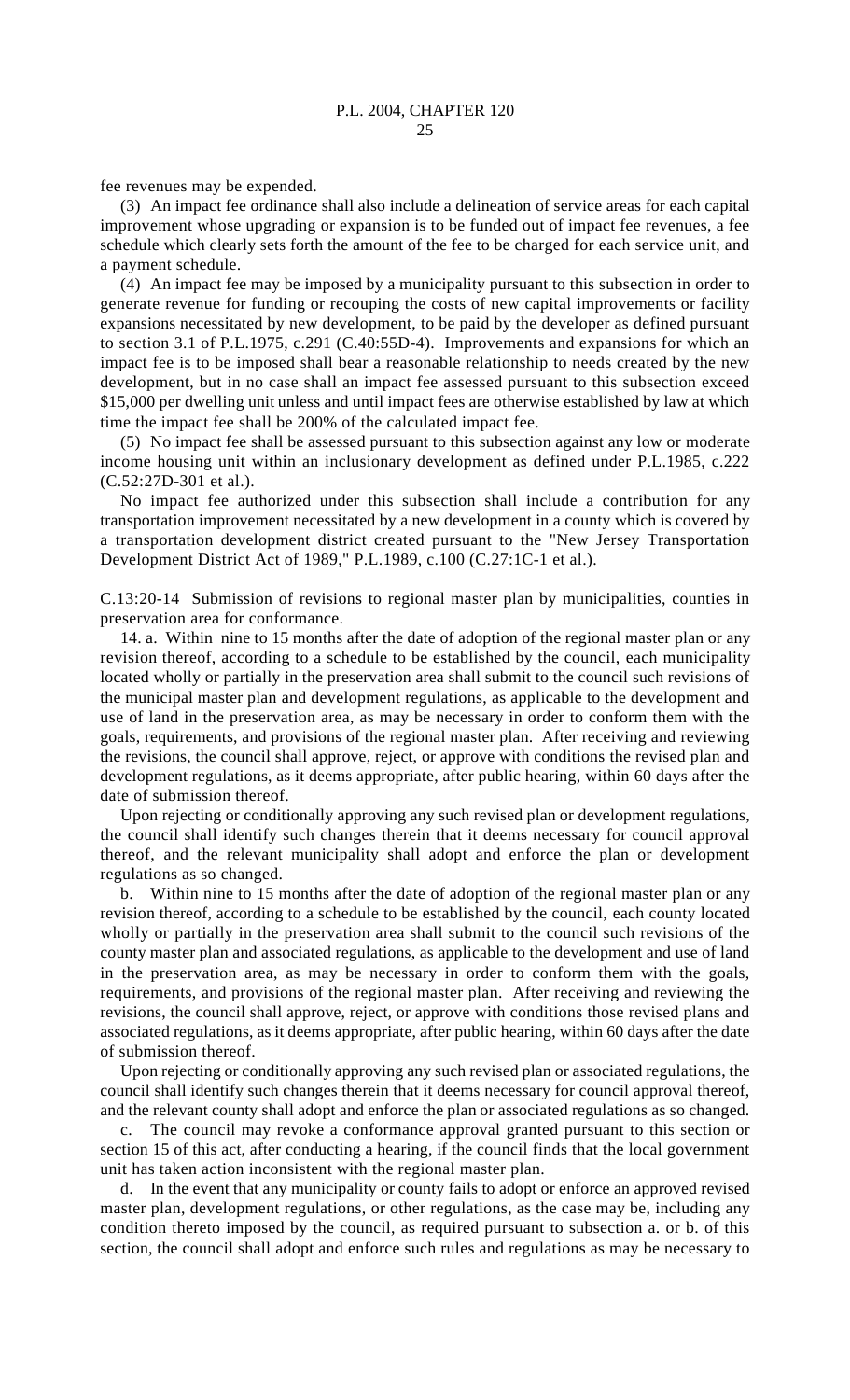implement the minimum standards contained in the regional master plan as applicable to any municipality or county within the preservation area. If any municipality or county fails to adopt or enforce an approved revised master plan, development regulations, or other regulations, as the case may be, including any condition thereto imposed by the council, as required pursuant to subsection a. or b. of this section, the council shall have all local enforcement authority provided pursuant to the "Municipal Land Use Law," P.L.1975, c.291 (C.40:55D-1 et seq.), R.S.40:27-1 et seq., and this act, as well as the authority to issue stop construction orders, as may be necessary to implement the provisions of this act, any rules and regulations adopted pursuant thereto, and the requirements and provisions of the regional master plan.

e. A municipality or county may adopt revisions to its master plan, development regulations, or other regulations for the purposes of this section that are stricter, as determined by the council, than the minimum necessary to obtain approval of conformance with the regional master plan.

f. The requirements of this section shall not apply to any municipality or county located wholly within the planning area. Any municipality or county located partially within the preservation area and partially within the planning area shall be required to comply with the provisions of this section and the regional master plan only with respect to that portion of the municipality or county lying within the preservation area. Voluntary conformance with the regional master plan as it may apply to those portions of a municipality or county lying within the planning area shall be permitted as provided pursuant to section 15 of this act.

C.13:20-15 Municipalities, counties in planning area may petition council relative to revision.

15. a. (1) For any municipality located wholly in the planning area or for any portion of a municipality lying within the planning area, the municipality may, by ordinance, petition the council of its intention to revise its master plan and development regulations, as applicable to the development and use of land in the planning area, to conform with the goals, requirements, and provisions of the regional master plan.

The municipality shall proceed in revising its master plan and development regulations in accordance with the framework adopted by the council pursuant to subsection a. of section 14 of this act.

After receiving and reviewing those revisions, and after consulting with the State Planning Commission, the council shall approve, reject, or approve with conditions the revised plan and development regulations, as it deems appropriate, after public hearing, within 60 days after the date of submission thereof.

(2) Upon rejecting or conditionally approving any such revised plan or development regulations, the council shall identify such changes therein that it deems necessary for council approval thereof, and the municipality may adopt and enforce the plan or development regulations as so changed in order for them to be deemed approved in conformance with the regional master plan.

(3) Any municipality approved by the council to be in conformance with the regional master plan pursuant to this subsection shall be entitled to any financial or other assistance or incentives received by a municipality from the State as a benefit or result of obtaining council approval pursuant to section 14 of this act.

(4) Upon the commencement of each reexamination by the municipality of its master plan and development regulations as required pursuant to section 76 of P.L.1975, c.291 (C.40:55D-89) which have been previously approved by the council to be in conformance with the regional master plan pursuant to this subsection, the municipality shall so notify the council and, thereafter, submit to the council the draft revision of its master plan and development regulations for review, by the council, of conformance with the regional master plan. If, after conducting the reexamination, the municipality does not resubmit to the council its master plan and development regulations as they pertain to the planning area and obtain reapproval thereof from the council in accordance with this subsection, or if the council finds the reexamined master plan or development regulations not to be in conformance with the regional master plan, the council may require the municipality to reimburse the council or the State, as appropriate, in whole or in part for any financial or other assistance or incentives received by the municipality from the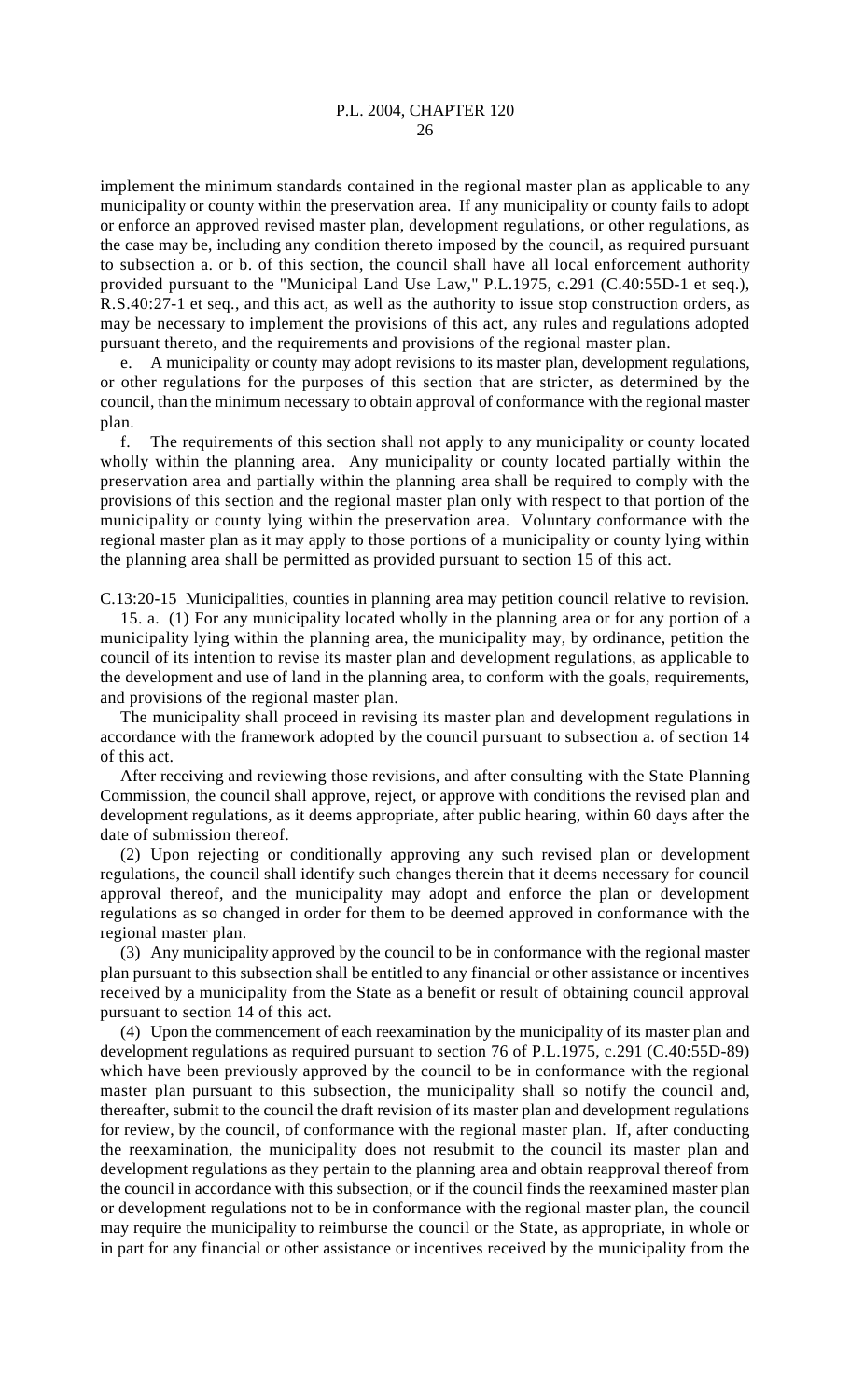State as a benefit or result of obtaining council approval pursuant to this subsection.

(5) A municipality may adopt revisions to its master plan or development regulations for the purposes of this subsection that are stricter, as determined by the council, than the minimum necessary to obtain approval of conformance with the regional master plan.

b. (1) Each county with lands in the planning area may, by ordinance or resolution, as appropriate, petition the council of its intention to revise its master plan and associated regulations, as applicable to the development and use of land in the planning area, to conform with the goals, requirements, and provisions of the regional master plan.

The county shall proceed in revising its master plan and associated regulations in accordance with the framework adopted by the council pursuant to subsection b. of section 14 of this act.

After receiving and reviewing those revisions, and after consulting with the State Planning Commission, the council shall approve, reject, or approve with conditions the revised plan and associated regulations, as it deems appropriate, after public hearing, within 60 days after the date of submission thereof.

(2) Upon rejecting or conditionally approving any such revised plan or associated regulations, the council shall identify such changes therein that it deems necessary for council approval thereof, and the county may adopt and enforce the plan or associated regulations as so changed in order for them to be deemed approved in conformance with the regional master plan.

(3) Any county approved by the council to be in conformance with the regional master plan pursuant to this subsection shall be entitled to any financial or other assistance or incentives received by a county from the State as a benefit or result of obtaining council approval pursuant to section 14 of this act.

C.13:20-16 Council may provide comments, recommendations on projects.

16. a. The council may provide comments and recommendations on any capital or other project proposed to be undertaken by any State entity or local government unit in the Highlands Region.

b. Within the preservation area, any capital or other project of a State entity or local government unit that involves the ultimate disturbance of two acres or more of land or a cumulative increase in impervious surface by one acre or more shall be submitted to the council for review, except that no such submission shall be required for (1) the routine maintenance and operations, rehabilitation, preservation, reconstruction, or repair of transportation or infrastructure systems by a State entity or local government unit, provided that the activity is consistent with the goals and purposes of this act and does not result in the construction of any new through-capacity travel lanes, or (2) the construction of transportation safety projects and bicycle and pedestrian facilities, provided that the activity does not result in the construction of any new through-capacity travel lanes. The council shall establish procedures for conducting such reviews and shall have the power to approve, approve with conditions, or disapprove the project. No such project shall proceed without the approval of the council; provided that, in the case of a project of a State entity, if the council disapproves the project, the head of the appropriate principal department of State government with primary responsibility for the project may override the council's disapproval upon making a written finding, which shall be submitted to the council and the Governor, that the project is necessary for public health, safety, or welfare and including with that finding a factual basis and explanation in support thereof. In the case of a project of an independent State authority or commission or a bi-state entity, any such finding shall be made by the Governor or such other State governmental official as the Governor may designate for that purpose.

The council shall review any submission pursuant to this subsection within 30 days after receipt. If the council fails to act within the 30-day period, or within such other time period as may be mutually agreed upon by the parties, the project shall be deemed approved.

c. Within the planning area, any capital or other project of a State entity or local government unit that provides for the ultimate disturbance of two acres or more of land or a cumulative increase in impervious surface by one acre or more shall be submitted to the council for a nonbinding review and comment, except that no such submission shall be required for (1) the routine maintenance and operations, rehabilitation, preservation, reconstruction, or repair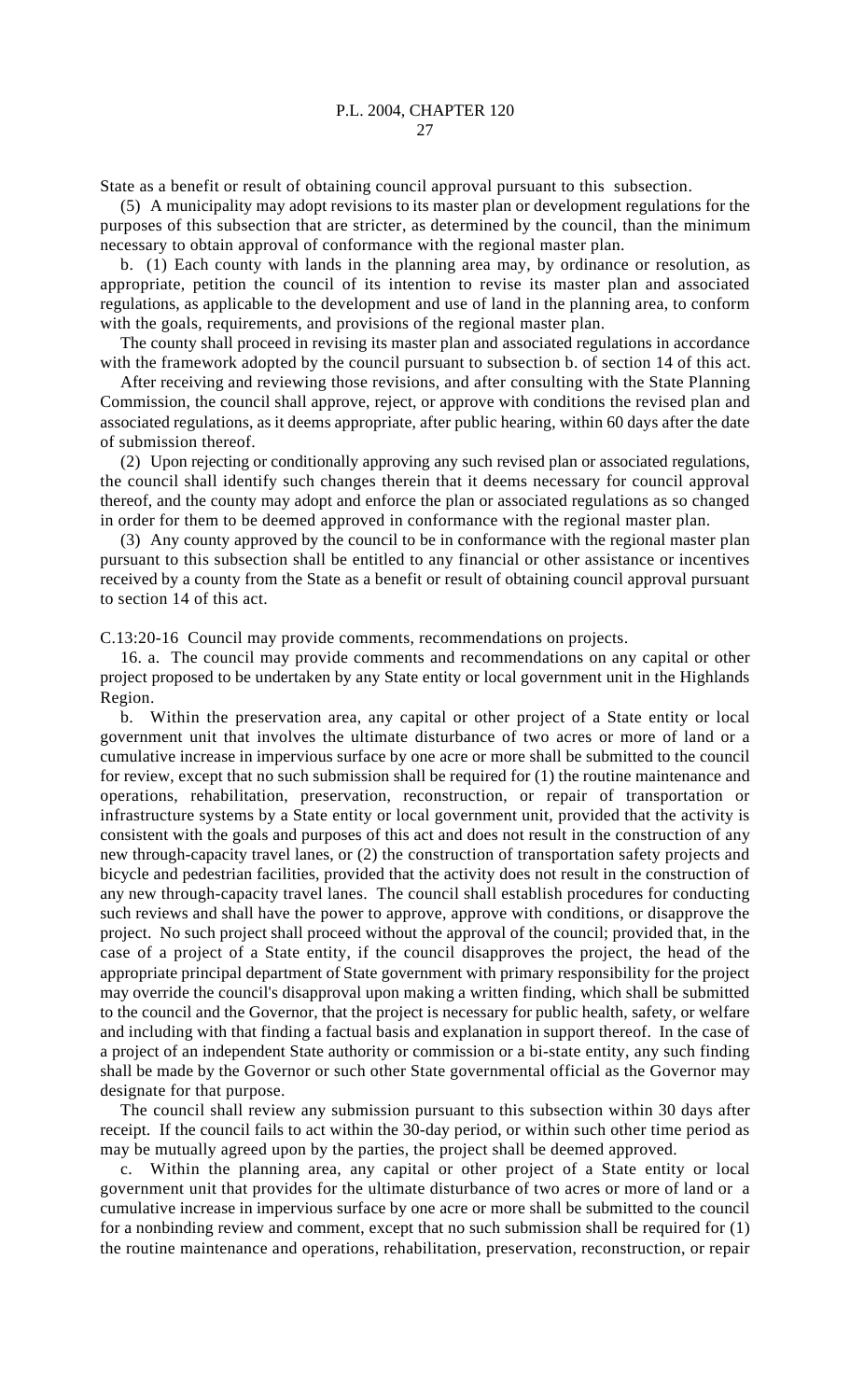of transportation or infrastructure systems by a State entity or local government unit, provided that the activity is consistent with the goals and purposes of this act and does not result in the construction of any new through-capacity travel lanes, or (2) the construction of transportation safety projects and bicycle and pedestrian facilities by a State entity or local government unit, provided that the activity does not result in the construction of any new through-capacity travel lanes. The council shall establish procedures for conducting such reviews within 30 days after receipt or within such other time period as may be mutually agreed upon by the parties. The failure of the council to act within the 30-day or other agreed upon time period on any such review pursuant to this subsection shall not be cause for delay of the project, and the project may proceed whether or not the council has conducted the review authorized pursuant to this subsection.

C.13:20-17 Review by council of regional applications for development.

17. a. (1) Subsequent to adoption of the regional master plan, the council may review, within 15 days after any final local government unit approval, rejection, or approval with conditions thereof, any application for development in the preservation area. Upon determining to exercise that authority, the council shall transmit, by certified mail, written notice thereof to the person who submitted the application to the local government unit. The council shall, after public hearing thereon, approve, reject, or approve with conditions any such application or decision within 60 days after transmitting the notice; provided, however, that an application shall not be rejected or conditionally approved unless the council determines that the development does not conform with the regional master plan, as applicable to the local government unit wherein the development is located, or that the development could result in substantial impairment of the resources of the Highlands Region. Such approval, rejection, or conditional approval shall be binding upon the person who submitted the application, shall supersede any local government unit decision on any such development, and shall be subject only to judicial review as provided in section 28 of this act. Pending completion of the review by the council of any final local government approval or approval with conditions of an application for development in the preservation area and the issuance of the council's decision thereon, the applicant shall not proceed with the development.

(2) No cause of action may be filed in the Superior Court to contest a local government unit decision on an application for development in the preservation area if the council exercises its review authority pursuant to this section. Any such cause of action filed before the date that the council exercises its review authority pursuant to this section shall be dismissed by the court for lack of jurisdiction. Upon determination of the council to exercise its review authority pursuant to this section, judicial review of the decision of the local government unit and of the council pursuant to this section shall proceed as provided pursuant to section 28 of this act.

b. Every person submitting an application for development in the preservation area shall be required to provide a notice of the application to the council in accordance with such procedures therefor as shall be established by the council.

c. Notwithstanding any provision of subsection a. or b. of this section to the contrary, for any municipality or county that has adopted an approved revised master plan, development regulations, or other regulations, as the case may be, including any condition thereto imposed by the council, the requirements of this section shall apply only to applications for development that provide for the ultimate disturbance of two acres or more of land or a cumulative increase in impervious surface by one acre or more. The council, however, may provide, pursuant to subsection d. of section 14 of this act, that the requirements of this section apply to any application for development within the preservation area in any municipality or county that fails to adopt or enforce an approved revised master plan, development regulations, or other regulations, as the case may be, including any condition thereto imposed by the council.

d. Any member of the public may request the council to consider reviewing an application for development in the preservation area as provided in this section.

C.13:20-18 Qualification for State aid, grants.

18. a. Any municipality in the Highlands Region whose municipal master plan and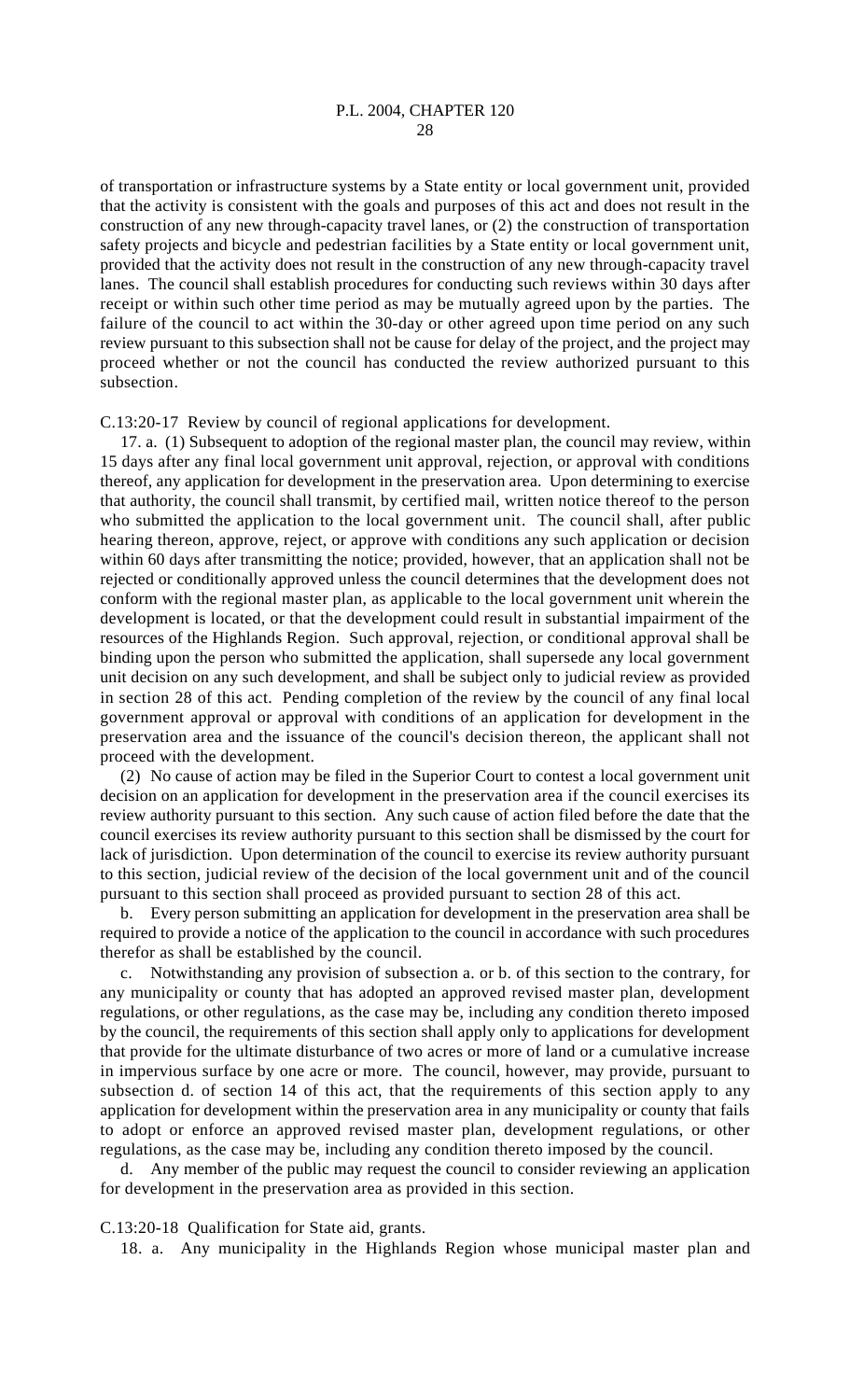development regulations, and any county in the Highlands Region whose county master plan and associated regulations, have been approved by the council to be in conformance with the regional master plan in accordance with section 14 or 15 of this act shall qualify for State aid, planning assistance, technical assistance, and other benefits and incentives that may be awarded or provided by the State to municipalities and counties which have received plan endorsement by the State Planning Commission pursuant to the "State Planning Act," P.L.1985, c.398 (C.52:18A-196 et al.) or which otherwise practice or implement smart growth strategies and principles. Any such municipality or county shall also qualify for any State aid that may be provided for smart growth projects.

b. The council shall make available grants and other financial and technical assistance to municipalities and counties for any revision of their master plans, development regulations, or other regulations which is designed to bring those plans, development regulations, or other regulations into conformance with the regional master plan or for implementation of a transfer of development rights program pursuant to this act. The grants and other financial assistance shall pay for the reasonable expenses therefor incurred by a municipality or county and shall be distributed according to such procedures and guidelines as may be established by the council. The council shall make the grants and other financial assistance from any State, federal, or other funds that shall be appropriated or otherwise made available to it for that purpose, including monies required to be made available therefor from the "Highlands Protection Fund" created pursuant to section 21 of this act.

C.54:1-85 "Highlands Municipal Property Tax Stabilization Board," and "Fund"; procedures, definitions.

19. a. (1) There is established in the Department of the Treasury the "Highlands Municipal Property Tax Stabilization Board," which shall consist of three members to be appointed by the Governor, who shall be recognized experts in the field of taxation. Members of the board may also be members of the Highlands Water Protection and Planning Council established pursuant to section 4 of P.L.2004, c.120 (C.13:20-4).

(2) Within 120 days after the date of enactment of P.L.2004, c.120 (C.13:20-1 et al.), the board, in consultation with the Highlands Water Protection and Planning Council, shall establish procedures for determining the valuation base of a qualified municipality, whether fiscal stress has been caused by the implementation of the "Highlands Water Protection and Planning Act,"P.L.2004, c.120 (C.13:20-1 et al.) in a qualified municipality, and the amount due a qualified municipality to compensate for a decline in the aggregate true value of vacant land directly attributable to the implementation of the "Highlands Water Protection and Planning Act."

b. The "Highlands Municipal Property Tax Stabilization Fund" is established in the General Fund as a special nonlapsing fund for the purpose of providing State aid to qualified municipalities pursuant to this section. There shall be credited each State fiscal year from the "Highlands Protection Fund" created pursuant to section 21 of P.L.2004, c.120 (C.13:20-19) to the Highlands Municipal Property Tax Stabilization Fund such sums as shall be necessary to provide State aid to qualified municipalities pursuant to this section. Every qualified municipality shall be eligible for a distribution from the fund pursuant to the provisions of this section.

c. The assessor of every qualified municipality shall certify to the county tax board on a form to be prescribed by the Director of the Division of Taxation in the Department of the Treasury, and on or before December 1 annually, a report of the assessed value of each parcel of vacant land in the base year and the change in the assessed value of each such parcel in the current tax year attributable to successful appeals of assessed values of vacant land to the county tax board pursuant to R.S.54:3-21 et seq. or attributable to a revaluation approved by the director and implemented or a reassessment approved by the county board of taxation. If a judgment or an appeal is overturned or modified, upon a final judgment an appropriate adjustment shall be made by the director in the payment of the entitlement due next following the judgment.

d. (1) Upon receipt of reports filed pursuant to subsection c. of this section and using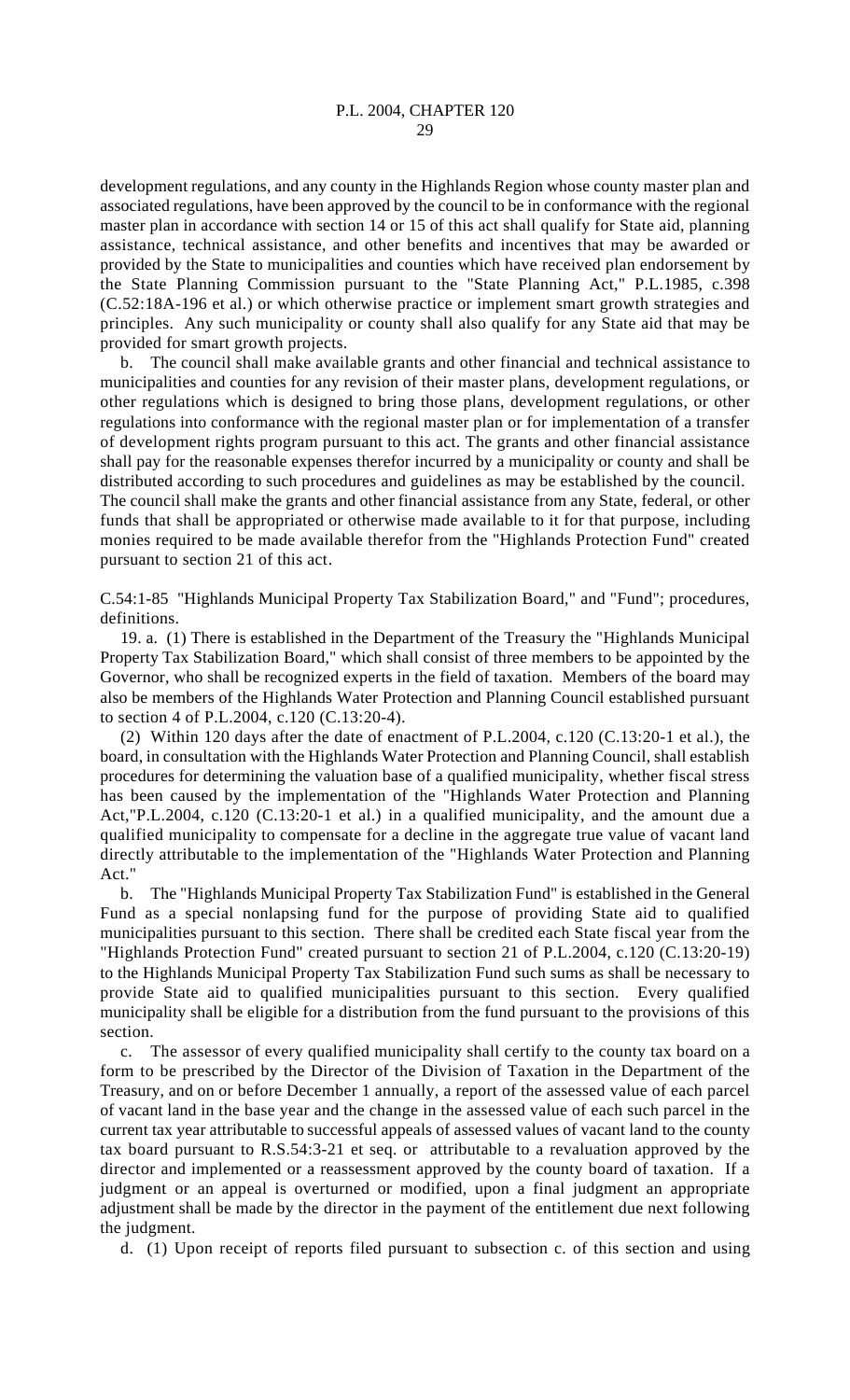procedures developed by the board pursuant to subsection a. of this section, the county tax board shall compute and certify to the director on or before December 20 of each year, in such manner as to identify for each qualified municipality the aggregate decline, if any, in the true value of vacant land, comparing the current tax year to the base year. The aggregate changes so identified for each qualified municipality shall constitute its valuation base for purposes of this section.

(2) The Director of the Division of Taxation shall, on or before January 10 of each year, provide the board with all relevant information collected pursuant to the provisions of this section and any other information deemed necessary by the board to determine the valuation base.

(3) Upon receipt of the information, the board shall make a final determination on the valuation base of each qualified municipality; calculate the amount due a qualified municipality, in accordance with the procedures developed pursuant to subsection a. of this section, to compensate for a decline, if any, by multiplying its valuation base by its tax rate; and certify to the director and the State Treasurer, on or before February 1 of each year, that amount to which each qualified municipality is entitled.

e. Upon receipt of the certification by the board, the State Treasurer shall certify to each qualified municipality, on or before February 15, its property tax stabilization amount. A copy of the certified amounts shall be forwarded to the Director of the Division of Local Government Services in the Department of Community Affairs.

f. (1) The State Treasurer, upon warrant of the Director of the Division of Budget and Accounting in the Department of the Treasury, shall pay to each qualified municipality its entitlement as State aid from the sums available in the "Highlands Municipal Property Tax Stabilization Fund" in two equal installments pursuant to a schedule prescribed by the Division of Local Government Services.

(2) If the amount available in the "Highlands Municipal Property Tax Stabilization Fund" in any year is insufficient to pay the full amount to which each qualified municipality is entitled pursuant to this section, the payments shall be made on a pro rata basis.

(3) Notwithstanding any provisions of this section to the contrary, in the sixth, seventh, eighth, ninth, and tenth years of the State aid program created by this section, a qualified municipality shall be entitled to receive, respectively, 90%, 70%, 50%, 30%, and 10% of the sum it otherwise would have been paid pursuant to this subsection, and thereafter the program shall expire.

g. Any municipality receiving a certification from the State Treasurer pursuant to subsection e. of this section shall anticipate such sums in its annual budget or any amendments or supplements thereto as a direct offset to the amount to be raised by taxation.

h. The Director of the Division of Taxation in reviewing the reports filed pursuant to subsection c. of this section may make such changes therein as the director deems necessary to ensure that the reports accurately reflect the change in the assessed value of vacant land.

i. The Director of the Division of Local Government Services shall make such changes in the budget of any qualified municipality to ensure that all sums received pursuant to this section are utilized as a direct offset to the amount to be raised by taxation and shall make such changes therein as the director deems necessary to ensure that the offset occurs.

j. Any sum received by a qualified municipality pursuant to this section shall not be considered as an exception or exemption under P.L.1976, c.68 (C.40A:4-45.1 et seq.).

k. Notwithstanding the provisions of the "Local Budget Law" (N.J.S.40A:4-1 et seq.), a qualified municipality which is due a property tax stabilization payment pursuant to this section may anticipate the amount of the entitlement in its annual budget for the year in which the payment is made.

l. The State Treasurer may deduct from the State aid a municipality would otherwise receive pursuant to this section an amount equivalent to that portion of any sums received by a municipality pursuant to section 1 of P.L.1999, c.225 (C.58:29-8) that the State Treasurer, in consultation with the Director of the Division of Local Government Services, determines to be duplicative of any State aid received pursuant to this section.

m. The Director of the Division of Taxation and the Director of the Division of Local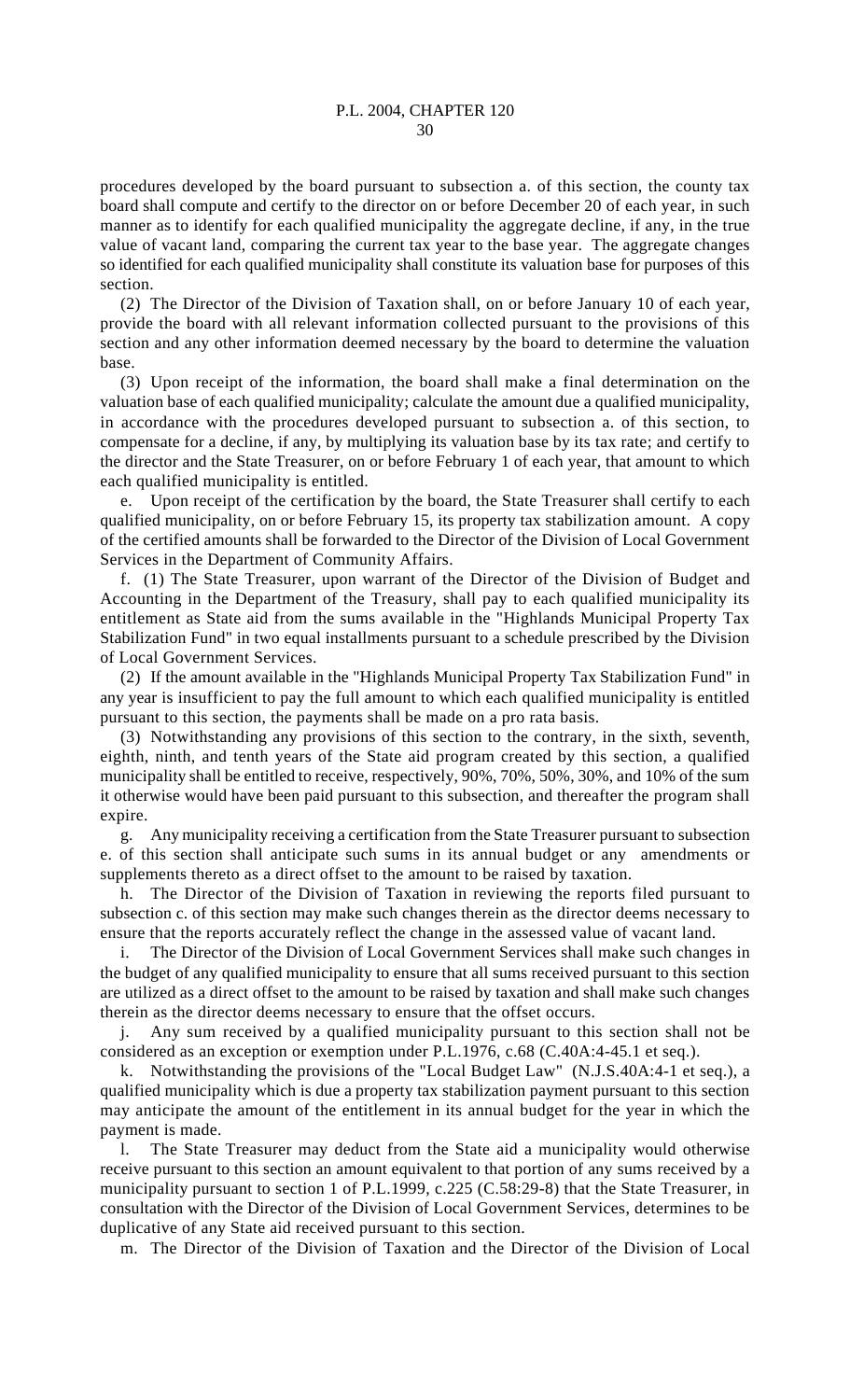Government Services shall each adopt, pursuant to the "Administrative Procedure Act," P.L.1968, c.410 (C.52:14B-1 et seq.), such rules and regulations as may be necessary to implement the provisions of this section.

n. As used in this section:

"Base year" means the calendar year 2003;

"Board" means the Highlands Municipal Property Tax Stabilization Board established pursuant to subsection a. of this section;

"Current tax year" means the most recent year for which a report is filed pursuant to subsection c. of this section;

"Highlands preservation area" means the preservation area of the Highlands Region designated by subsection b. of section 7 of P.L.2004, c.120 (C.13:20-7);

"Qualified municipality" means any municipality located wholly or partially in the Highlands preservation area, provided however, that after the adoption of the Highlands regional master plan by the Highlands Water Protection and Planning Council pursuant to section 8 of P.L.2004, c.120 (C.13:20-8), qualified municipality shall mean only a municipality that has conformed its municipal master plan and development regulations to the Highlands regional master plan pursuant to section 14 of P.L.2004, c.120 (C.13:20-14);

"Tax rate" means that portion of the effective property tax rate for the current tax year which reflects local taxes to be raised for district school purposes and local municipal purposes, calculated by dividing the total of column 12, section C by net valuation on which county taxes are apportioned in column 11, both as reflected in the Abstract of Ratables for the current tax year, and expressed as a rate per \$100 of true value;

"True value of vacant land" or "true value" means the aggregate assessed value of vacant land divided by the average ratio of assessed-to-true value of real property (commonly known as the equalization rate) promulgated by the Director of the Division of Taxation in the Department of the Treasury and published in the table of equalized valuation; and

"Valuation base" means the change in the aggregate true value of vacant land directly attributable to the implementation of the "Highlands Water Protection and Planning Act,"P.L.2004, c.120 (C.13:20-1 et al.) in a qualified municipality when comparing the current tax year to the base year.

o. This section shall expire July 1 next following one year after the date the last State aid payment is made to a qualified municipality in the tenth year as provided pursuant to paragraph (3) of subsection f. of this section.

C.54:1-84 "Pinelands Property Tax Assistance Fund"; administration, definitions.

20. a. The "Pinelands Property Tax Assistance Fund" is established in the General Fund as a special nonlapsing fund for the purpose of providing State aid to qualifying municipalities in the pinelands area. The Commissioner of Community Affairs shall serve as administrator of the fund.

b. Every qualifying municipality in the pinelands area shall be eligible for State aid made with monies in the fund. The Commissioner of Community Affairs shall annually distribute to each qualifying municipality in the pinelands area a percentage of the monies annually allocated to the fund equal to the percentage the qualifying municipality received of the total sum distributed from the "Pinelands Municipal Property Tax Stabilization Fund" pursuant to P.L.1983, c.551 (C.54:1-68 et seq.).

c. The State Treasurer shall annually credit, in each of the first five years after the date of enactment of P.L.2004, c.120 (C.13:20-1 et al.), to the "Pinelands Property Tax Assistance Fund" from the "Highlands Protection Fund" established pursuant to section 21 of P.L.2004, c.120 (C.13:20-19), the sum of \$1,800,000.

d. Any State aid made available with monies from the "Pinelands Property Tax Assistance Fund" pursuant to this section shall be in addition to any other moneys appropriated or otherwise made available pursuant to any other federal or State program for the same category of aid.

e. Any qualifying municipality receiving State aid pursuant to this section shall anticipate those sums in its annual budget or any amendments or supplements thereto as a direct offset to the amount to be raised by taxation.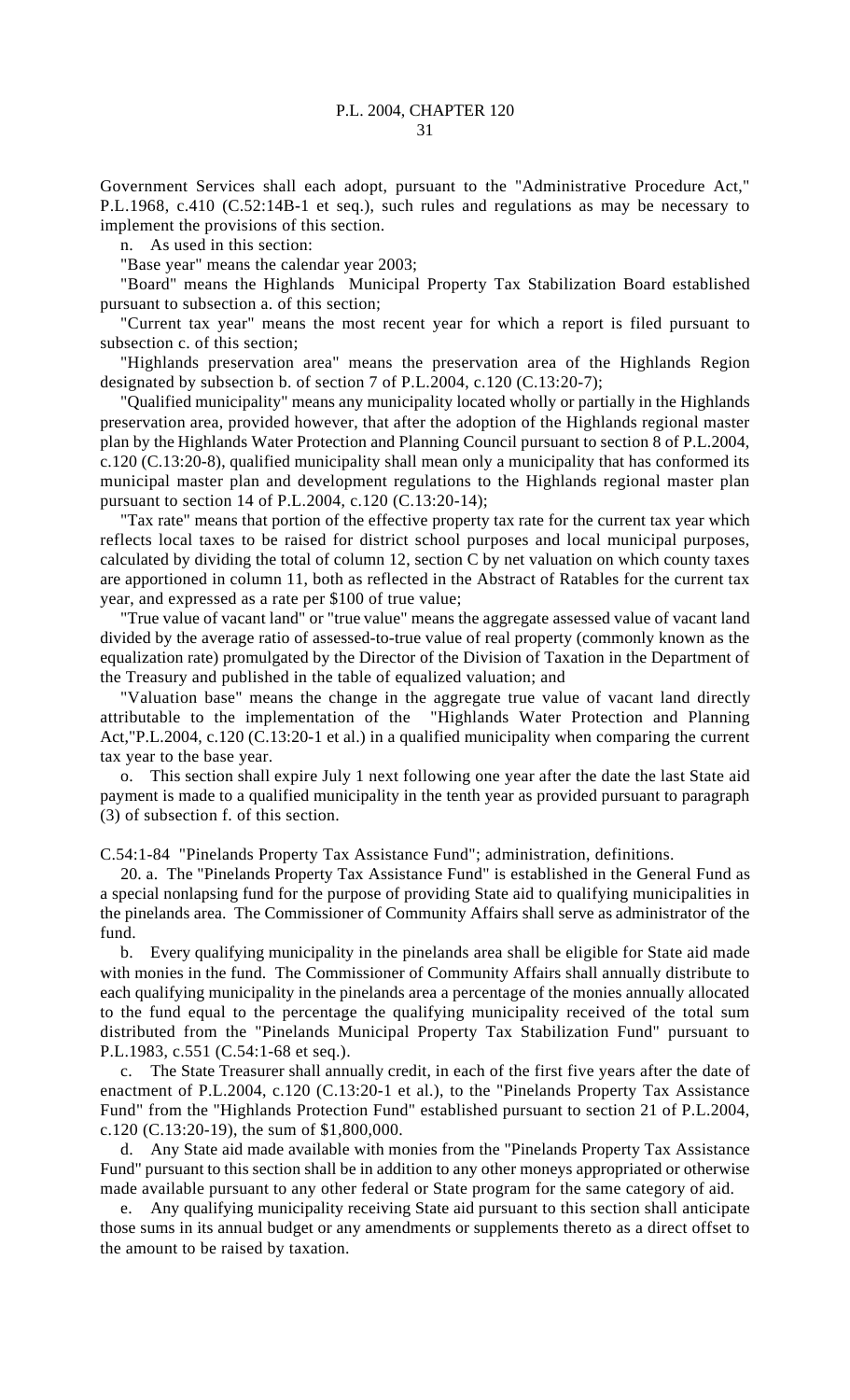f. The Director of the Division of Local Government Services in the Department of Community Affairs shall make such changes in the budget of any qualifying municipality to ensure that all sums received pursuant to this section are utilized as a direct offset to the amount to be raised by taxation and shall make such changes therein as the director deems necessary to ensure that the offset occurs.

g. Any sum received by a qualifying municipality pursuant to this section shall not be considered as an exception or exemption under P.L.1976, c.68 (C.40A:4-45.1 et seq.).

h. Notwithstanding the provisions of the "Local Budget Law" (N.J.S.40A:4-1 et seq.), a qualifying municipality which is due a payment pursuant to this section may anticipate the amount of the entitlement in its annual budget for the year in which the payment is made.

i. The Director of the Division of Local Government Services shall adopt, pursuant to the "Administrative Procedure Act," P.L.1968, c.410 (C.52:14B-1 et seq.), such rules and regulations as may be necessary to implement the provisions of this section.

j. As used in this section:

"Pinelands area" means the area so designated in section 10 of P.L.1979, c.111 (C.13:18A-11); and

"Qualifying municipality" means any municipality that received State aid distributed from the "Pinelands Municipal Property Tax Stabilization Fund" pursuant to P.L.1983, c.551 (C.54:1-68 et seq.).

k. This section shall expire July 1 next following one year after the date the last State aid payment is made to a qualifying municipality in the fifth year as provided pursuant to subsection c. of this section.

C.13:20-19 "Highlands Protection Fund"; use.

21. a. There is created in the Department of the Treasury a special non-lapsing fund to be known as the "Highlands Protection Fund." The monies in the fund are dedicated and shall be used only to carry out the purposes enumerated in subsection b. of this section. The fund shall be credited with all revenues collected and deposited in the fund pursuant to section 4 of P.L.1968, c.49 (C.46:15-8), all interest and other income received from the investment of monies in the fund, and any monies which, from time to time, may otherwise become available for the purposes of the fund. Pending the use thereof pursuant to the provisions of subsection b. of this section, the monies deposited in the fund shall be held in interest-bearing accounts in public depositories, as defined pursuant to section 1 of P.L.1970, c.236 (C.17:9-41), and may be invested or reinvested in such securities as are approved by the State Treasurer. Interest or other income earned on monies deposited into the fund shall be credited to the fund for use as set forth in subsection b. of this section for other monies in the fund.

b. Monies deposited in the "Highlands Protection Fund" shall be used only for:

(1) payments to the "Highlands Municipal Property Tax Stabilization Fund" established pursuant to subsection b. of section 19 of this act in such amounts as are necessary to provide property tax stabilization aid pursuant to that section;

(2) payments of watershed moratorium offset aid pursuant to section 1 of P.L.1999, c. 225  $(C.58:29-8);$ 

(3) the making of grants by the Highlands Water Protection and Planning Council pursuant to sections 13 and 18 of this act; and

(4) allocations to the Pinelands Property Tax Assistance Fund established pursuant to section 20 of this act.

C.13:20-20 Council to provide legal representation to local units, conditions.

22. The council shall provide legal representation to any requesting local government unit located in the Highlands Region in any cause of action filed against the local government unit and contesting an act or decision of the local government unit taken or made under authority granted pursuant to the "Municipal Land Use Law," P.L.1975, c.291 (C.40:55D-1 et seq.), R.S.40:27-1 et seq., the "State Uniform Construction Code Act," P.L.1975, c.217 (C.52:27D-119 et seq.), or this act, provided that:

a. the municipal master plan and development regulations, or, in the case of a county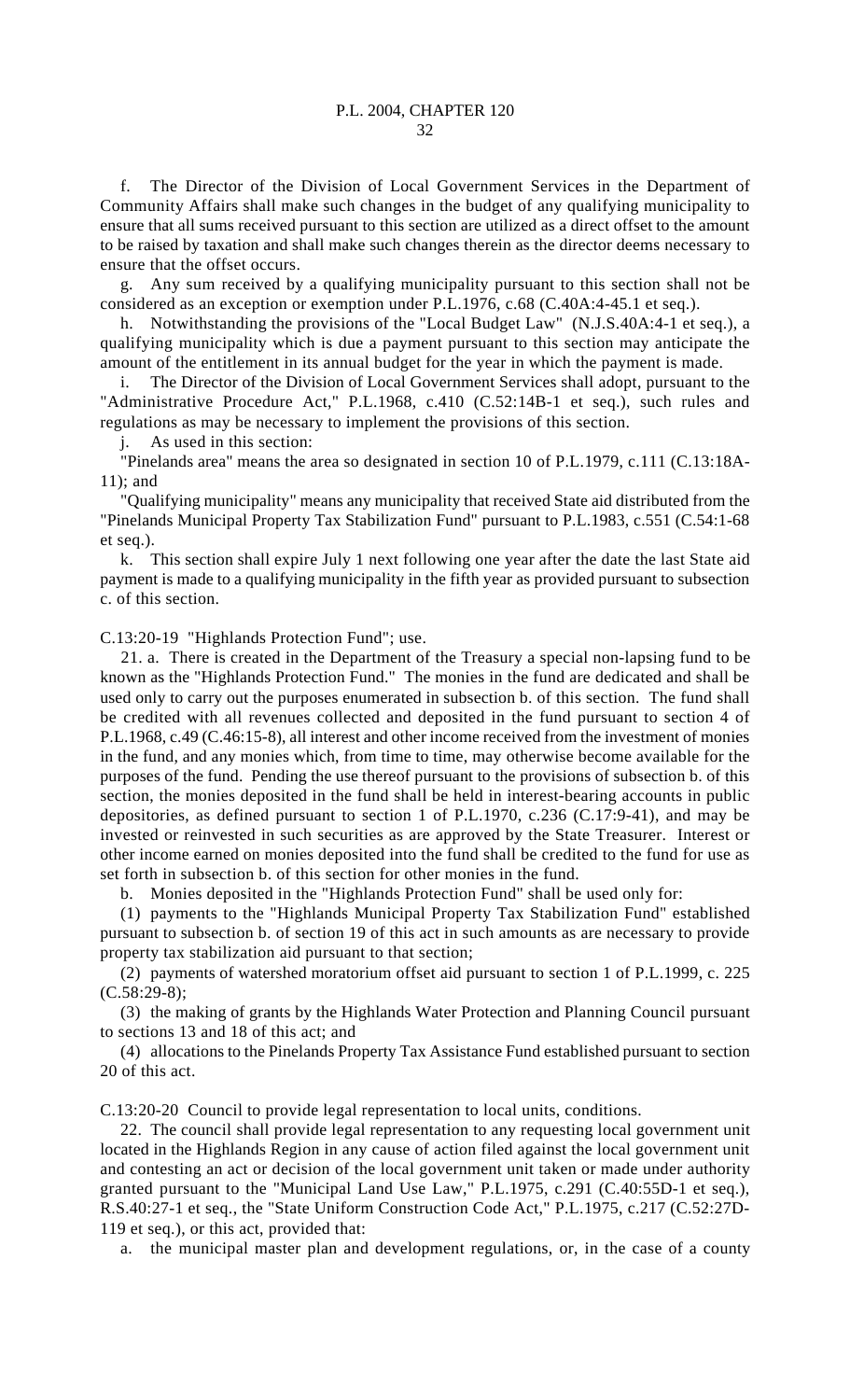governmental entity, the county master plan and associated regulations, have been approved by the council to be in conformance with the regional master plan in accordance with section 14 or 15 of this act;

b. the council determines that the act or decision of the local government unit which is the subject of the cause of action is consistent with the regional master plan; and

c. the act or decision of the local government unit that is the subject of the cause of action involves an application for development that provides for the ultimate disturbance of two acres or more of land or a cumulative increase in impervious surface by one acre or more.

C.13:20-21 Guidelines, instructions to local government units.

23. Within 10 days after the date of enactment of this act, the Department of Community Affairs, in consultation with the Department of Environmental Protection, shall provide guidelines and instructions to all local government units located wholly or partially within the preservation area with respect to the processing, review, and enforcement of applications for development after the date of enactment of this act and before adoption of the regional master plan.

C.13:20-22 Plans, regulations entitled to strong presumption of validity.

24. The municipal master plan and development regulations of any municipality, and the county master plan and associated regulations of any county, located in the Highlands Region which have been approved by the council to be in conformance with the regional master plan in accordance with section 14 or 15 of this act shall be entitled to a strong presumption of validity. In any cause of action filed against such a local government unit and contesting an act or decision of the local government unit taken or made under authority granted pursuant to the "Municipal Land Use Law," P.L.1975, c.291 (C.40:55D-1 et seq.), R.S.40:27-1 et seq., the "State Uniform Construction Code Act," P.L.1975, c.217 (C.52:27D-119 et seq.), or this act, the court shall give extraordinary deference to the local government unit*,* provided that the municipal master plan and development regulations, or, in the case of a county governmental entity, the county master plan and associated regulations, have been approved by the council to be in conformance with the regional master plan in accordance with section 14 or 15 of this act. The plaintiff shall have the burden of proof to demonstrate by clear and convincing evidence that the act or decision of any such local government unit was arbitrary, capricious, or unreasonable or in patent abuse of discretion.

C.13:20-23 Regional master plan considered in allocation of prospective fair housing share.

25. a. The Council on Affordable Housing shall take into consideration the regional master plan prior to making any determination regarding the allocation of the prospective fair share of the housing need in any municipality in the Highlands Region under the "Fair Housing Act," P.L.1985, c.222 (C.52:27D-301 et al.) for the fair share period subsequent to 1999.

b. Nothing in this act shall affect protections provided through a grant of substantive certification or a judgment of repose granted prior to the date of enactment of this act.

C.13:20-24 Modification of site improvement standards for residential development.

26. Within 90 days after the first meeting of the Highlands Water Protection and Planning Council, the Site Improvement Advisory Board established pursuant to section 3 of P.L.1993, c.32 (C.40:55D-40.3) and the Commissioner of Community Affairs shall consult with the council and the Commissioner of Environmental Protection concerning whether the site improvement standards for residential development adopted pursuant to P.L.1993, c.32 (C.40:55D-40.1 et seq.) are appropriate and sufficiently protective for the Highlands Region, especially for the preservation area; and if it is determined they are not, those standards shall be modified accordingly as soon as practicable thereafter to meet that objective.

C.13:20-25 Council may institute action, proceeding for injunctive relief.

27. The council may institute an action or proceeding in Superior Court for injunctive relief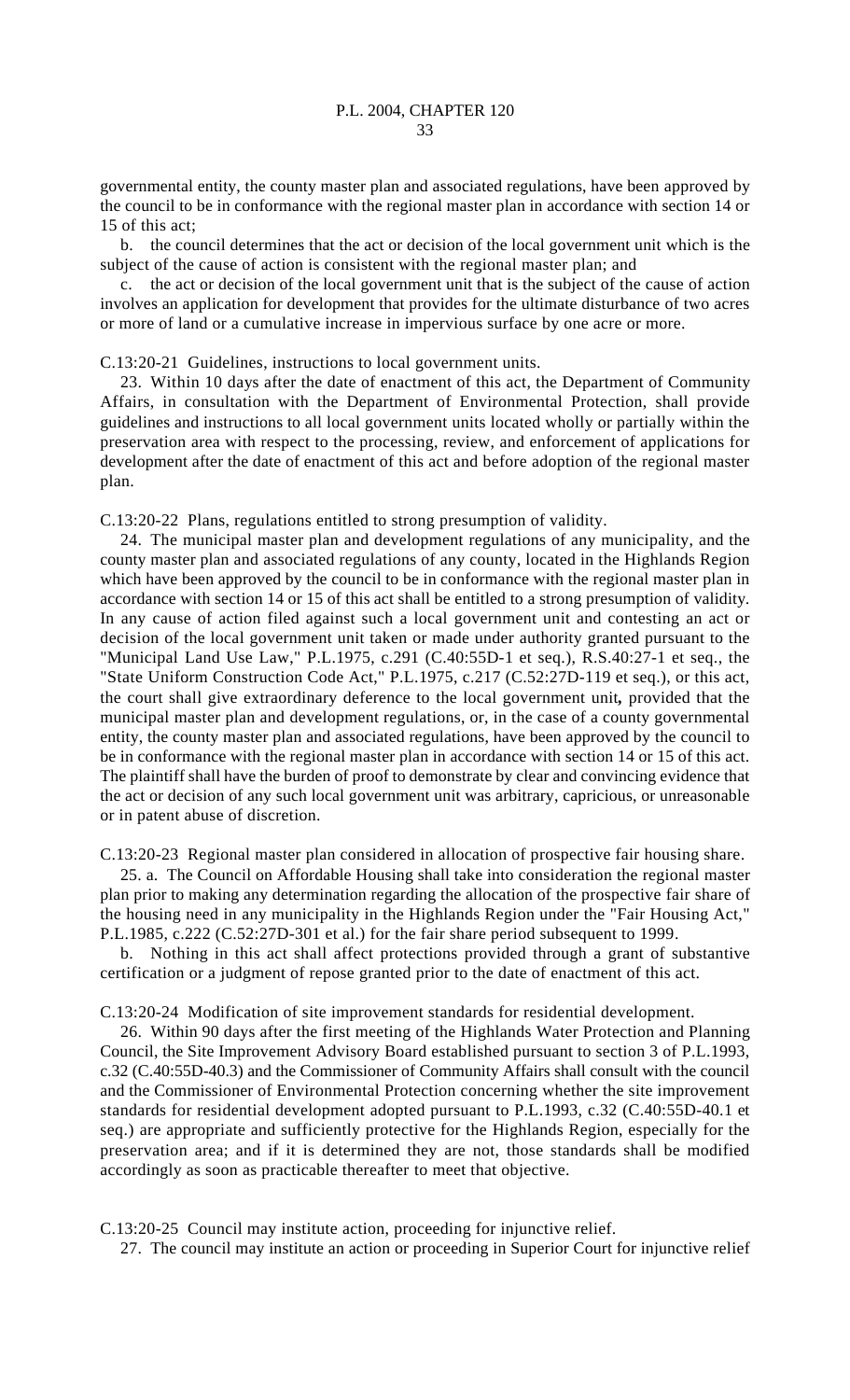for any violation of this act, or any rule or regulation adopted pursuant thereto, or, in the preservation area for any violation of, or nonconformance with, the regional master plan. The council may also institute an action or proceeding for injunctive relief for any violation of the regional master plan in the planning area as it relates to a municipality or county that has been approved to be in conformance with the regional master plan pursuant to section 15 of this act. In any action or proceeding brought pursuant to this section, the court may proceed in a summary manner and may also grant temporary or interlocutory relief.

### C.13:20-26 Council decision deemed final agency action, appellate review.

28. Any decision rendered or action taken by the council pursuant to this act shall be a final agency action subject to judicial review in the Appellate Division of the Superior Court of New Jersey in accordance with the Rules of Court. The court may grant such relief as it deems just and proper, and to make and enter an order enforcing, modifying, and enforcing as so modified, remanding for further specific evidence or findings, or setting aside in whole or in part, the decision of the council. The findings of fact upon which the council's decision is based shall be conclusive if supported by substantial evidence on the record considered as a whole.

## C.13:20-27 Annual report of council.

29. On or before March 31 in each year the council shall make an annual report of its activities for the preceding calendar year to the Governor, the Legislature, and the governing body and the chief executive officer of each municipality and county in the Highlands Region. Each such report shall set forth a complete operating and financial statement covering its operations during the year.

### C.13:20-28 Exemptions.

30. a. The following are exempt from the provisions of this act, the regional master plan, any rules or regulations adopted by the Department of Environmental Protection pursuant to this act, or any amendments to a master plan, development regulations, or other regulations adopted by a local government unit to specifically conform them with the regional master plan:

(1) the construction of a single family dwelling, for an individual's own use or the use of an immediate family member, on a lot owned by the individual on the date of enactment of this act or on a lot for which the individual has on or before May 17, 2004 entered into a binding contract of sale to purchase that lot;

(2) the construction of a single family dwelling on a lot in existence on the date of enactment of this act, provided that the construction does not result in the ultimate disturbance of one acre or more of land or a cumulative increase in impervious surface by one-quarter acre or more;

(3) a major Highlands development that received on or before March 29, 2004:

(a) one of the following approvals pursuant to the "Municipal Land Use Law," P.L.1975, c.291 (C.40:55D-1 et seq.):

(i) preliminary or final site plan approval;

(ii) final municipal building or construction permit;

(iii) minor subdivision approval where no subsequent site plan approval is required;

(iv) final subdivision approval where no subsequent site plan approval is required; or

(v) preliminary subdivision approval where no subsequent site plan approval is required; and

(b) at least one of the following permits from the Department of Environmental Protection, if applicable to the proposed major Highlands development:

(i) a permit or certification pursuant to the "Water Supply Management Act," P.L.1981, c.262 (C.58:1A-1 et seq.);

(ii) a water extension permit or other approval or authorization pursuant to the "Safe Drinking Water Act," P.L.1977, c.224 (C.58:12A-1 et seq.);

(iii) a certification or other approval or authorization issued pursuant to the "The Realty Improvement Sewerage and Facilities Act (1954)," P.L.1954, c.199 (C.58:11-23 et seq.); or

(iv) a treatment works approval pursuant to the "Water Pollution Control Act," P.L.1977, c.74 (C.58:10A-1 et seq.); or

(c) one of the following permits from the Department of Environmental Protection, if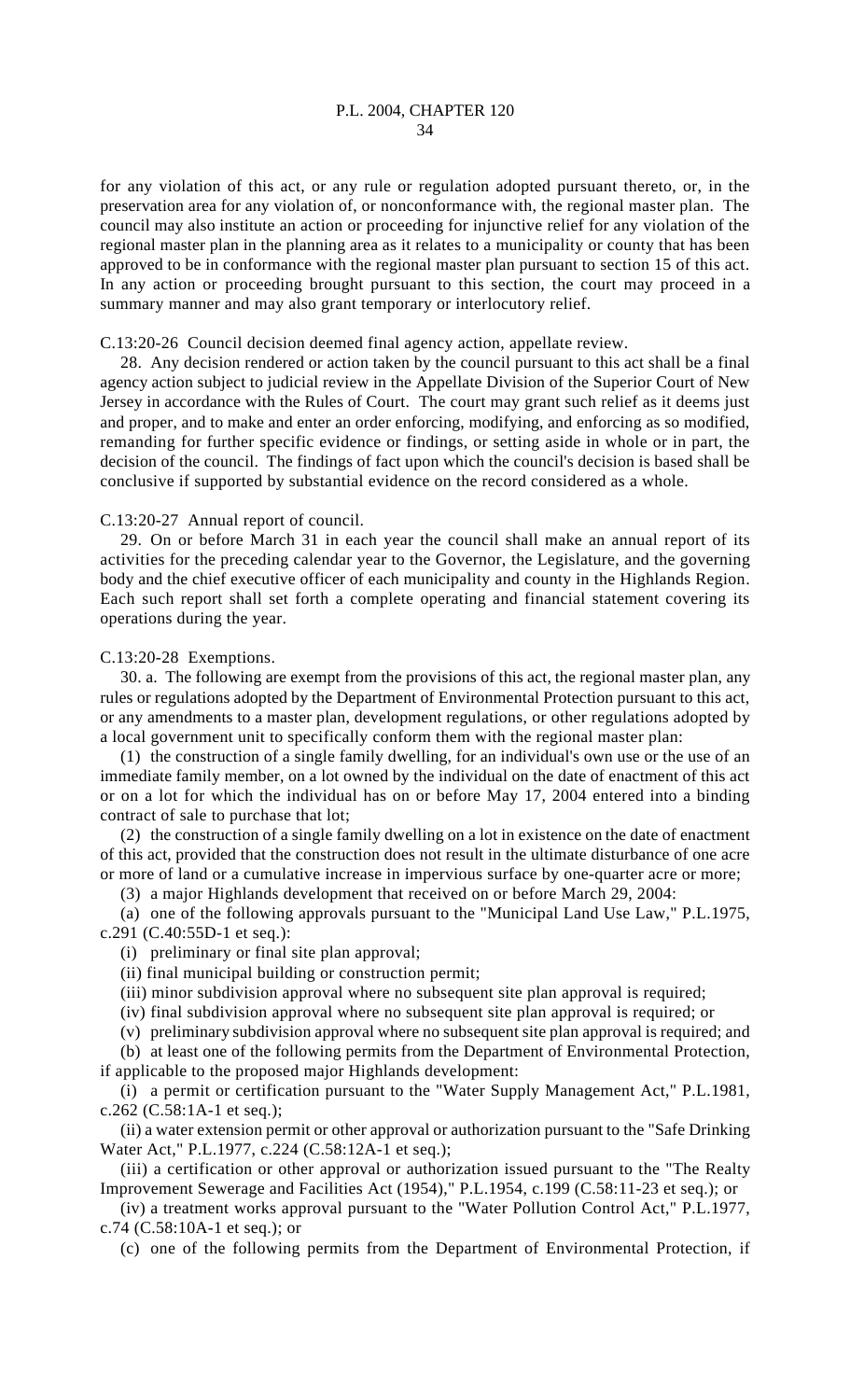applicable to the proposed major Highlands development, and if the proposed major Highlands development does not require one of the permits listed in subsubparagraphs (i) through (iv) of subparagraph (b) of this paragraph:

(i) a permit or other approval or authorization issued pursuant to the "Freshwater Wetlands Protection Act," P.L.1987, c.156 (C.13:9B-1 et seq.); or

(ii) a permit or other approval or authorization issued pursuant to the "Flood Hazard Area Control Act," P.L.1962, c.19 (C.58:16A-50 et seq.).

The exemption provided in this paragraph shall apply only to the land area and the scope of the major Highlands development addressed by the qualifying approvals pursuant to subparagraphs (a) and (b), or (c) if applicable, of this paragraph, shall expire if any of those qualifying approvals expire, and shall expire if construction beyond site preparation does not commence within three years after the date of enactment of this act;

(4) the reconstruction of any building or structure for any reason within 125% of the footprint of the lawfully existing impervious surfaces on the site, provided that the reconstruction does not increase the lawfully existing impervious surface by one-quarter acre or more. This exemption shall not apply to the reconstruction of any agricultural or horticultural building or structure for a non-agricultural or non-horticultural use;

(5) any improvement to a single family dwelling in existence on the date of enactment of this act, including but not limited to an addition, garage, shed, driveway, porch, deck, patio, swimming pool, or septic system;

(6) any improvement, for non-residential purposes, to a place of worship owned by a nonprofit entity, society or association, or association organized primarily for religious purposes, or a public or private school, or a hospital, in existence on the date of enactment of this act, including but not limited to new structures, an addition to an existing building or structure, a site improvement, or a sanitary facility;

(7) an activity conducted in accordance with an approved woodland management plan pursuant to section 3 of P.L.1964, c.48 (C.54:4-23.3) or the normal harvesting of forest products in accordance with a forest management plan approved by the State Forester;

(8) the construction or extension of trails with non-impervious surfaces on publicly owned lands or on privately owned lands where a conservation or recreational use easement has been established;

(9) the routine maintenance and operations, rehabilitation, preservation, reconstruction, or repair of transportation or infrastructure systems by a State entity or local government unit, provided that the activity is consistent with the goals and purposes of this act and does not result in the construction of any new through-capacity travel lanes;

(10) the construction of transportation safety projects and bicycle and pedestrian facilities by a State entity or local government unit, provided that the activity does not result in the construction of any new through-capacity travel lanes;

(11) the routine maintenance and operations, rehabilitation, preservation, reconstruction, repair, or upgrade of public utility lines, rights of way, or systems, by a public utility, provided that the activity is consistent with the goals and purposes of this act;

(12) the reactivation of rail lines and rail beds existing on the date of enactment of this act;

(13) the construction of a public infrastructure project approved by public referendum prior to January 1, 2005 or a capital project approved by public referendum prior to January 1, 2005;

(14) the mining, quarrying, or production of ready mix concrete, bituminous concrete, or Class B recycling materials occurring or which are permitted to occur on any mine, mine site, or construction materials facility existing on June 7, 2004;

(15) the remediation of any contaminated site pursuant to P.L.1993, c.139 (C.58:10B-1 et seq.);

(16) any lands of a federal military installation existing on the date of enactment of this act that lie within the Highlands Region; and

(17) a major Highlands development located within an area designated as Planning Area 1 (Metropolitan), or Planning Area 2 (Suburban), as designated pursuant to P.L.1985, c.398 (C.52:18A-196 et seq.) as of March 29, 2004, that on or before March 29, 2004 has been the subject of a settlement agreement and stipulation of dismissal filed in the Superior Court, or a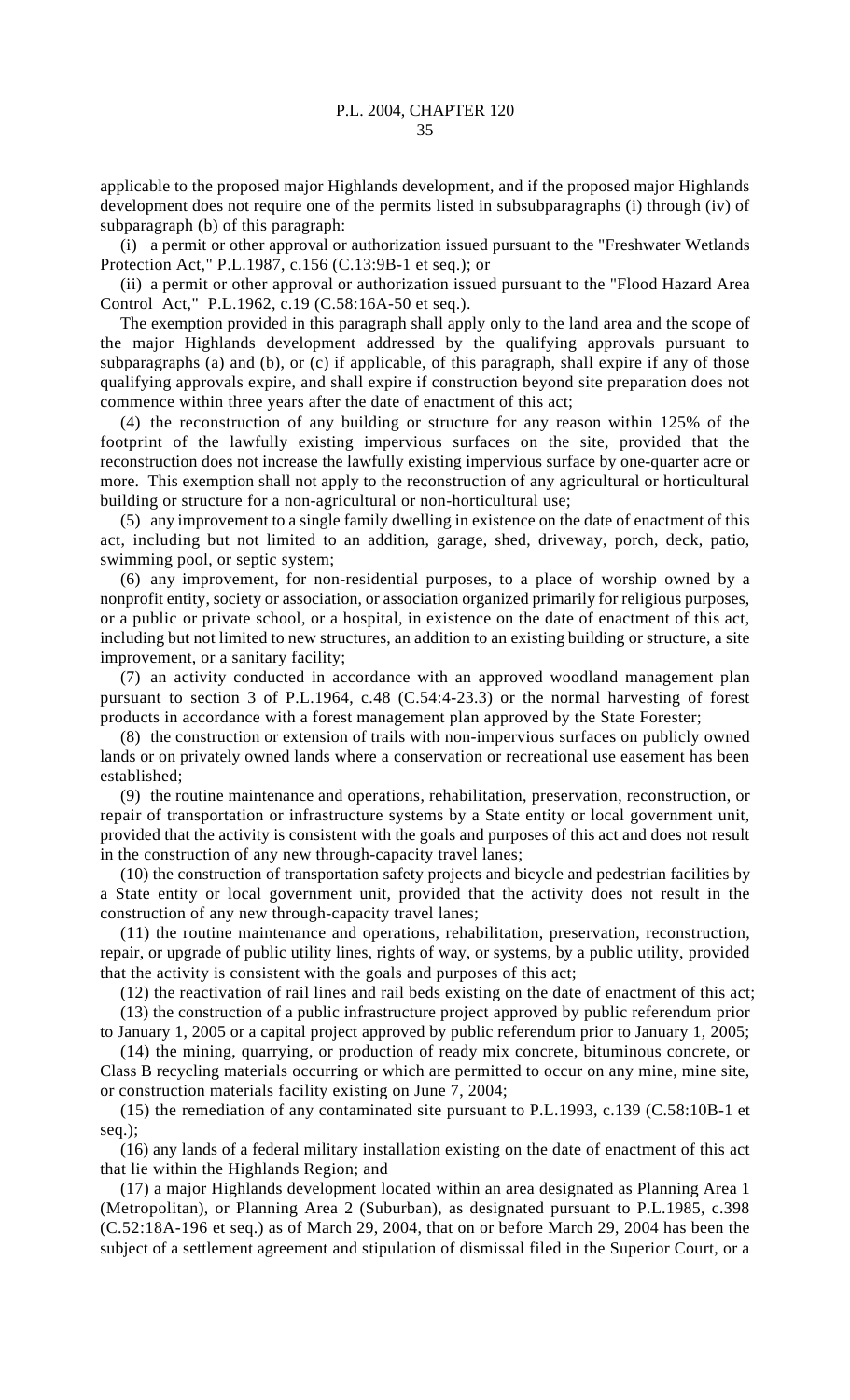builder's remedy issued by the Superior Court, to satisfy the constitutional requirement to provide for the fulfillment of the fair share obligation of the municipality in which the development is located. The exemption provided pursuant to this paragraph shall expire if construction beyond site preparation does not commence within three years after receiving all final approvals required pursuant to the "Municipal Land Use Law," P.L.1975, c.291 (C.40:55D-1 et seq.).

b. The exemptions provided in subsection a. of this section shall not be construed to alter or obviate the requirements of any other applicable State or local laws, rules, regulations, development regulations, or ordinances.

c. Nothing in this act shall be construed to alter the funding allocation formulas established pursuant to the "Garden State Preservation Trust Act," P.L.1999, c.152 (C.13:8C-1 et seq.).

d. Nothing in this act shall be construed to repeal, reduce, or otherwise modify the obligation of counties, municipalities, and other municipal and public agencies of the State to pay property taxes on lands used for the purpose and for the protection of a public water supply, without regard to any buildings or other improvements thereon, pursuant to R.S.54:4-3.3.

C.13:20-29 Agricultural, horticultural development, review required; enforcement.

31. a. (1) Any agricultural or horticultural development in the preservation area that would result in the increase, after the date of enactment of this act either individually or cumulatively, of agricultural impervious cover by three percent or more of the total land area of a farm management unit in the preservation area shall require the review and approval by the local soil conservation district of a farm conservation plan which shall be prepared and submitted by the owner or operator of the farm management unit. Upon approval of the farm conservation plan by the local soil conservation district, the owner or operator of the farm management unit shall implement the plan on the farm management unit. The local soil conservation district shall transmit a copy of an approved farm conservation plan to the State Soil Conservation Committee, and, if any part of the farm management unit is preserved under any farmland preservation program, to the State Agriculture Development Committee.

(2) Any agricultural or horticultural development in the preservation area that would result in the increase, after the date of enactment of this act either individually or cumulatively, of agricultural impervious cover by nine percent or more of the total land area of a farm management unit in the preservation area shall require the review and approval by the local soil conservation district of a resource management systems plan which shall be prepared and submitted by the owner or operator of the farm management unit.

Prior to the approval of a resource management systems plan by a local soil conservation district, a copy of the resource management systems plan shall be forwarded by the local soil conservation district to the Department of Environmental Protection for review and approval, with or without conditions, or denial within 60 days after receipt by the department. Upon approval of the resource management systems plan by the local soil conservation district and the Department of Environmental Protection, the owner or operator of the farm management unit shall implement the plan on the farm management unit. The local soil conservation district shall transmit a copy of an approved resource management systems plan to the State Soil Conservation Committee, and, if any part of the farm management unit is preserved under any farmland preservation program, to the State Agriculture Development Committee.

(3) A farm conservation plan required pursuant to paragraph (1) of this subsection and a resource management systems plan required pursuant to paragraph (2) of this subsection shall be prepared in accordance with science-based standards, consistent with the goals and purposes of this act, which standards shall be established by the State Board of Agriculture and the Department of Agriculture, in consultation with the Department of Environmental Protection, the State Agriculture Development Committee, Rutgers Cooperative Extension, and the Natural Resources Conservation Service in the United States Department of Agriculture. Within 270 days after the date of enactment of this act, the State Department of Agriculture, in consultation with the Department of Environmental Protection, shall develop and adopt, pursuant to the "Administrative Procedure Act," P.L.1968, c.410 (C.52:14B-1 et seq.), these standards and any other rules and regulations necessary to implement this section.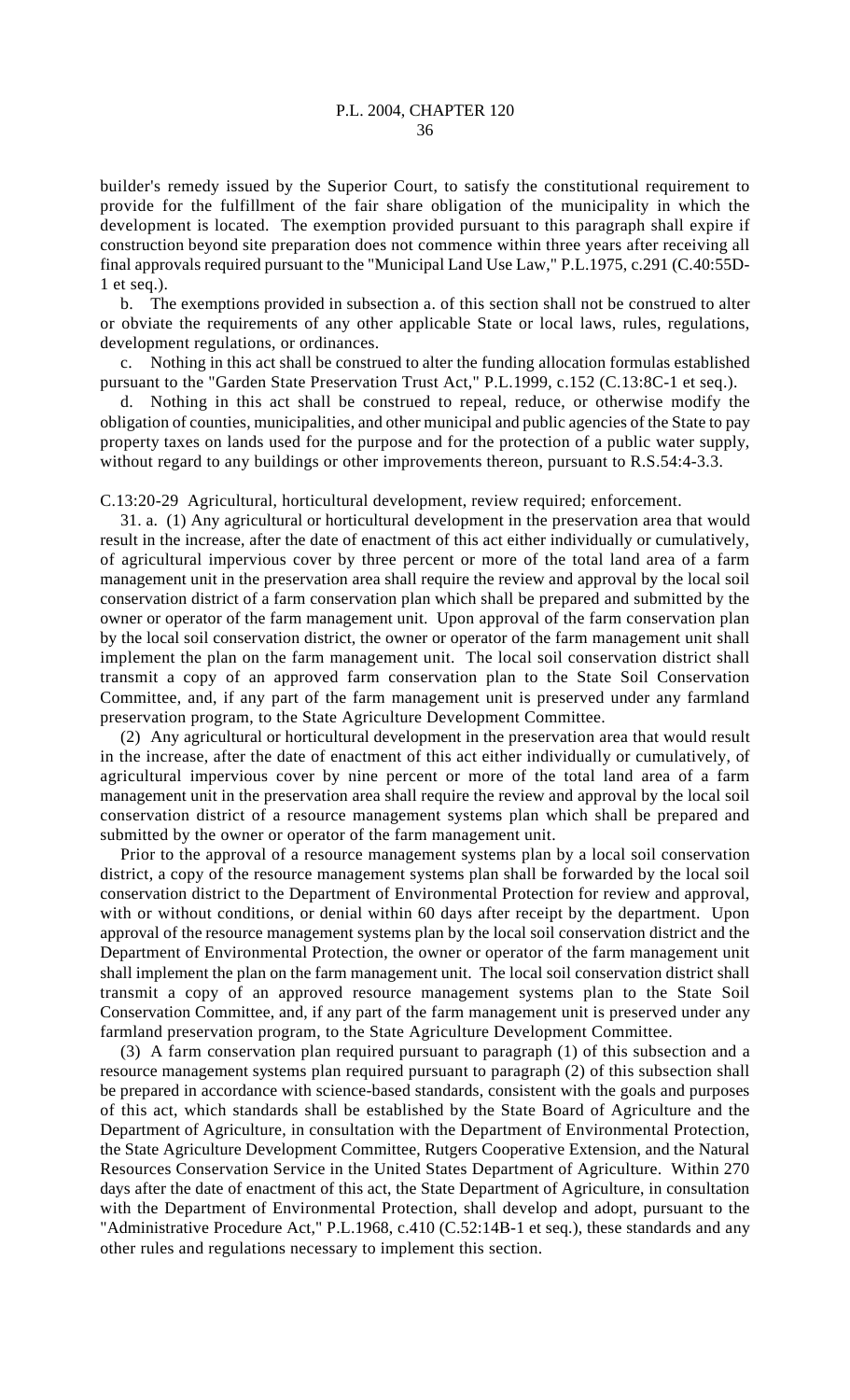b. (1) If any person violates any provision of subsection a. of this section, any rule or regulation adopted pursuant to subsection a. of this section, or a farm conservation plan or a resource management systems plan approved pursuant to subsection a. of this section, the Department of Agriculture or the local soil conservation district may institute a civil action in the Superior Court for injunctive relief to prohibit and prevent the violation or violations and the court may proceed in a summary manner.

(2) (a) Any person who violates any provision of subsection a. of this section, any rule or regulation adopted pursuant to subsection a. of this section, or a farm conservation plan or a resource management systems plan approved pursuant to subsection a. of this section shall be liable to a civil administrative penalty of up to \$5,000 for each violation. If the violation is of a continuing nature, each day during which it continues shall constitute an additional, separate, and distinct offense. No assessment shall be levied pursuant to this subsection until after the party has been notified by certified mail or personal service and provided an opportunity for a hearing.

(b) Any amount assessed under this subsection shall fall within a range established in a penalty schedule adopted by the Department of Agriculture pursuant to the "Administrative Procedure Act," which shall take into account the seriousness and duration of the violation and whether the violation involves the failure to prepare or to implement a farm conservation plan or resource management systems plan. The schedule shall also provide for an enhanced penalty if the violation causes an impairment to water quality. Any civil administrative penalty assessed under this subsection may be compromised by the Secretary of Agriculture upon the posting of a performance bond by the violator, or upon such terms and conditions as the secretary may establish by regulation.

(c) Any person who fails to pay a civil administrative penalty in full pursuant to this subsection shall be subject, upon order of a court, to a civil penalty of up to \$5,000 for each violation. If the violation is of a continuing nature, each day during which it continues shall constitute an additional, separate, and distinct offense. Any such civil penalty imposed may be collected with costs in a summary proceeding pursuant to the "Penalty Enforcement Law of 1999," P.L.1999, c.274 (C.2A:58-10 et seq.). The Superior Court and the municipal court shall have jurisdiction to enforce the provisions of the "Penalty Enforcement Law of 1999" in connection with this subsection.

(d) All penalties collected pursuant to this subsection shall either be used, as determined by the council, by the State Agriculture Development Committee for the preservation of farmland in the preservation area or by any development transfer bank used or established by the council to purchase development potential in the preservation area.

c. Nothing in this act, the regional master plan, any rules or regulations adopted by the Department of Environmental Protection pursuant to this act, or any amendments to a master plan, development regulations, or other regulations adopted by a local government unit to specifically conform them with the regional master plan shall be construed to alter or compromise the goals, purposes, policies, and provisions of, or lessen the protections afforded to farmers by, the "Right to Farm Act," P.L.1983, c.31 (C.4:1C-1 et seq.), and any rules or regulations adopted pursuant thereto.

d. The provisions of this section shall not be construed to alter or obviate the requirements of any other applicable State or local laws, rules, regulations, development regulations, or ordinances.

C.13:20-30 Highlands Preservation Area, major development approvals; required, fee schedule.

32. a. Commencing on the date of enactment of this act and until the effective date of the rules and regulations adopted by the Department of Environmental Protection pursuant to sections 33 and 34 of this act, all major Highlands development in the preservation area shall require a Highlands Preservation Area approval from the department. The Highlands Preservation Area approval shall consist of the related aspects of other regulatory programs which may include, but need not be limited to**,** the "Freshwater Wetlands Protection Act," P.L.1987, c.156 (C.13:9B-1 et seq.), "The Endangered and Nongame Species Conservation Act," P.L.1973, c.309 (C.23:2A-1 et seq.), the "Water Supply Management Act," P.L.1981,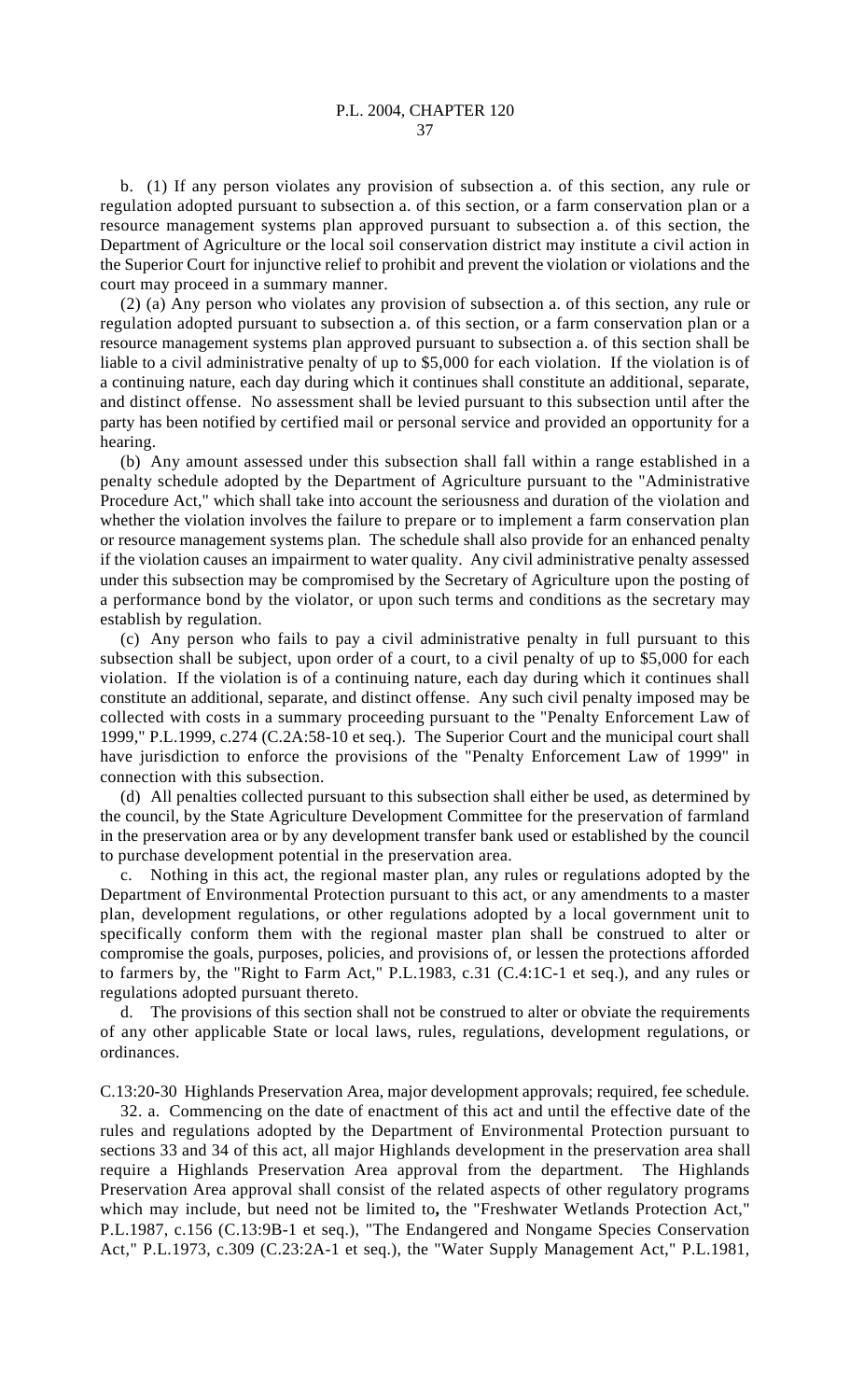c.262 (C.58:1A-1 et seq.), the "Water Pollution Control Act," P.L.1977, c.74 (C.58:10A-1 et seq.), "The Realty Improvement Sewerage and Facilities Act (1954)," P.L.1954, c.199 (C.58:11-23 et seq.), the "Water Quality Planning Act," P.L.1977, c.75 (C.58:11A-1 et seq.), the "Safe Drinking Water Act," P.L.1977, c.224 (C.58:12A-1 et seq.), the "Flood Hazard Area Control Act," P.L.1962, c.19 (C.58:16A-50 et seq.), and any rules and regulations adopted pursuant thereto. For the purposes of this section, the provisions of P.L.1975, c. 232 (C.13:1D-29 et seq.) shall not apply to an application for a permit pursuant to the "Flood Hazard Area Control Act," P.L.1962, c.19 (C.58:16A-50 et seq.).

b. The Highlands Preservation Area approval shall also require:

(1) a prohibition on major Highlands development within 300 feet of any Highlands open waters, and a 300-foot buffer adjacent to all Highlands open waters; provided, however, that this buffer shall not extend into the planning area. For the purposes of this paragraph, major Highlands development does not include linear development for infrastructure, utilities, and the rights-of-way therefor, provided that there is no other feasible alternative, as determined by the department, for the linear development outside of the buffer. Structures or land uses in the buffer existing on the date of enactment of this act may remain, provided that the area of disturbance shall not be increased. This paragraph shall not be construed to limit the authority of the department to establish buffers of any size or any other protections for category one waters designated by the department pursuant to the "Water Pollution Control Act," P.L.1977, c.74 (C.58:10A-1 et seq.), or any other law, or any rule or regulation adopted pursuant thereto, for major Highlands development or for other development that does not qualify as major Highlands development;

(2) the quality of all Highlands open waters and waters of the Highlands within the preservation area to be maintained, restored, or enhanced, as required pursuant to the "Water Pollution Control Act," P.L.1977, c.74 (C.58:10A-1 et seq.) or the "Water Quality Planning Act," P.L.1977, c.75 (C.58:11A-1 et seq.), or any rule or regulation adopted pursuant thereto, and any new or expanded point source discharge, except discharges from water supply facilities, shall not degrade existing water quality. In the case of water supply facilities, all reasonable measures shall be taken to eliminate or minimize water quality impacts;

(3) notwithstanding the provisions of subsection a. of section 5 of P.L.1981, c.262 (C.58:1A-5), or any rule or regulation adopted pursuant thereto, to the contrary, any diversion of more than 50,000 gallons per day, and multiple diversions by the same or related entities for the same or related projects or developments of more than 50,000 gallons per day, of waters of the Highlands shall require a permit pursuant to the "Water Supply Management Act," P.L.1981, c.262 (C.58:1A-1 et seq.), and any permit issued pursuant thereto shall be based on consideration of individual and cumulative impacts of multiple diversions, maintenance of stream base flows, minimization of depletive use, maintenance of existing water quality, and protection of ecological uses. Any new or increased diversion for nonpotable purposes that is more than 50% consumptive shall require an equivalent reduction in water demand within the same subdrainage area through such means as groundwater recharge of stormwater or reuse. Existing unused allocation or allocations used for nonpotable purposes may be revoked by the department where measures to the maximum extent practicable are not implemented to reduce demand. All new or increased diversions shall be required to implement water conservation measures to the maximum extent practicable;

(4) a zero net fill requirement for flood hazard areas pursuant to the "Flood Hazard Area Control Act," P.L.1962, c.19 (C.58:16A-50 et seq.);

(5) the antidegradation provisions of the surface water quality standards and the stormwater regulations applicable to category one waters to be applied to Highlands open waters;

(6) a prohibition on impervious surfaces of greater than three percent of the land area of a lot existing on the date of enactment of this act, except that Highlands open waters shall not be included in the calculation of that land area;

(7) a prohibition on development, except linear development for infrastructure, utilities, and the rights-of-way therefor, provided that no other feasible alternative, as determined by the department, exists for the linear development, on steep slopes with a grade of 20% or greater; and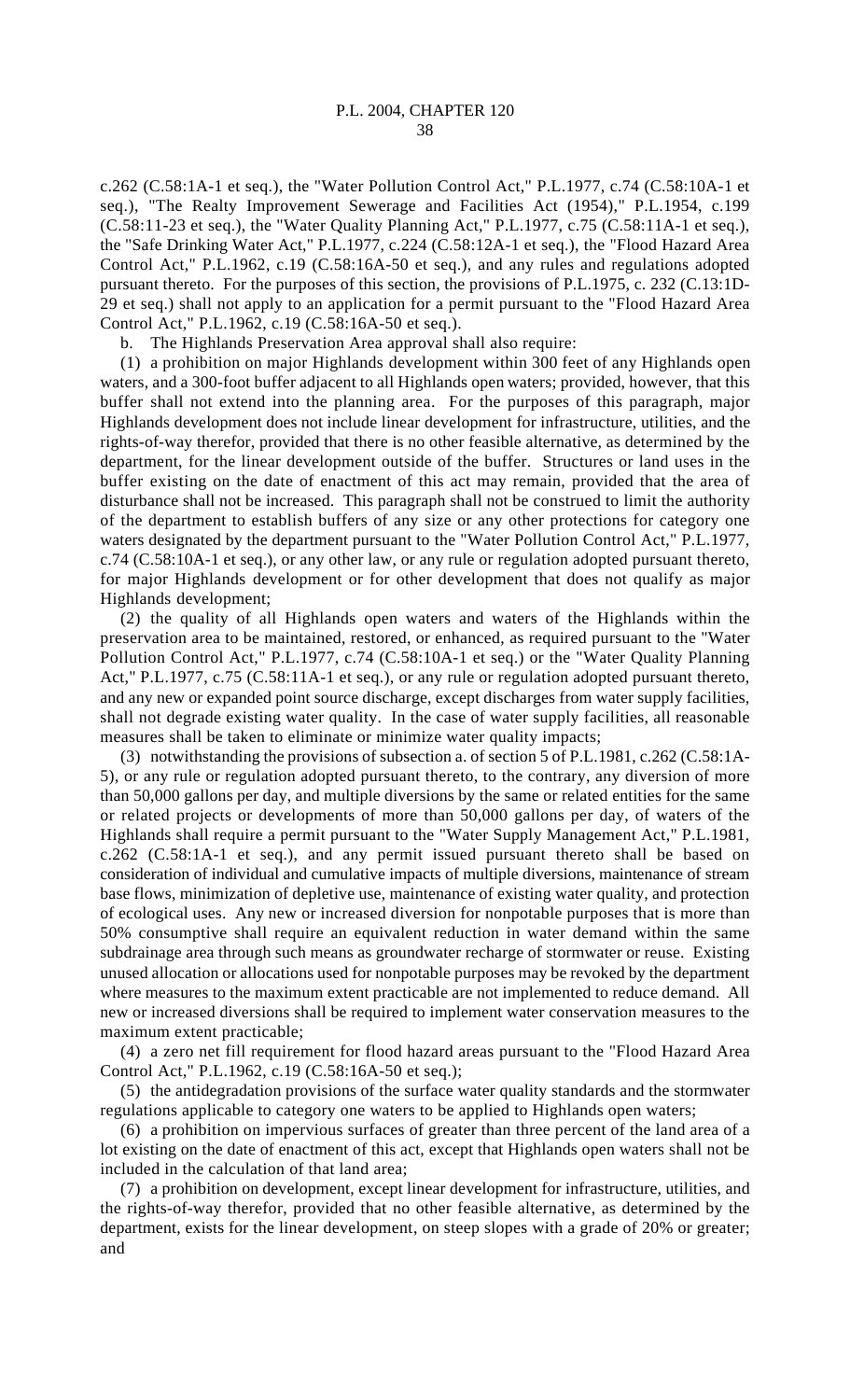(8) a prohibition on development that disturbs upland forested areas, in order to prevent soil erosion and sedimentation, protect water quality, prevent stormwater runoff, and protect threatened and endangered animal and plant species sites and designated habitats. Notwithstanding the provisions of this paragraph to the contrary, if a major Highlands development complies with all other applicable requirements for a Highlands Preservation Area approval pursuant to this subsection and disturbance to an upland forested area is unavoidable, the department shall allow the disturbance to an upland forested area of no more than 20 feet directly adjacent to a structure and of no more than 10 feet on each side of a driveway as necessary to access a non-forested area of a site.

c. Application for a Highlands Preservation Area approval shall be made on forms made available by the department and shall be accompanied by a fee established in accordance with a fee schedule issued by the department within 10 days after the date of enactment of this act and published in the New Jersey Register. The fee schedule shall be exempt from the rulemaking requirements of the "Administrative Procedure Act," P.L.1968, c.410 (C.52:14B-1 et seq.) and shall expire upon the adoption of the rules and regulations required pursuant to subsection a. of section 33 of this act.

d. The requirements and provisions of this section shall not apply in the planning area.

C.13:20-31 Adoption of rules, regulations; procedure.

33. a. Within 270 days after the date of enactment of this act, and notwithstanding the provisions of the "Administrative Procedure Act," P.L.1968, c.410 (C.52:14B-1 et seq.) to the contrary, the Commissioner of Environmental Protection, after consultation with the Department of Agriculture, the Department of Community Affairs, the State Planning Commission, and the Department of Transportation, shall, immediately upon filing proper notice with the Office of Administrative Law, adopt the rules and regulations prepared by the department pursuant to section 34 of this act and any other rules and regulations necessary to establish the Highlands permitting review program established pursuant to section 35 of this act.

b. The rules and regulations adopted pursuant to subsection a. of this section shall be in effect for a period not to exceed one year after the date of the filing. These rules and regulations shall thereafter be adopted, amended, or readopted by the commissioner in accordance with the requirements of the "Administrative Procedure Act," after consultation with the council, the Department of Agriculture, the Department of Community Affairs, the State Planning Commission, and the Department of Transportation.

c. The requirements and provisions of sections 33 through 43 of this act shall not apply in the planning area.

C.13:20-32 Rules, regulations, standards.

34. The Department of Environmental Protection shall prepare rules and regulations establishing the environmental standards for the preservation area upon which the regional master plan adopted by the council and the Highlands permitting review program administered by the department pursuant to this act shall be based. These rules and regulations shall provide for at least the following:

a. a prohibition on major Highlands development within 300 feet of any Highlands open waters, and the establishment of a 300-foot buffer adjacent to all Highlands open waters; provided, however, that this buffer shall not extend into the planning area. For the purposes of this subsection, major Highlands development does not include linear development for infrastructure, utilities, and the rights-of-way therefor, provided that there is no other feasible alternative, as determined by the department, for the linear development outside of the buffer. Structures or land uses in the buffer existing on the date of enactment of this act may remain, provided that the area of disturbance shall not be increased. This subsection shall not be construed to limit any authority of the department to establish buffers of any size or any other protections for category one waters designated by the department pursuant to the "Water Pollution Control Act," P.L.1977, c.74 (C.58:10A-1 et seq.), or any other law, or any rule or regulation adopted pursuant thereto, for major Highlands development or for other development that does not qualify as major Highlands development;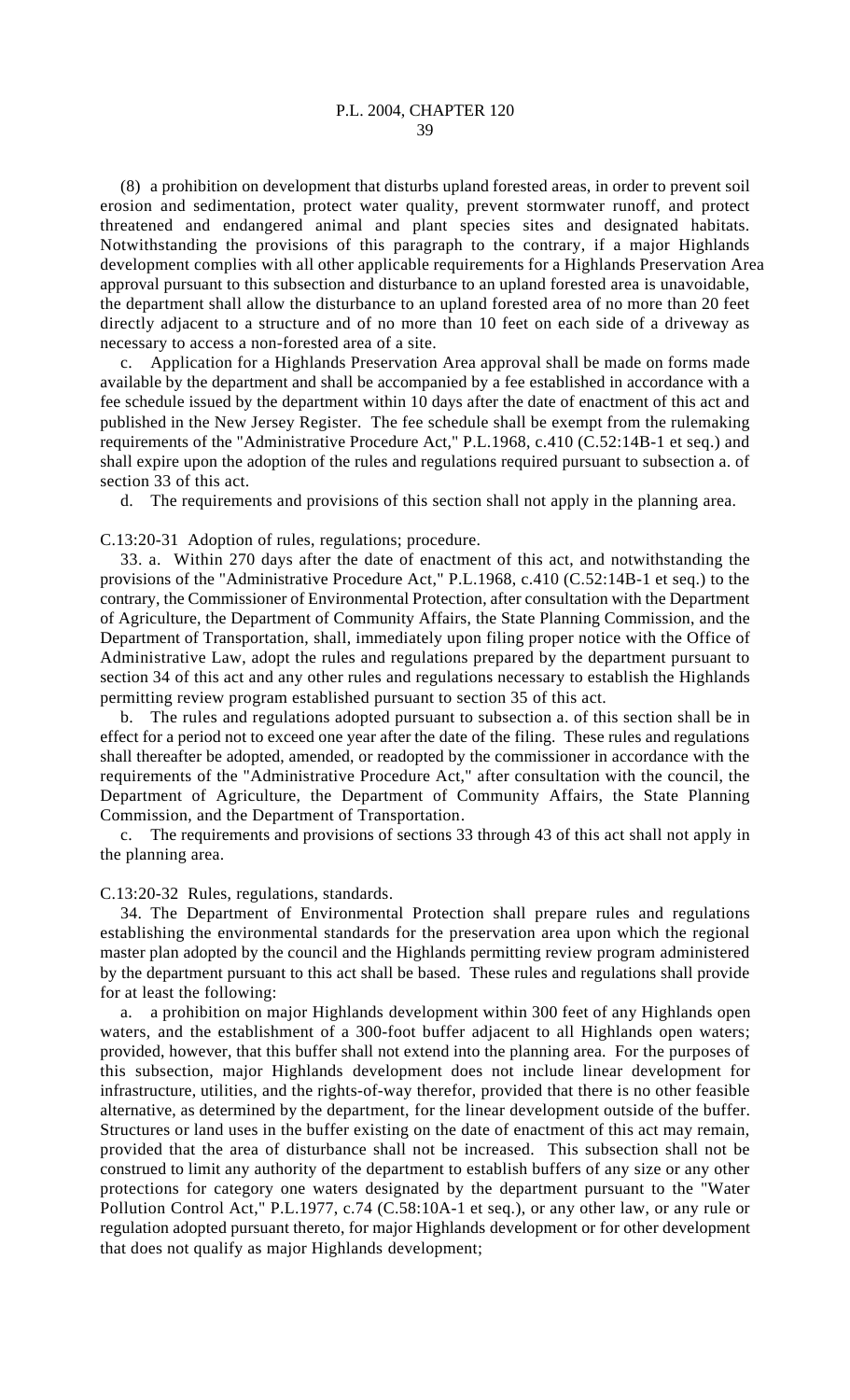b. measures to ensure that existing water quality shall be maintained, restored, or enhanced, as required pursuant to the "Water Pollution Control Act," P.L.1977, c.74 (C.58:10A-1 et seq.) or the "Water Quality Planning Act," P.L.1977, c.75 (C.58:11A-1 et seq.), or any rule or regulation adopted pursuant thereto, in all Highlands open waters and waters of the Highlands, and to provide that any new or expanded point source discharge, except discharges from water supply facilities, shall not degrade existing water quality. In the case of water supply facilities, all reasonable measures shall be taken to eliminate or minimize water quality impacts;

c. notwithstanding the provisions of section 23 of P.L.1987, c.156 (C.13:9B-23), or any rule or regulation adopted pursuant thereto, to the contrary, the criteria for the type of activity or activities eligible for the use of a general permit for any portion of an activity located within a freshwater wetland or freshwater wetland transition area located in the preservation area, provided that these criteria are at least as protective as those provided in section 23 of P.L.1987, c.156 (C.13:9B-23);

d. notwithstanding the provisions of subsection a. of section 5 of P.L.1981, c.262 (C.58:1A-5), or any rule or regulation adopted pursuant thereto, to the contrary, a system for the regulation of any diversion of more than 50,000 gallons per day, and multiple diversions by the same or related entities for the same or related projects or developments of more than 50,000 gallons per day, of waters of the Highlands pursuant to the "Water Supply Management Act," P.L.1981, c.262 (C.58:1A-1 et seq.), and any permit issued pursuant thereto shall be based on consideration of individual and cumulative impacts of multiple diversions, maintenance of stream base flows, minimization of depletive use, maintenance of existing water quality, and protection of ecological uses. Any new or increased diversion for nonpotable purposes that is more than 50% consumptive shall require an equivalent reduction in water demand within the same subdrainage area through such means as groundwater recharge of stormwater or reuse. Existing unused allocation or allocations used for nonpotable purposes may be revoked by the department where measures to the maximum extent practicable are not implemented to reduce demand. All new or increased diversions shall be required to implement water conservation measures to the maximum extent practicable;

e. a septic system density standard established at a level to prevent the degradation of water quality, or to require the restoration of water quality, and to protect ecological uses from individual, secondary, and cumulative impacts, in consideration of deep aquifer recharge available for dilution;

f. a zero net fill requirement for flood hazard areas pursuant to the "Flood Hazard Area Control Act," P.L.1962, c.19 (C.58:16A-50 et seq.);

g. the antidegradation provisions of the surface water quality standards and the stormwater regulations applicable to category one waters to be applied to Highlands open waters;

h. a prohibition on impervious surfaces of greater than three percent of the land area, except that Highlands open waters shall not be included in the calculation of that land area;

i. notwithstanding the provisions of the "Safe Drinking Water Act," P.L.1977, c.224 (C.58:12A-1 et seq.), or any rule or regulation adopted pursuant thereto, to the contrary, a limitation or prohibition on the construction of new public water systems or the extension of existing public water systems to serve development in the preservation area, except in the case of a demonstrated need to protect public health and safety;

j. a prohibition on development, except linear development for infrastructure, utilities, and the rights-of-way therefor, provided that no other feasible alternative, as determined by the department, exists for the linear development, on steep slopes in the preservation area with a grade of 20% or greater, and standards for development on slopes in the preservation area exhibiting a grade of between 10% and 20%. The standards shall assure that developments on slopes exhibiting a grade of between 10% and 20% preserve and protect steep slopes from the negative consequences of development on the site and the cumulative impact in the Highlands Region. The standards shall be developed to prevent soil erosion and sedimentation, protect water quality, prevent stormwater runoff, protect threatened and endangered animal and plant species sites and designated habitats, provide for minimal practicable degradation of unique or irreplaceable land types, historical or archeological areas, and existing scenic attributes at the site and within the surrounding area, protect upland forest, and restrict impervious surface; and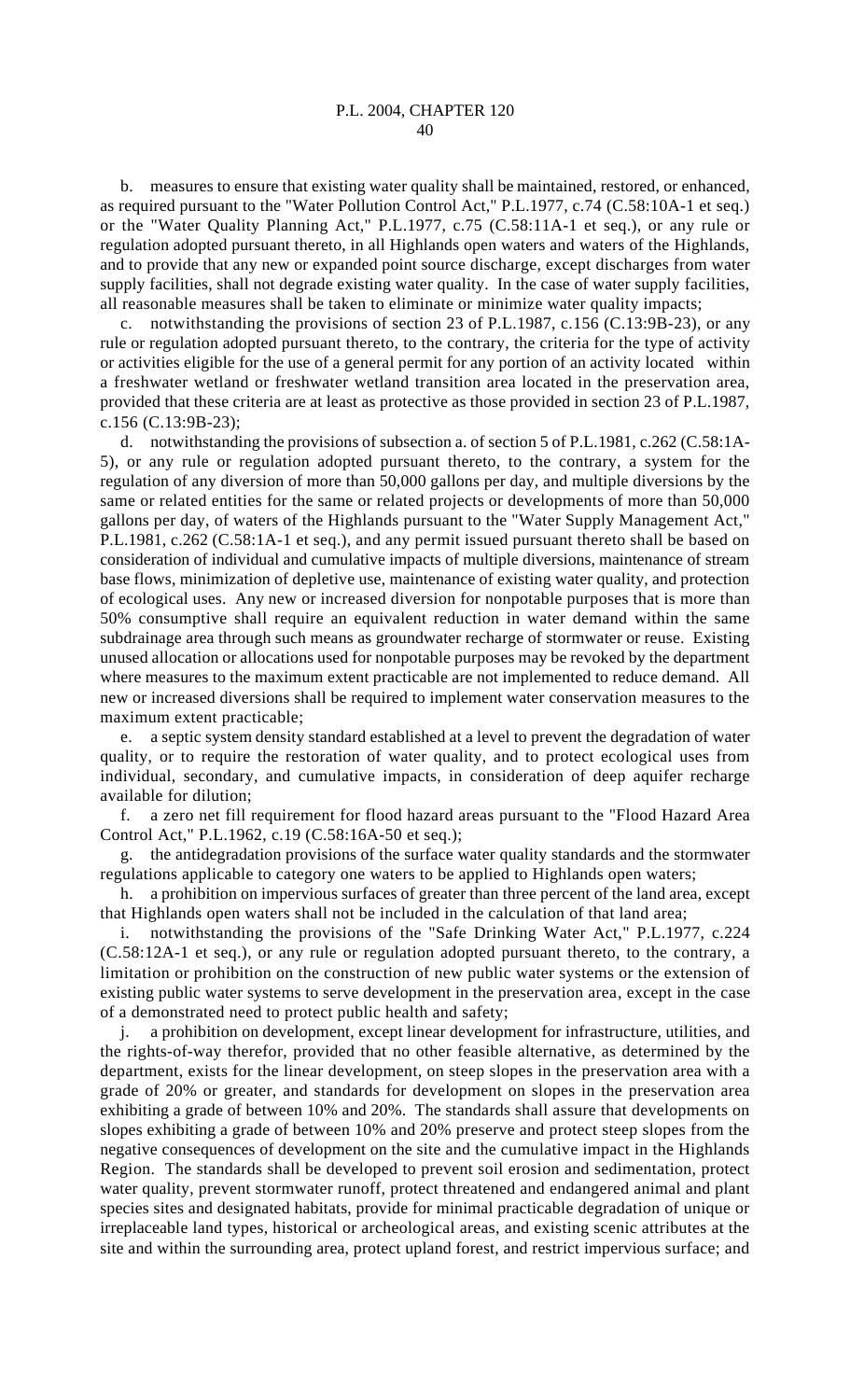shall take into consideration differing soil types, soil erodability, topography, hydrology, geology, and vegetation types; and

k. a prohibition on development that disturbs upland forested areas, in order to prevent soil erosion and sedimentation, protect water quality, prevent stormwater runoff, and protect threatened and endangered animal and plant species sites and designated habitats; and standards to protect upland forested areas that require all appropriate measures be taken to avoid impacts or disturbance to upland forested areas, and where avoidance is not possible that all appropriate measures have been taken to minimize and mitigate impacts to upland forested areas and to prevent soil erosion and sedimentation, protect water quality, prevent stormwater runoff, and protect threatened and endangered animal and plant species sites and designated habitats.

C.13:20-33 Highlands permitting review program.

35. a. The Department of Environmental Protection shall establish a Highlands permitting review program to provide for the coordinated review of any major Highlands development in the preservation area based upon the rules and regulations adopted by the department pursuant to sections 33 and 34 of this act. The Highlands permitting review program established pursuant to this section shall consolidate the related aspects of other regulatory programs which may include, but need not be limited to, the "Freshwater Wetlands Protection Act," P.L.1987, c.156 (C.13:9B-1 et seq.), "The Endangered and Nongame Species Conservation Act," P.L.1973, c.309 (C.23:2A-1 et seq.), the "Water Supply Management Act," P.L.1981, c.262 (C.58:1A-1 et seq.), the "Water Pollution Control Act," P.L.1977, c.74 (C.58:10A-1 et seq.), "The Realty Improvement Sewerage and Facilities Act (1954)," P.L.1954, c.199 (C.58:11-23 et seq.), the "Water Quality Planning Act," P.L.1977, c.75 (C.58:11A-1 et seq.), the "Safe Drinking Water Act," P.L.1977, c.224 (C.58:12A-1 et seq.), the "Flood Hazard Area Control Act," P.L.1962, c.19 (C.58:16A-50 et seq.), and any rules and regulations adopted pursuant thereto, and the rules and regulations adopted pursuant to sections 33 and 34 of this act. For the purposes of this section, the provisions of P.L.1975, c.232 (C.13:1D-29 et seq.) shall not apply to an application for a permit pursuant to the "Flood Hazard Area Control Act," P.L.1962, c.19 (C.58:16A-50 et seq.).

b. The Highlands permitting review program established pursuant to this section shall include:

(1) a provision that may allow for a waiver of any provision of a Highlands permitting review on a case-by-case basis if determined to be necessary by the department in order to protect public health and safety;

(2) a provision that may allow for a waiver of any provision of a Highlands permitting review on a case-by-case basis for redevelopment in certain previously developed areas in the preservation area identified by the council pursuant to subsection b. of section 9 or subparagraph (h) of paragraph (6) of subsection a. of section 11 of this act; and

(3) a provision that may allow for a waiver of any provision of the Highlands permitting review on a case-by-case basis in order to avoid the taking of property without just compensation.

The grant of a waiver pursuant to this subsection by the department shall be conditioned upon the department's determination that the major Highlands development meets the requirements prescribed for a finding as listed in subsection a. of section 36 of this act to the maximum extent possible.

c. The waiver provisions of subsection b. of this section are limited to the provisions of the rules and regulations adopted pursuant to section 34 of this act, and shall not limit the department's jurisdiction or authority pursuant to any other provision of law, or any rule or regulation adopted pursuant thereto, that is incorporated into the Highlands permitting review program.

d. The Highlands permitting review program established pursuant to this section may provide for the issuance of a general permit, provided that the department adopts rules and regulations which identify the activities subject to general permit review and establish the criteria for the approval or disapproval of a general permit.

e. Any person proposing to construct or cause to be constructed, or to undertake or cause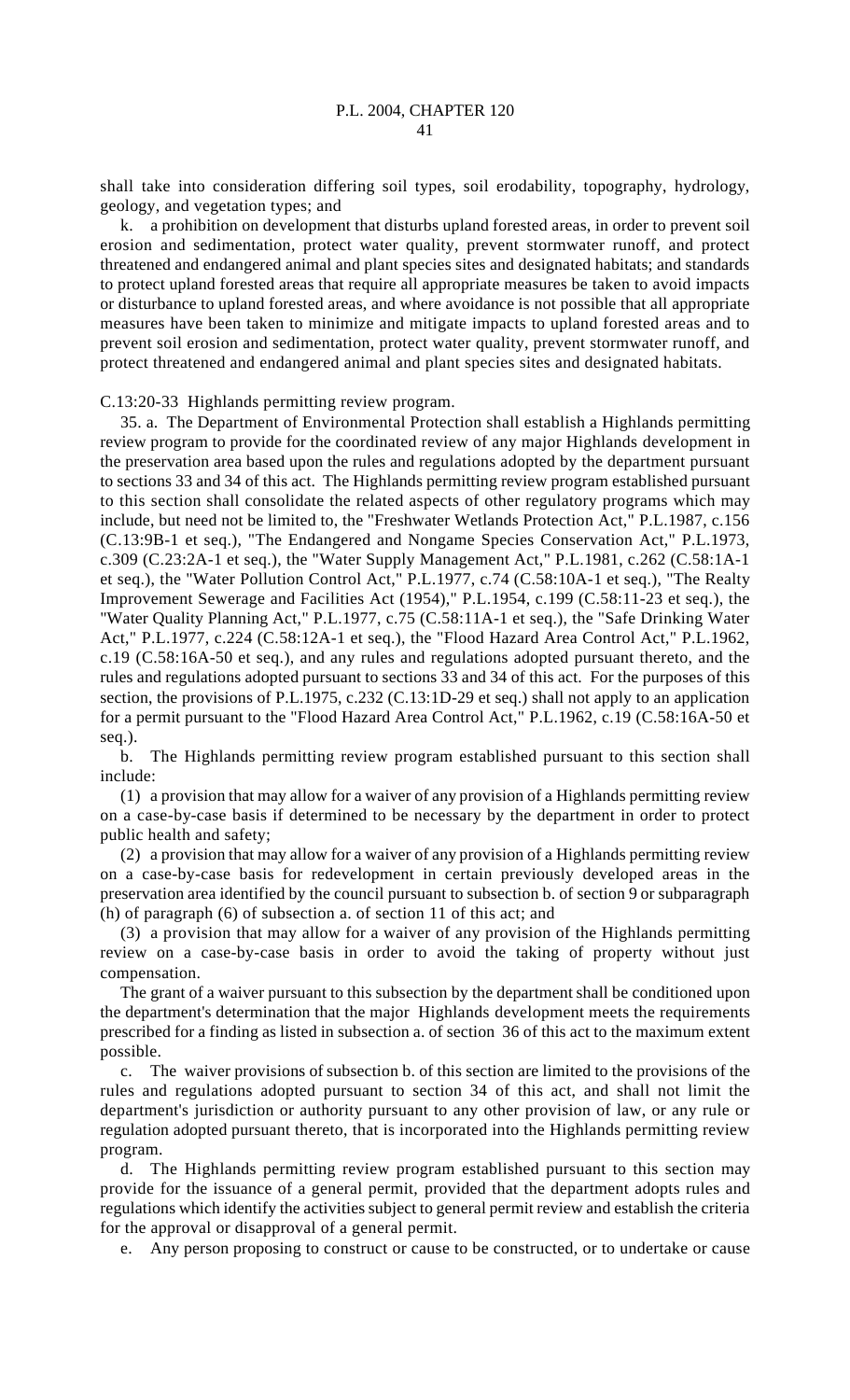to be undertaken, as the case may be, a major Highlands development in the preservation area shall file an application for a Highlands permitting review with the department, on forms and in a manner prescribed by the department.

f. The department shall, in accordance with a fee schedule adopted as a rule or regulation, establish and charge reasonable fees necessary to meet the administrative costs of the department associated with the processing, review, and enforcement of any application for a Highlands permitting review. These fees shall be deposited in the "Environmental Services Fund," established pursuant to section 5 of P.L.1975, c.232 (C.13:1D-33), and kept separate and apart from all other State receipts and appropriated only as provided herein. There shall be appropriated annually to the department revenue from that fund sufficient to defray in full the costs incurred in the processing, review, and enforcement of applications for Highlands permitting reviews.

## C.13:20-34 Review of applications.

36. a. The Commissioner of Environmental Protection shall review filed applications for Highlands permitting reviews, including any information presented at public hearings or during a comment period, or submitted during the application review period.

Except as otherwise provided by subsection b. of this section, a Highlands permitting review approval may be issued only upon a finding that the proposed major Highlands development:

(1) would have a de minimis impact on water resources and would not cause or contribute to a significant degradation of surface or ground waters. In making this determination, the commissioner shall consider the extent of any impacts on water resources resulting from the proposed major Highlands development, including, but not limited to, the regenerative capacity of aquifers or other surface or ground water supplies, increases in stormwater generated, increases in impervious surface, increases in stormwater pollutant loading, changes in land use, and changes in vegetative cover;

(2) would cause minimal feasible interference with the natural functioning of animal, plant, and other natural resources at the site and within the surrounding area, and minimal feasible individual and cumulative adverse impacts to the environment both onsite and offsite of the major Highlands development;

(3) will result in minimum feasible alteration or impairment of the aquatic ecosystem including existing contour, vegetation, fish and wildlife resources, and aquatic circulation of a freshwater wetland;

(4) will not jeopardize the continued existence of species listed pursuant to "The Endangered and Nongame Species Conservation Act," P.L.1973, c.309 (C.23:2A-1 et seq.) or the "Endangered Plant Species List Act," P.L.1989, c.56 (C.13:1B-15.151 et seq.), or which appear on the federal endangered or threatened species list, and will not result in the likelihood of the destruction or adverse modification of habitat for any rare, threatened, or endangered species of animal or plant;

(5) is located or constructed so as to neither endanger human life or property nor otherwise impair the public health, safety, and welfare;

(6) would result in minimal practicable degradation of unique or irreplaceable land types, historical or archeological areas, and existing public scenic attributes at the site and within the surrounding area; and

(7) meets all other applicable department standards, rules, and regulations and State laws.

b. A Highlands permitting review approval may be issued to a major Highlands development granted a waiver pursuant to the provisions of subsection b. of section 35 of this act notwithstanding the inability to make the finding required pursuant to subsection a. of this section.

C.13:20-35 Violations, certain, civil actions, penalties.

37. a. Whenever the Commissioner of Environmental Protection finds that a person has violated any provision of section 32 of this act, a Highlands permitting review approval issued pursuant to section 36 of this act, or any rule or regulation adopted pursuant to sections 33 and 34 of this act, the commissioner may: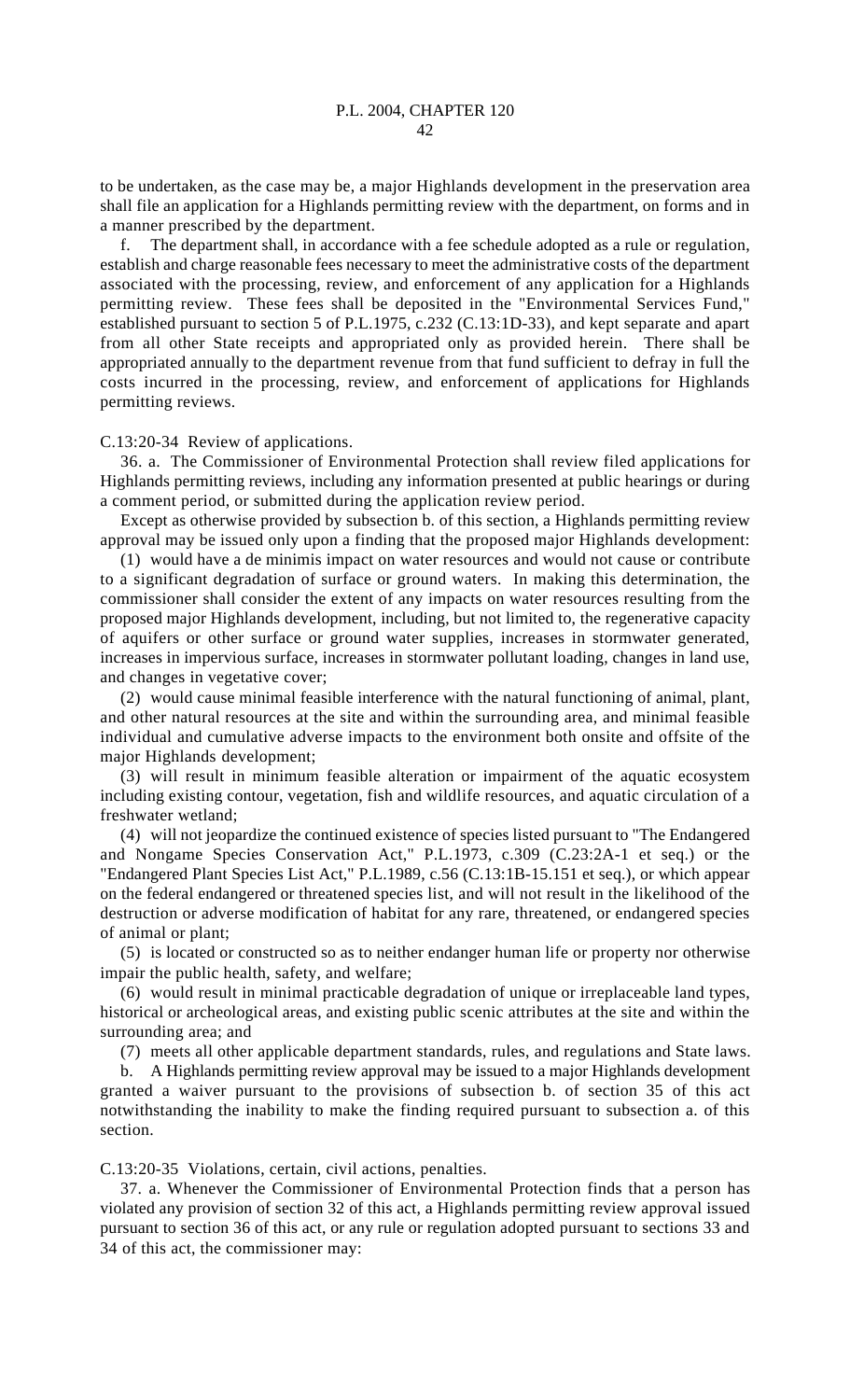(1) Issue an order requiring any such person to comply in accordance with subsection b. of this section; or

(2) Bring a civil action in accordance with subsection c. of this section; or

(3) Levy a civil administrative penalty in accordance with subsection d. of this section; or

(4) Bring an action for a civil penalty in accordance with subsection e. of this section; or

(5) Petition the Attorney General to bring a criminal action in accordance with subsection f. of this section.

Recourse to any of the remedies available under this section shall not preclude recourse to any of the other remedies prescribed in this section or by any other applicable law.

b. Whenever, on the basis of available information, the commissioner finds a person in violation of any provision of section 32 of this act, a Highlands permitting review approval issued pursuant to section 36 of this act, or any rule or regulation adopted pursuant to sections 33 and 34 of this act, the commissioner may issue an order: (1) specifying the provision or provisions of the law, rule, regulation, permit, approval, or authorization of which the person is in violation; (2) citing the action which constituted the violation; (3) requiring compliance with the provision or provisions violated; (4) requiring the restoration of the area which is the site of the violation; and (5) providing notice to the person of the right to a hearing on the matters contained in the order.

c. The commissioner is authorized to institute a civil action in Superior Court for appropriate relief from any violation of any provision of section 32 of this act, a Highlands permitting review approval issued pursuant to section 36 of this act, or any rule or regulation adopted pursuant to sections 33 and 34 of this act. Such relief may include, singly or in combination:

(1) A temporary or permanent injunction;

(2) Assessment of the violator for the costs of any investigation, inspection, or monitoring survey which led to the establishment of the violation, and for the reasonable costs of preparing and bringing legal action under this subsection;

(3) Assessment of the violator for any costs incurred by the State in removing, correcting, or terminating the adverse effects resulting from any unauthorized regulated activity for which legal action under this subsection may have been brought;

(4) Assessment against the violator for compensatory damages for any loss or destruction of wildlife, fish or aquatic life, and for any other actual damages caused by an unauthorized regulated activity;

(5) A requirement that the violator restore the site of the violation to the maximum extent practicable and feasible.

d. The commissioner is authorized to assess a civil administrative penalty of up to \$25,000 for each violation of any provision of section 32 of this act, a Highlands permitting review approval issued pursuant to section 36 of this act, or any rule or regulation adopted pursuant to sections 33 and 34 of this act, and each day during which each violation continues shall constitute an additional, separate, and distinct offense. Any amount assessed under this subsection shall fall within a range established by regulation by the commissioner for violations of similar type, seriousness, and duration. In adopting rules and regulations establishing the amount of any penalty to be assessed, the commissioner may take into account the economic benefits from the violation gained by the violator. No assessment shall be levied pursuant to this section until after the party has been notified by certified mail or personal service. The notice shall: (1) identify the section of the law, rule, regulation, permit, approval, or authorization violated; (2) recite the facts alleged to constitute a violation; (3) state the amount of the civil penalties to be imposed; and (4) affirm the rights of the alleged violator to a hearing. The ordered party shall have 20 days from receipt of the notice within which to deliver to the commissioner a written request for a hearing. After the hearing and upon finding that a violation has occurred, the commissioner may issue a final order after assessing the amount of the fine specified in the notice. If no hearing is requested, the notice shall become a final order after the expiration of the 20-day period. Payment of the assessment is due when a final order is issued or the notice becomes a final order. The authority to levy an administrative penalty is in addition to all other enforcement provisions in this act and in any other applicable law, rule, or regulation,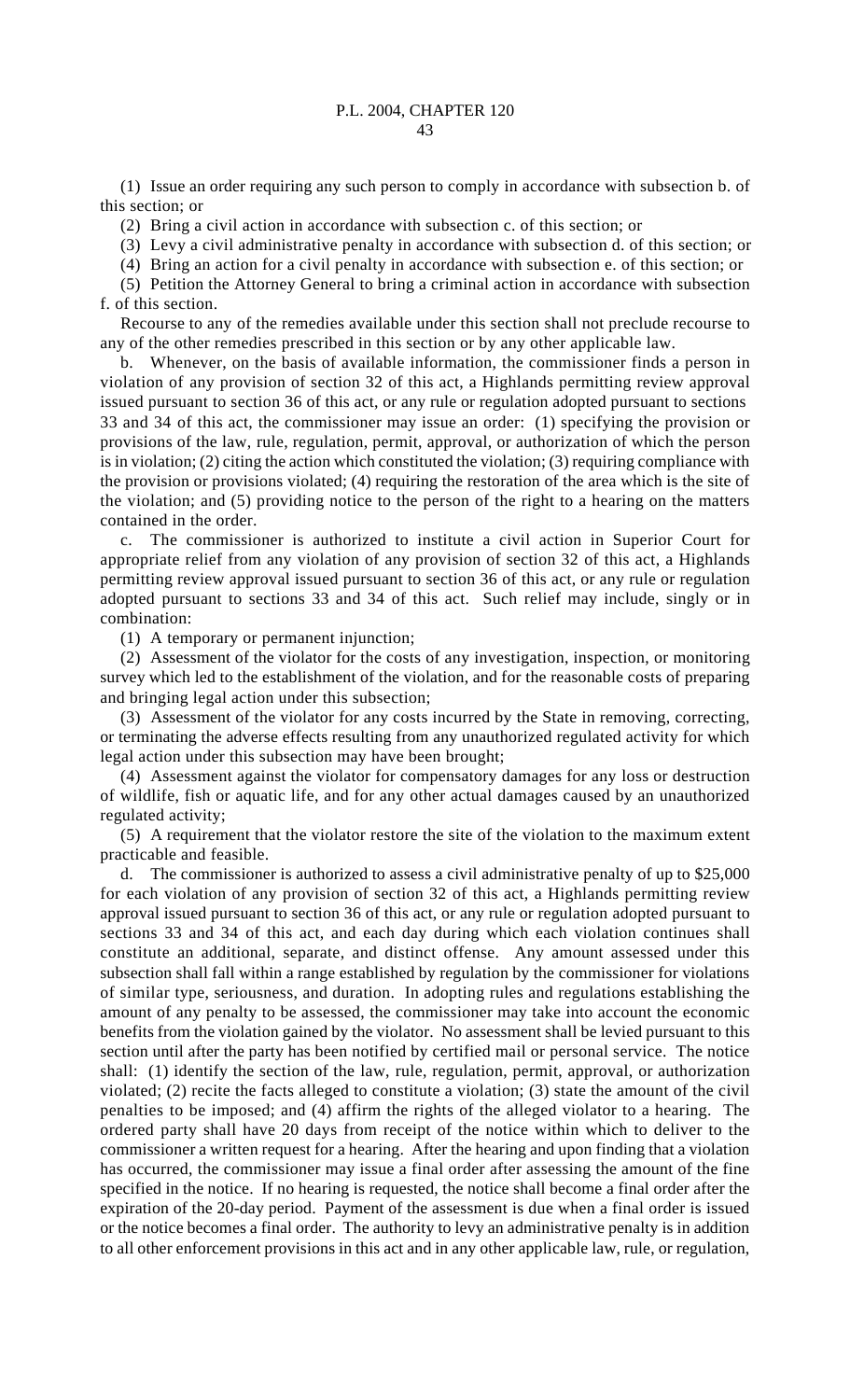and the payment of any assessment shall not be deemed to affect the availability of any other enforcement provisions in connection with the violation for which the assessment is levied. Any civil administrative penalty assessed under this section may be compromised by the commissioner upon the posting of a performance bond by the violator, or upon such terms and conditions as the commissioner may establish by regulation.

e. A person who violates any provision of section 32 of this act, a Highlands permitting review approval issued pursuant to section 36 of this act, or any rule or regulation adopted pursuant to sections 33 and 34 of this act, an administrative order issued pursuant to subsection b. of this section, or a court order issued pursuant to subsection c. of this section, or who fails to pay a civil administrative penalty in full pursuant to subsection d. of this section, shall be subject, upon order of a court, to a civil penalty not to exceed \$10,000 per day of such violation, and each day during which the violation continues shall constitute an additional, separate, and distinct offense. Any civil penalty imposed pursuant to this subsection may be collected with costs in a summary proceeding pursuant to the "Penalty Enforcement Law of 1999," P.L.1999, c.274 (C.2A:58-10 et seq.). In addition to any penalties, costs or interest charges, the court may assess against the violator the amount of actual economic benefit accruing to the violator from the violation. The Superior Court and the municipal court shall have jurisdiction to enforce the provisions of the "Penalty Enforcement Law of 1999" in connection with this act.

f. A person who purposely or negligently violates any provision of section 32 of this act, a Highlands permitting review approval issued pursuant to section 36 of this act, or any rule or regulation adopted pursuant to sections 33 and 34 of this act, shall be guilty, upon conviction, of a crime of the fourth degree and, notwithstanding any provision of N.J.S.2C:43-3 to the contrary, shall be subject to a fine of not less than \$2,500 nor more than \$25,000 per day of violation, in addition to any other applicable penalties and provisions under Title 2C of the New Jersey Statutes. A second or subsequent offense under this subsection shall subject the violator to a fine, notwithstanding any provision of N.J.S.2C:43-3 to the contrary, of not less than \$5,000 nor more than \$50,000 per day of violation, in addition to any other applicable penalties and provisions under Title 2C of the New Jersey Statutes. A person who knowingly makes a false statement, representation, or certification in any application, record, or other document filed or required to be maintained under this act shall be guilty, upon conviction, of a crime of the fourth degree and, notwithstanding any provision of N.J.S.2C:43-3 to the contrary, shall be subject to a fine of not more than \$10,000, in addition to any other applicable penalties and provisions under Title 2C of the New Jersey Statutes.

g. In addition to the penalties prescribed in this section, a notice of violation of any provision of section 32 of this act, a Highlands permitting review approval issued pursuant to section 36 of this act, or any rule or regulation adopted pursuant to sections 33 and 34 of this act, shall be recorded on the deed of the property wherein the violation occurred, on order of the commissioner, by the clerk or register of deeds and mortgages of the county wherein the affected property is located and with the clerk of the Superior Court and shall remain attached thereto until such time as the violation has been remedied and the commissioner orders the notice of violation removed.

h. The department may require an applicant or permittee to provide any information the department requires to determine compliance with any provision of section 32 of this act, a Highlands permitting review approval issued pursuant to section 36 of this act, or any rule or regulation adopted pursuant to sections 33 and 34 of this act.

i. Any person who knowingly, recklessly, or negligently makes a false statement, representation, or certification in any application, record, or other document filed or required to be maintained under this act shall be in violation of this act and shall be subject to the penalties assessed pursuant to subsections d. and e. of this section.

j. All penalties collected pursuant to this section shall either be used, as determined by the council, by the department for the acquisition of lands in the preservation area or by any development transfer bank used or established by the council to purchase development potential in the preservation area.

k. The department shall have the authority to enter any property, facility, premises, or site for the purpose of conducting inspections or sampling of soil or water, and for otherwise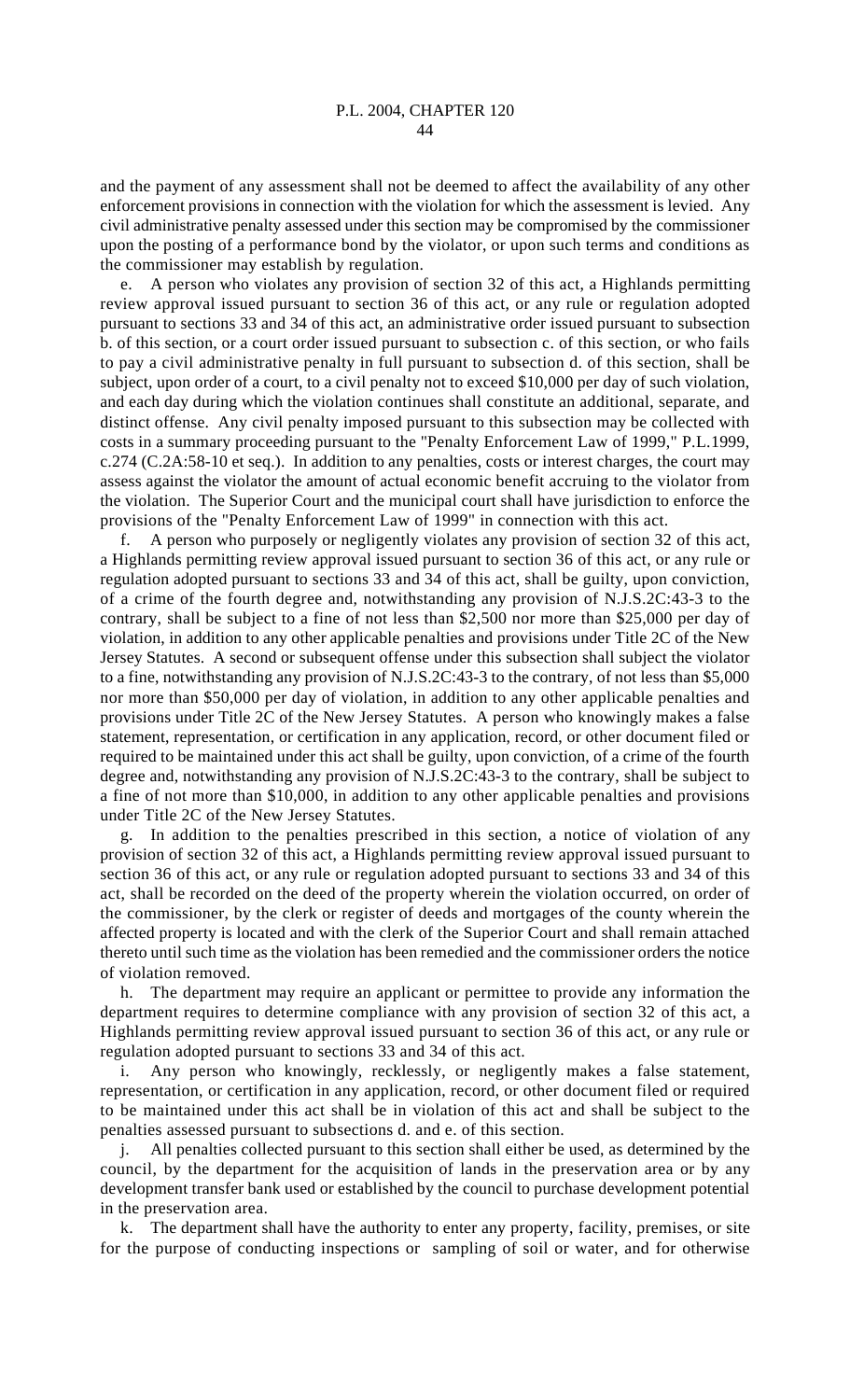determining compliance with the provisions of sections 32 through 36 of this act.

C.13:9B-5.1 Regulation of freshwater wetlands area.

38. Notwithstanding the provisions of P.L.1987, c.156 (C.13:9B-1 et seq.), or any rule or regulation adopted pursuant thereto, to the contrary, major Highlands development as defined in section 3 of P.L.2004, c.120 (C.13:20-3) that includes a regulated activity as defined in section 3 of P.L.1987, c.156 (C.13:9B-3) in a freshwater wetland or freshwater wetland transition area located in the Highlands preservation area as defined in section 3 of P.L.2004, c.120 (C.13:20-3) shall also be regulated pursuant to sections 32 through 37 of P.L.2004, c.120 (C.13:20-30 through C.13:20-35).

C.58:1A-5.1 Establishment of permit system for certain diversions of water.

39. Notwithstanding the provisions of subsection a. of section 5 of P.L.1981, c.262 (C.58:1A-5), or any rule or regulation adopted pursuant thereto, to the contrary, the Department of Environmental Protection, pursuant to section 34 of P.L.2004, c.120 (C.13:20-32), shall establish a permit system to provide for review of allocations or reallocations, for other than agricultural or horticultural purposes, of waters of the Highlands, as defined in section 3 of P.L.2004, c.120 (C.13:20-3), to provide for the issuance of permits for diversions either individually or cumulatively of more than 50,000 gallons per day of waters of the Highlands in the Highlands preservation area as defined in section 3 of P.L.2004, c.120 (C.13:20-3).

C.58:11-24.1 Establishment of septic system density standard.

40. Notwithstanding the provisions of the "Water Pollution Control Act," P.L.1977, c.74 (C.58:10A-1 et seq.) and the "Water Quality Planning Act," P.L.1977, c.75 (C.58:11A-1 et seq.), or any rule or regulation adopted pursuant thereto, to the contrary, the Department of Environmental Protection, pursuant to section 34 of P.L.2004, c.120 (C.13:20-32), shall establish a septic system density standard at a level to prevent the degradation of water quality or to require the restoration of water quality, as required pursuant to the "Water Pollution Control Act," P.L.1977, c.74 (C.58:10A-1 et seq.) or the "Water Quality Planning Act," P.L.1977, c.75 (C.58:11A-1 et seq.), or any rule or regulation adopted pursuant thereto, and to protect ecological uses from individual, secondary, and cumulative impacts, in consideration of deep aquifer recharge available for dilution, which standard shall be applied to any major Highlands development as defined in section 3 of P.L.2004, c.120 (C.13:20-3) located in the Highlands preservation area as defined in section 3 of P.L.2004, c.120 (C.13:20-3).

C.58:12A-4.1 Limitation on construction of new or extension of public water systems.

41. Notwithstanding the provisions of the "Safe Drinking Water Act," P.L.1977, c.224 (C.58:12A-1 et seq.), or any rule or regulation adopted pursuant thereto, to the contrary, the Department of Environmental Protection, pursuant to section 34 of P.L.2004, c.120 (C.13:20- 32), within the Highlands preservation area as defined in section 3 of P.L.2004, c.120 (C.13:20- 3), shall limit or prohibit the construction of new public water systems or the extension of existing public water systems to serve development in the Highlands preservation area as defined in section 3 of P.L.2004, c.120 (C.13:20-3), except in the case of a demonstrated need to protect public health and safety, and except to serve development in the Highlands preservation area that is exempt from the provisions of P.L.2004, c.120 (C.13:20-1 et al.) pursuant to subsection a. of section 30 of P.L.2004, c.120 (C.13:20-28).

C.58:11A-7.1 Designated sewer service areas, certain, approvals revoked.

42. Notwithstanding the provisions of the "Water Pollution Control Act," P.L.1977, c.74 (C.58:10A-1 et seq.) and the "Water Quality Planning Act," P.L.1977, c.75 (C.58:11A-1 et seq.), or any rule or regulation adopted pursuant thereto, to the contrary, within the Highlands preservation area as defined in section 3 of P.L.2004, c.120 (C.13:20-3), designated sewer service areas for which wastewater collection systems have not been installed on the date of enactment of P.L.2004, c.120 (C.13:20-1 et al.) are hereby revoked, and any associated treatment works approvals in the impacted areas shall expire on the date of enactment of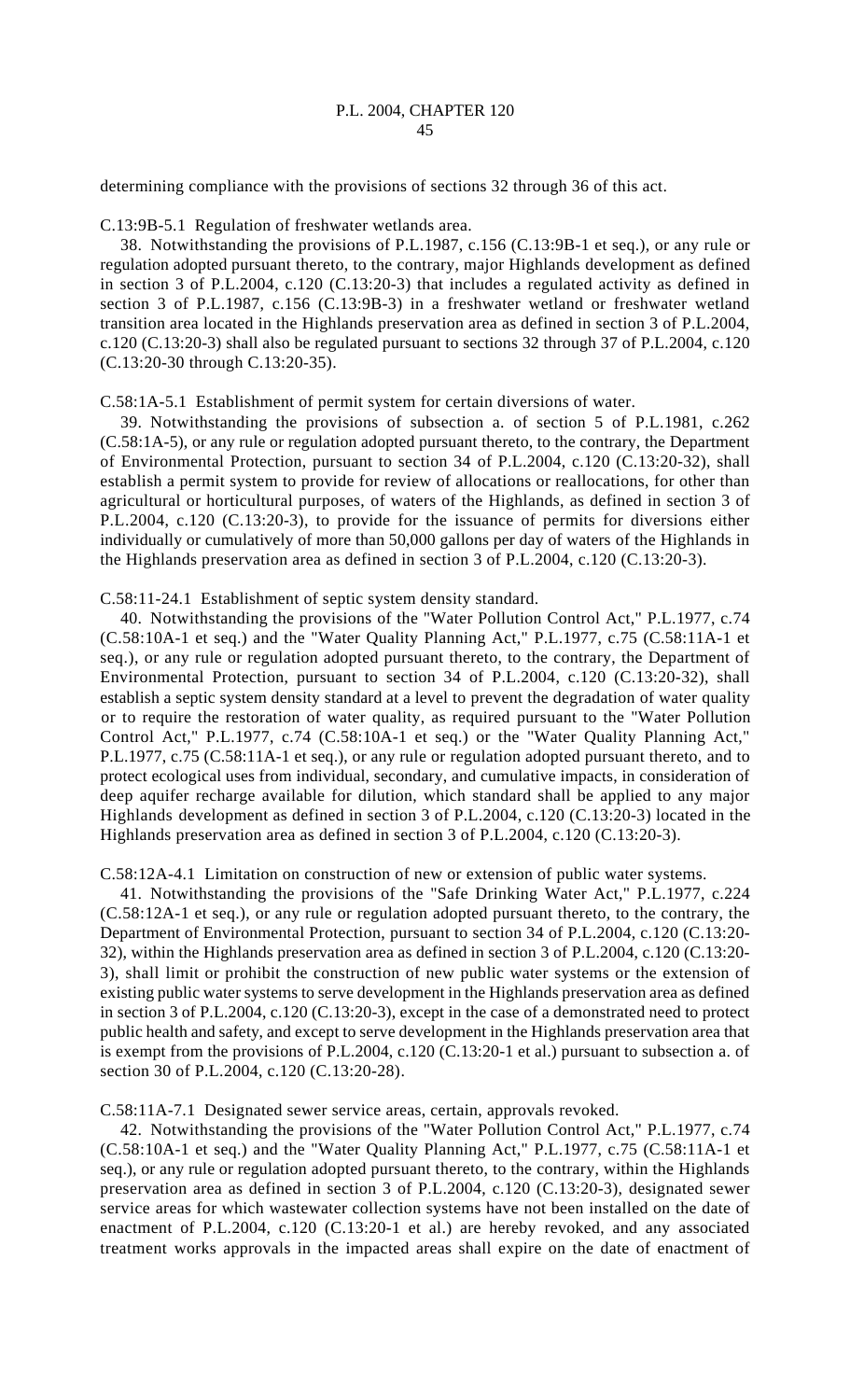P.L.2004, c.120 (C.13:20-1 et al.), except that any designated sewer service area shall not be revoked and any associated treatment works approvals shall not expire if necessary to serve development in the Highlands preservation area that is exempt from the provisions of P.L.2004, c.120 (C.13:20-1 et al.) pursuant to subsection a. of section 30 of P.L.2004, c.120 (C.13:20-28). The Department of Environmental Protection shall implement measures to amend any water quality management plan as appropriate to reflect the revocation of designated sewer service areas pursuant to this section.

C.58:16A-60.1 Zero net fill requirement in flood hazard areas, certain.

43. Notwithstanding the provisions of the "Flood Hazard Area Control Act," P.L.1962, c.19 (C.58:16A-50 et seq.), or any rule or regulation adopted pursuant thereto, to the contrary, the Department of Environmental Protection, pursuant to section 34 of P.L.2004, c.120 (C.13:20- 32), shall establish a zero net fill requirement within any flood hazard area located in the Highlands preservation area as defined in section 3 of P.L.2004, c.120 (C.13:20-3).

44. Section 24 of P.L.1983, c.32 (C.4:1C-31) is amended to read as follows:

C.4:1C-31 Development easement purchases.

24. a. Any landowner applying to the board to sell a development easement pursuant to section 17 of P.L.1983, c.32 (C.4:1C-24) shall offer to sell the development easement at a price which, in the opinion of the landowner, represents a fair value of the development potential of the land for nonagricultural purposes, as determined in accordance with the provisions of P.L.1983, c.32.

b. Any offer shall be reviewed and evaluated by the board and the committee in order to determine the suitability of the land for development easement purchase. Decisions regarding suitability shall be based on the following criteria:

(1) Priority consideration shall be given, in any one county, to offers with higher numerical values obtained by applying the following formula:

nonagricultural - agricultural - landowner's developmental value value asking price -------------------------------------------------------------- nonagricultural - agricultural development value value

(2) The degree to which the purchase would encourage the survivability of the municipally approved program in productive agriculture; and

(3) The degree of imminence of change of the land from productive agriculture to nonagricultural use.

The board and the committee shall reject any offer for the sale of development easements which is unsuitable according to the above criteria and which has not been approved by the board and the municipality.

c. Two independent appraisals paid for by the board shall be conducted for each parcel of land so offered and deemed suitable. The appraisals shall be conducted by independent, professional appraisers selected by the board and the committee from among members of recognized organizations of real estate appraisers. The appraisals shall determine the current overall value of the parcel for nonagricultural purposes, as well as the current market value of the parcel for agricultural purposes. The difference between the two values shall represent an appraisal of the value of the development easement. If Burlington County or a municipality therein has established a development transfer bank pursuant to the provisions of P.L.1989, c.86 (C.40:55D-113 et seq.) or if any county or any municipality in any county has established a development transfer bank pursuant to section 22 of P.L.2004, c.2 (C.40:55D-158) or the Highlands Water Protection and Planning Council has established a development transfer bank pursuant to section 13 of P.L.2004, c.120 (C.13:20-13), the municipal average of the value of the development potential of property in a sending zone established by the bank may be the value used by the board in determining the value of the development easement. If a development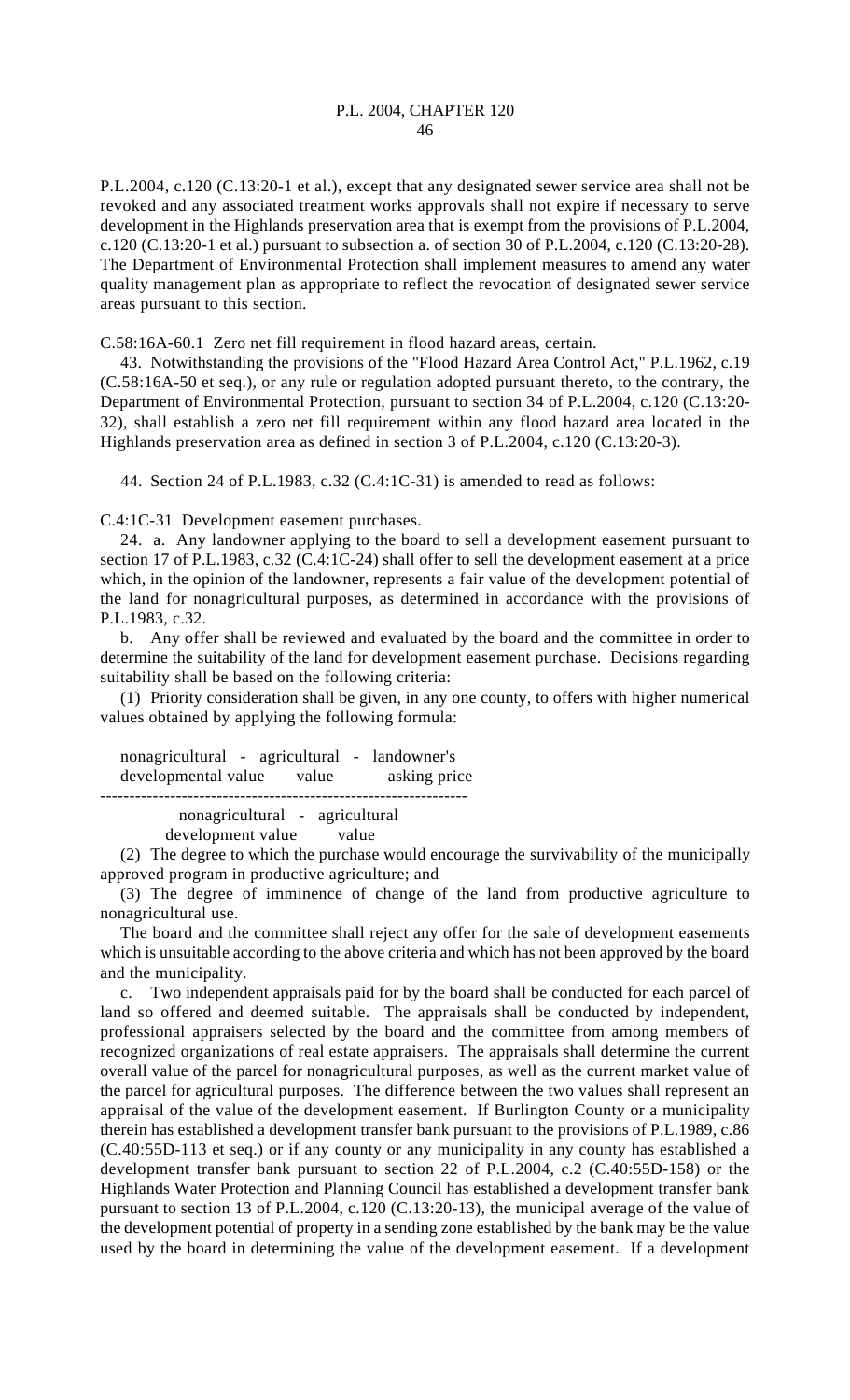easement is purchased using moneys appropriated from the fund, the State shall provide no more than 80%, except 100% under emergency conditions specified by the committee pursuant to rules or regulations, of the cost of the appraisals conducted pursuant to this section.

d. Upon receiving the results of the appraisals, or in Burlington county or a municipality therein or elsewhere where a municipal average has been established under subsection c. of this section, upon receiving an application from the landowners, the board and the committee shall compare the appraised value, or the municipal average, as the case may be, and the landowner's offer and, pursuant to the suitability criteria established in subsection b. of this section:

(1) Approve the application to sell the development easement and rank the application in accordance with the criteria established in subsection b. of this section; or

(2) Disapprove the application, stating the reasons therefor.

e. Upon approval by the committee and the board, the secretary is authorized to provide the board, within the limits of funds appropriated therefor, an amount equal to no more than 80%, except 100% under emergency conditions specified by the committee pursuant to rules or regulations, of the purchase price of the development easement, as determined pursuant to the provisions of this section. The board shall provide its required share and accept the landowner's offer to sell the development easement. The acceptance shall cite the specific terms, contingencies and conditions of the purchase.

f. The landowner shall accept or reject the offer within 30 days of receipt thereof. Any offer not accepted within that time shall be deemed rejected.

g. Any landowner whose application to sell a development easement has been rejected for any reason other than insufficient funds may not reapply to sell a development easement on the same land within two years of the original application.

h. No development easement shall be purchased at a price greater than the appraised value determined pursuant to subsection c. of this section or the municipal average, as the case may be.

i. The appraisals conducted pursuant to this section or the fair market value of land restricted to agricultural use shall not be used to increase the assessment and taxation of agricultural land pursuant to the "Farmland Assessment Act of 1964," P.L.1964, c.48 (C.54:4-23.1 et seq.).

j. (1) In determining the suitability of land for development easement purchase, the board and the committee may also include as additional factors for consideration the presence of a historic building or structure on the land and the willingness of the landowner to preserve that building or structure, but only if the committee first adopts, pursuant to the "Administrative Procedure Act," P.L.1968, c.410 (C.52:14B-1 et seq.), rules and regulations implementing this subsection. The committee may, by rule or regulation adopted pursuant to the "Administrative Procedure Act," assign any such weight it deems appropriate to be given to these factors.

(2) The provisions of paragraph (1) of this subsection may also be applied in determining the suitability of land for fee simple purchase for farmland preservation purposes as authorized by P.L.1983, c.31 (C.4:1C-1 et seq.), P.L.1983, c.32 (C.4:1C-11 et seq.), and P.L.1999, c.152 (C.13:8C-1 et seq.).

(3) (a) For the purposes of paragraph (1) of this subsection: "historic building or structure" means the same as that term is defined pursuant to subsection c. of section 2 of P.L.2001, c.405 (C.13:8C-40.2).

(b) For the purposes of paragraph (2) of this subsection, "historic building or structure" means the same as that term is defined pursuant to subsection c. of section 1 of P.L.2001, c.405 (C.13:8C-40.1).

45. Section 29 of P.L.1983, c.32 (C.4:1C-36) is amended to read as follows:

C.4:1C-36 Pinelands area, Highlands Region, farmland preservation.

29. Nothing herein contained shall be construed to prohibit the creation of a municipally approved program or other farmland preservation program, the purchase of development easements, or the extension of any other benefit herein provided on land, and to owners thereof, in the Pinelands area, as defined pursuant to section 3 of P.L.1979, c. 111 (C. 13:18A-3), or in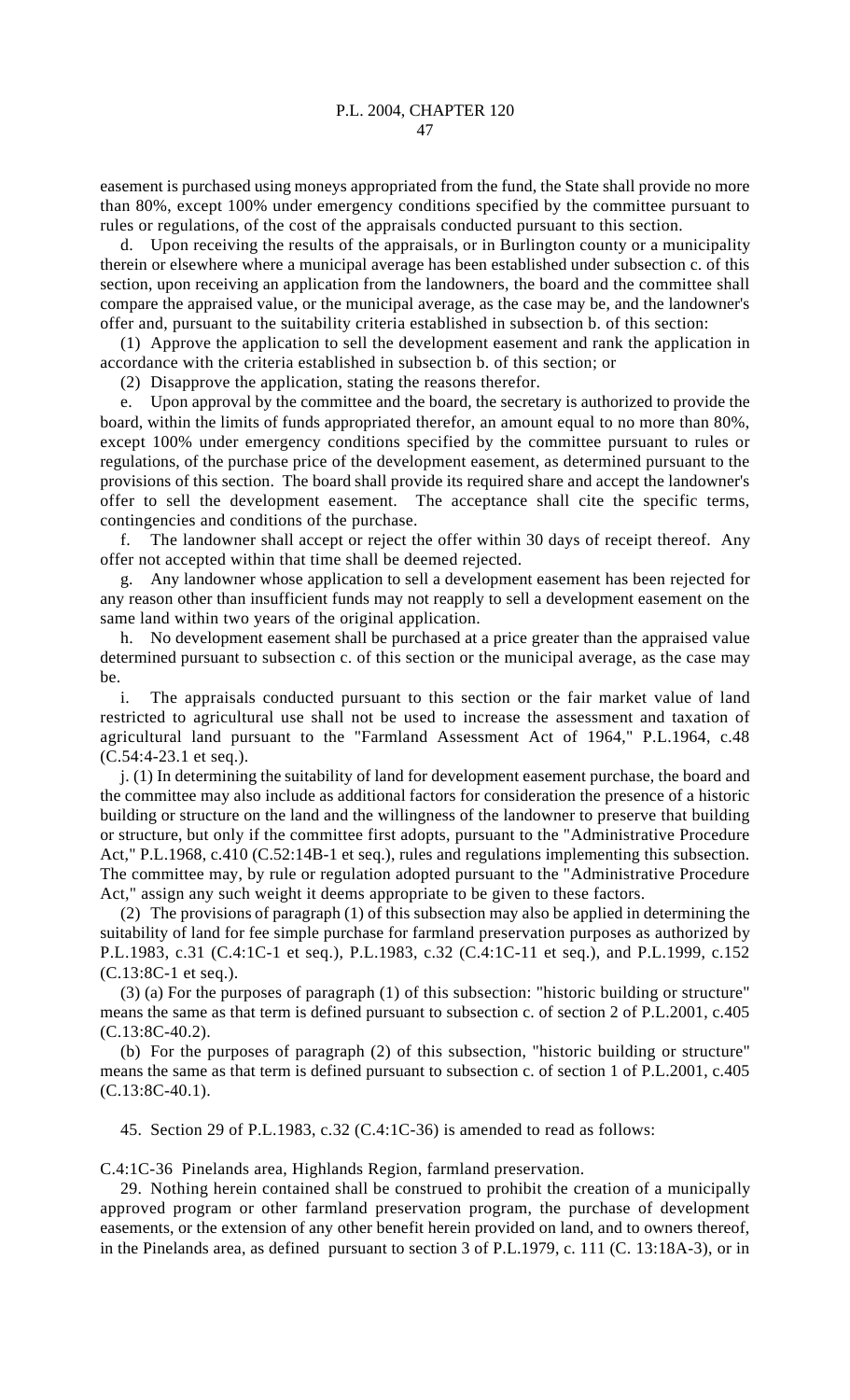the Highlands Region, as defined in section 3 of P.L.2004, c.120 (C.13:20-3) .

46. Section 4 of P.L.1993, c.339 (C.4:1C-52) is amended to read as follows:

C.4:1C-52 Powers of board.

4. The board shall have the following powers:

a. To purchase, or to provide matching funds for the purchase of 80% of, the value of development potential and to otherwise facilitate development transfers, from the owner of record of the property from which the development potential is to be transferred or from any person, or entity, public or private, holding the interest in development potential that is subject to development transfer; provided that, in the case of providing matching funds for the purchase of 80% of the value of development potential, the remaining 20% of that value is contributed by the affected municipality or county, or both, after public notice thereof in the New Jersey Register and in one newspaper of general circulation in the area affected by the purchase. The remaining 20% of the value of the development potential to be contributed by the affected municipality or county, or both, to match funds provided by the board, may be obtained by purchase from, or donation by, the owner of record of the property from which the development potential is to be transferred or from any person, or entity, public or private, holding the interest in development potential that is subject to development transfer. The value of development potential may be determined by either appraisal, municipal averaging based upon appraisal data, or by a formula supported by appraisal data. The board may also engage in development transfer by sale, exchange, or other method of conveyance, provided that in doing so, the board shall not substantially impair the private sale, exchange or other method of conveyance of development potential. The board may not, nor shall anything in this act be construed as permitting the board to, engage in development transfer from one municipality to another, which transfer is not in accordance with the ordinances of both municipalities;

b. To adopt and, from time to time, amend or repeal suitable bylaws for the management of its affairs;

c. To adopt and use an official seal and alter that seal at its pleasure;

To apply for, receive, and accept, from any federal, State, or other public or private source, grants or loans for, or in aid of, the board's authorized purposes;

e. To enter into any agreement or contract, execute any legal document, and perform any act or thing necessary, convenient, or desirable for the purposes of the board or to carry out any power expressly given in this act;

f. To adopt, pursuant to the "Administrative Procedure Act," P.L.1968, c.410 (C.52:14B-1 et seq.), rules and regulations necessary to implement the provisions of this act;

g. To call to its assistance and avail itself of the services of the employees of any State, county, or municipal department, board, commission, or agency as may be required and made available for these purposes;

h. To retain such staff as may be necessary in the career service and to appoint an executive director thereof. The executive director shall serve as a member of the senior executive or unclassified service and may be appointed without regard to the provisions of Title 11A of the New Jersey Statutes;

i. To review and analyze innovative techniques that may be employed to maximize the total acreage reserved through the use of perpetual easements;

j. To provide, through the State TDR Bank, a financial guarantee with respect to any loan to be extended to any person that is secured using development potential as collateral for the loan. Financial guarantees provided under this act shall be in accordance with procedures, terms and conditions, and requirements, including rights and obligations of the parties in the event of default on any loan secured in whole or in part using development potential as collateral, to be established by rule or regulation adopted by the board pursuant to the "Administrative Procedure Act";

k. To enter into agreement with the State Agriculture Development Committee for the purpose of acquiring development potential through the acquisition of development easements on farmland so that the board may utilize the existing processes, procedures, and capabilities of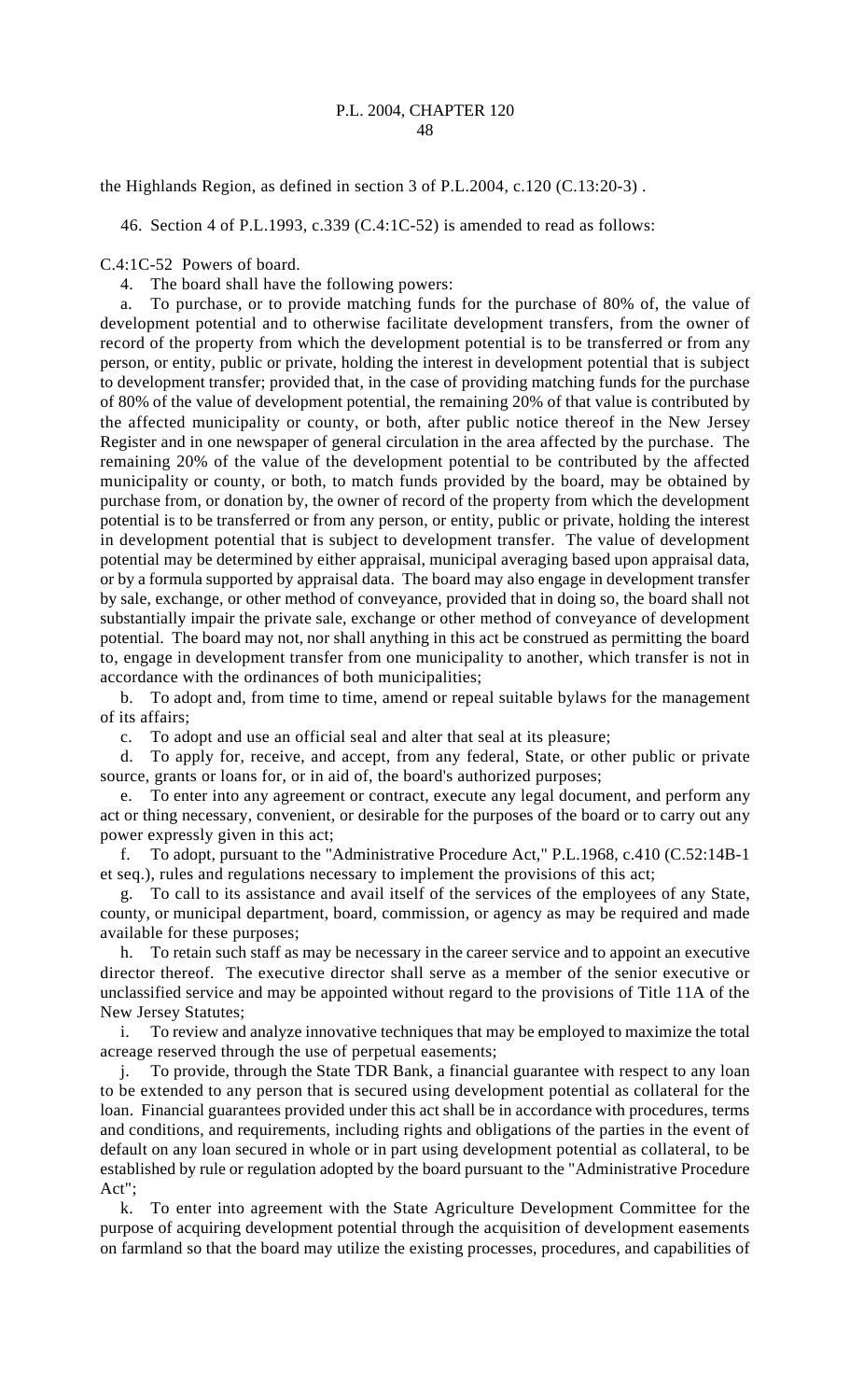the State Agriculture Development Committee as necessary and appropriate to accomplish the goals and objectives of the board as provided for pursuant to this act;

l. To enter into agreements with other State agencies or entities providing services and programs authorized by law so that the board may utilize the existing processes, procedures, and capabilities of those other agencies or entities as necessary and appropriate to accomplish the goals and objectives of the board as provided for pursuant to this act;

m. To provide planning assistance grants to municipalities for up to 50% of the cost of preparing, for development potential transfer purposes, a utility service plan element or a development transfer plan element of a master plan pursuant to section 19 of P.L.1975, c.291 (C.40:55D-28), a real estate market analysis required pursuant to section 12 of P.L.2004, c.2 (C.40:55D-148), and a capital improvement program pursuant to section 20 of P.L.1975, c.291 (C.40:55D-29) and incurred by a municipality, or \$40,000, whichever is less, which grants shall be made utilizing moneys deposited into the bank pursuant to section 8 of P.L.1993, c.339 , as amended by section 31 of P.L.2004, c.2;

n. To provide funding in the form of grants or loans for the purchase of development potential to development transfer banks established by a municipality or county pursuant to P.L.1989, c.86 (C.40:55D-113 et seq.) or section 22 of P.L.2004, c.2 (C.40:55D-158);

o. To serve as a development transfer bank designated by the governing body of a municipality or county pursuant to section 22 of P.L.2004, c.2 (C. 40:55D-158);

p. To provide funding to (1) any development transfer bank that may be established by the Highlands Water Protection and Planning Council pursuant to section 13 of P.L.2004, c.120 (C.13:20-13), for the purchase of development potential by the Highlands development transfer bank, and (2) the council to provide planning assistance grants to municipalities in the Highlands Region that are participating in a transfer of development rights program implemented by the council pursuant to section 13 of P.L.2004, c.120 (C.13:20-13) in such amounts as the council deems appropriate to the municipalities notwithstanding any provision of subsection m. of this section or of section 8 of P.L.1993, c.339, as amended by section 31 of P.L.2004, c.2, to the contrary; and

q. To serve as a development transfer bank for the Highlands Region if requested to do so by the Highlands Water Protection and Planning Council pursuant to section 13 of P.L.2004, c.120 (C.13:20-13).

47. Section 11 of P.L.1983, c.560 (C.13:1B-15.143) is amended to read as follows:

C.13:1B-15.143 Appointment of officers, employees; qualifications.

11. Subject to the provisions of Title 11A of the New Jersey Statutes, and within the limits of funds appropriated or otherwise made available, the commissioner may appoint any officer or employee to the department necessary to carry out the provisions of P.L.1983, c.560 (C.13:1B-15.133 et seq.) , fix and determine their qualifications, which may include a knowledge of and familiarity with the pinelands area or the Highlands Region and the residents thereof.

48. Section 1 of P.L.1997, c.64 (C.13:1B-15.159) is amended to read as follows:

C.13:1B-15.159 Establishment of natural resources inventory.

1. The Department of Environmental Protection, in cooperation with the Division of Travel and Tourism in the New Jersey Commerce and Economic Growth Commission, in consultation with the Pinelands Commission as it affects the pinelands area designated pursuant to section 10 of P.L.1979, c.111 (C.13:18A-11), and in consultation with the Highlands Water Protection and Planning Council as it affects the Highlands Region designated pursuant to section 7 of P.L.2004, c.120 (C.13:20-7), shall establish a natural resources inventory, using the Geographic Information System, for the purpose of encouraging ecologically based tourism and recreation in New Jersey. This inventory shall contain information on New Jersey's natural, historic, and recreational resources, and shall include, to the greatest extent possible, but need not be limited to, federal, State, county and local parks, wildlife management areas, hatcheries, natural areas, historic sites, State forests, recreational areas, ecological and biological study sites, reservoirs,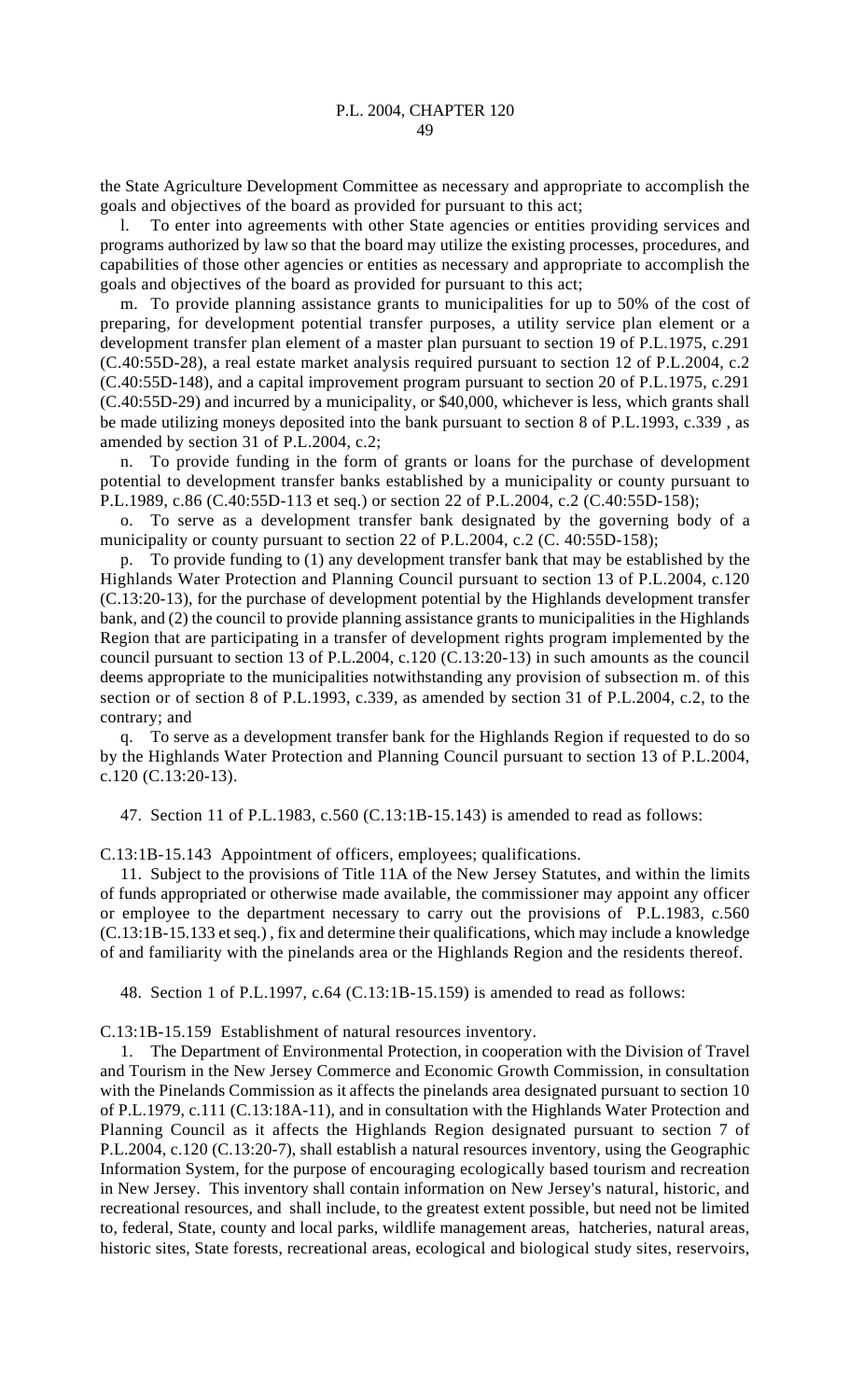marinas, boat launches, campgrounds, waterfront access points, winter sports recreation areas, and national wildlife refuges.

49. Section 1 of P.L.1995, c.306 (C.13:1D-58) is amended to read as follows:

C.13:1D-58 Nonapplicability of C.13:1D-51 et seq.; hearing, determination.

1. a. The provisions of P.L.1993, c.38 (C.13:1D-51 et seq.) shall not apply in the case of conveyances by the State or the department involving an exchange of lands within the pinelands area, as defined in section 10 of P.L.1979, c.111 (C.13:18A-11), or within the Hackensack Meadowlands District, as defined in section 4 of P.L.1968, c.404 (C.13:17-4), or within the Highlands Region as defined in section 3 of P.L.2004, c.120 (C.13:20-3), to the federal government or any agency or entity thereof, another State agency or entity, or a local unit, provided the lands to be conveyed are used for recreation or conservation purposes, shall continue to be used for recreation or conservation purposes and it has been determined pursuant to subsection c. of this section that the proposed recreation and conservation purposes for the lands do not significantly alter the ecological and environmental value of the lands being exchanged.

b. Prior to any conveyance of lands that is exempted from the provisions of P.L.1993, c.38 (C.13:1D-51 et seq.) pursuant to subsection a. of this section, the Department of Environmental Protection shall conduct at least one public hearing on the proposed conveyance in the municipality in which the lands proposed to be conveyed are located. The local unit proposing the recreation or conservation use of the lands being exchanged shall present its proposal for the use of the lands being exchanged at the public hearing, including a description of the proposed recreation or conservation use of the lands and any proposed alterations to the lands for the recreation or conservation purposes.

c. As a condition of any conveyance of lands that is exempted from the provisions of P.L.1993, c.38 (C.13:1D-51 et seq.) pursuant to subsection a. of this section, and prior to any public hearing required pursuant to subsection b. of this section, the Pinelands Commission, the New Jersey Meadowlands Commission, or the Highlands Water Protection and Planning Council, as appropriate, after consultation with the local units in which the lands to be conveyed are located, shall determine that the proposed recreation or conservation purpose does not significantly alter the ecological and environmental value of the lands being exchanged. The appropriate commission or council shall determine that the proposed recreation or conservation purpose does not significantly alter the ecological and environmental value of the lands being exchanged, if:

(1) the appropriate commission or council determines that any proposed recreation or conservation use of the lands being exchanged is consistent with the law, rules and regulations governing the protection and development of the pinelands area or pinelands preservation area, as appropriate and as defined in section 10 of P.L.1979, c.111 (C.13:18A-11), the Hackensack Meadowlands District, as defined in section 4 of P.L.1968, c.404 (C.13:17-4), or the Highlands Region, as defined in section 3 of P.L.2004, c.120 (C.13:20-3), and the requirements of the law, rules or regulations have been met to the satisfaction of the appropriate commission or council; and

(2) a portion of the lands would be maintained in an undeveloped or pre-conveyance state and no wetlands would be negatively affected in violation of State or federal law, or any rules or regulations adopted pursuant thereto.

The determinations required pursuant to this subsection shall be made available to the public at the time of the public hearing required pursuant to subsection b. of this section.

d. For the purposes of this section, "local unit" means a municipality, county, or other political subdivision of the State, or any agency thereof authorized to administer, protect, develop and maintain lands for recreation and conservation purposes.

50. Section 18 of P.L.1985, c.432 (C.13:1M-18) is amended to read as follows:

C.13:1M-18 Municipal, county regulation of oil, gas exploration.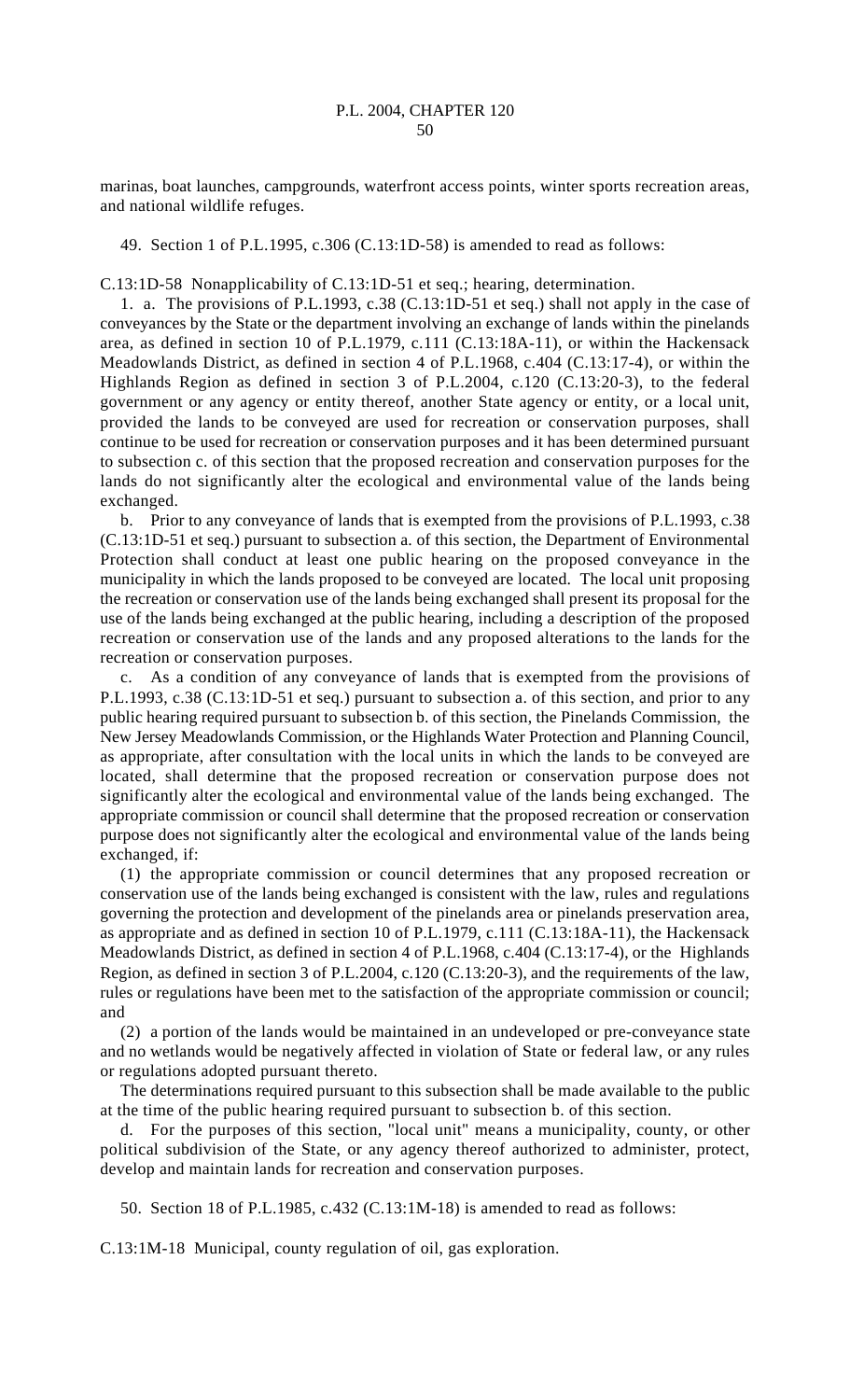18. a. Nothing in this act shall be construed to supersede or prohibit the adoption, by the governing body of any municipality or county, of any ordinance or resolution regulating or prohibiting the exploration beyond the reconnaissance phase, drilling for and the extraction of oil and natural gas or uranium. As used in this section, "reconnaissance" means:

(1) A geologic and mineral resource appraisal of a region by searching and analyzing published literature, aerial photography, and geologic maps;

(2) Use of geophysical, geochemical, and remote sensing techniques that do not involve road building, land clearing or the introduction of chemicals to a land or water area;

(3) Surface geologic, topographic or other mapping and property surveying; or

(4) Sample collections which do not involve excavation or drilling equipment or the introduction of chemicals to land or water area.

b. A municipality or county shall submit a copy of any ordinance or regulation specifically pertaining to activities regulated by this act, or a rule or regulation promulgated pursuant to this act, to the department.

c. The department shall, within 90 days of submittal, approve or disapprove any ordinance or regulation submitted pursuant to subsection b. of this section. An ordinance or regulation shall be disapproved only if the department finds it unreasonable and provides in writing its reasons for the finding. The failure of the department to act within 90 days of submittal shall constitute approval.

d. Nothing in this section shall be construed to limit the authority of a municipality or county or board of health to enact ordinances or regulations of general applicability to all industrial or commercial activities, including, but not limited to, ordinances and regulations limiting noise, light, and odor.

e. The department shall not approve any ordinance or regulation submitted pursuant to subsection b. of this section which governs activities within the Pinelands area designated in the "Pinelands Protection Act," P.L.1979, c.111 (C.13:18A-1 et seq.), unless the Pinelands Commission has approved the ordinance or regulation. The department shall not disapprove an ordinance or regulation, or portion thereof, which has been certified by the Pinelands Commission as consistent with the requirements of the Comprehensive Management Plan as required by the "Pinelands Protection Act."

f. The department shall not approve any ordinance or regulation submitted pursuant to subsection b. of this section which governs activities within the Highlands preservation area designated in the "Highlands Water Protection and Planning Act," P.L.2004, c.120 (C.13:20-1 et al.), unless the Highlands Water Protection and Planning Council has approved the ordinance or regulation. The department shall not disapprove an ordinance or regulation, or portion thereof, which has been certified by the Highlands Water Protection and Planning Council as consistent with the requirements of the Highlands regional master plan as required by the "Highlands Water Protection and Planning Act."

51. Section 25 of P.L.1999, c.152 (C.13:8C-25) is amended to read as follows:

C.13:8C-25 Biennial progress report to Governor, Legislature by the trust.

25. Within one year after the date of enactment of this act, and biennially thereafter until and including 2008, the Garden State Preservation Trust, after consultation with the Department of Environmental Protection, the State Agriculture Development Committee, the New Jersey Historic Trust, the Pinelands Commission, the Highlands Water Protection and Planning Council, and the Office of State Planning in the Department of Community Affairs, shall prepare and submit to the Governor and the Legislature a written report, which shall:

a. Describe the progress being made on achieving the goals and objectives of Article VIII, Section II, paragraph 7 of the State Constitution and this act with respect to the acquisition and development of lands for recreation and conservation purposes, the preservation of farmland, and the preservation of historic properties, and provide recommendations with respect to any legislative, administrative, or local action that may be required to ensure that those goals and objectives may be met in the future;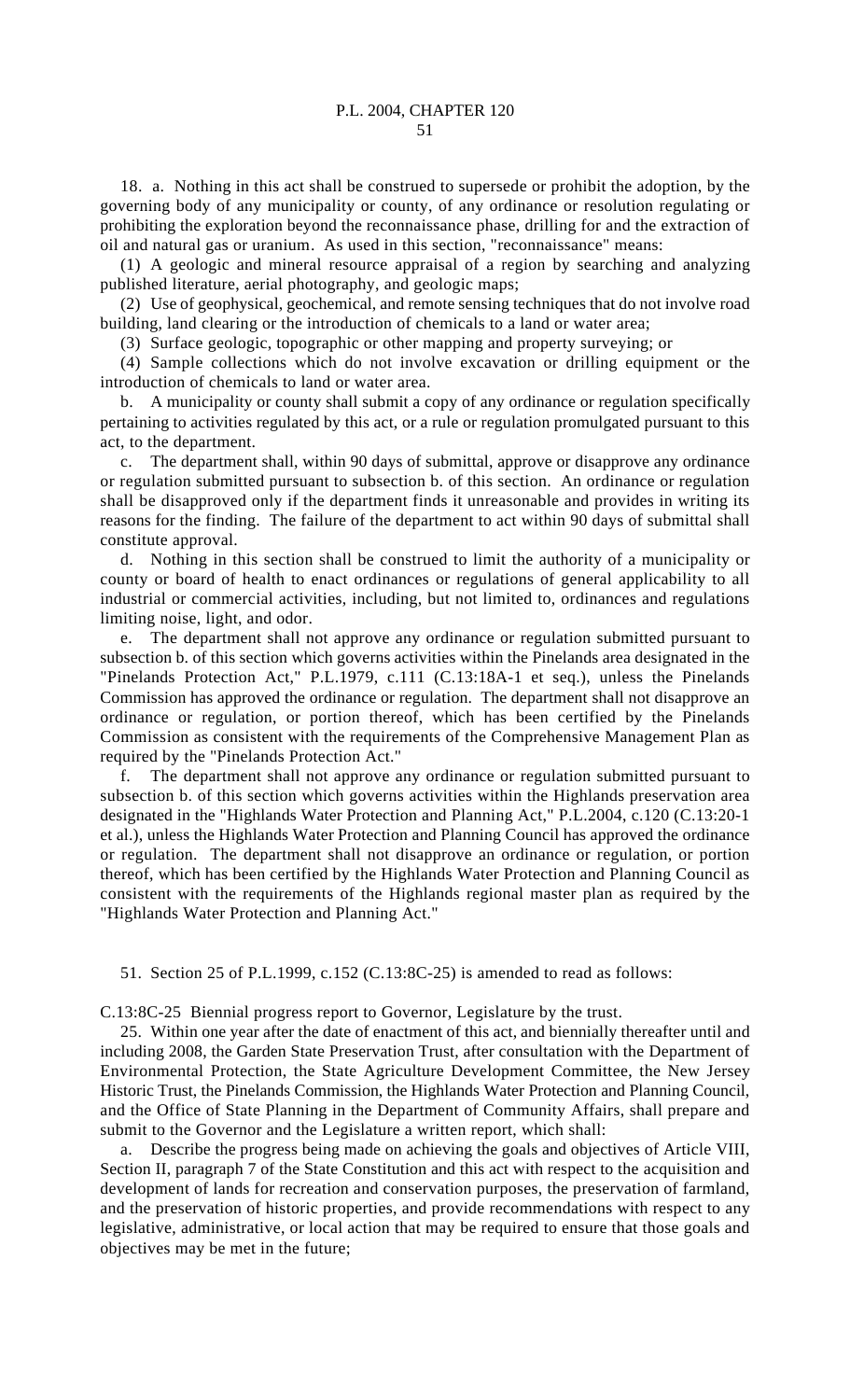b. Tabulate, both for the reporting period and cumulatively, the total acreage for the entire State, and the acreage in each county and municipality, of lands acquired for recreation and conservation purposes and of farmland preserved for farmland preservation purposes that have been applied toward meeting the goals and objectives of Article VIII, Section II, paragraph 7 of the State Constitution and this act with respect to the acquisition of lands for recreation and conservation purposes and the preservation of farmland;

c. Tabulate, both for the reporting period and cumulatively, the total acreage for the entire State, and the acreage in each county and municipality, of any donations of land that have been applied toward meeting the goals and objectives of Article VIII, Section II, paragraph 7 of the State Constitution and this act with respect to the acquisition of lands for recreation and conservation purposes and the preservation of farmland;

List, both for the reporting period and cumulatively, and by project name, project sponsor, and location by county and municipality, all historic preservation projects funded with constitutionally dedicated moneys in whole or in part;

Indicate those areas of the State where, as designated by the Department of Environmental Protection in the Open Space Master Plan prepared pursuant to section 5 of P.L.2002, c.76 (C.13:8C-25.1), the acquisition and development of lands by the State for recreation and conservation purposes is planned or is most likely to occur, and those areas of the State where there is a need to protect water resources, including the identification of lands where protection is needed to assure adequate quality and quantity of drinking water supplies in times of drought, indicate those areas of the State where the allocation of constitutionally dedicated moneys for farmland preservation purposes is planned or is most likely to occur, and provide a proposed schedule and expenditure plan for those acquisitions, developments, and allocations, for the next reporting period, which shall include an explanation of how those acquisitions, developments, and allocations will be distributed throughout all geographic regions of the State to the maximum extent practicable and feasible;

f. List any surplus real property owned by the State or an independent authority of the State that may be utilizable for recreation and conservation purposes or farmland preservation purposes, and indicate what action has been or must be taken to effect a conveyance of those lands to the department, the committee, local government units, qualifying tax exempt nonprofit organizations, or other entities or persons so that the lands may be preserved and used for those purposes;

g. List, for the reporting period, all projects for which applications for funding under the Green Acres, farmland preservation, and historic preservation programs were received but not funded with constitutionally dedicated moneys during the reporting period, and the reason or reasons why those projects were not funded;

h. Provide, for the reporting period, a comparison of the amount of constitutionally dedicated moneys annually appropriated for local government unit projects for recreation and conservation purposes in municipalities eligible to receive State aid pursuant to P.L.1978, c.14 (C.52:27D-178 et seq.) to the average amount of Green Acres bond act moneys annually appropriated for such projects in the years 1984 through 1998; and

i. Tabulate, both for the reporting period and cumulatively, the total acreage for the entire State, and the acreage in each county and municipality, of lands acquired for recreation and conservation purposes that protect water resources and that protect flood-prone areas.

52. Section 5 of P.L.2002, c.76 (C.13:8C-25.1) is amended to read as follows:

C.13:8C-25.1 Submission of Open Space Master Plan.

5. a. Within one year after the date of enactment of P.L.2002, c.76 (C.13:8C-25.1 et al.), and annually thereafter, the Department of Environmental Protection, in consultation with the Office of State Planning in the Department of Community Affairs, the Pinelands Commission, and the Highlands Water Protection and Planning Council, shall prepare and submit to the Governor and the Legislature an Open Space Master Plan, which shall indicate those areas of the State where the acquisition and development of lands by the State for recreation and conservation purposes is planned or is most likely to occur, and those areas of the State where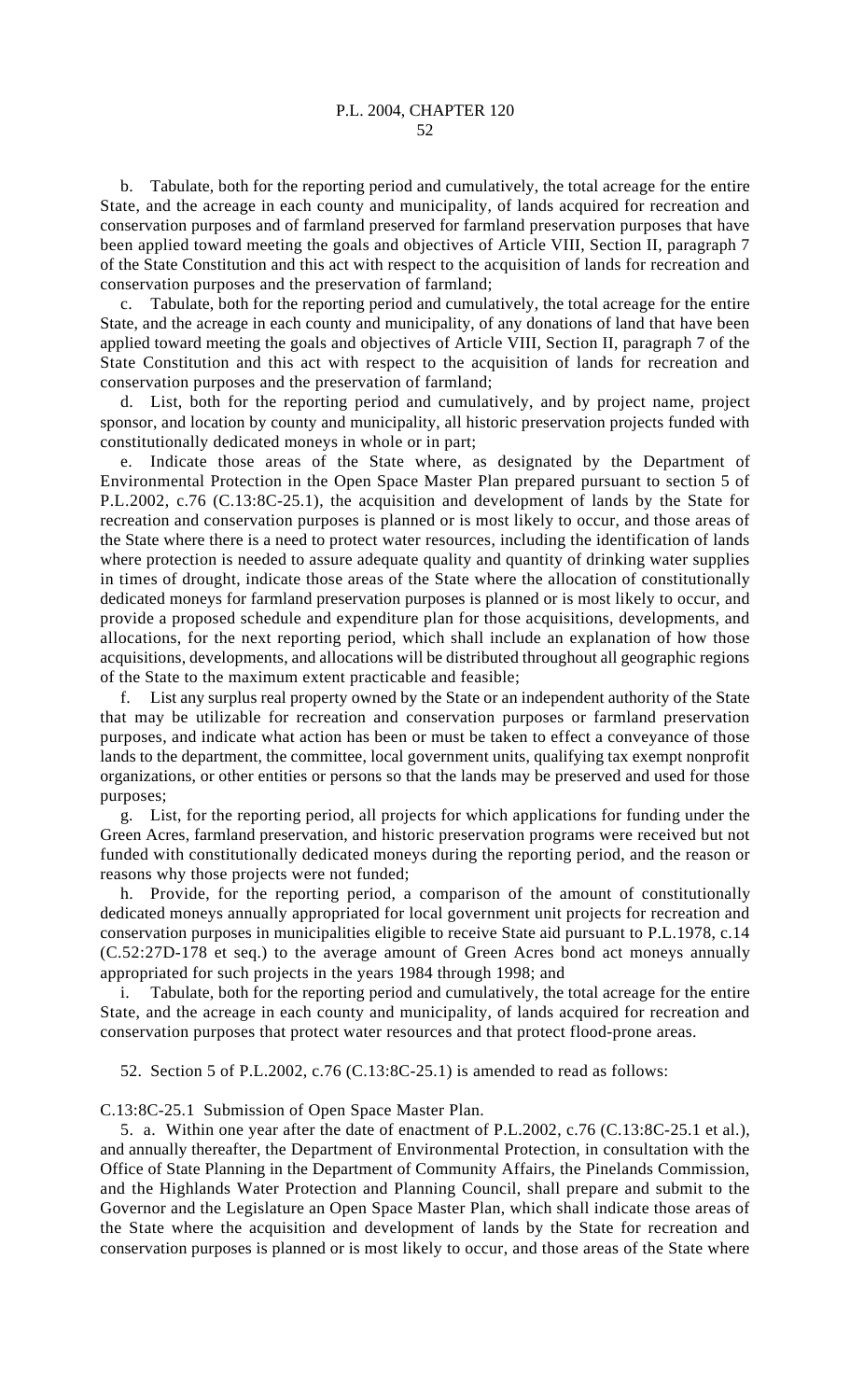there is a need to protect water resources, including the identification of lands where protection is needed to assure adequate quality and quantity of drinking water supplies in times of drought, and which shall provide a proposed schedule and expenditure plan for those acquisitions and developments for the next reporting period, which shall include an explanation of how those acquisitions and developments will be distributed throughout all geographic regions of the State to the maximum extent practicable and feasible.

b. The department shall provide any information the Garden State Preservation Trust deems necessary in preparing its biennial report pursuant to section 25 of P.L.1999, c.152 (C.13:8C-25).

53. Section 26 of P.L.1999, c.152 (C.13:8C-26) is amended to read as follows:

C.13:8C-26 Allocation of funds appropriated; conditions.

26. a. Moneys appropriated from the Garden State Green Acres Preservation Trust Fund to the Department of Environmental Protection shall be used by the department to:

(1) Pay the cost of acquisition and development of lands by the State for recreation and conservation purposes;

(2) Provide grants and loans to assist local government units to pay the cost of acquisition and development of lands for recreation and conservation purposes; and

(3) Provide grants to assist qualifying tax exempt nonprofit organizations to pay the cost of acquisition and development of lands for recreation and conservation purposes.

b. The expenditure and allocation of constitutionally dedicated moneys for recreation and conservation purposes shall reflect the geographic diversity of the State to the maximum extent practicable and feasible.

c. (1) Notwithstanding the provisions of section 5 of P.L.1985, c.310 (C.13:18A-34) or this act, or any rule or regulation adopted pursuant thereto, to the contrary, the value of a pinelands development credit, allocated to a parcel pursuant to P.L.1979, c.111 (C.13:18A-1 et seq.) and the pinelands comprehensive management plan adopted pursuant thereto, shall be made utilizing a value to be determined by either appraisal, regional averaging based upon appraisal data, or a formula supported by appraisal data. The appraisal and appraisal data shall consider as appropriate: land values in the pinelands regional growth areas; land values in counties, municipalities, and other areas reasonably contiguous to, but outside of, the pinelands area; and other relevant factors as may be necessary to maintain the environmental, ecological, and agricultural qualities of the pinelands area.

(2) No pinelands development credit allocated to a parcel of land pursuant to P.L.1979, c.111 (C.13:18A-1 et seq.) and the pinelands comprehensive management plan adopted pursuant thereto that is acquired or obtained in connection with the acquisition of the parcel for recreation and conservation purposes by the State, a local government unit, or a qualifying tax exempt nonprofit organization using constitutionally dedicated moneys in whole or in part may be conveyed in any manner. All such pinelands development credits shall be retired permanently.

d. (1) (a) For State fiscal years 2000 through 2004 only, when the department, a local government unit, or a qualifying tax exempt nonprofit organization seeks to acquire lands for recreation and conservation purposes using constitutionally dedicated moneys in whole or in part or Green Acres bond act moneys in whole or in part, it shall conduct or cause to be conducted an appraisal or appraisals of the value of the lands that shall be made using the land use zoning of the lands (i) in effect at the time of proposed acquisition, and (ii) in effect on November 3, 1998 as if that land use zoning is still in effect at the time of proposed acquisition. The higher of those two values shall be utilized by the department, a local government unit, or a qualifying tax exempt nonprofit organization as the basis for negotiation with the landowner with respect to the acquisition price for the lands. The landowner shall be provided with both values determined pursuant to this subparagraph.

A landowner may waive any of the requirements of this paragraph and may agree to sell the lands for less than the values determined pursuant to this paragraph.

(b) After the date of enactment of P.L.2001, c.315 and through June 30, 2004, in determining the two values required pursuant to subparagraph (a) of this paragraph, the appraisal shall be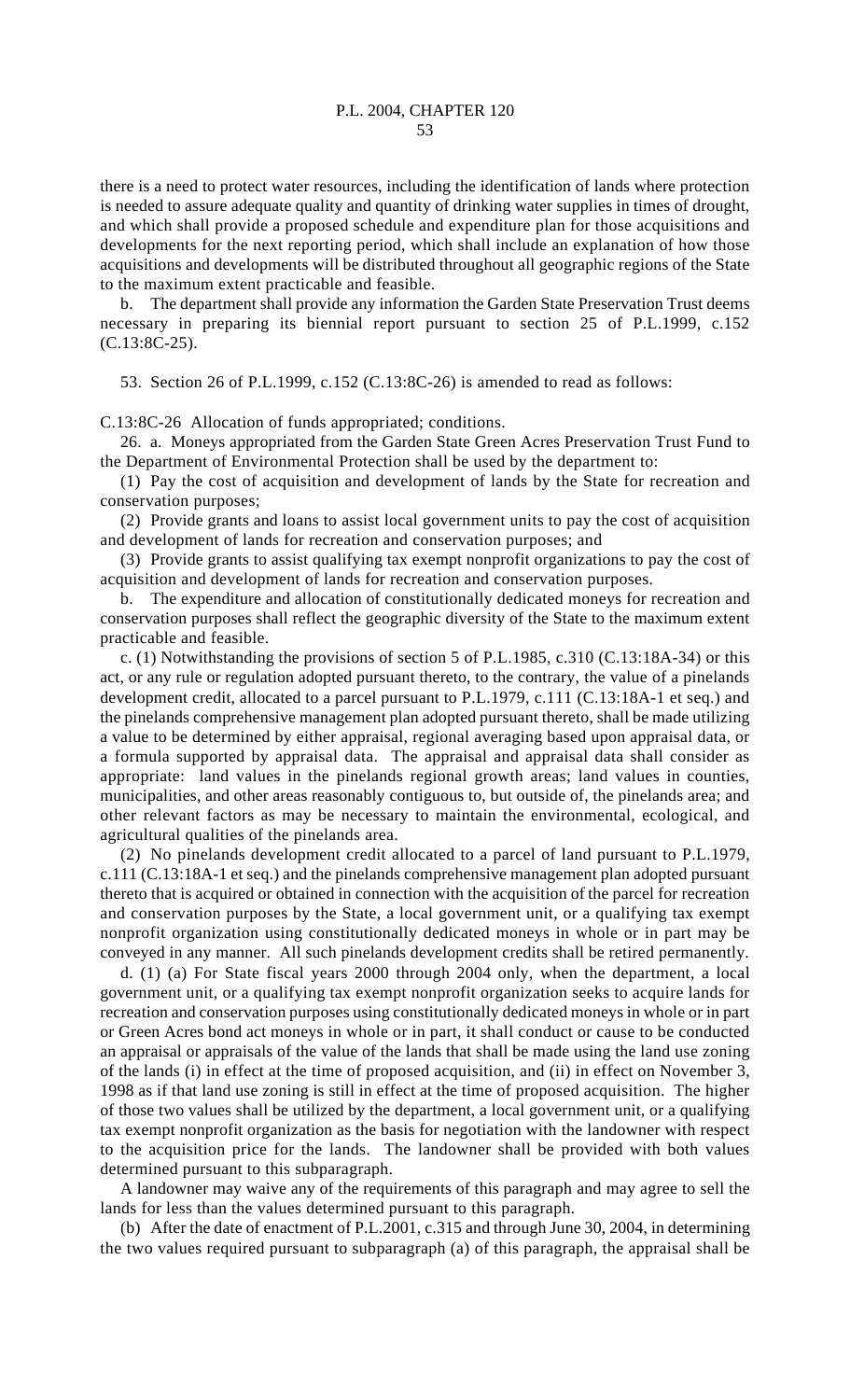made using not only the land use zoning but also the Department of Environmental Protection wastewater, water quality and watershed management rules and regulations and associated requirements and standards applicable to the lands subject to the appraisal (i) in effect at the time of proposed acquisition, and (ii) in effect on November 3, 1998 as if those rules and regulations and associated requirements and standards are still in effect at the time of proposed acquisition.

(2) The requirements of this subsection shall be in addition to any other requirements of law, rule, or regulation not inconsistent therewith.

(3) This subsection shall not:

(a) apply if the land use zoning of the lands at the time of proposed acquisition, and the Department of Environmental Protection wastewater, water quality and watershed management rules and regulations and associated requirements and standards applicable to the lands at the time of proposed acquisition, have not changed since November 3, 1998;

(b) apply in the case of lands to be acquired with federal moneys in whole or in part;

(c) apply in the case of lands to be acquired in accordance with subsection c. of this section; (d) apply to projects funded using constitutionally dedicated moneys appropriated pursuant to the annual appropriations act for State fiscal year 2000 (P.L.1999, c.138); or

(e) alter any requirements to disclose information to a landowner pursuant to the "Eminent Domain Act of 1971," P.L.1971, c.361 (C.20:3-1 et seq.).

e. Moneys appropriated from the fund may be used to match grants, contributions, donations, or reimbursements from federal aid programs or from other public or private sources established for the same or similar purposes as the fund.

f. Moneys appropriated from the fund shall not be used by local government units or qualifying tax exempt nonprofit organizations to acquire lands that are already permanently preserved for recreation and conservation purposes, as determined by the department.

g. Whenever lands are donated to the State by a public utility, as defined pursuant to Title 48 of the Revised Statutes, for recreation and conservation purposes, the commissioner may make and keep the lands accessible to the public, unless the commissioner determines that public accessibility would be detrimental to the lands or any natural resources associated therewith.

h. Whenever the State acquires land for recreation and conservation purposes, the agency in the Department of Environmental Protection responsible for administering the land shall, within six months after the date of acquisition, inspect the land for the presence of any buildings or structures thereon which are or may be historic properties and, within 60 days after completion of the inspection, provide to the New Jersey Historic Preservation Office in the department (1) a written notice of its findings, and (2) for any buildings or structures which are or may be historic properties discovered on the land, a request for determination of potential eligibility for inclusion of the historic building or structure in the New Jersey Register of Historic Places. Whenever such a building or structure is discovered, a copy of the written notice provided to the New Jersey Historic Preservation Office shall also be sent to the New Jersey Historic Trust and to the county historical commission or advisory committee, the county historical society, the local historic preservation commission or advisory committee, and the local historical society if any of those entities exist in the county or municipality wherein the land is located.

i. (1) Commencing July 1, 2004 and until five years after the date of enactment of P.L.2001, c.315, when the department, a local government unit, or a qualifying tax exempt nonprofit organization seeks to acquire lands for recreation and conservation purposes using constitutionally dedicated moneys in whole or in part or Green Acres bond act moneys in whole or in part, it shall conduct or cause to be conducted an appraisal or appraisals of the value of the lands that shall be made using the Department of Environmental Protection wastewater, water quality and watershed management rules and regulations and associated requirements and standards applicable to the lands subject to the appraisal (a) in effect at the time of proposed acquisition, and (b) in effect on November 3, 1998 as if those rules and regulations and associated requirements and standards are still in effect at the time of proposed acquisition. The higher of those two values shall be utilized by the department, a local government unit, or a qualifying tax exempt nonprofit organization as the basis for negotiation with the landowner with respect to the acquisition price for the lands. The landowner shall be provided with both values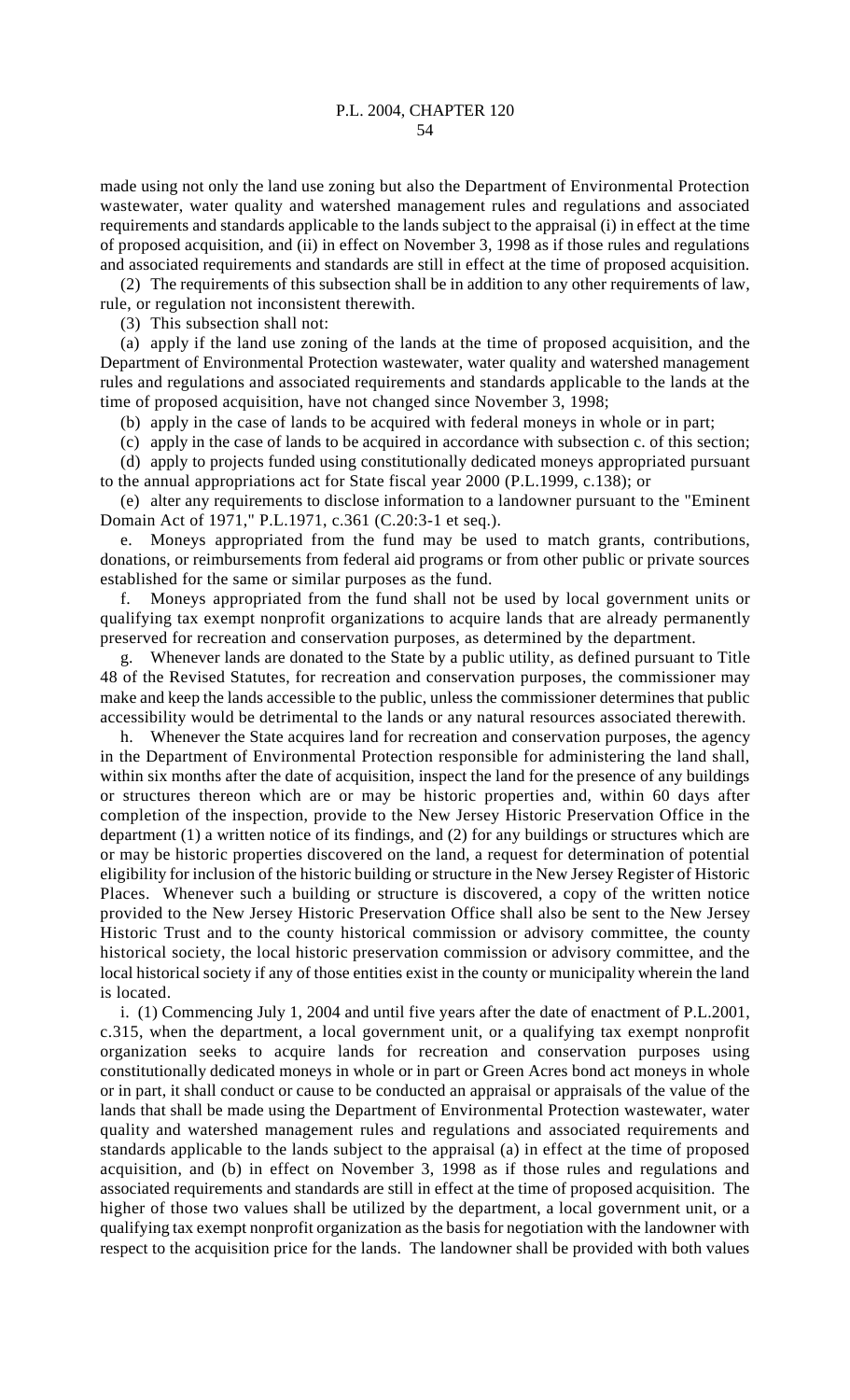determined pursuant to this paragraph. A landowner may waive any of the requirements of this paragraph and may agree to sell the lands for less than the values determined pursuant to this paragraph.

(2) The requirements of this subsection shall be in addition to any other requirements of law, rule, or regulation not inconsistent therewith.

(3) This subsection shall not:

(a) apply if the Department of Environmental Protection wastewater, water quality and watershed management rules and regulations and associated requirements and standards applicable to the lands at the time of proposed acquisition have not changed since November 3, 1998;

(b) apply in the case of lands to be acquired with federal moneys in whole or in part;

(c) apply in the case of lands to be acquired in accordance with subsection c. of this section; or

(d) alter any requirements to disclose information to a landowner pursuant to the "Eminent Domain Act of 1971," P.L.1971, c.361 (C.20:3-1 et seq.).

j. (1) Commencing on the date of enactment of P.L.2004, c.120 (C.13:20-1 et al.) or July 1, 2004, whichever is later, and through June 30, 2009, when the department, a local government unit, or a qualifying tax exempt nonprofit organization seeks to acquire lands for recreation and conservation purposes using constitutionally dedicated moneys in whole or in part or Green Acres bond act moneys in whole or in part, it shall conduct or cause to be conducted an appraisal or appraisals of the value of the lands that shall be made using (a) the land use zoning of the lands, and any State environmental laws or Department of Environmental Protection rules and regulations that may affect the value of the lands, subject to the appraisal and in effect at the time of proposed acquisition, and (b) the land use zoning of the lands, and any State environmental laws or Department of Environmental Protection rules and regulations that may affect the value of the lands, subject to the appraisal and in effect on January 1, 2004. The higher of those two values shall be utilized by the department, a local government unit, or a qualifying tax exempt nonprofit organization as the basis for negotiation with the landowner with respect to the acquisition price for the lands. The landowner shall be provided with both values determined pursuant to this paragraph.

A landowner may waive any of the requirements of this paragraph and may agree to sell the lands for less than the values determined pursuant to this paragraph.

The provisions of this paragraph shall be applicable only to lands the owner of which at the time of proposed acquisition is the same person who owned the lands on the date of enactment of P.L.2004, c.120 (C.13:20-1 et al.) and who has owned the lands continuously since that enactment date, or is an immediate family member of that person.

(2) A landowner whose lands are subject to the provisions of paragraph (1) of this subsection shall choose to have the lands appraised in accordance with this subsection or in accordance with the provisions of either subsection d. or subsection i. of this section to the extent that the subsection is applicable and has not expired.

(3) The requirements of this subsection shall be in addition to any other requirements of law, rule, or regulation not inconsistent therewith.

(4) This subsection shall not:

(a) apply in the case of lands to be acquired with federal moneys in whole or in part;

(b) apply in the case of lands to be acquired in accordance with subsection c. of this section; or

(c) alter any requirements to disclose information to a landowner pursuant to the "Eminent Domain Act of 1971," P.L.1971, c.361 (C.20:3-1 et seq.).

(5) For the purposes of this subsection, "immediate family member" means a spouse, child, parent, sibling, aunt, uncle, niece, nephew, first cousin, grandparent, grandchild, father-in-law, mother-in-law, son-in-law, daughter-in-law, stepparent, stepchild, stepbrother, stepsister, half brother, or half sister, whether the individual is related by blood, marriage, or adoption.

k. The department shall adopt guidelines for the evaluation and priority ranking process which shall be used in making decisions concerning the acquisition of lands by the State for recreation and conservation purposes using moneys from the Garden State Green Acres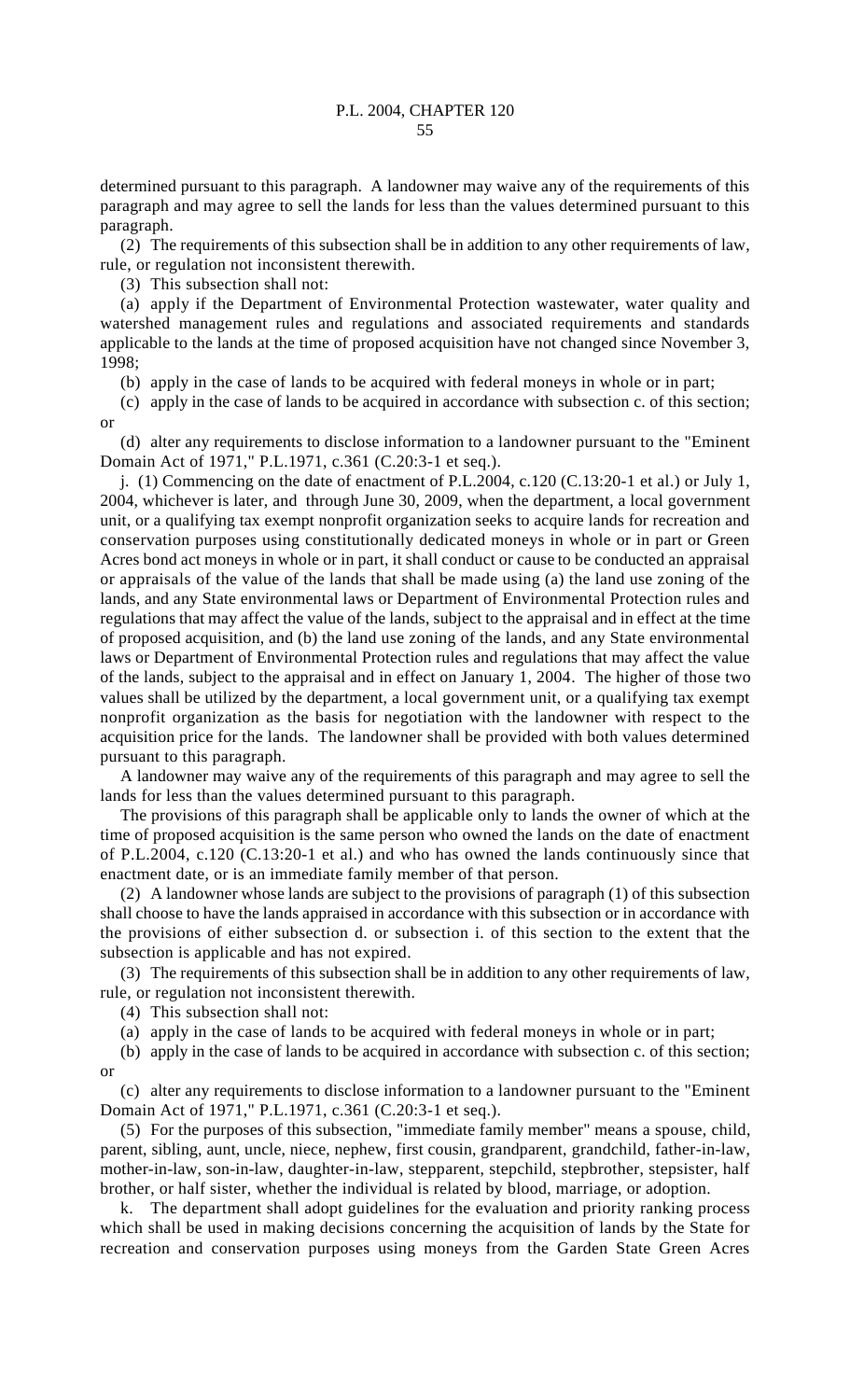56

Preservation Trust Fund and from any other source. The guidelines shall be designed to provide, to the maximum extent practicable and feasible, that such moneys are spent equitably among the geographic areas of the State. The guidelines, and any subsequent revisions thereto, shall be published in the New Jersey Register. The adoption of the guidelines or of the revisions thereto, shall not be subject to the requirements of the "Administrative Procedure Act," P.L.1968, c.410 (C.52:14B-1 et seq.).

l. In making decisions concerning the acquisition of lands by the State for recreation and conservation purposes using moneys from the Garden State Green Acres Preservation Trust Fund, in the evaluation and priority ranking process the department shall accord three times the weight to acquisitions of lands that would protect water resources, and two times the weight to acquisitions of lands that would protect flood-prone areas, as those criteria are compared to the other criteria in the priority ranking process.

m. The department, pursuant to the "Administrative Procedure Act," P.L.1968, c.410 (C.52:14B-1 et seq.), shall adopt rules and regulations that establish standards and requirements regulating any activity on lands acquired by the State for recreation and conservation purposes using constitutionally dedicated moneys to assure that the activity on those lands does not diminish the protection of surface water or groundwater resources.

Any rules and regulations adopted pursuant to this subsection shall not apply to activities on lands acquired prior to the adoption of the rules and regulations.

n. (1) The department, within three months after the date of the first meeting of the Highland Water Protection and Planning Council established pursuant to section 4 of P.L.2004, c.120 (C.13:20-4), shall consult with and solicit recommendations from the council concerning land preservation strategies and acquisition plans in the Highlands Region as defined in section 3 of P.L.2004, c.120 (C.13:20-3).

The council's recommendations shall also address strategies and plans concerning establishment by the department of a methodology for prioritizing the acquisition of land in the Highlands preservation area, as defined in section 3 of P.L.2004, c.120 (C.13:20-3), for recreation and conservation purposes using moneys from the Garden State Green Acres Preservation Trust Fund, especially with respect to (a) any land that has declined substantially in value due to the implementation of the "Highlands Water Protection and Planning Act," P.L.2004, c.120 (C.13:20-1 et al.), and (b) any major Highlands development, as defined in section 3 of P.L.2004, c.120 (C.13:20-3), that would have qualified for an exemption pursuant to paragraph (3) of subsection a. of section 30 of P.L.2004, c.120 (C.13:20-28) but for the lack of a necessary State permit as specified in subparagraph (b) or (c), as appropriate, of paragraph (3) of subsection a. of section 30 of P.L.2004, c.120 (C.13:20-28), and for which an application for such a permit had been submitted to the Department of Environmental Protection and deemed by the department to be complete for review on or before March 29, 2004. The recommendations may also include a listing of specific parcels in the Highlands preservation area that the council is aware of that meet the criteria of subparagraph (a) or (b) of this paragraph and for that reason should be considered by the department as a priority for acquisition, but any such list shall remain confidential notwithstanding any provision of P.L.1963, c.73 (C.47:1A-1 et seq.) or any other law to the contrary.

(2) In making decisions concerning applications for funding submitted by municipalities in the Highlands planning area, as defined in section 3 of P.L.2004, c.120 (C.13:20-3), to acquire or develop lands for recreation and conservation purposes using moneys from the Garden State Green Acres Preservation Trust Fund, in the evaluation and priority ranking process the department shall accord a higher weight to any application submitted by a municipality in the Highlands planning area that has amended its development regulations in accordance with section 13 of P.L.2004, c.120 (C.13:20-13) to establish one or more receiving zones for the transfer of development potential from the Highlands preservation area, as defined in section 3 of P.L.2004, c.120 (C.13:20-3), than that which is accorded to comparable applications submitted by other municipalities in the Highlands planning area that have not made such amendments to their development regulations.

o. Notwithstanding any provision of P.L.1999, c.152 (C.13:8C-1 et seq.) to the contrary, for State fiscal years 2005 through 2009, the sum spent by the department in each of those fiscal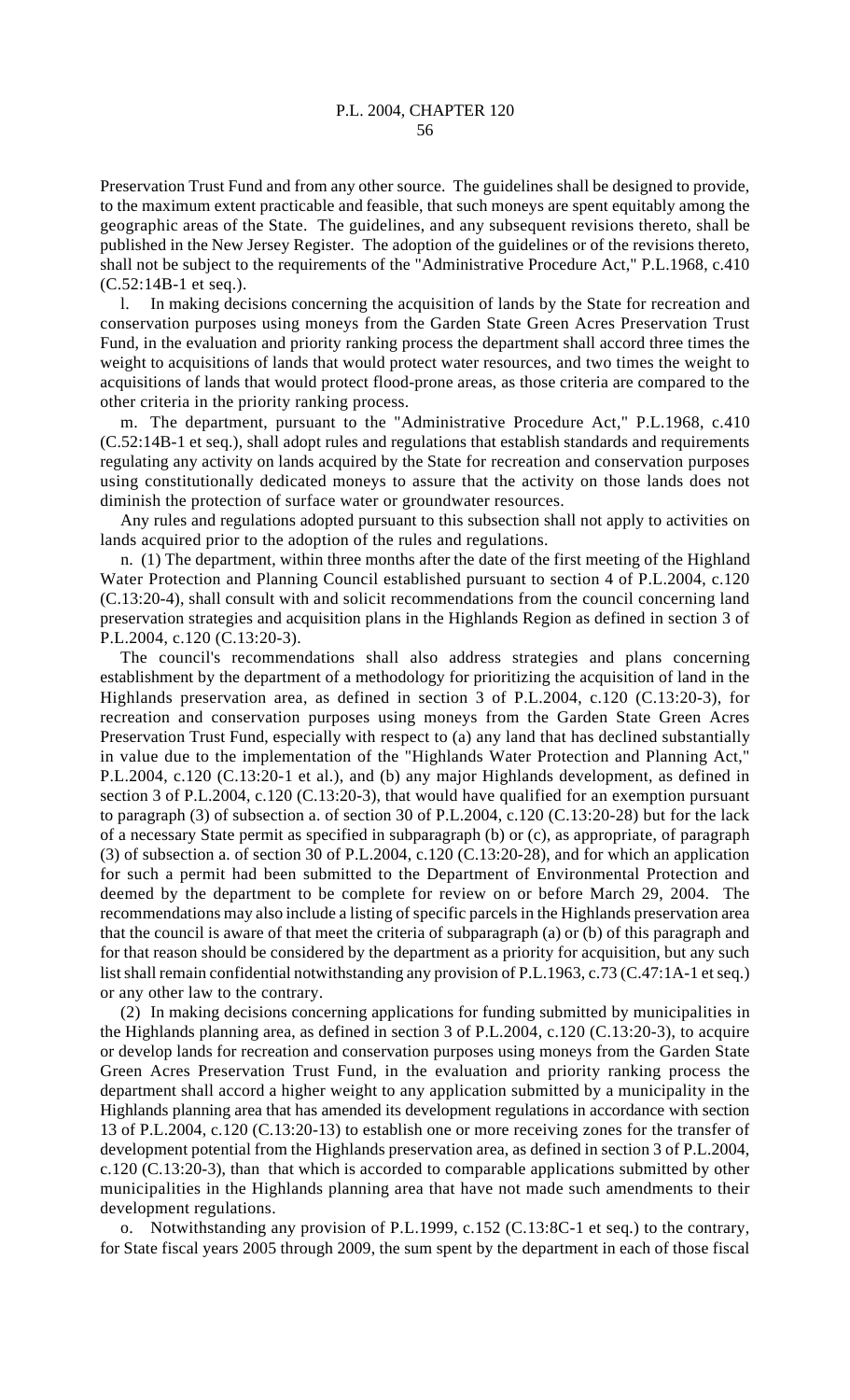years for the acquisition of lands by the State for recreation and conservation purposes using moneys from the Garden State Green Acres Preservation Trust Fund in each county of the State shall be not less, and may be greater if additional sums become available, than the average annual sum spent by the department therefor in each such county, respectively, for State fiscal years 2002 through 2004, provided there is sufficient and appropriate lands within the county to be so acquired by the State for such purposes.

54. Section 38 of P.L.1999, c.152 (C.13:8C-38) is amended to read as follows:

C.13:8C-38 Acquisitions, grants with respect to farmland preservation.

38. a. All acquisitions or grants made pursuant to section 37 of P.L.1999, c.152 (C.13:8C-37) shall be made with respect to farmland devoted to farmland preservation under programs established by law.

b. The expenditure and allocation of constitutionally dedicated moneys for farmland preservation purposes shall reflect the geographic diversity of the State to the maximum extent practicable and feasible.

c. The committee shall implement the provisions of section 37 of P.L.1999, c.152 (C.13:8C-37) in accordance with the procedures and criteria established pursuant to the "Agriculture Retention and Development Act," P.L.1983, c.32 (C.4:1C-11 et seq.) except as provided otherwise by this act.

d. The committee shall adopt the same or a substantially similar method for determining, for the purposes of this act, the committee's share of the cost of a development easement on farmland to be acquired by a local government as that which is being used by the committee on the date of enactment of this act for prior farmland preservation funding programs.

e. Notwithstanding the provisions of section 24 of P.L.1983, c.32 (C.4:1C-31) or this act, or any rule or regulation adopted pursuant thereto, to the contrary, whenever the value of a development easement on farmland to be acquired using constitutionally dedicated moneys in whole or in part is determined based upon the value of any pinelands development credits allocated to the parcel pursuant to P.L.1979, c.111 (C.13:18A-1 et seq.) and the pinelands comprehensive management plan adopted pursuant thereto, the committee shall determine the value of the development easement by:

(1) conducting a sufficient number of fair market value appraisals as it deems appropriate to determine the value for farmland preservation purposes of the pinelands development credits;

(2) considering development easement values in counties, municipalities, and other areas (a) reasonably contiguous to, but outside of, the pinelands area, which in the sole opinion of the committee constitute reasonable development easement values in the pinelands area for the purposes of this subsection, and (b) in the pinelands area where pinelands development credits are or may be utilized, which in the sole opinion of the committee constitute reasonable development easement values in the pinelands area for the purposes of this subsection;

(3) considering land values in the pinelands regional growth areas;

(4) considering the importance of preserving agricultural lands in the pinelands area; and (5) considering such other relevant factors as may be necessary to increase participation in

the farmland preservation program by owners of agricultural lands located in the pinelands area. f. No pinelands development credit that is acquired or obtained in connection with the

acquisition of a development easement on farmland or fee simple title to farmland by the State, a local government unit, or a qualifying tax exempt nonprofit organization using constitutionally dedicated moneys in whole or in part may be conveyed in any manner. All such pinelands development credits shall be retired permanently.

g. (1) (a) For State fiscal years 2000 through 2004 only, when the committee, a local government unit, or a qualifying tax exempt nonprofit organization seeks to acquire a development easement on farmland or the fee simple title to farmland for farmland preservation purposes using constitutionally dedicated moneys in whole or in part, it shall conduct or cause to be conducted an appraisal or appraisals of the value of the lands that shall be made using the land use zoning of the lands (i) in effect at the time of proposed acquisition, and (ii) in effect on November 3, 1998 as if that land use zoning is still in effect at the time of proposed acquisition.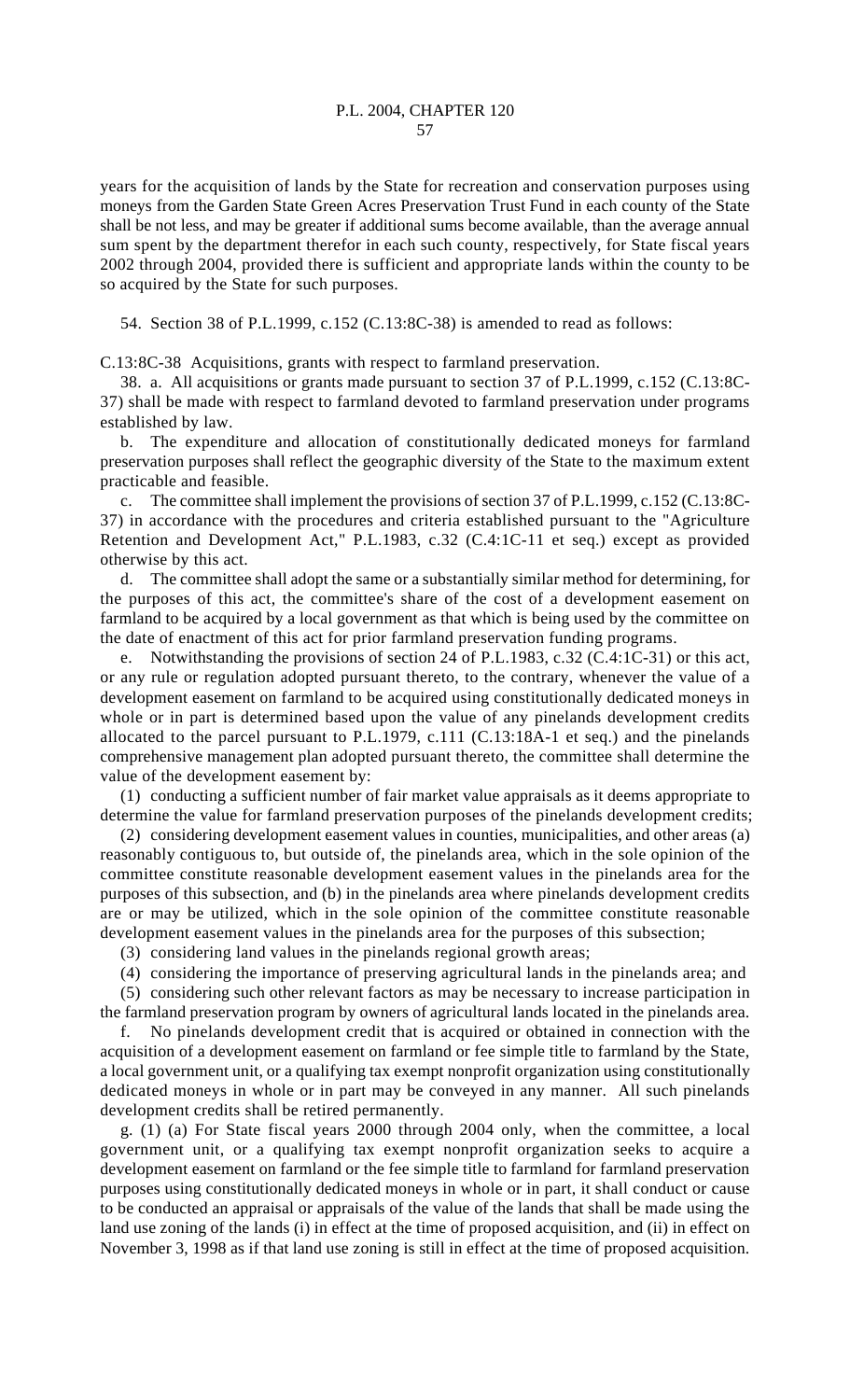The higher of those two values shall be utilized by the committee, a local government unit, or a qualifying tax exempt nonprofit organization as the basis for negotiation with the landowner with respect to the acquisition price for the lands. The landowner shall be provided with both values determined pursuant to this subparagraph.

A landowner may waive any of the requirements of this paragraph and may agree to sell the lands for less than the values determined pursuant to this paragraph.

(b) After the date of enactment of P.L.2001, c.315 and through June 30, 2004, in determining the two values required pursuant to subparagraph (a) of this paragraph, the appraisal shall be made using not only the land use zoning but also the Department of Environmental Protection wastewater, water quality and watershed management rules and regulations and associated requirements and standards applicable to the lands subject to the appraisal (i) in effect at the time of proposed acquisition, and (ii) in effect on November 3, 1998 as if those rules and regulations and associated requirements and standards are still in effect at the time of proposed acquisition.

(2) The requirements of this subsection shall be in addition to any other requirements of law, rule, or regulation not inconsistent therewith.

(3) This subsection shall not:

(a) apply if the land use zoning of the lands at the time of proposed acquisition, and the Department of Environmental Protection wastewater, water quality and watershed management rules and regulations and associated requirements and standards applicable to the lands at the time of proposed acquisition, have not changed since November 3, 1998;

(b) apply in the case of lands to be acquired with federal moneys in whole or in part;

(c) apply in the case of lands to be acquired in accordance with subsection e. of this section; (d) apply to projects funded using constitutionally dedicated moneys appropriated pursuant to the annual appropriations act for State fiscal year 2000 (P.L.1999, c.138); or

(e) alter any requirements to disclose information to a landowner pursuant to the "Eminent Domain Act of 1971," P.L.1971, c.361 (C.20:3-1 et seq.).

h. Any farmland for which a development easement or fee simple title has been acquired pursuant to section 37 of P.L.1999, c.152 (C.13:8C-37) shall be entitled to the benefits conferred by the "Right to Farm Act," P.L.1983, c.31 (C.4:1C-1 et al.) and the "Agriculture Retention and Development Act," P.L.1983, c.32 (C.4:1C-11 et al.).

i. (1) Commencing July 1, 2004 and until five years after the date of enactment of P.L.2001, c.315, when the committee, a local government unit, or a qualifying tax exempt nonprofit organization seeks to acquire a development easement on farmland or the fee simple title to farmland for farmland preservation purposes using constitutionally dedicated moneys in whole or in part, it shall conduct or cause to be conducted an appraisal or appraisals of the value of the lands that shall be made using the Department of Environmental Protection wastewater, water quality and watershed management rules and regulations and associated requirements and standards applicable to the lands subject to the appraisal (a) in effect at the time of proposed acquisition, and (b) in effect on November 3, 1998 as if those rules and regulations and associated requirements and standards are still in effect at the time of proposed acquisition. The higher of those two values shall be utilized by the committee, a local government unit, or a qualifying tax exempt nonprofit organization as the basis for negotiation with the landowner with respect to the acquisition price for the lands. The landowner shall be provided with both values determined pursuant to this paragraph. A landowner may waive any of the requirements of this paragraph and may agree to sell the lands for less than the values determined pursuant to this paragraph.

(2) The requirements of this subsection shall be in addition to any other requirements of law, rule, or regulation not inconsistent therewith.

(3) This subsection shall not:

(a) apply if the Department of Environmental Protection wastewater, water quality and watershed management rules and regulations and associated requirements and standards applicable to the lands at the time of proposed acquisition have not changed since November 3, 1998;

(b) apply in the case of lands to be acquired with federal moneys in whole or in part;

(c) apply in the case of lands to be acquired in accordance with subsection e. of this section;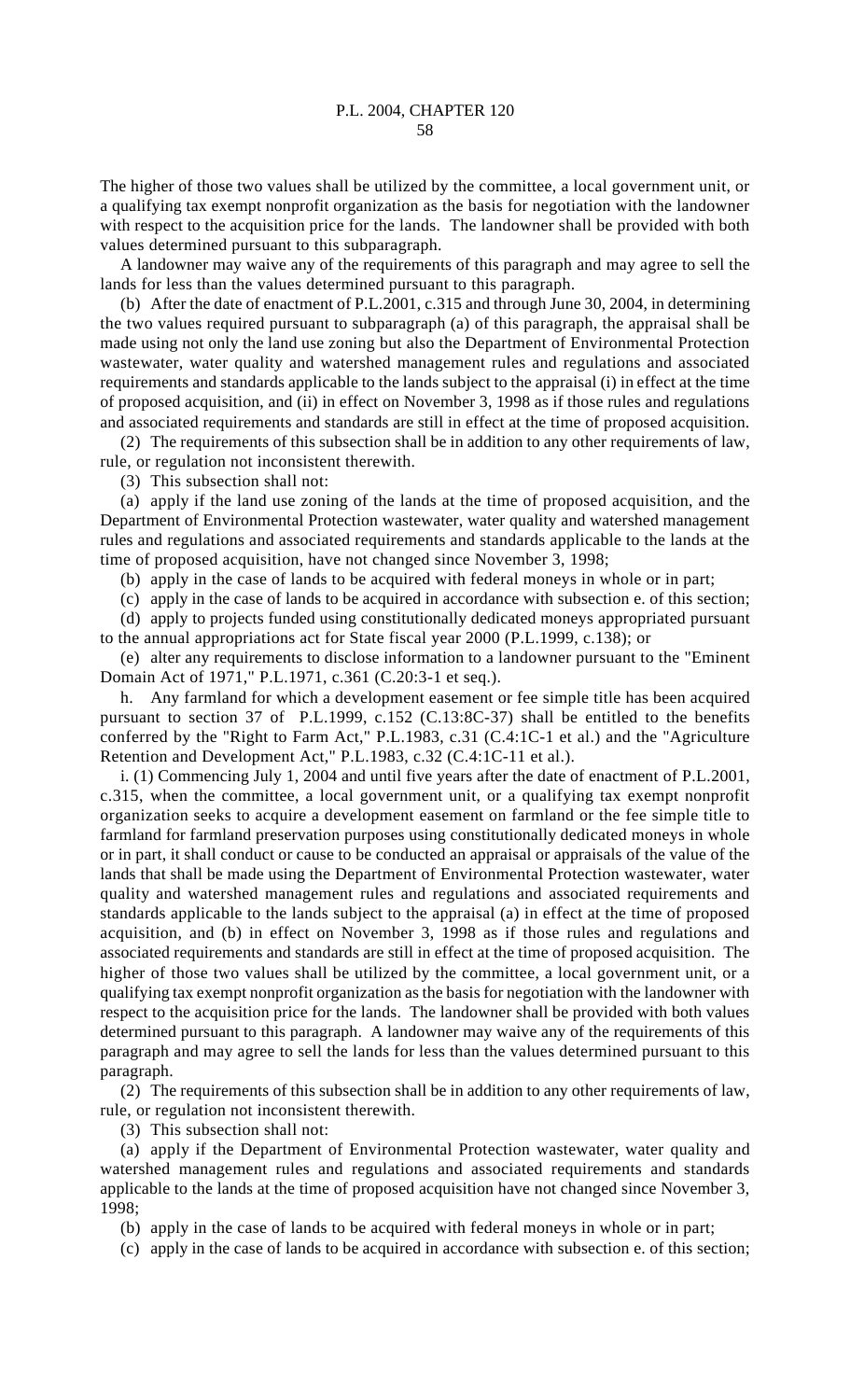or

(d) alter any requirements to disclose information to a landowner pursuant to the "Eminent Domain Act of 1971," P.L.1971, c.361 (C.20:3-1 et seq.).

j. (1) Commencing on the date of enactment of P.L.2004, c.120 (C.13:20-1 et al.) or July 1, 2004, whichever is later, and through June 30, 2009, when the committee, a local government unit, or a qualifying tax exempt nonprofit organization seeks to acquire a development easement on farmland or the fee simple title to farmland for farmland preservation purposes using constitutionally dedicated moneys in whole or in part, it shall conduct or cause to be conducted an appraisal or appraisals of the value of the lands that shall be made using (a) the land use zoning of the lands, and any State environmental laws or Department of Environmental Protection rules and regulations that may affect the value of the lands, subject to the appraisal and in effect at the time of proposed acquisition, and (b) the land use zoning of the lands, and any State environmental laws or Department of Environmental Protection rules and regulations that may affect the value of the lands, subject to the appraisal and in effect on January 1, 2004. The higher of those two values shall be utilized by the committee, a local government unit, or a qualifying tax exempt nonprofit organization as the basis for negotiation with the landowner with respect to the acquisition price for the lands. The landowner shall be provided with both values determined pursuant to this paragraph.

A landowner may waive any of the requirements of this paragraph and may agree to sell the lands for less than the values determined pursuant to this paragraph.

The provisions of this paragraph shall be applicable only to lands the owner of which at the time of proposed acquisition is the same person who owned the lands on the date of enactment of P.L.2004, c.120 (C.13:20-1 et al.) and who has owned the lands continuously since that enactment date, is an immediate family member of that person, or is a farmer as defined by the committee.

(2) A landowner whose lands are subject to the provisions of paragraph (1) of this subsection shall choose to have the lands appraised in accordance with this subsection or in accordance with the provisions of either subsection g. or subsection i. of this section to the extent that the subsection is applicable and has not expired.

(3) The requirements of this subsection shall be in addition to any other requirements of law, rule, or regulation not inconsistent therewith.

(4) This subsection shall not:

(a) apply in the case of lands to be acquired with federal moneys in whole or in part;

(b) apply in the case of lands to be acquired in accordance with subsection e. of this section; or

(c) alter any requirements to disclose information to a landowner pursuant to the "Eminent Domain Act of 1971," P.L.1971, c.361 (C.20:3-1 et seq.).

(5) For the purposes of this subsection, "immediate family member" means a spouse, child, parent, sibling, aunt, uncle, niece, nephew, first cousin, grandparent, grandchild, father-in-law, mother-in-law, son-in-law, daughter-in-law, stepparent, stepchild, stepbrother, stepsister, half brother, or half sister, whether the individual is related by blood, marriage, or adoption.

k. The committee and the Department of Environmental Protection, pursuant to the "Administrative Procedure Act," P.L.1968, c.410 (C.52:14B-1 et seq.), shall jointly adopt rules and regulations that establish standards and requirements regulating any improvement on lands acquired by the State for farmland preservation purposes using constitutionally dedicated moneys to assure that any improvement does not diminish the protection of surface water or groundwater resources.

Any rules and regulations adopted pursuant to this subsection shall not apply to improvements on lands acquired prior to the adoption of the rules and regulations.

l. (1) The committee, within three months after the date of the first meeting of the Highland Water Protection and Planning Council established pursuant to section 4 of P.L.2004, c.120 (C.13:20-4), shall consult with and solicit recommendations from the council concerning farmland preservation strategies and acquisition plans in the Highlands Region as defined in section 3 of P.L.2004, c.120 (C.13:20-3).

The council's recommendations shall also address strategies and plans concerning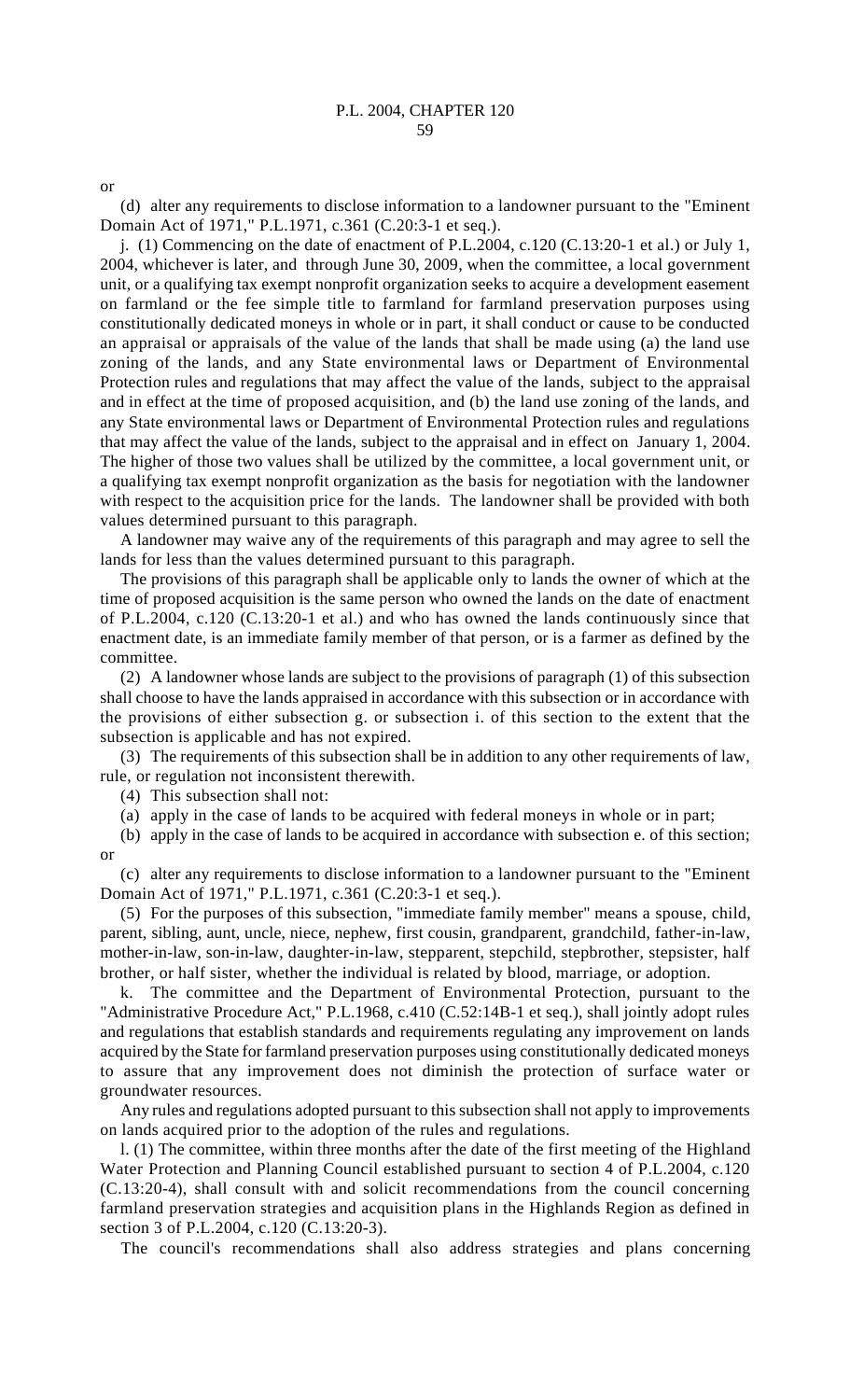establishment by the committee of a methodology for prioritizing the acquisition of development easements and fee simple titles to farmland in the Highlands preservation area, as defined in section 3 of P.L.2004, c.120 (C.13:20-3), for farmland preservation purposes using moneys from the Garden State Farmland Preservation Trust Fund, especially with respect to farmland that has declined substantially in value due to the implementation of the "Highlands Water Protection and Planning Act,"P.L.2004, c.120 (C.13:20-1 et al.). The recommendations may also include a listing of specific parcels in the Highlands preservation area that the council is aware of that have experienced a substantial decline in value and for that reason should be considered by the committee as a priority for acquisition, but any such list shall remain confidential notwithstanding any provision of P.L.1963, c.73 (C.47:1A-1 et seq.) or any other law to the contrary.

(2) In prioritizing applications for funding submitted by local government units in the Highlands planning area, as defined in section 3 of P.L.2004, c.120 (C.13:20-3), to acquire development easements on farmland in the Highlands planning area using moneys from the Garden State Farmland Preservation Trust Fund, the committee shall accord a higher weight to any application submitted by a local government unit to preserve farmland in a municipality in the Highlands planning area that has amended its development regulations in accordance with section 13 of P.L.2004, c.120 (C.13:20-13) to establish one or more receiving zones for the transfer of development potential from the Highlands preservation area, as defined in section 3 of P.L.2004, c.120 (C.13:20-3), than that which is accorded to comparable applications submitted by other local government units to preserve farmland in municipalities in the Highlands planning area that have not made such amendments to their development regulations.

m. Notwithstanding any provision of P.L.1999, c.152 (C.13:8C-1 et seq.) to the contrary, for State fiscal years 2005 through 2009, the sum spent by the committee in each of those fiscal years for the acquisition by the committee of development easements and fee simple titles to farmland for farmland preservation purposes using moneys from the Garden State Farmland Preservation Trust Fund in each county of the State shall be not less, and may be greater if additional sums become available, than the average annual sum spent by the department therefor in each such county, respectively, for State fiscal years 2002 through 2004, provided there is sufficient and appropriate farmland within the county to be so acquired by the committee for such purposes.

55. Section 13 of P.L.1974, c.118 (C.13:13A-13) is amended to read as follows:

C.13:13A-13 Master plan for physical development of park; review of State projects, permits.

13. a. The commission shall prepare, or cause to be prepared, and, after a public hearing, or public hearings, and pursuant to the provisions provided for in subsection 13 b. of this act, adopt a master plan or portion thereof for the physical development of the park, which plan may include proposals for various stages in the future development of the park, or amend the master plan. The master plan shall include a report presenting the objectives, assumptions, standards and principles which are embodied in the various interlocking portions of the master plan. The master plan shall be a composite of the one or more written proposals recommending the physical development and expansion of the park either in its entirety or a portion thereof which the commission shall prepare after meetings with the governing bodies of the affected municipalities and counties, and any agencies and instrumentalities thereof.

b. In preparing the master plan or any portion thereof or amendment thereto the commission shall give due consideration to: (1) the function of the canal as a major water supply facility in the State; (2) the necessity to provide recreational activities to the citizens of this State, including but not limited to, facilities, design capacities, and relationship to other available recreational areas; (3) existing historical sites and potential restorations or compatible development; (4) the range of uses and potential uses of the canal in the urban environments of the older, intensively developed communities through which it passes; and (5) designated wilderness areas to be kept as undeveloped, limited-access areas restricted to canoeing and hiking. In preparing the master plan or any portion thereof or amendment thereto the commission shall consider existing patterns of development and any relevant master plan or other plan of development, and shall insure widespread citizen involvement and participation in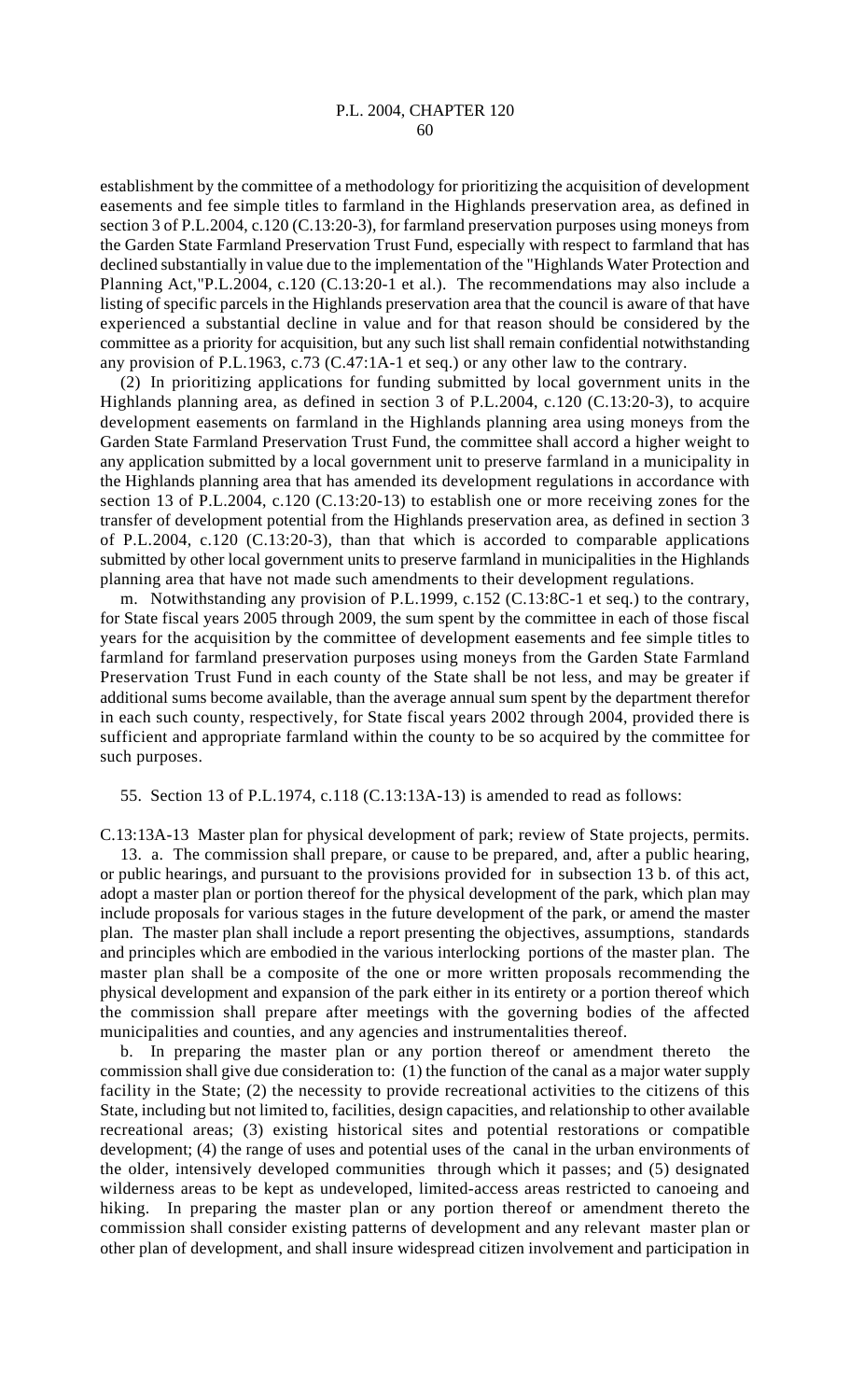the planning process.

c. The commission shall act in support of local suggestions or desires to complement the park master plan. Consultation, planning, and technical expertise will be made available to local planning bodies that wish to implement land-use policy to enhance the park area. The commission shall act on or refer complaints by citizens' groups or private residents who discover hazardous situations, pollution, or evidence of noncompliance with use regulations.

d. The commission shall review and approve, reject or modify, any State project planned or State permits issued in the park, and submit its decision to the Governor.

e. The commission shall consult with the Highlands Water Protection and Planning Council, established pursuant to section 4 of P.L.2004, c.120 (C.13:20-4), on any provision of the park master plan that may impact upon or otherwise affect the Highlands Region or the Highlands regional master plan, as defined in section 3 of P.L.2004, c.120 (C.13:20-3), and any such provision shall be consistent with the Highlands regional master plan adopted by the council pursuant to that act.

56. Section 14 of P.L.1974, c.118 (C.13:13A-14) is amended to read as follows:

C.13:13A-14 Review zone designated.

14. a. The commission shall determine, after a public hearing, or public hearings held in Hunterdon, Somerset, Mercer, and Middlesex counties respectively, the extent and limits of the region to be designated the review zone. Any subsequent modification of the review zone shall be made by the commission only after public hearings in the county or counties in which the modification is to be made. All public hearings required pursuant to this section shall be held only after giving prior notice thereof by public advertisement once each week for two consecutive weeks in such newspaper or newspapers selected by the chairman of the commission as will best give notice thereof. The last publication of such notice shall be not less than 10 days prior to the date set for the hearing.

b. The commission shall approve all State actions within the review zone that impact on the park, and insure that these actions conform as nearly as possible to the commission's master plan and relevant local plans or initiatives. The State actions which the commission shall review will include the operations of the Division of Water Resources concerning water supply and quality; the Division of Parks and Forestry in developing recreation facilities; and the activities of any other State department or agency that might affect the park.

c. The commission shall review and approve, reject, or modify any project within the review zone. The initial application for a proposed project within the zone shall be submitted by the applicant to the appropriate municipal reviewing agency. If approved by the agency, the application shall be sent to the commission for review. The commission shall review each proposed project in terms of its conformity with, or divergence from, the objectives of the commission's master plan and shall: (1) advise the appropriate municipal reviewing agency that the project can proceed as proposed; (2) reject the application and so advise the appropriate municipal reviewing agency and the governing body of the municipality; or (3) require modifications or additional safeguards on the part of the applicant, and return the application to the appropriate municipal reviewing agency, which shall be responsible for insuring that these conditions are satisfied before issuing a permit. If no action is taken by the commission within a period of 45 days from the date of submission of the application to the commission by the municipal reviewing agency, this shall constitute an approval by the commission. The commission's decision shall be final and binding on the municipality, and the commission may, in the case of any violation or threat of a violation of a commission's decision by a municipality, or by the appropriate municipal reviewing agency, as the case may be, institute civil action (1) for injunctive relief; (2) to set aside and invalidate a decision made by a municipality in violation of this subsection; or (3) to restrain, correct or abate such violation. As used herein: (1) "project" means any structure, land use change, or public improvements for which a permit from, or determination by, the municipality is required, which shall include, but not be limited to, building permits, zoning variances, and excavation permits; and (2) "agency" means any body or instrumentality of the municipality responsible for the issuance of permits or the approval of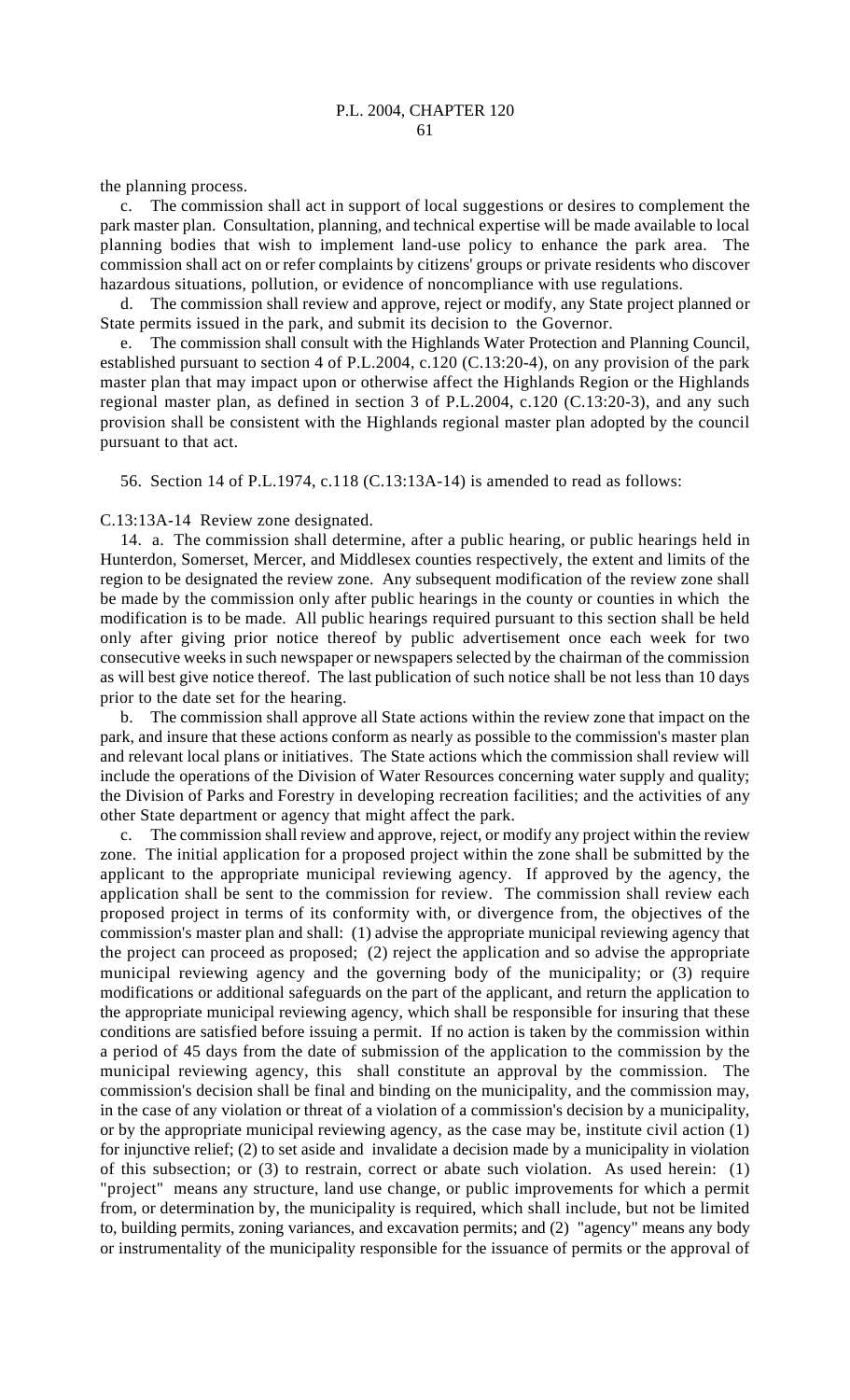projects, as herein defined, which shall include, but not be limited to, governing bodies, planning and zoning boards, building inspectors, managers and municipal engineers.

d. To the extent that any action the commission takes pursuant to this section may impact upon or otherwise affect the Highlands Region or the Highlands regional master plan, as defined in section 3 of P.L.2004, c.120 (C.13:20-3), the commission shall consult with the Highlands Water Protection and Planning Council, established pursuant to section 4 of P.L.2004, c.120 (C.13:20-4), and any such action taken shall be consistent with the Highland regional master plan adopted by the council pursuant to that act.

57. Section 2 of P.L.1997, c.144 (C.27:5-9.1) is amended to read as follows:

C.27:5-9.1 Billboard, outdoor advertising sign; subject to regulation.

2. Any billboard or outdoor advertising sign licensed and permitted pursuant to the "Roadside Sign Control and Outdoor Advertising Act," P.L.1991, c.413 (C.27:5-5 et seq.), and proposed to be erected on or above any State right-of-way or any real property of the department shall be subject to local government zoning ordinances, applicable local government building permit requirements, and in the pinelands area, shall be subject to the provisions of the comprehensive management plan prepared and adopted by the Pinelands Commission pursuant to section 7 of P.L.1979, c.111 (C.13:18A-8), and in the Highlands Region, shall be subject to the provisions of the "Highland Water Protection and Planning Act," P.L.2004, c.120 (C.13:20-1 et al.), any rules and regulations adopted pursuant thereto, and the Highlands regional master plan adopted by the Highlands Water Protection and Planning Council pursuant to section 8 of that act .

58. R.S.32:14-5 is amended to read as follows:

Lands included in, purpose of park; authority to acquire.

32:14-5. a. Palisades Interstate Park Commission shall, from time to time, select and locate such lands lying between the top or steep edge of the Palisades or the crest of the slope in places where the steep Palisade rocks are absent and the high-water line of the Hudson river, from the New York State line on the north, to a line beginning at the intersection of the southern line of the old Fort Lee dock or landing with the high-water line of the Hudson river and running thence in a westerly direction and at right angles to said high-water line of the Hudson river to the east side of the river road running from Edgewater to Fort Lee, in Bergen county, on the south, and such lands or rights in lands belonging to persons other than the State, as may lie between the exterior bulkhead line established in the Hudson river and the high-water line of the Hudson river, as may, in the opinion of the Palisades Interstate Park Commission, be proper and necessary to be reserved for the purpose of establishing a park and thereby preserving the scenic beauty of the Palisades.

b. The Palisades Interstate Park Commission, in cooperation with the North Jersey District Water Supply Commission and in consultation with the New Jersey Department of Environmental Protection and the Highlands Water Protection and Planning Council, may, from time to time, select and locate such lands lying within the Highlands or Skylands areas of Bergen, Hunterdon, Morris, Passaic, Somerset and Warren counties in the State of New Jersey, including lands in those areas lying within the North Jersey Water Supply District, as may, in the opinion of the Palisades Interstate Park Commission and the North Jersey District Water Supply Commission, in consultation with the department and the Highlands Water Protection and Planning Council, be proper and necessary to be reserved for establishing a park:

(1) to preserve the scenic beauty of those areas;

(2) for the purposes of recreation and conservation, which shall include hunting and fishing, or historic preservation; or

(3) for the purposes of watershed conservation or protecting, maintaining, or enhancing the quality and quantity of water supplies.

c. Except as authorized for the purposes specified by R.S.32:15-1 et seq. and R.S.32:16-1 et seq. with regard to the location, construction, maintenance, and operation of the Henry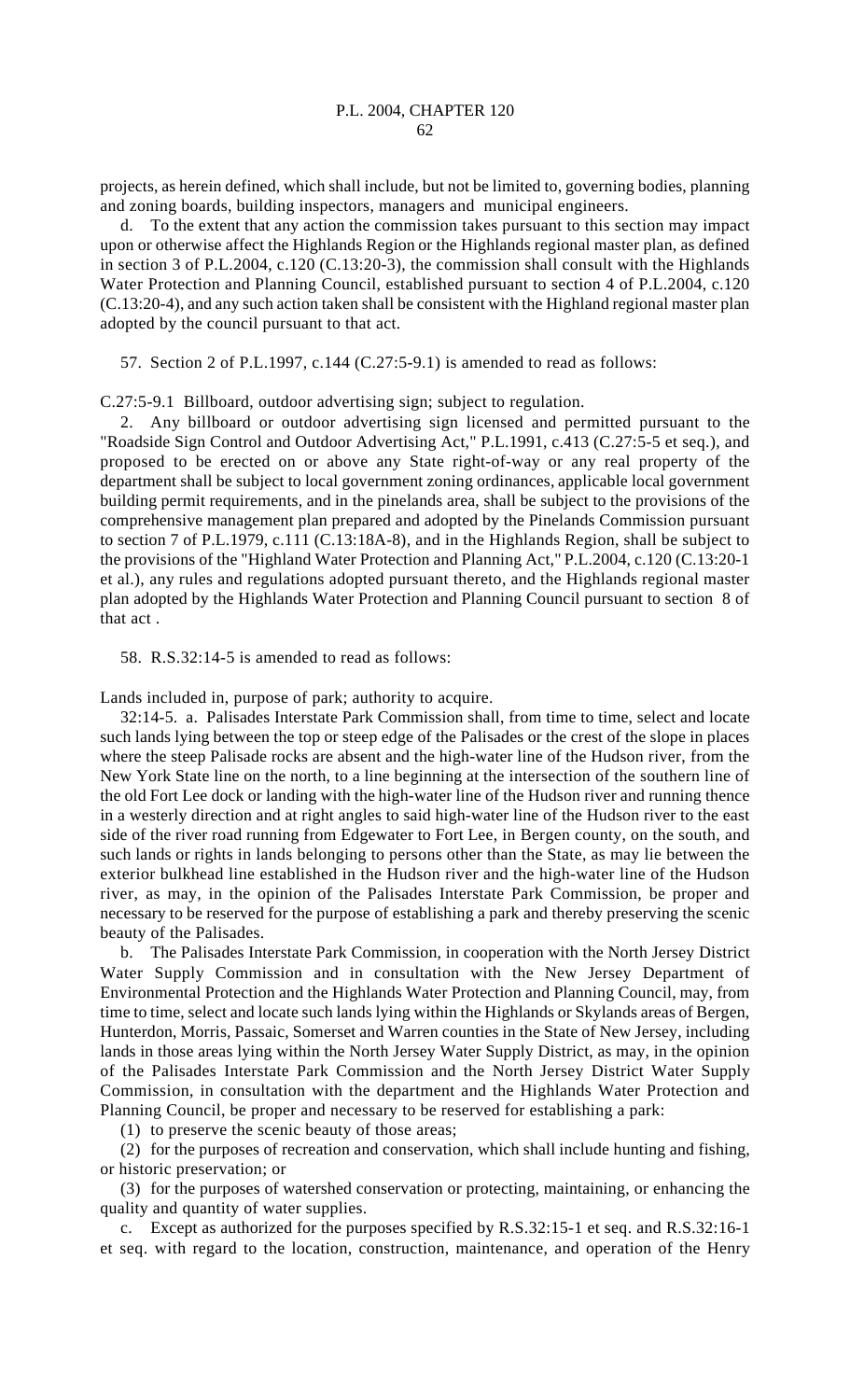Hudson Drive and the Palisades Interstate Parkway in Bergen county, the Palisades Interstate Park Commission shall not acquire by condemnation any lands described in subsections a. and b. of this section. Any such lands shall be acquired by the Palisades Interstate Park Commission only through a sale by a willing seller.

59. Section 5 of P.L.1999, c.402 (C.32:20A-5) is amended to read as follows:

C.32:20A-5 Duties of commission.

5. a. The duties of the commission shall be to:

(1) assess present and projected development, land use, and land management practices and patterns, and identify actual and potential environmental threats and problems, around Greenwood Lake and within its watershed, and determine the effects of those practices and patterns, threats, and problems upon the natural, scenic, and recreational resources of Greenwood Lake and its watershed;

(2) develop recommended regulations, procedures, policies, planning strategies, and model ordinances and resolutions pertaining to the protection, preservation, maintenance, management, and enhancement of Greenwood Lake and its watershed, which would be implemented as appropriate on a voluntary basis by those entities with representatives on the commission;

(3) coordinate environmental clean up, maintenance, and protection efforts undertaken, for the benefit of Greenwood Lake and its watershed, by those entities with representatives on the commission;

(4) coordinate with the New Jersey Department of Environmental Protection's watershed management program for the area that includes Greenwood Lake;

(5) recommend appropriate State legislation and administrative action pertaining to the protection, preservation, maintenance, management, and enhancement of Greenwood Lake and its watershed;

(6) advocate, and where appropriate, act as a coordinating, distributing, or recipient agency for, federal, State, or private funding of environmental cleanup, maintenance, and protection projects for Greenwood Lake and its watershed, which projects may include the work of the commission; and

(7) take such other action as may be appropriate or necessary to further the purpose of this act.

b. The commission shall consult with the Highlands Water Protection and Planning Council, established pursuant to section 4 of P.L.2004, c.120 (C.13:20-4), in carrying out its duties as prescribed pursuant to subsection a. of this section. Any action taken by the commission that may impact upon or otherwise affect the Highlands preservation area, as defined in section 3 of P.L.2004, c.120 (C.13:20-3), shall be consistent with the Highlands regional master plan adopted by the council pursuant to section 8 of that act.

60. Section 19 of P.L.1975, c.291 (C.40:55D-28) is amended to read as follows:

C.40:55D-28 Preparation; contents; modification.

19. Preparation; contents; modification.

a. The planning board may prepare and, after public hearing, adopt or amend a master plan or component parts thereof, to guide the use of lands within the municipality in a manner which protects public health and safety and promotes the general welfare.

b. The master plan shall generally comprise a report or statement and land use and development proposals, with maps, diagrams and text, presenting, at least the following elements (1) and (2) and, where appropriate, the following elements (3) through (14):

(1) A statement of objectives, principles, assumptions, policies and standards upon which the constituent proposals for the physical, economic and social development of the municipality are based;

(2) A land use plan element (a) taking into account and stating its relationship to the statement provided for in paragraph (1) hereof, and other master plan elements provided for in paragraphs (3) through (14) hereof and natural conditions, including, but not necessarily limited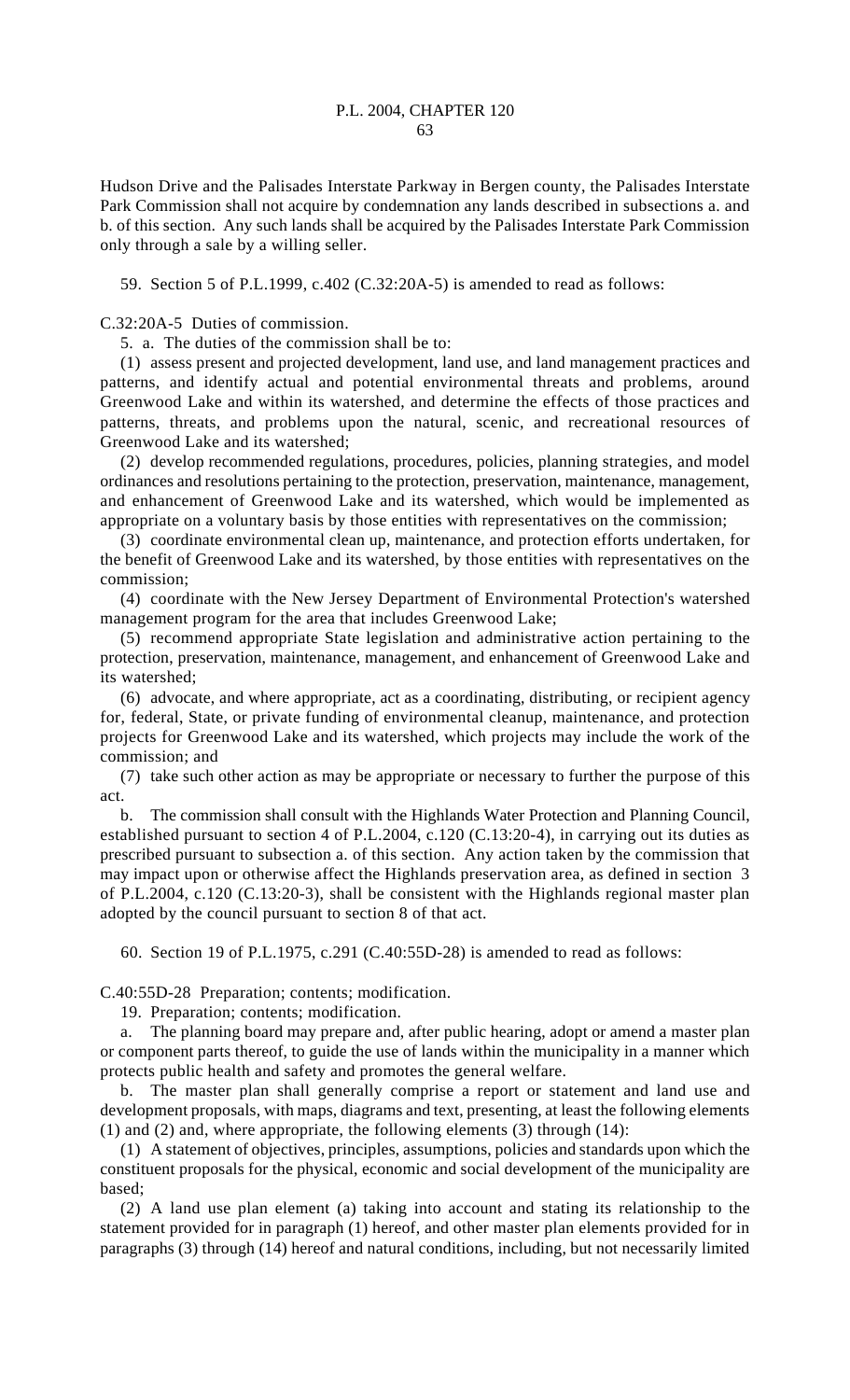to, topography, soil conditions, water supply, drainage, flood plain areas, marshes, and woodlands; (b) showing the existing and proposed location, extent and intensity of development of land to be used in the future for varying types of residential, commercial, industrial, agricultural, recreational, educational and other public and private purposes or combination of purposes; and stating the relationship thereof to the existing and any proposed zone plan and zoning ordinance; and (c) showing the existing and proposed location of any airports and the boundaries of any airport safety zones delineated pursuant to the "Air Safety and Zoning Act of 1983," P.L.1983, c.260 (C.6:1-80 et seq.); and (d) including a statement of the standards of population density and development intensity recommended for the municipality;

(3) A housing plan element pursuant to section 10 of P.L.1985, c.222 (C.52:27D-310), including, but not limited to, residential standards and proposals for the construction and improvement of housing;

(4) A circulation plan element showing the location and types of facilities for all modes of transportation required for the efficient movement of people and goods into, about, and through the municipality, taking into account the functional highway classification system of the Federal Highway Administration and the types, locations, conditions and availability of existing and proposed transportation facilities, including air, water, road and rail;

(5) A utility service plan element analyzing the need for and showing the future general location of water supply and distribution facilities, drainage and flood control facilities, sewerage and waste treatment, solid waste disposal and provision for other related utilities, and including any storm water management plan required pursuant to the provisions of P.L.1981, c.32 (C.40:55D-93 et seq.). If a municipality prepares a utility service plan element as a condition for adopting a development transfer ordinance pursuant to subsection c. of section 4 of P.L.2004, c.2 (C.40:55D-140), the plan element shall address the provision of utilities in the receiving zone as provided thereunder;

(6) A community facilities plan element showing the existing and proposed location and type of educational or cultural facilities, historic sites, libraries, hospitals, firehouses, police stations and other related facilities, including their relation to the surrounding areas;

(7) A recreation plan element showing a comprehensive system of areas and public sites for recreation;

(8) A conservation plan element providing for the preservation, conservation, and utilization of natural resources, including, to the extent appropriate, energy, open space, water supply, forests, soil, marshes, wetlands, harbors, rivers and other waters, fisheries, endangered or threatened species wildlife and other resources, and which systemically analyzes the impact of each other component and element of the master plan on the present and future preservation, conservation and utilization of those resources;

(9) An economic plan element considering all aspects of economic development and sustained economic vitality, including (a) a comparison of the types of employment expected to be provided by the economic development to be promoted with the characteristics of the labor pool resident in the municipality and nearby areas and (b) an analysis of the stability and diversity of the economic development to be promoted;

(10) A historic preservation plan element: (a) indicating the location and significance of historic sites and historic districts; (b) identifying the standards used to assess worthiness for historic site or district identification; and (c) analyzing the impact of each component and element of the master plan on the preservation of historic sites and districts;

(11) Appendices or separate reports containing the technical foundation for the master plan and its constituent elements;

(12) A recycling plan element which incorporates the State Recycling Plan goals, including provisions for the collection, disposition and recycling of recyclable materials designated in the municipal recycling ordinance, and for the collection, disposition and recycling of recyclable materials within any development proposal for the construction of 50 or more units of single-family residential housing or 25 or more units of multi-family residential housing and any commercial or industrial development proposal for the utilization of 1,000 square feet or more of land;

(13) A farmland preservation plan element, which shall include: an inventory of farm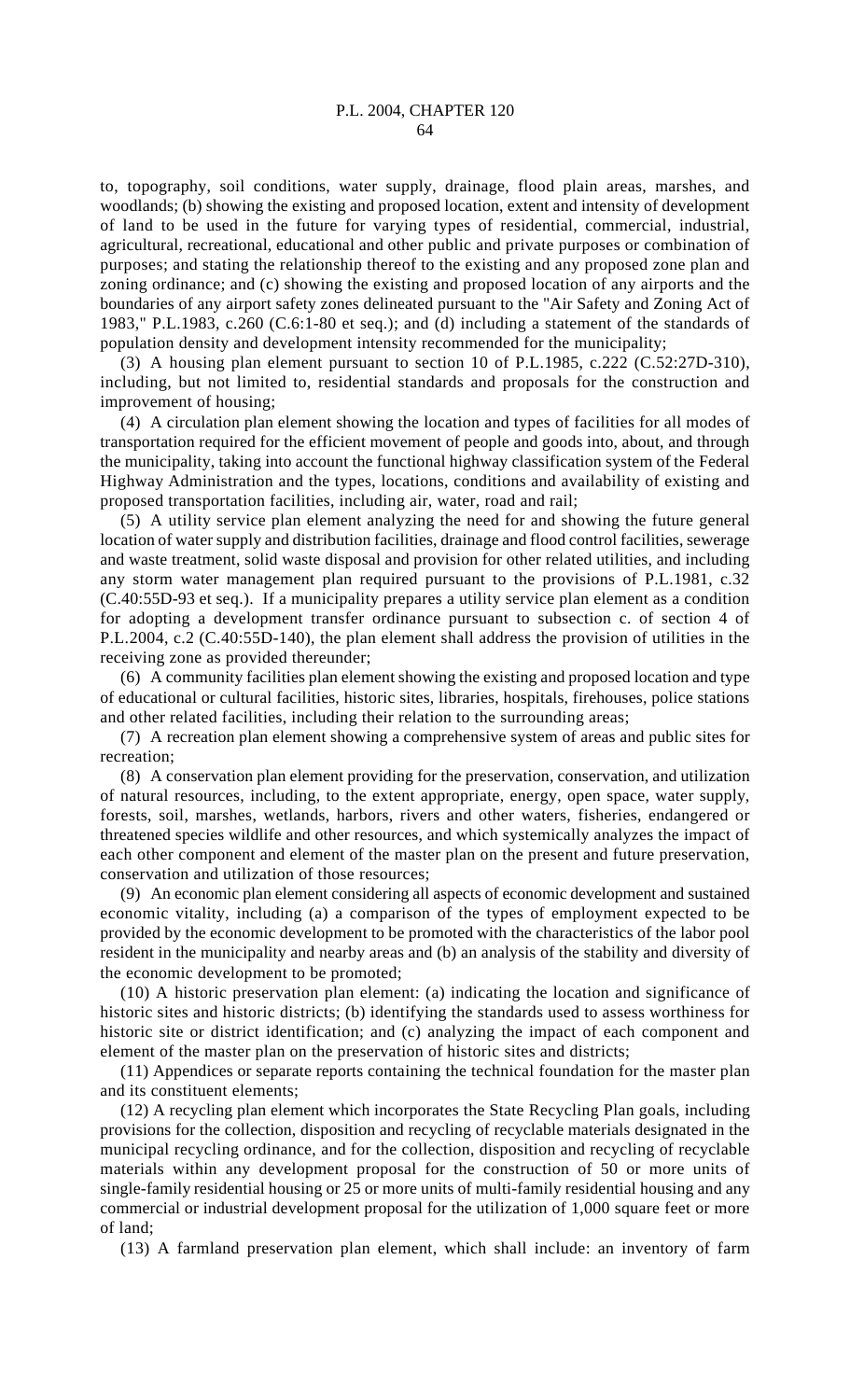properties and a map illustrating significant areas of agricultural land; a statement showing that municipal ordinances support and promote agriculture as a business; and a plan for preserving as much farmland as possible in the short term by leveraging monies made available by P.L.1999, c.152 (C.13:8C-1 et al.) through a variety of mechanisms including, but not limited to, utilizing option agreements, installment purchases, and encouraging donations of permanent development easements; and

(14) A development transfer plan element which sets forth the public purposes, the locations of sending and receiving zones and the technical details of a development transfer program based on the provisions of section 5 of P.L.2004, c.2 (C.40:55D-141).

The master plan and its plan elements may be divided into subplans and subplan elements projected according to periods of time or staging sequences.

d. The master plan shall include a specific policy statement indicating the relationship of the proposed development of the municipality, as developed in the master plan to (1) the master plans of contiguous municipalities, (2) the master plan of the county in which the municipality is located, (3) the State Development and Redevelopment Plan adopted pursuant to the "State Planning Act," sections 1 through 12 of P.L.1985, c.398 (C.52:18A-196 et seq.) and (4) the district solid waste management plan required pursuant to the provisions of the "Solid Waste Management Act," P.L.1970, c.39 (C.13:1E-1 et seq.) of the county in which the municipality is located.

In the case of a municipality situated within the Highlands Region, as defined in section 3 of P.L.2004, c.120 (C.13:20-3), the master plan shall include a specific policy statement indicating the relationship of the proposed development of the municipality, as developed in the master plan, to the Highlands regional master plan adopted pursuant to section 8 of P.L.2004, c.120 (C.13:20-8).

61. Section 4 of P.L.1968, c.49 (C.46:15-8) is amended to read as follows:

C.46:15-8 County, State sharing of fee proceeds.

4. a. The proceeds of the fees collected by the county recording officer, as authorized by P.L.1968, c.49 (C.46:15-5 et seq.), shall be accounted for and remitted to the county treasurer.

b. (1) The county portion of the basic fee collected pursuant to paragraph (1) of subsection a. of section 3 of P.L.1968, c.49 (C.46:15-7) shall be retained by the county treasurer for the use of the county.

(2) The State portion of the basic fee, the additional fee, and the general purpose fee shall be paid to the State Treasurer for the use of the State. Payments shall be made to the State Treasurer on the tenth day of each month following the month of collection.

c. (1) Amounts, not in excess of \$25,000,000, paid during the State fiscal year to the State Treasurer from the payment of the State portion of the basic fee shall be credited to the "Shore Protection Fund" created pursuant to section 1 of P.L.1992, c.148 (C.13:19-16.1), in the manner established under that section.

(2) In addition to the amounts credited to the "Shore Protection Fund" pursuant to paragraph (1) of this subsection, amounts equal to \$12,000,000 in each of the first 10 years after the date of enactment of the "Highlands Water Protection and Planning Act,"P.L.2004, c.120 (C.13:20-1 et al.) and to \$5,000,000 in each year thereafter, paid during the State fiscal year to the State Treasurer from the payment of fees collected by the county recording officer other than the additional fee of \$0.75 for each \$500.00 of consideration or fractional part thereof recited in the deed in excess of \$150,000.00 shall be credited to the "Highlands Protection Fund" created pursuant to section 21 of P.L.2004, c.120 (C.13:20-19), in the manner established under that section. No monies shall be credited to the "Highlands Protection Fund" pursuant to this paragraph until and unless the full amount of \$25,000,000 has first been credited to the "Shore Protection Fund" pursuant to paragraph (1) of this subsection.

d. All amounts paid to the State Treasurer from the payment of the additional fee shall be credited to the Neighborhood Preservation Nonlapsing Revolving Fund established pursuant to P.L.1985, c.222 (C.52:27D-301 et al.), in the manner established under section 20 thereof (C.52:27D-320).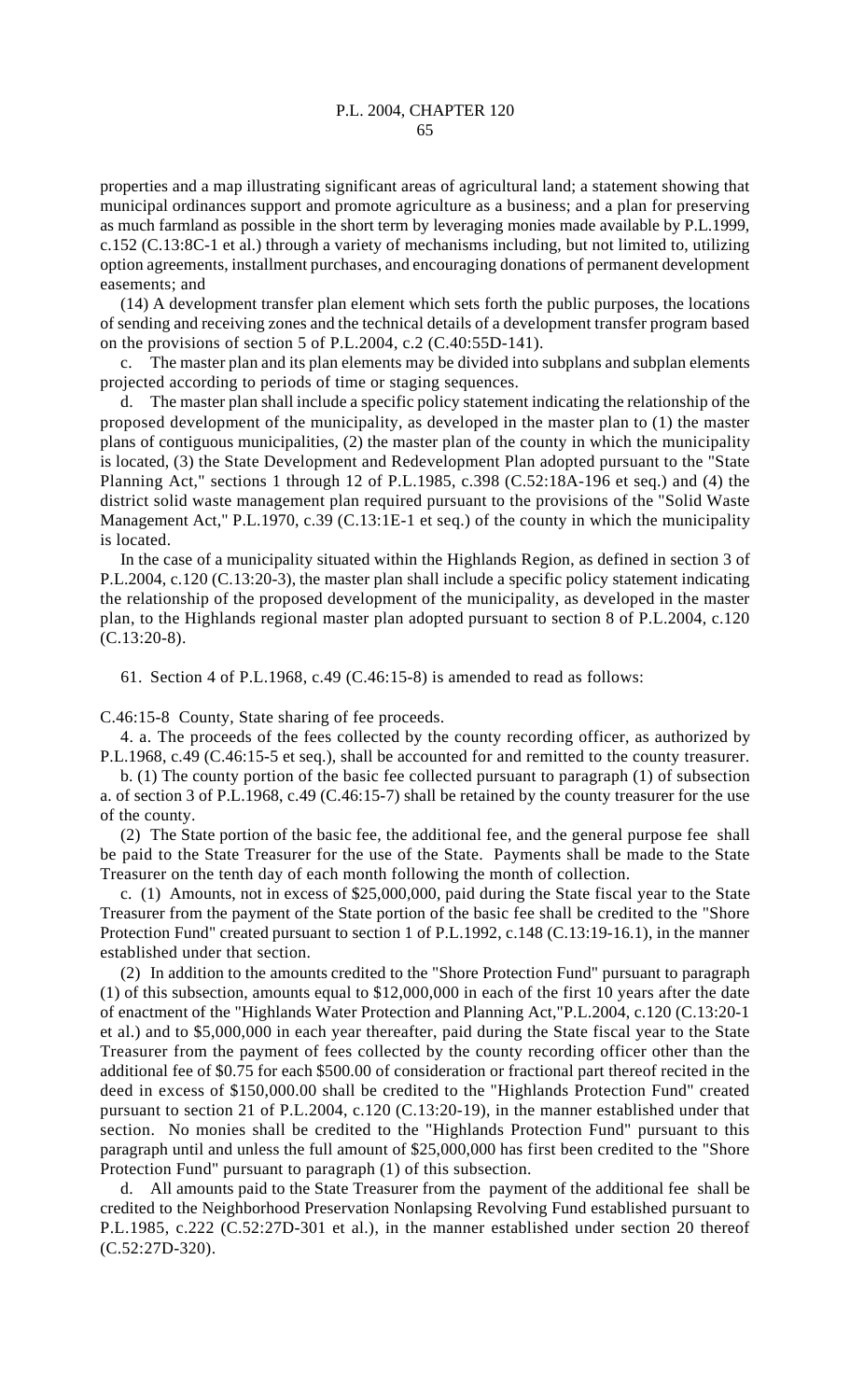62. Section 2 of P.L.1992, c.148 (C.46:15-10.2) is amended to read as follows:

C.46:15-10.2 Required provisions of annual appropriations act.

2. a. The annual appropriations act for each State fiscal year shall, without other conditions, limitations or restrictions on the following:

(1) credit amounts paid to the State Treasurer, if any, in payment of fees collected pursuant to paragraph (1) or paragraph (2) of subsection a. of section 3 of P.L.1968, c.49 (C.46:15-7) to the "Shore Protection Fund" created pursuant to section 1 of P.L.1992, c.148 (C.13:19-16.1), the Neighborhood Preservation Nonlapsing Revolving Fund established pursuant to section 20 of P.L.1985, c.222 (C.52:27D-320), and the "Highlands Protection Fund" created pursuant to section 21 of P.L.2004, c.120 (C.13:20-19), pursuant to the requirements of section 4 of P.L.1968, c.49 (C.46:15-8);

(2) appropriate the balance of the "Shore Protection Fund" created pursuant to section 1 of P.L.1992, c.148 (C.13:19-16.1), for the purposes of that fund;

(3) appropriate the balance of the Neighborhood Preservation Nonlapsing Revolving Fund established pursuant to section 20 of P.L.1985, c.222 (C.52:27D-320), for the purposes of that fund; and

(4) appropriate the balance of the "Highlands Protection Fund" created pursuant to section 21 of P.L.2004, c.120 (C.13:20-19), for the purposes of that fund.

b. If the requirements of subsection a. of this section are not met on the effective date of an annual appropriations act for the State fiscal year, or if an amendment or supplement to an annual appropriations act for the State fiscal year should violate any of the requirements of subsection a. of this section, the Director of the Division of Budget and Accounting in the Department of the Treasury shall, not later than five days after the enactment of the annual appropriations act, or an amendment or supplement thereto, that violates any of the requirements of subsection a. of this section, certify to the Director of the Division of Taxation that the requirements of subsection a. of this section have not been met.

63. Section 1 of P.L.1985, c.398 (C.52:18A-196) is amended to read as follows:

C.52:18A-196 Findings, declarations.

1. The Legislature finds and declares that:

a. New Jersey, the nation's most densely populated State, requires sound and integrated Statewide planning and the coordination of Statewide planning with local and regional planning in order to conserve its natural resources, revitalize its urban centers, protect the quality of its environment, and provide needed housing and adequate public services at a reasonable cost while promoting beneficial economic growth, development and renewal;

b. Significant economies, efficiencies and savings in the development process would be realized by private sector enterprise and by public sector development agencies if the several levels of government would cooperate in the preparation of and adherence to sound and integrated plans;

c. It is of urgent importance that the State Development Guide Plan be replaced by a State Development and Redevelopment Plan designed for use as a tool for assessing suitable locations for infrastructure, housing, economic growth and conservation;

d. It is in the public interest to encourage development, redevelopment and economic growth in locations that are well situated with respect to present or anticipated public services and facilities, giving appropriate priority to the redevelopment, repair, rehabilitation or replacement of existing facilities and to discourage development where it may impair or destroy natural resources or environmental qualities that are vital to the health and well-being of the present and future citizens of this State;

e. A cooperative planning process that involves the full participation of State, regional, county and local governments as well as other public and private sector interests will enhance prudent and rational development, redevelopment and conservation policies and the formulation of sound and consistent regional plans and planning criteria;

f. Since the overwhelming majority of New Jersey land use planning and development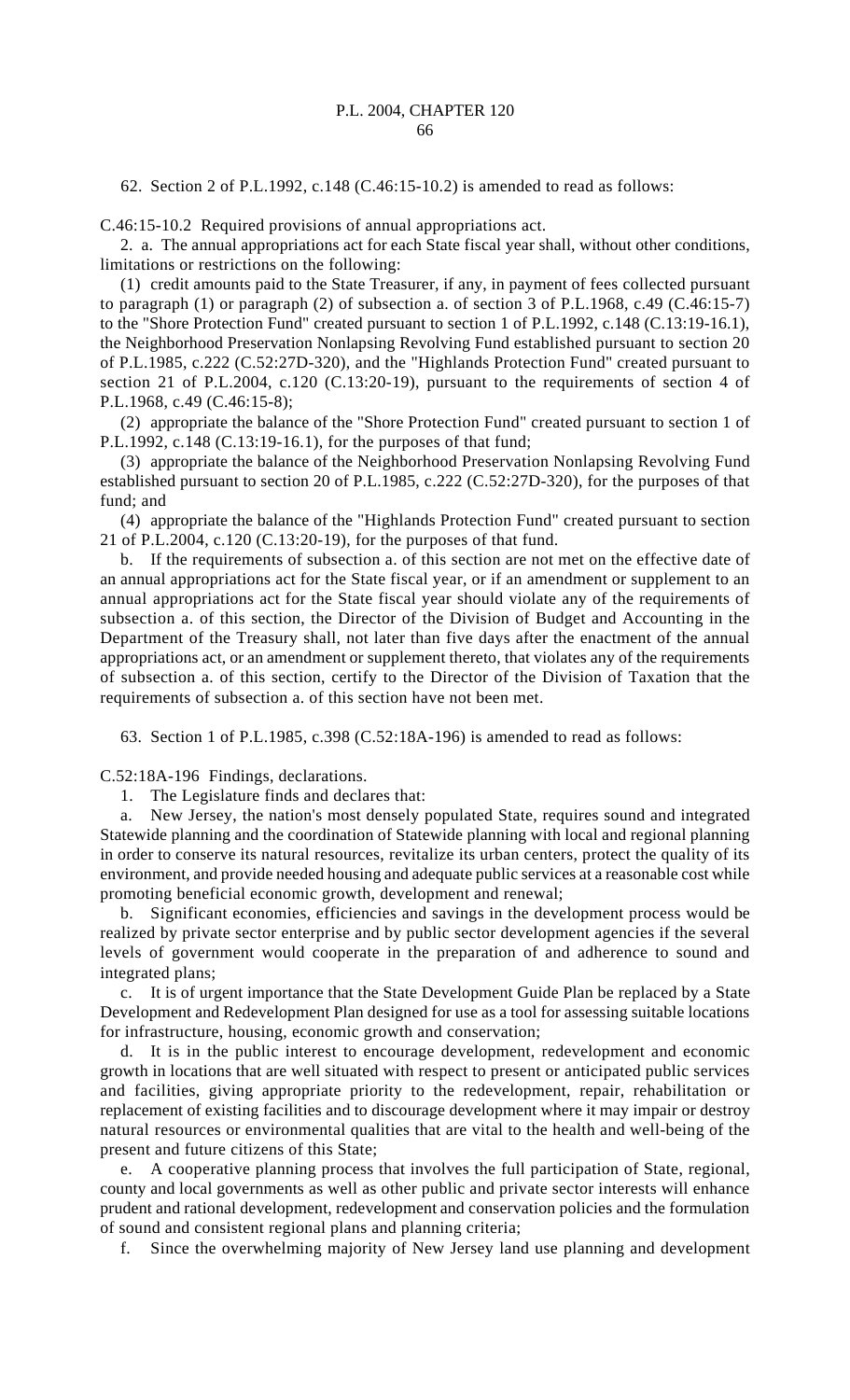review occurs at the local level, it is important to provide local governments in this State with the technical resources and guidance necessary to assist them in developing land use plans and procedures which are based on sound planning information and practice, and to facilitate the development of local plans which are consistent with State and regional plans and programs;

g. An increasing concentration of the poor and minorities in older urban areas jeopardizes the future well-being of this State, and a sound and comprehensive planning process will facilitate the provision of equal social and economic opportunity so that all of New Jersey's citizens can benefit from growth, development and redevelopment;

h. An adequate response to judicial mandates respecting housing for low- and moderate-income persons requires sound planning to prevent sprawl and to promote suitable use of land; and

i. These purposes can be best achieved through the establishment of a State planning commission consisting of representatives from the executive and legislative branches of State government, local government, the general public and the planning community.

64. Section 4 of P.L.1985, c.398 (C.52:18A-199) is amended to read as follows:

C.52:18A-199 Duties of the commission.

4. The commission shall:

a. Prepare and adopt within 36 months after the enactment of P.L.1985, c.398 (C.52:18A-196 et al.) , and revise and readopt at least every three years thereafter, the State Development and Redevelopment Plan, which shall provide a coordinated, integrated and comprehensive plan for the growth, development, renewal and conservation of the State and its regions and which shall identify areas for growth, agriculture, open space conservation and other appropriate designations;

b. Prepare and adopt as part of the plan a long-term Infrastructure Needs Assessment, which shall provide information on present and prospective conditions, needs and costs with regard to State, county and municipal capital facilities, including water, sewerage, transportation, solid waste, drainage, flood protection, shore protection and related capital facilities;

c. Develop and promote procedures to facilitate cooperation and coordination among State agencies, regional entities, and local governments with regard to the development of plans, programs and policies which affect land use, environmental, capital and economic development issues;

d. Provide technical assistance to local governments and regional entities in order to encourage the use of the most effective and efficient planning and development review data, tools and procedures;

e. Periodically review State, regional, and local government planning procedures and relationships and recommend to the Governor and the Legislature administrative or legislative action to promote a more efficient and effective planning process;

f. Review any bill introduced in either house of the Legislature which appropriates funds for a capital project and may study the necessity, desirability and relative priority of the appropriation by reference to the State Development and Redevelopment Plan, and may make recommendations to the Legislature and to the Governor concerning the bill; and

g. Take all actions necessary and proper to carry out the provisions of P.L.1985, c.398 (C.52:18A-196 et al.).

65. Section 5 of P.L.1985, c.398 (C.52:18A-200) is amended to read as follows:

C.52:18A-200 State Development and Redevelopment Plan.

5. The State Development and Redevelopment Plan shall be designed to represent a balance of development and conservation objectives best suited to meet the needs of the State. The plan shall:

a. Protect the natural resources and qualities of the State, including, but not limited to, agricultural development areas, fresh and saltwater wetlands, flood plains, stream corridors, aquifer recharge areas, steep slopes, areas of unique flora and fauna, and areas with scenic,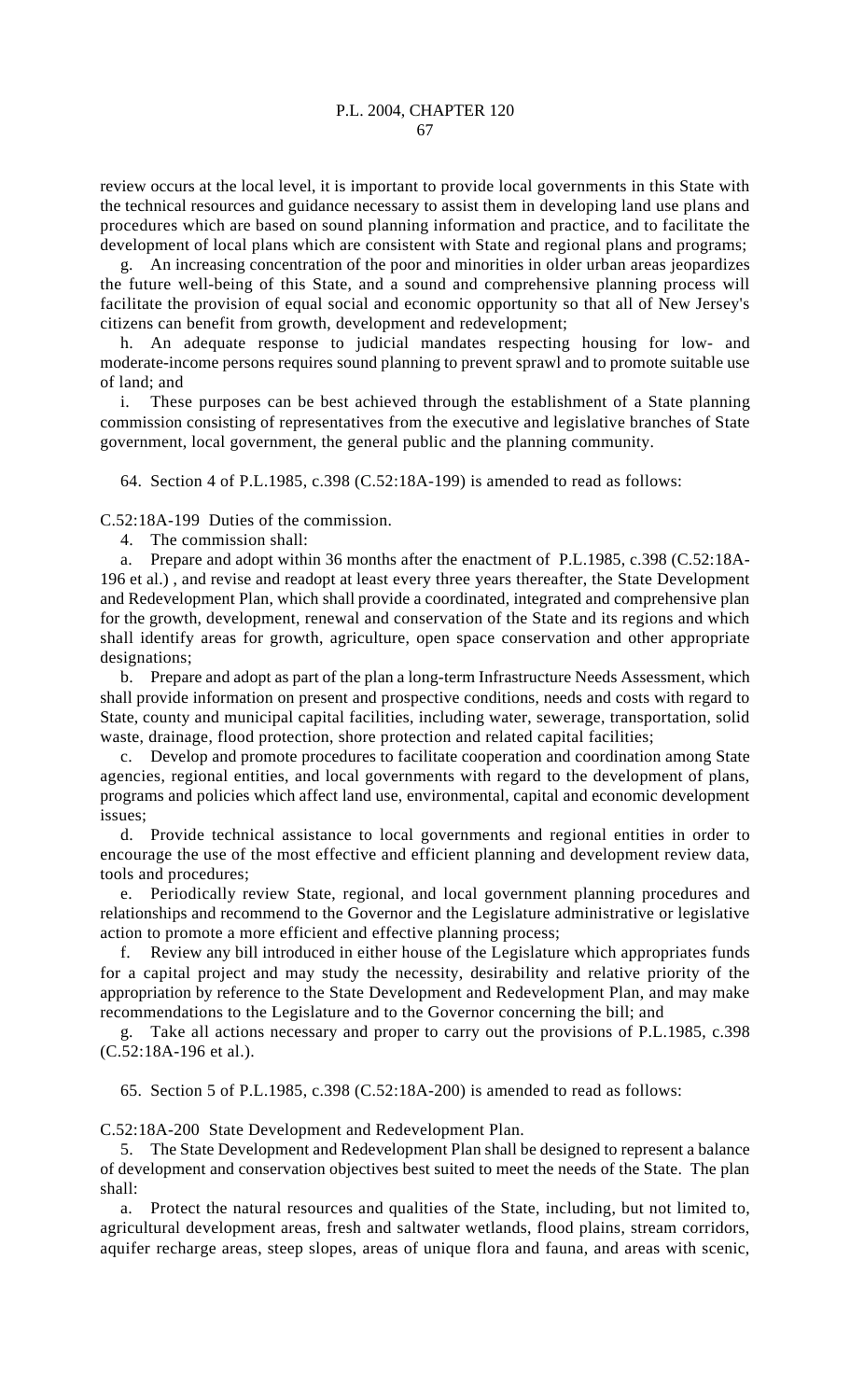historic, cultural and recreational values;

b. Promote development and redevelopment in a manner consistent with sound planning and where infrastructure can be provided at private expense or with reasonable expenditures of public funds. This should not be construed to give preferential treatment to new construction;

c. Consider input from State, regional, county and municipal entities concerning their land use, environmental, capital and economic development plans, including to the extent practicable any State and regional plans concerning natural resources or infrastructure elements;

d. Identify areas for growth, limited growth, agriculture, open space conservation and other appropriate designations that the commission may deem necessary;

e. Incorporate a reference guide of technical planning standards and guidelines used in the preparation of the plan; and

f. Coordinate planning activities and establish Statewide planning objectives in the following areas: land use, housing, economic development, transportation, natural resource conservation, agriculture and farmland retention, recreation, urban and suburban redevelopment, historic preservation, public facilities and services, and intergovernmental coordination.

66. Section 6 of P.L.1985, c.398 (C.52:18A-201) is amended to read as follows:

C.52:18A-201 Office of State Planning.

6. a. There is established in the Department of the Treasury the Office of State Planning. The director of the office shall be appointed by and serve at the pleasure of the Governor. The director shall supervise and direct the activities of the office and shall serve as the secretary and principal executive officer of the State Planning Commission.

b. The Office of State Planning shall assist the commission in the performance of its duties and shall:

(1) Publish an annual report on the status of the State Development and Redevelopment Plan which shall describe the progress towards achieving the goals of the plan, the degree of consistency achieved among municipal, county, regional, and State plans, the capital needs of the State, and progress towards providing housing where such need is indicated;

(2) Provide planning service to other agencies or instrumentalities of State government, review the plans prepared by them, and coordinate planning to avoid or mitigate conflicts between plans;

(3) Provide advice and assistance to regional, county and local planning units;

(4) Review and comment on the plans of interstate agencies where the plans affect this State; (5) Compile quantitative current estimates and Statewide forecasts for population, employment, housing and land needs for development and redevelopment; and

(6) Prepare and submit to the State Planning Commission, as an aid in the preparation of the State Development and Redevelopment Plan, alternate growth and development strategies which are likely to produce favorable economic, environmental and social results.

c. The director shall ensure that the responsibilities and duties of the commission are fulfilled, and shall represent the commission and promote its activities before government agencies, public and private interest groups and the general public, and shall undertake or direct such other activities as the commission shall direct or as may be necessary to carry out the purposes of P.L.1985, c.398 (C.52:18A-196 et al.).

d. With the consent of the commission, the director shall assign to the commission from the staff of the office at least two full-time planners, a full-time liaison to local and county governments and regional entities, and such other staff, clerical, stenographic and expert assistance as the director shall deem necessary for the fulfillment of the commission's responsibilities and duties.

67. Section 7 of P.L.1985, c.398 (C.52:18A-202) is amended to read as follows:

C.52:18A-202 Advice of other entities; plan cross-acceptance.

7. a. In preparing, maintaining and revising the State Development and Redevelopment Plan, the commission shall solicit and give due consideration to the plans, comments and advice of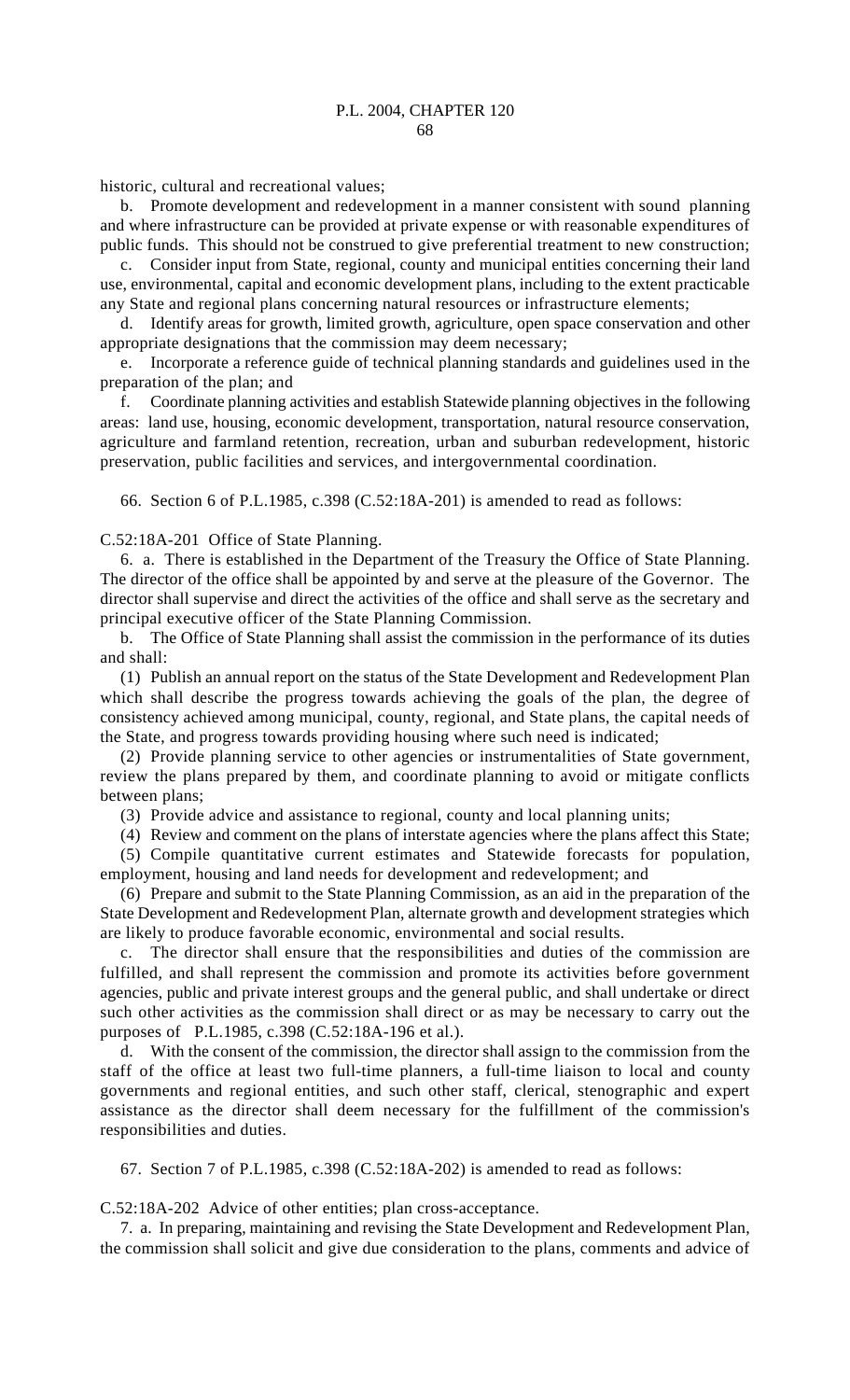each county and municipality, State agencies designated by the commission, the Highlands Water Protection and Planning Council established pursuant to section 4 of P.L.2004, c.120 (C.13:20- 4), and other local and regional entities. Prior to the adoption of each plan, the commission shall prepare and distribute a preliminary plan to each county planning board, municipal planning board and other requesting parties, including State agencies, the Highlands Water Protection and Planning Council, and metropolitan planning organizations. Not less than 45 nor more than 90 days thereafter, the commission shall conduct a joint public informational meeting with each county planning board in each county and with the Highlands Water Protection and Planning Council for the purpose of providing information on the plan, responding to inquiries concerning the plan, and receiving informal comments and recommendations from county and municipal planning boards, local public officials, the Highlands Water Protection and Planning Council, and other interested parties.

b. The commission shall negotiate plan cross-acceptance with each county planning board, which shall solicit and receive any findings, recommendations and objections concerning the plan from local planning bodies. Each county planning board shall negotiate plan cross-acceptance among the local planning bodies within the county, unless it shall notify the commission in writing within 45 days of the receipt of the preliminary plan that it waives this responsibility, in which case the commission shall designate an appropriate entity, or itself, to assume this responsibility. Each board or designated entity shall, within ten months of receipt of the preliminary plan, file with the commission a formal report of findings, recommendations and objections concerning the plan, including a description of the degree of consistency and any remaining inconsistency between the preliminary plan and county and municipal plans. In any event, should any municipality's plan remain inconsistent with the State Development and Redevelopment Plan after the completion of the cross-acceptance process, the municipality may file its own report with the State Planning Commission, notwithstanding the fact that the county planning board has filed its report with the State Planning Commission. The term cross-acceptance means a process of comparison of planning policies among governmental levels with the purpose of attaining compatibility between local, county, regional, and State plans. The process is designed to result in a written statement specifying areas of agreement or disagreement and areas requiring modification by parties to the cross-acceptance.

c. Upon consideration of the formal reports of the county planning boards, the commission shall prepare and distribute a final plan to county and municipal planning boards, the Highlands Water Protection and Planning Council, and other interested parties. The commission shall conduct not less than six public hearings in different locations throughout the State for the purpose of receiving comments on the final plan. The commission shall give at least 30 days' public notice of each hearing in advertisements in at least two newspapers which circulate in the area served by the hearing and at least 30 days' notice to the governing body and planning board of each county and municipality in the area served by the hearing and to the Highlands Water Protection and Planning Council for any area in the Highlands Region served by the hearing.

d. Taking full account of the testimony presented at the public hearings, the commission shall make revisions in the plan as it deems necessary and appropriate and adopt the final plan by a majority vote of its authorized membership no later than 60 days after the final public hearing.

68. Section 2 of P.L.1989, c.332 (C.52:18A-202.2) is amended to read as follows:

C.52:18A-202.2 Studies; review.

2. a. The Office of State Planning in consultation with the Office of Economic Policy, shall utilize the following:

(1) Conduct portions of these studies using its own staff;

(2) Contract with other State agencies to conduct portions of these studies; and

(3) Contract with an independent firm or an institution of higher learning to conduct portions of these studies.

b. Any portion of the studies conducted by the Office of State Planning, or any other State agency, shall be subject to review by an independent firm or an institution of higher learning.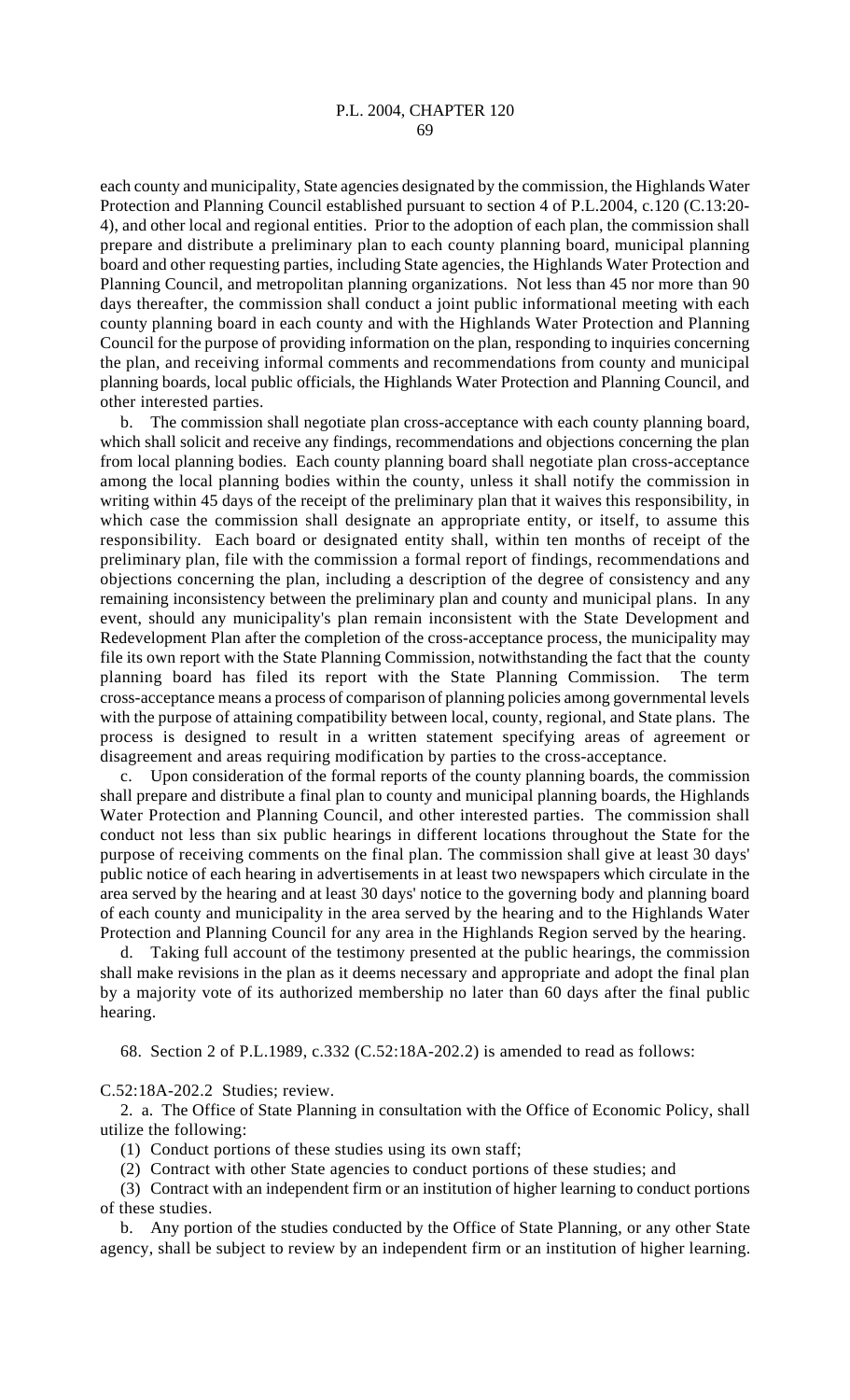c. The Assessment Study and the oversight review shall be submitted in the form of a written report to the State Planning Commission for distribution to the Governor, the Legislature, appropriate regional entities, and the governing bodies of each county and municipality in the State during the cross-acceptance process and prior to the adoption of the Final Plan.

d. A period extending from at least 45 days prior to the first of six public hearings, which are required under the State Planning Act, P.L.1985, c.398 (C.52:18A-196 et seq.), to 30 days following the last public hearing shall be provided for counties and municipalities to review and respond to the studies. Requests for revisions to the Interim Plan shall be considered by the State Planning Commission in the formulation of the Final Plan.

69. Section 8 of P.L.1985, c.398 (C.52:18A-203) is amended to read as follows:

C.52:18A-203 Rules, regulations.

8. a. The commission shall adopt rules and regulations to carry out its purposes, including procedures to facilitate the solicitation and receipt of comments in the preparation of the preliminary and final plan and to ensure a process for comparison of the plan with county and municipal master plans and regional plans, and procedures for coordinating the information collection, storage and retrieval activities of the various State agencies, and to establish a process for the endorsement of municipal, county, and regional plans that are consistent with the State Development and Redevelopment Plan.

b. Any municipality or county or portion thereof located in the Highlands preservation area as defined in section 3 of P.L.2004, c.120 (C.13:20-3) shall be exempt from the plan endorsement process established in the rules and regulations adopted pursuant to subsection a. of this section. Upon the State Planning Commission endorsing the regional master plan adopted by the Highlands Water Protection and Planning Council pursuant to section 8 of P.L.2004, c.120 (C.13:20-8), any municipal master plan and development regulations or county master plan and associated regulations that have been approved by the Highlands Water Protection and Planning Council pursuant to section 14 or 15 of P.L.2004, c.120 (C.13:20-14 or C.13:20-15) shall be deemed the equivalent of having those plans endorsed by the State Planning Commission.

70. Section 9 of P.L.1985, c.398 (C.52:18A-204) is amended to read as follows:

C.52:18A-204 Assistance of personnel of other entities.

9. The commission shall be entitled to call to its assistance any personnel of any State agency, regional entity, or county, municipality or political subdivision thereof as it may require in order to perform its duties. The officers and personnel of any State agency, regional entity, or county, municipality or political subdivision thereof and any other person may serve at the request of the commission upon any advisory committee as the commission may create without forfeiture of office or employment and with no loss or diminution in the compensation, status, rights and privileges which they otherwise enjoy.

71. Section 10 of P.L.1985, c.398 (C.52:18A-205) is amended to read as follows:

C.52:18A-205 Provision of data by other entities.

10. Each State agency, regional entity, or county, municipality or political subdivision thereof shall make available to the commission any studies, surveys, plans, data and other materials or information concerning the capital, land use, environmental, transportation, economic development and human services plans and programs of the agency, entity, county, municipality or political subdivision.

72. Section 11 of P.L.1985, c.398 (C.52:18A-206) is amended to read as follows:

C.52:18A-206 Other plans, regulations unaffected; adoption of coastal planning policies.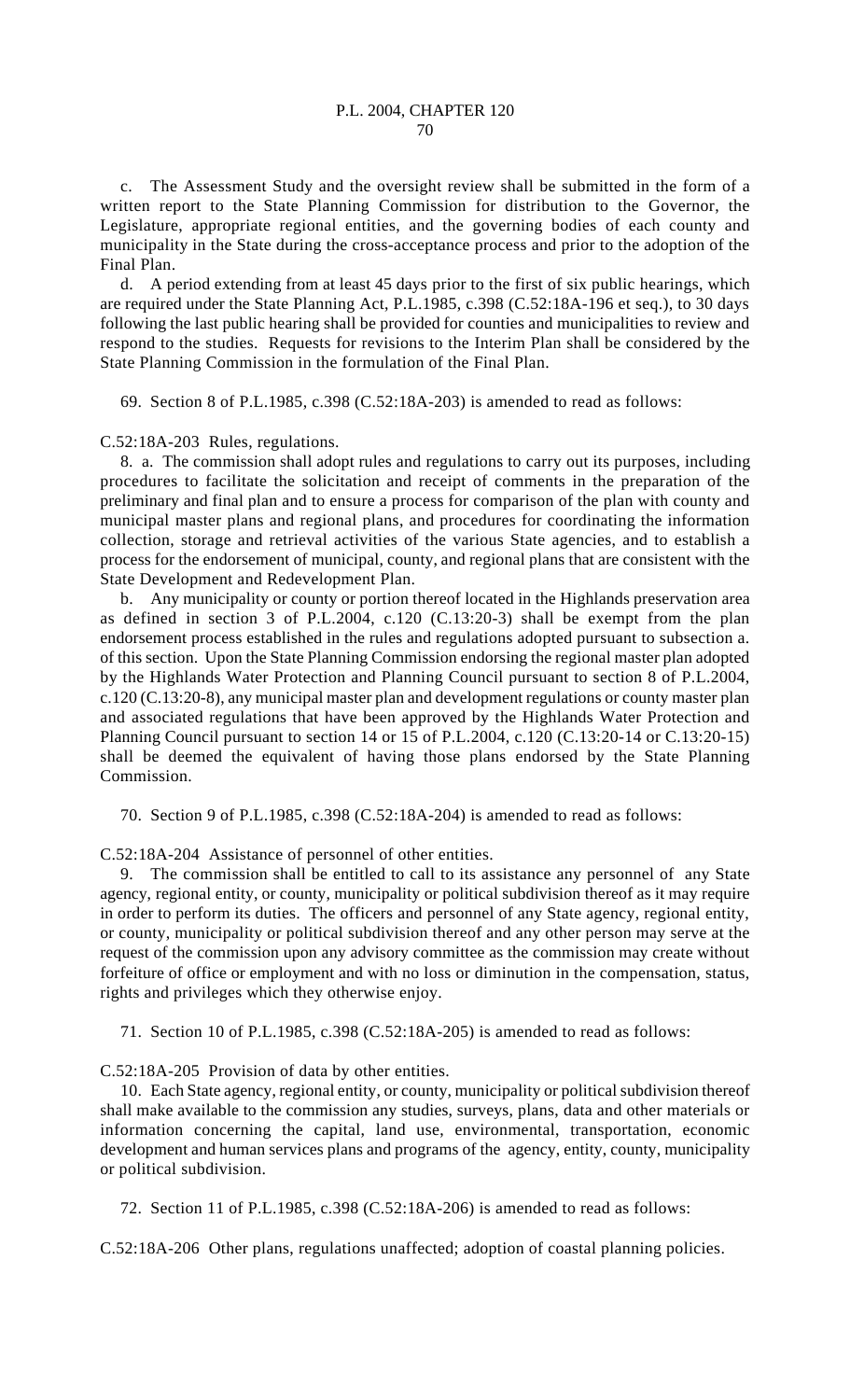## P.L. 2004, CHAPTER 120 71

11. a. The provisions of P.L.1985, c.398 (C.52:18A-196 et al.) shall not be construed to affect the plans and regulations of the Pinelands Commission pursuant to the "Pinelands Protection Act," P.L. 1979, c.111 (C.13:18A-1 et seq.), the New Jersey Meadowlands Commission pursuant to the "Hackensack Meadowlands Reclamation and Development Act," P.L.1968, c.404 (C.13:17-1 et seq.), or the Highlands Water Protection and Planning Council pursuant to the "Highlands Water Protection and Planning Act,"P.L.2004, c.120 (C.13:20-1 et al.) for that portion of the Highlands Region lying within the preservation area as defined in section 3 of P.L.2004, c.120 (C.13:20-3) . The State Planning Commission shall rely on the adopted plans and regulations of these entities in developing the State Development and Redevelopment Plan.

b. The State Planning Commission may adopt, after the enactment date of P.L.1993, c.190 (C.13:19-5.1 et al.), the coastal planning policies of the rules and regulations adopted pursuant to P.L.1973, c.185 (C.13:19-1 et seq.), the coastal planning policies of the rules and regulations adopted pursuant to subsection b. of section 17 of P.L.1973, c.185 (C.13:19-17) and any coastal planning policies of rules and regulations adopted pursuant to P.L.1973, c.185 (C.13:19-1 et seq.) thereafter as the State Development and Redevelopment Plan for the coastal area as defined in section 4 of P.L.1973, c.185 (C.13:19-4).

73. Section 13 of P.L.1981, c.262 (C.58:1A-13) is amended to read as follows:

C.58:1A-13 New Jersey Statewide Water Supply Plan.

13. a. The department shall prepare and adopt the New Jersey Statewide Water Supply Plan, which plan shall be revised and updated at least once every five years.

b. The plan shall include, but need not be limited to, the following:

(1) An identification of existing Statewide and regional ground and surface water supply sources, both interstate and intrastate, and the current usage thereof;

(2) Projections of Statewide and regional water supply demands for the duration of the plan;

(3) Recommendations for improvements to existing State water supply facilities, the construction of additional State water supply facilities, and for the interconnection or consolidation of existing water supply systems;

(4) Recommendations for the diversion or use of fresh surface or ground waters and saline surface or ground waters for aquaculture purposes;

(5) Recommendations for legislative and administrative actions to provide for the maintenance and protection of watershed areas; and

(6) Identification of lands purchased by the State for water supply facilities that currently are not actively used for water supply purposes, including, but not limited to, the Six Mile Run Reservoir Site, with recommendations as to the future use of these lands for water supply purposes within or outside of the planning horizon for the plan.

c. Prior to adopting the plan, including any revisions and updates thereto, the department shall:

(1) Prepare and make available to all interested persons a copy of the proposed plan or proposed revisions and updates to the current plan;

(2) Conduct public meetings in the several geographic areas of the State on the proposed plan or proposed revisions and updates to the current plan; and

(3) Consider the comments made at these meetings, make any revisions to the proposed plan or proposed revisions and updates to the current plan as it deems necessary, and adopt the plan.

d. Prior to the adoption of any revision to the New Jersey Statewide Water Supply Plan pursuant to this section, the department shall consult with the Highlands Water Protection and Planning Council, established pursuant to section 4 of P.L.2004, c.120 (C.13:20-4), concerning the possible effects and impact of the plan upon the Highlands regional master plan, adopted pursuant to section 8 of P.L.2004, c.120 (C.13:20-8l), and the water and other natural resources of the Highlands Region, as defined in section 3 of P.L.2004, c.120 (C.13:20-3).

74. Section 10 of P.L.1993, c.202 (C.58:1A-15.1) is amended to read as follows: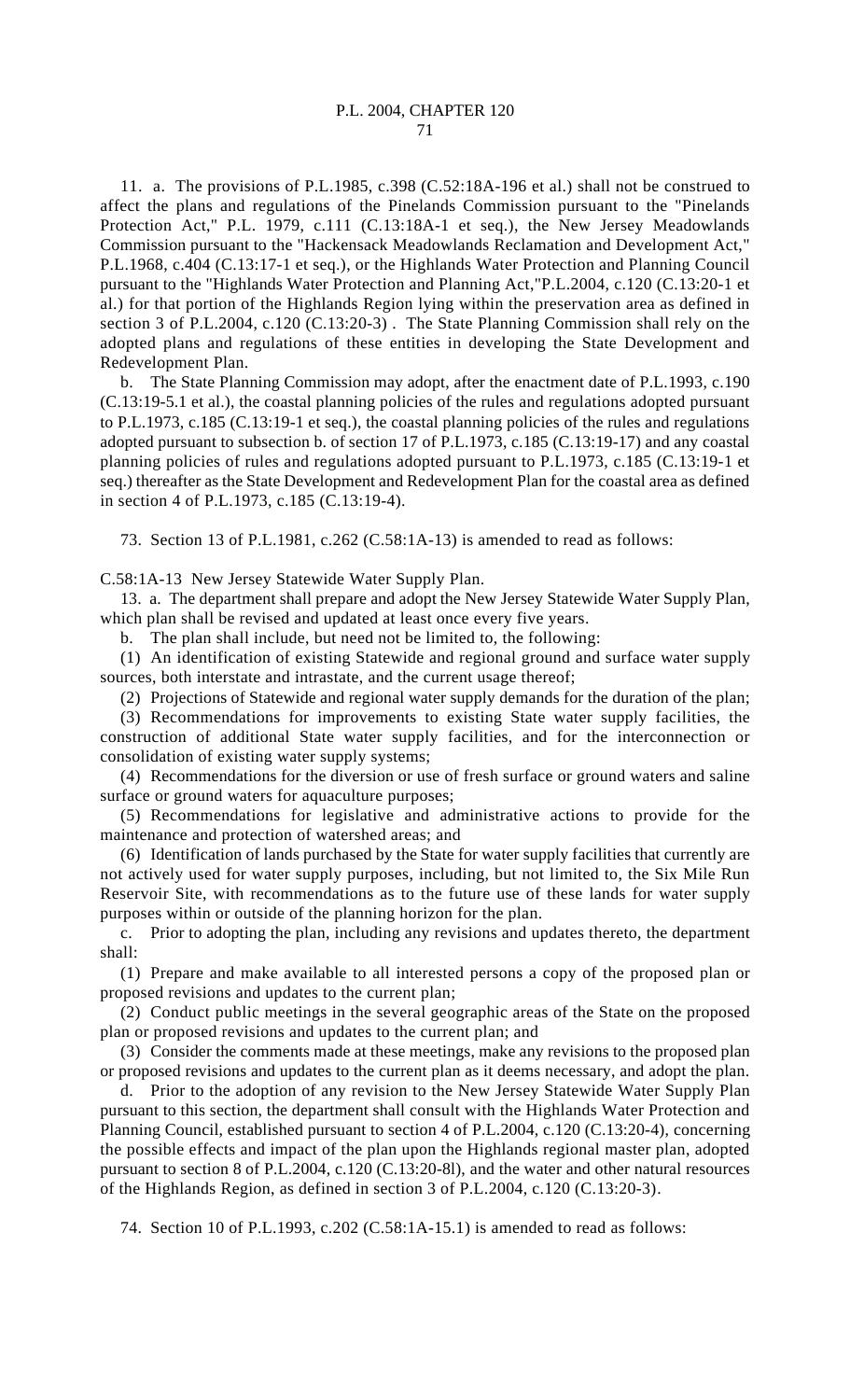C.58:1A-15.1 Actions consistent with Pinelands, Highlands regulation.

10. No action taken by the department pursuant to the provisions of P.L.1981, c.262 (C.58:1A-1 et al.) or P.L.1993, c.202 (C.58:1A-7.3 et al.) shall be inconsistent with the provisions of the "Pinelands Protection Act," P.L.1979, c.111 (C.13:18A-1 et seq.), the comprehensive management plan for the pinelands area adopted pursuant to section 7 of P.L.1979, c.111 (C.13:18A-8), the "Highlands Water Protection and Planning Act,"P.L.2004, c.120 (C.13:20-1 et al.), or the Highlands regional master plan adopted pursuant to section 8 of P.L.2004, c.120 (C.13:20-8).

75. Section 6 of P.L.1981, c.293 (C.58:1B-6) is amended to read as follows:

C.58:1B-6 Powers and duties of authority.

6. a. The authority is hereby empowered to design, initiate, acquire, construct, maintain, repair and operate projects or cause the same to be operated pursuant to a lease, sublease, or agreement with any person or governmental agency, and to issue bonds of the authority to finance these projects, payable from the revenues and other funds of the authority. All projects undertaken by the authority shall conform to the recommendations of the New Jersey Statewide Water Supply Plan.

b. The authority shall be subject to compliance with all State health and environmental protection statutes and regulations and any other statutes and regulations not inconsistent herewith. The authority may, upon the request of a governmental agency, enter into a contract to provide services for any project.

c. The authority shall consult with the Water Supply Advisory Council from time to time prior to final action on any project or undertaking authorized pursuant to this section.

d. The authority shall consult with the Highlands Water Protection and Planning Council, established pursuant to section 4 of P.L.2004, c.120 (C.13:20-4), from time to time prior to final action on any project or undertaking authorized pursuant to this section in the Highlands Region, as defined in section 3 of P.L.2004, c.120 (C.13:20-3). The provisions of section 16 of P.L.2004, c.120 (C.13:20-16) shall apply to the authority.

76. Section 7 of P.L.2000, c.175 (C.58:4B-7) is amended to read as follows:

C.58:4B-7 Development of stormwater, nonpoint source pollution management plan.

7. The Lake Hopatcong Commission shall, in conjunction with each Lake Hopatcong municipality, develop a stormwater and nonpoint source pollution management plan for the region. The stormwater management and nonpoint source pollution plan shall be designed to reduce siltation and prevent pollution caused by stormwater runoff or nonpoint sources that would otherwise degrade the water quality of Lake Hopatcong and its tributaries, interfere with water-based recreation, or adversely affect aquatic life. The goals and purposes of the plan shall be to improve the quality of stormwater runoff entering Lake Hopatcong, identify cost effective measures to control stormwater runoff and nonpoint source pollution, and identify funding mechanisms for implementation of such measures. The commission shall consult with the Highlands Water Protection and Planning Council, established pursuant to section 4 of P.L.2004, c.120 (C.13:20-4), in developing the stormwater and nonpoint source pollution management plan pursuant to this section. Any plan developed pursuant to this section that may impact upon or otherwise affect the Highlands preservation area, as defined in section 3 of P.L.2004, c.120 (C.13:20-3), shall be consistent with the Highlands regional master plan adopted by the council pursuant to section 8 of that act.

77. Section 9 of P.L.2000, c.175 (C.58:4B-9) is amended to read as follows:

C.58:4B-9 Notice of amendments, revisions to municipal master plans.

9. Each municipality represented on the commission shall provide the commission notice of proposed amendments and revisions to municipal master plans, zoning and other ordinances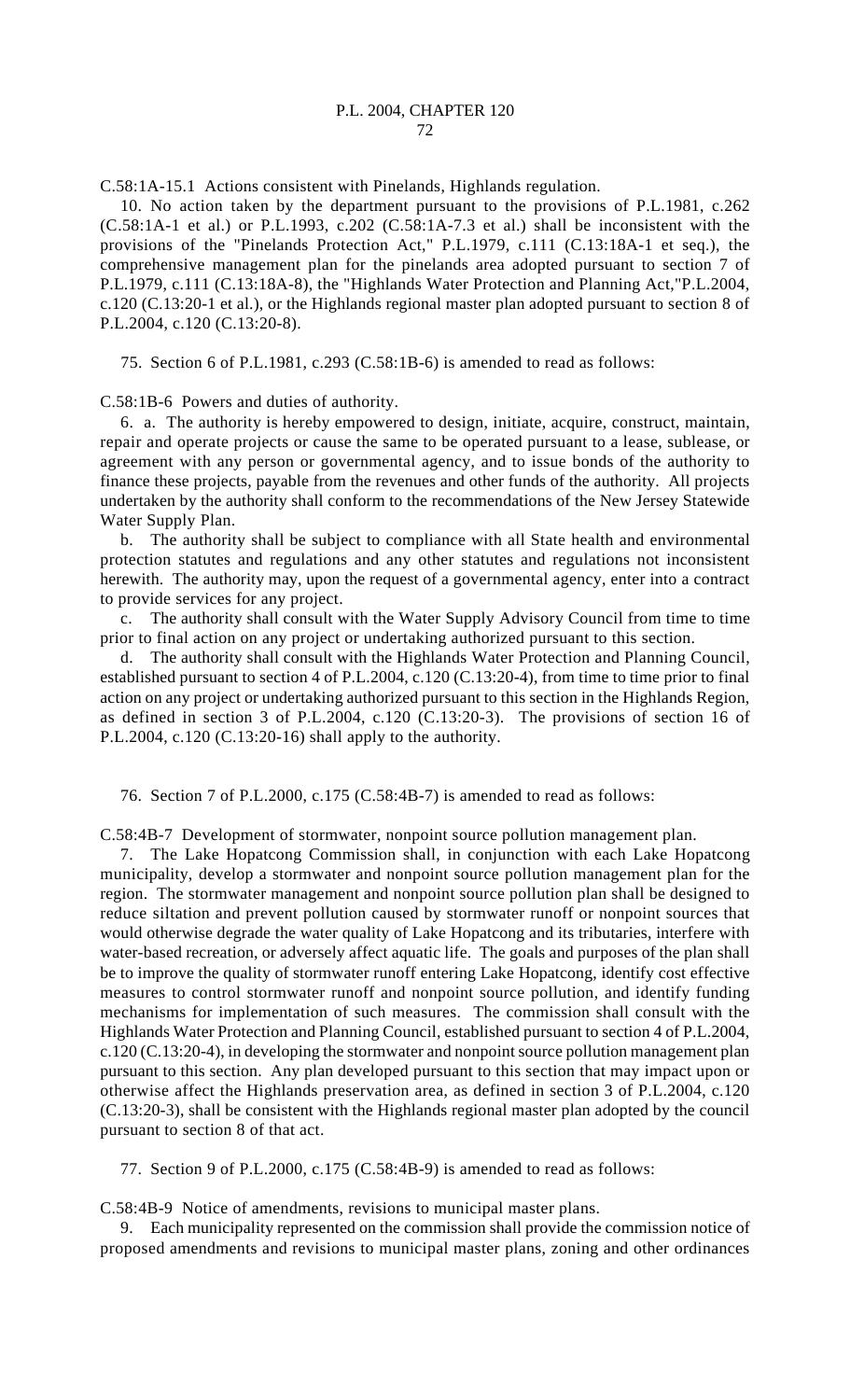governing land use and development, and applications for specific development projects, and request that the commission review and evaluate the proposed amendment, revision, or application to assess its potential impact upon Lake Hopatcong and its watershed and provide the commission's recommendations for appropriate action thereon. As part of the commission's review and evaluation, the commission shall consider the consistency of the amendment or revision with the Highlands regional master plan, adopted pursuant to section 8 of P.L.2004, c.120 (C.13:20-8), if it may impact upon or otherwise affect the Highlands preservation area, as defined in section 3 of P.L.2004, c.120 (C.13:20-3), and shall consult with the Highlands Water Protection and Planning Council, established pursuant to section 4 of P.L.2004, c.120 (C.13:20-4), on any such matter.

78. R.S.58:5-12 is amended to read as follows:

Plans for water supply; estimated cost; report; form of contract.

58:5-12. The district water supply commission shall thereupon proceed to formulate plans for obtaining a water supply or a new or additional water supply for the municipality and any other municipalities that may desire water from such joint water supply, as provided for herein, and to estimate the cost thereof, the annual cost of operating the same, the probable share of the cost which each of the municipalities will be called upon to pay for its share of water supply and plant used in common with the other municipalities, and the cost of any distribution system, water supply or plant acquired or constructed for its individual use, and shall report the plans to the municipalities, together with a form of contract, providing for the raising and payment of the necessary funds to meet the cost of acquisition and operation.

If the plans to be formulated pursuant to this section involve obtaining water from the Highlands Region, as defined in section 3 of P.L.2004, c.120 (C.13:20-3), the district water supply commission shall consult with the Highlands Water Protection and Planning Council established pursuant to section 4 of P.L.2004, c.120 (C.13:20-4) prior to moving forward with any such plans or entering into any such contracts. The provisions of section 16 of P.L.2004, c.120 (C.13:20-16) shall apply to the district water supply commission.

79. Section 1 of P.L.1993, c.351 (C.58:10A-7.2) is amended to read as follows:

C.58:10A-7.2 Groundwater remedial action; contents of application for permit, requiest for consent; definitions.

1. a. An application for a permit issued by the Department of Environmental Protection pursuant to P.L.1977, c.74 (C.58:10A-1 et seq.) for the discharge of groundwater to surface water involving a groundwater remedial action necessitated by a discharge from an underground storage tank containing petroleum products or a groundwater remedial action involving petroleum products, shall contain, in addition to a properly filled application form:

(1) such documentation or other information on the permit application as may be prescribed by the department on a checklist made available to a prospective applicant;

(2) if the discharge from the proposed groundwater remedial action is located within a wastewater service district or area of a local public entity, a certified statement that a request, dated at least 60 days prior to the filing of the permit application, had been made to the local public entity to discharge the groundwater into the wastewater collection or treatment facilities of that entity, and that no reply has been received from that entity, or a written statement by the local public entity, dated not more than 60 days prior to the filing of the permit application with the department, that the entity has approved or rejected a written request by the applicant to discharge the treated groundwater into the wastewater collection or treatment facilities of that entity. Notwithstanding that a local public entity has approved the request to discharge groundwater into its facilities, the department may approve the applicant's permit to discharge the groundwater to surface water upon a finding that it is in the public interest;

(3) a certified statement that a copy of the completed application form along with a consent request, as prescribed in subsection b. of this section, have been filed with the clerk of the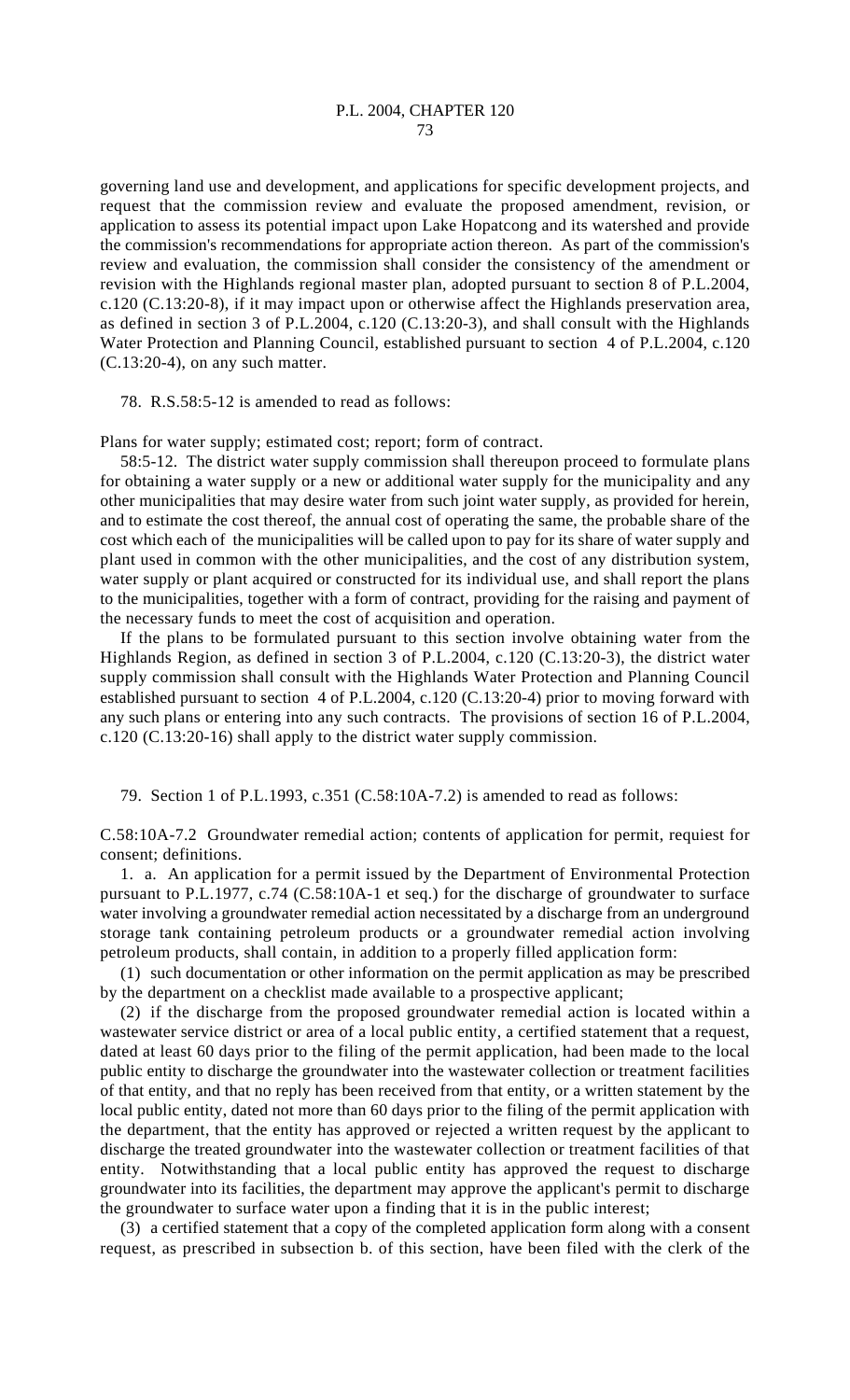municipality in which the site of the proposed groundwater remedial action is located, and setting forth the date of the filing with the host municipality, which filing shall be made prior to, or concurrent with, the filing of the application with the department;

(4) within the pinelands area, documentation from the Pinelands Commission that the application is consistent with the requirements of the "Pinelands Protection Act," P.L.1979, c.111 (C.13:18A-1 et seq.) or any regulations promulgated pursuant thereto and section 502 of the "National Parks and Recreation Act of 1978" (Pub.L. 95-625); and

(5) within the Highlands preservation area, documentation from the Highlands Water Protection and Planning Council that the application is consistent with the requirements of the "Highlands Water Protection and Planning Act,"P.L.2004, c.120 (C.13:20-1 et al.), and any rules and regulations and the Highlands regional master plan adopted pursuant thereto.

b. The department shall prescribe the form and content of a request for consent filed with a municipality pursuant to paragraph (3) of subsection a. of this section. The municipal consent request shall be limited to an identification of all municipal approvals with which the applicant is required to comply, the status of any applications filed therefor, and whether or not the municipality consents to the application and the specific reasons therefor. The request for consent form shall also advise that documentation and other information relating to the application have been filed and are available for review at the department. A municipality receiving a request for consent form shall have 30 days from the date of receipt of a copy of the application and request for consent form to file with the department the information requested, and its consent of, or objections to, the application. Municipal consent or objection to a groundwater remedial action shall be by resolution of the governing body of the municipality unless the governing body has, by resolution, delegated such authority to a qualified officer or entity thereof, in which case the endorsement shall be signed by the designated officer or official of the entity. Notwithstanding that a municipality objects to a permit application or fails to file a consent or objection to the permit application, the department may approve the applicant's permit application to discharge groundwater to surface water.

c. An application pursuant to subsection a. of this section shall be deemed complete, for the purposes of departmental review, within 30 days of the filing of the application with the department unless the department notifies the applicant, in writing, prior to expiration of the 30 days that the application has failed to satisfy one or more of the items identified in subsection a. of this section. If an application is determined to be complete, the department shall review and take final action on the completed application within 60 days from commencement of the review, or, if the parties mutually agree to a 30-day extension, within 90 days therefrom. The review period for a completed application shall commence immediately upon termination of the 30-day period, or upon determination by the department that the application is complete, whichever occurs first. If the department fails to take final action on a permit application for a general permit in the time frames set forth in this subsection, that general permit shall be deemed to have been approved by the department. The department shall review an application for a permit pursuant to subsection a. of this section and shall take action on that application pursuant to the time frames set forth in this subsection, notwithstanding that all of the municipal approvals have not been obtained, unless such approvals would materially affect the terms and conditions of the permit, except that in such instances the department may condition its approval of the application on the necessary municipal approvals being subject to the terms and conditions of the application.

d. The department may issue a general permit for the discharge of groundwater to surface water pursuant to a groundwater remedial action of discharged petroleum products as provided in subsection a. of this section.

e. (1) The department may not require a municipal consent of a treatment works application for a groundwater remedial action for which a permit application is submitted pursuant to subsection a. of this section.

(2) If a completed application for a treatment works approval for a groundwater remedial action is filed with the department at the same time as an application for a general permit therefor, the department shall concurrently review the two applications, except that the review of the application for the treatment works approval for a groundwater remedial action shall not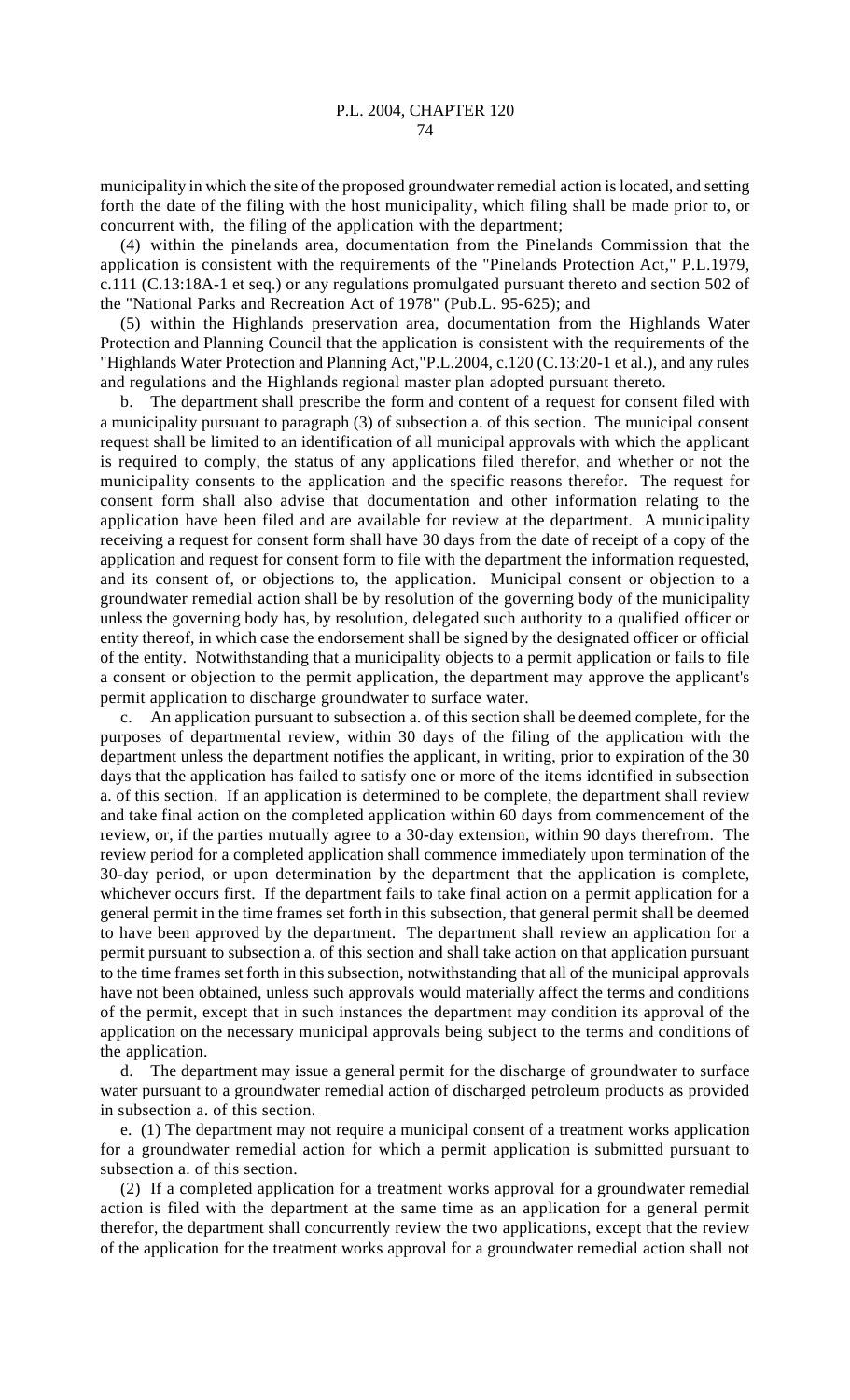be subject to the time frames set forth in subsection c. of this section.

The provisions of this section shall apply to applications filed on or after the effective date of this act, except that the Department of Environmental Protection may implement any of the provisions of this section prior to that date.

g. The department may, in accordance with the "Administrative Procedure Act," P.L.1968, c.410 (C.52:14B-1 et seq.), adopt rules and regulations to implement the provisions of this act.

h. For purposes of this section:

"General permit" means a permit issued by the department for similar discharges.

"Groundwater remedial action" means the removal or abatement of one or more pollutants in a groundwater source.

"Local public entity" means a sewerage authority established pursuant to P.L.1946, c.138 (C.40:14A-1 et seq.), a municipal authority established pursuant to P.L.1957, c.183 (C.40:14B-1 et seq.), the Passaic Valley Sewerage Commissioners continued pursuant to R.S.58:14-2, a joint meeting established pursuant to R.S.40:63-68 et seq. or a local unit authorized to operate a sewerage facility pursuant to N.J.S.40A:26A-1 et seq., or any predecessor act.

"Underground storage tank" shall have the same meaning as in section 2 of P.L.1986, c.102 (C.58:10A-22), except that as used herein underground storage tanks shall include:

(1) farm underground storage tanks of 1,100 gallons or less capacity used for storing motor fuel for noncommercial purposes;

(2) underground storage tanks used to store heating oil for on-site consumption in a nonresidential building with a capacity of 2,000 gallons or less; and

(3) underground storage tanks used to store heating oil for on-site consumption in a residential building.

80. Section 24 of P.L.1993, c.139 (C.58:10B-2) is amended to read as follows:

C.58:10B-2 Rules, regulations, deviations from regulations.

24. a. The department shall, pursuant to the "Administrative Procedure Act," P.L.1968, c.410 (C.52:14B-1 et seq.), adopt rules and regulations establishing criteria and minimum standards necessary for the submission, evaluation and approval of plans or results of preliminary assessments, site investigations, remedial investigations, and remedial action workplans and for the implementation thereof. The documents for the preliminary assessment, site investigation, remedial investigation, and remedial action workplan required to be submitted for a remediation, shall not be identical to the criteria and standards used for similar documents submitted pursuant to federal law, except as may be required by federal law. In establishing criteria and minimum standards for these terms the department shall strive to be result oriented, provide for flexibility, and to avoid duplicate or unnecessarily costly or time consuming conditions or standards.

b. The regulations adopted by the department pursuant to subsection a. of this section shall provide that a person performing a remediation may deviate from the strict adherence to the regulations, in a variance procedure or by another method prescribed by the department, if that person can demonstrate that the deviation and the resulting remediation would be as protective of human health, safety, and the environment, as appropriate, as the department's regulations and that the health risk standards established in subsection d. of section 35 of P.L.1993, c.139 (C.58:10B-12) and any applicable environmental standards would be met. Factors to be considered in determining if the deviation should be allowed are whether the alternative method:

(1) has been either used successfully or approved by the department in writing or similar situations;

(2) reflects current technology as documented in peer-reviewed professional journals;

(3) can be expected to achieve the same or substantially the same results or objectives as the method which it is to replace; and

(4) furthers the attainment of the goals of the specific remedial phase for which it is used. The department shall make available to the public, and shall periodically update, a list of alternative remediation methods used successfully or approved by the department as provided in paragraph (1) of this subsection.

c. To the extent practicable and in conformance with the standards for remediations as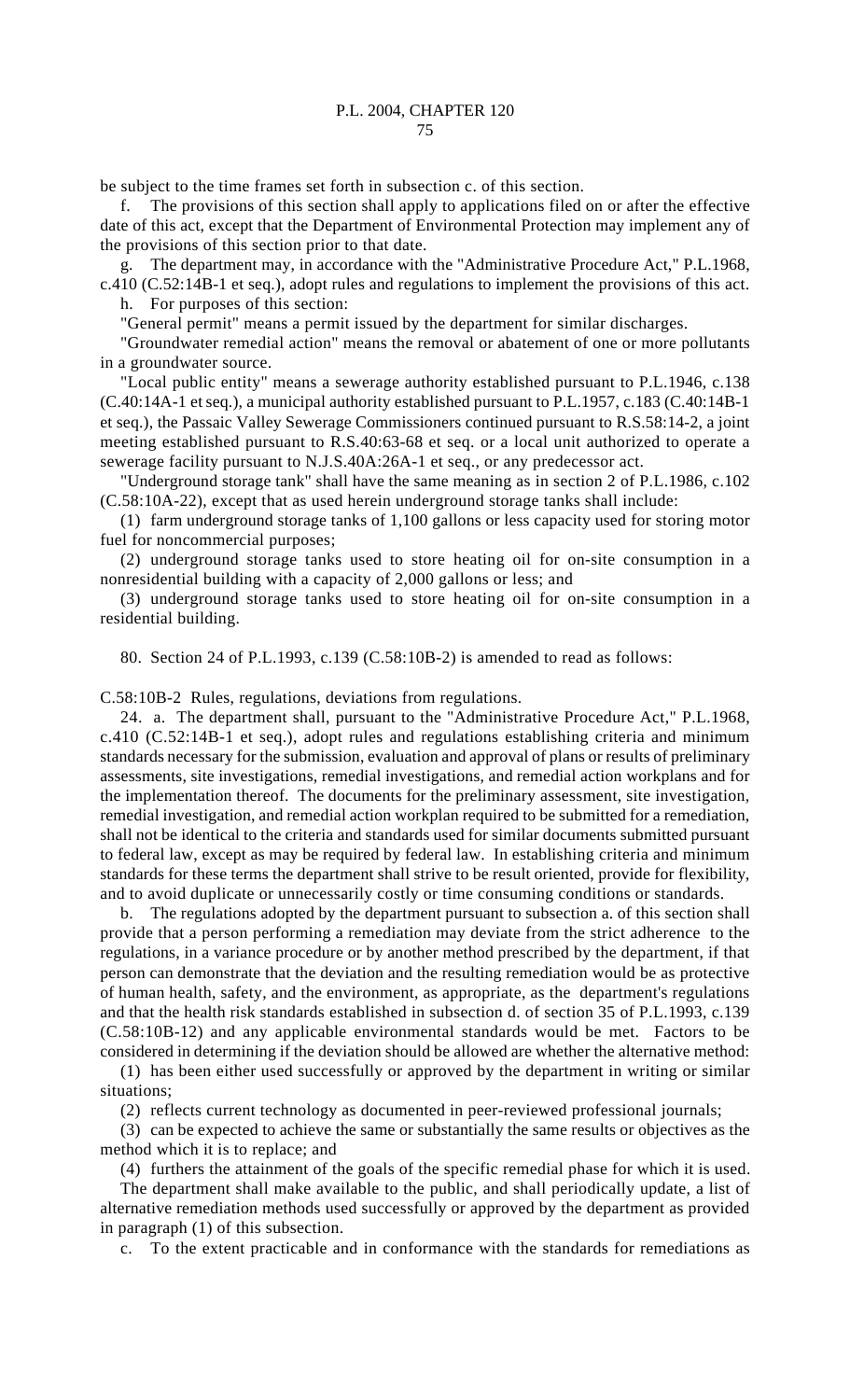provided in section 35 of P.L.1993, c.139 (C.58:10-12), the department shall adopt rules and regulations that allow for certain remedial actions to be undertaken in a manner prescribed by the department without having to obtain prior approval from or submit detailed documentation to the department. A person who performs a remedial action in the manner prescribed in the rules and regulations of the department, and who certifies this fact to the department, shall obtain a no further action letter from the department for that particular remedial action.

d. The department shall develop regulatory procedures that encourage the use of innovative technologies in the performance of remedial actions and other remediation activities.

e. Notwithstanding any other provisions of this section, all remediation standards and remedial actions that involve real property located in the pinelands area shall be consistent with the provisions of the "Pinelands Protection Act," P.L.1979, c.111 (C.13:18A-1 et seq.), any rules and regulations adopted pursuant thereto, and with section 502 of the "National Parks and Recreation Act of 1978," 16 U.S.C. s.471i.

f. Notwithstanding any other provisions of this section, all remediation standards and remedial actions that involve real property located in the Highlands preservation area shall be consistent with the provisions of the "Highlands Water Protection and Planning Act,"P.L.2004, c.120 (C.13:20-1 et al.), and any rules and regulations and the Highlands regional master plan adopted pursuant thereto.

81. Section 35 of P.L.1993, c.139 (C.58:10B-12) is amended to read as follows:

C.58:10B-12 Adoption of remedial standards.

35. a. The Department of Environmental Protection shall adopt minimum remediation standards for soil, groundwater, and surface water quality necessary for the remediation of contamination of real property. The remediation standards shall be developed to ensure that the potential for harm to public health and safety and to the environment is minimized to acceptable levels, taking into consideration the location, the surroundings, the intended use of the property, the potential exposure to the discharge, and the surrounding ambient conditions, whether naturally occurring or man-made.

Until the minimum remediation standards for the protection of public health and safety as described herein are adopted, the department shall apply public health and safety remediation standards for contamination at a site on a case-by-case basis based upon the considerations and criteria enumerated in this section.

The department shall not propose or adopt remediation standards protective of the environment pursuant to this section, except standards for groundwater or surface water, until recommendations are made by the Environment Advisory Task Force created pursuant to section 37 of P.L.1993, c.139. Until the Environment Advisory Task Force issues its recommendations and the department adopts remediation standards protective of the environment as required by this section, the department shall continue to determine the need for and the application of remediation standards protective of the environment on a case-by-case basis in accordance with the guidance and regulations of the United States Environmental Protection Agency pursuant to the "Comprehensive Environmental Response, Compensation and Liability Act of 1980," 42 U.S.C. s.9601 et seq. and other statutory authorities as applicable.

The department may not require any person to perform an ecological evaluation of any area of concern that consists of an underground storage tank storing heating oil for on-site consumption in a one to four family residential building.

b. In developing minimum remediation standards the department shall:

(1) base the standards on generally accepted and peer reviewed scientific evidence or methodologies;

(2) base the standards upon reasonable assumptions of exposure scenarios as to amounts of contaminants to which humans or other receptors will be exposed, when and where those exposures will occur, and the amount of that exposure;

(3) avoid the use of redundant conservative assumptions. The department shall avoid the use of redundant conservative assumptions by the use of parameters that provide an adequate margin of safety and which avoid the use of unrealistic conservative exposure parameters and which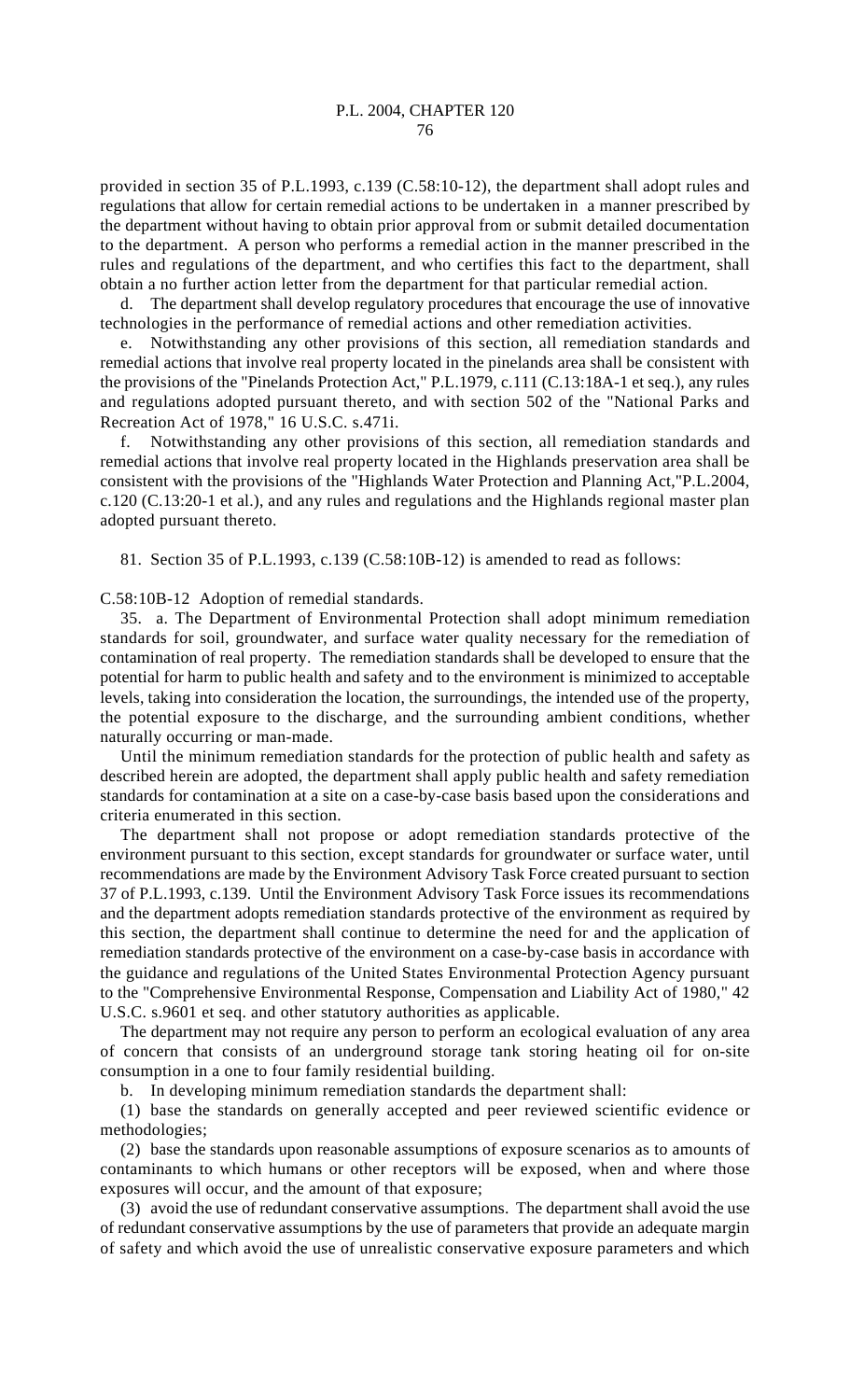guidelines make use of the guidance and regulations for exposure assessment developed by the United States Environmental Protection Agency pursuant to the "Comprehensive Environmental Response, Compensation, and Liability Act of 1980," 42 U.S.C. s.9601 et seq. and other statutory authorities as applicable;

(4) where feasible, establish the remediation standards as numeric or narrative standards setting forth acceptable levels or concentrations for particular contaminants; and

(5) consider and utilize, in the absence of other standards used or developed by the Department of Environmental Protection and the United States Environmental Protection Agency, the toxicity factors, slope factors for carcinogens and reference doses for non-carcinogens from the United States Environmental Protection Agency's Integrated Risk Information System (IRIS).

c. (1) The department shall develop residential and nonresidential soil remediation standards that are protective of public health and safety. For contaminants that are mobile and transportable to groundwater or surface water, the residential and nonresidential soil remediation standards shall be protective of groundwater and surface water. Residential soil remediation standards shall be set at levels or concentrations of contamination for real property based upon the use of that property for residential or similar uses and which will allow the unrestricted use of that property without the need of engineering devices or any institutional controls and without exceeding a health risk standard greater than that provided in subsection d. of this section. Nonresidential soil remediation standards shall be set at levels or concentrations of contaminants that recognize the lower likelihood of exposure to contamination on property that will not be used for residential or similar uses , which will allow for the unrestricted use of that property for nonresidential purposes, and that can be met without the need of engineering controls. Whenever real property is remediated to a nonresidential soil remediation standard, except as otherwise provided in paragraph (3) of subsection g. of this section, the department shall require, pursuant to section 36 of P.L.1993, c.139 (C.58:10B-13), that the use of the property be restricted to nonresidential or other uses compatible with the extent of the contamination of the soil and that access to that site be restricted in a manner compatible with the allowable use of that property.

(2) The department may develop differential remediation standards for surface water or groundwater that take into account the current, planned, or potential use of that water in accordance with the "Clean Water Act" (33 U.S.C. s.1251 et seq.) and the "Water Pollution Control Act," P.L.1977, c.74 (C.58:10A-1 et seq.).

d. The department shall develop minimum remediation standards for soil, groundwater, and surface water intended to be protective of public health and safety taking into account the provisions of this section. In developing these minimum health risk remediation standards the department shall identify the hazards posed by a contaminant to determine whether exposure to that contaminant can cause an increase in the incidence of an adverse health effect and whether the adverse health effect may occur in humans. The department shall set minimum soil remediation health risk standards for both residential and nonresidential uses that:

(1) for human carcinogens, as categorized by the United States Environmental Protection Agency, will result in an additional cancer risk of one in one million;

(2) for noncarcinogens, will limit the Hazard Index for any given effect to a value not exceeding one.

The health risk standards established in this subsection are for any particular contaminant and not for the cumulative effects of more than one contaminant at a site.

e. Remediation standards and other remediation requirements established pursuant to this section and regulations adopted pursuant thereto shall apply to remediation activities required pursuant to the "Spill Compensation and Control Act," P.L.1976, c.141 (C.58:10-23.11 et seq.), the "Water Pollution Control Act," P.L.1977, c.74 (C.58:10A-1 et seq.), P.L.1986, c.102 (C.58:10A-21 et seq.), the "Industrial Site Recovery Act," P.L.1983, c.330 (C.13:1K-6 et al.), the "Solid Waste Management Act," P.L.1970, c.39 (C.13:1E-1 et seq.), the "Comprehensive Regulated Medical Waste Management Act," P.L.1989, c.34 (C.13:1E-48.1 et seq.), the "Major Hazardous Waste Facilities Siting Act," P.L.1981, c.279 (C.13:1E-49 et seq.), the "Sanitary Landfill Facility Closure and Contingency Fund Act," P.L.1981, c.306 (C.13:1E-100 et seq.),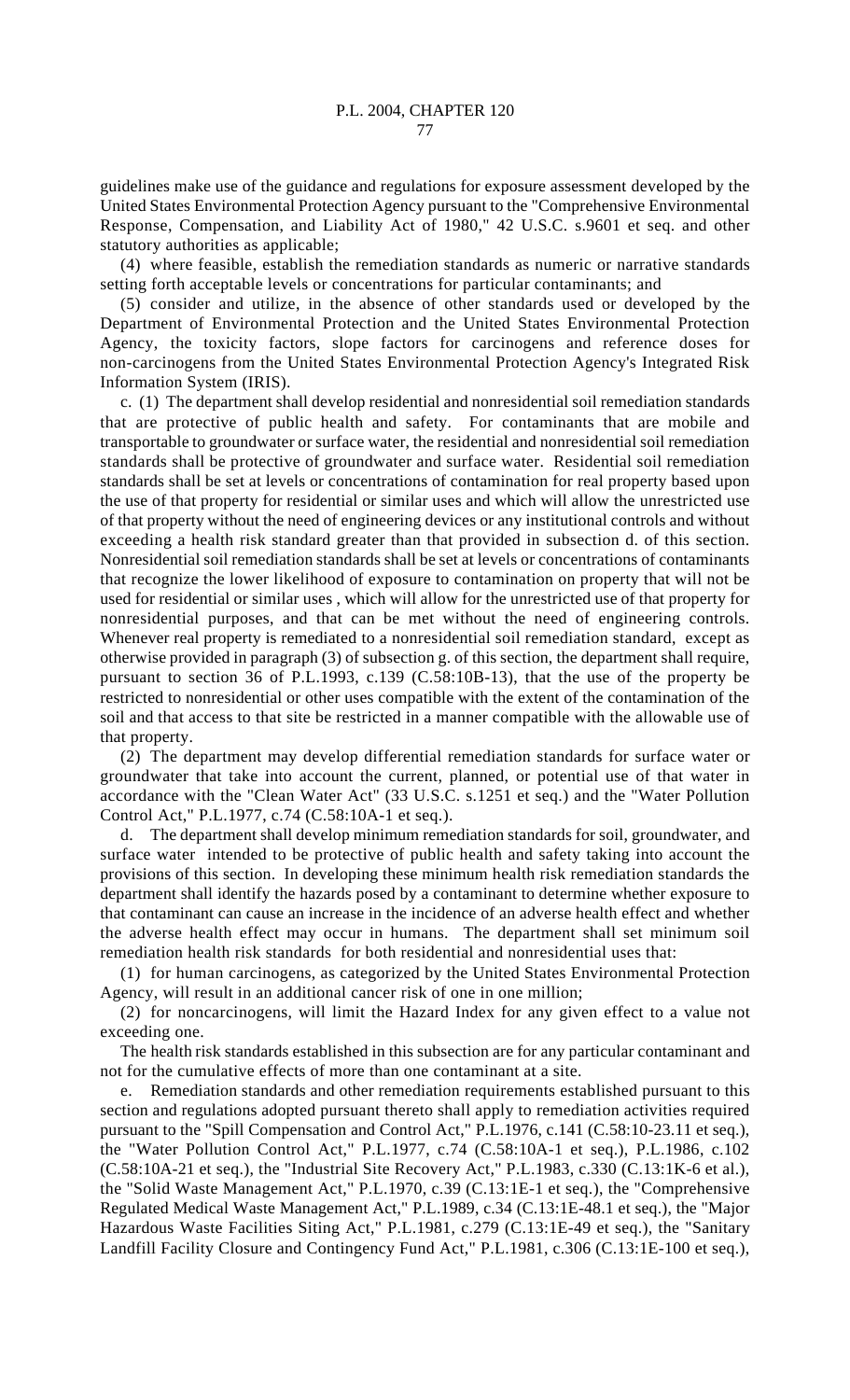the "Regional Low-Level Radioactive Waste Disposal Facility Siting Act," P.L.1987, c.333 (C.13:1E-177 et seq.), or any other law or regulation by which the State may compel a person to perform remediation activities on contaminated property. However, nothing in this subsection shall be construed to limit the authority of the department to establish discharge limits for pollutants or to prescribe penalties for violations of those limits pursuant to P.L.1977, c.74 (C.58:10A-1 et seq.), or to require the complete removal of nonhazardous solid waste pursuant to law.

f. (1) A person performing a remediation of contaminated real property, in lieu of using the established minimum soil remediation standard for either residential use or nonresidential use adopted by the department pursuant to subsection c. of this section, may submit to the department a request to use an alternative residential use or nonresidential use soil remediation standard. The use of an alternative soil remediation standard shall be based upon site specific factors which may include (1) physical site characteristics which may vary from those used by the department in the development of the soil remediation standards adopted pursuant to this section; or (2) a site specific risk assessment. If a person performing a remediation requests to use an alternative soil remediation standard based upon a site specific risk assessment, that person shall demonstrate to the department that the requested deviation from the risk assessment protocol used by the department in the development of soil remediation standards pursuant to this section is consistent with the guidance and regulations for exposure assessment developed by the United States Environmental Protection Agency pursuant to the "Comprehensive Environmental Response, Compensation, and Liability Act of 1980," 42 U.S.C.s.9601 et seq. and other statutory authorities as applicable. A site specific risk assessment may consider exposure scenarios and assumptions that take into account the form of the contaminant present, natural biodegradation, fate and transport of the contaminant, available toxicological data that are based upon generally accepted and peer reviewed scientific evidence or methodologies , and physical characteristics of the site, including, but not limited to, climatic conditions and topographic conditions. Nothing in this subsection shall be construed to authorize the use of an alternative soil remediation standard in those instances where an engineering control is the appropriate remedial action, as determined by the department, to prevent exposure to contamination.

Upon a determination by the department that the requested alternative remediation standard satisfies the department's regulations, is protective of public health and safety, as established in subsection d. of this section, and is protective of the environment pursuant to subsection a. of this section, the alternative residential use or nonresidential use soil remediation standard shall be approved by the department. The burden to demonstrate that the requested alternative remediation standard is protective rests with the person requesting the alternative standard and the department may require the submission of any documentation as the department determines to be necessary in order for the person to meet that burden.

(2) The department may, upon its own initiative, require an alternative remediation standard for a particular contaminant for a specific real property site, in lieu of using the established minimum residential use or nonresidential use soil remediation standard adopted by the department for a particular contaminant pursuant to this section. The department may require an alternative remediation standard pursuant to this paragraph upon a determination by the department, based on the weight of the scientific evidence, that due to specific physical site characteristics of the subject real property, including, but not limited to, its proximity to surface water, the use of the adopted residential use or nonresidential use soil remediation standards would not be protective , or would be unnecessarily overprotective, of public health or safety or of the environment, as appropriate.

g. The development, selection, and implementation of any remediation standard or remedial action shall ensure that it is protective of public health, safety, and the environment, as applicable, as provided in this section. In determining the appropriate remediation standard or remedial action that shall occur at a site, the department and any person performing the remediation, shall base the decision on the following factors:

(1) Unrestricted use remedial actions, limited restricted use remedial actions and restricted use remedial actions shall be allowed except that unrestricted use remedial actions and limited restricted use remedial actions shall be preferred over restricted use remedial actions. The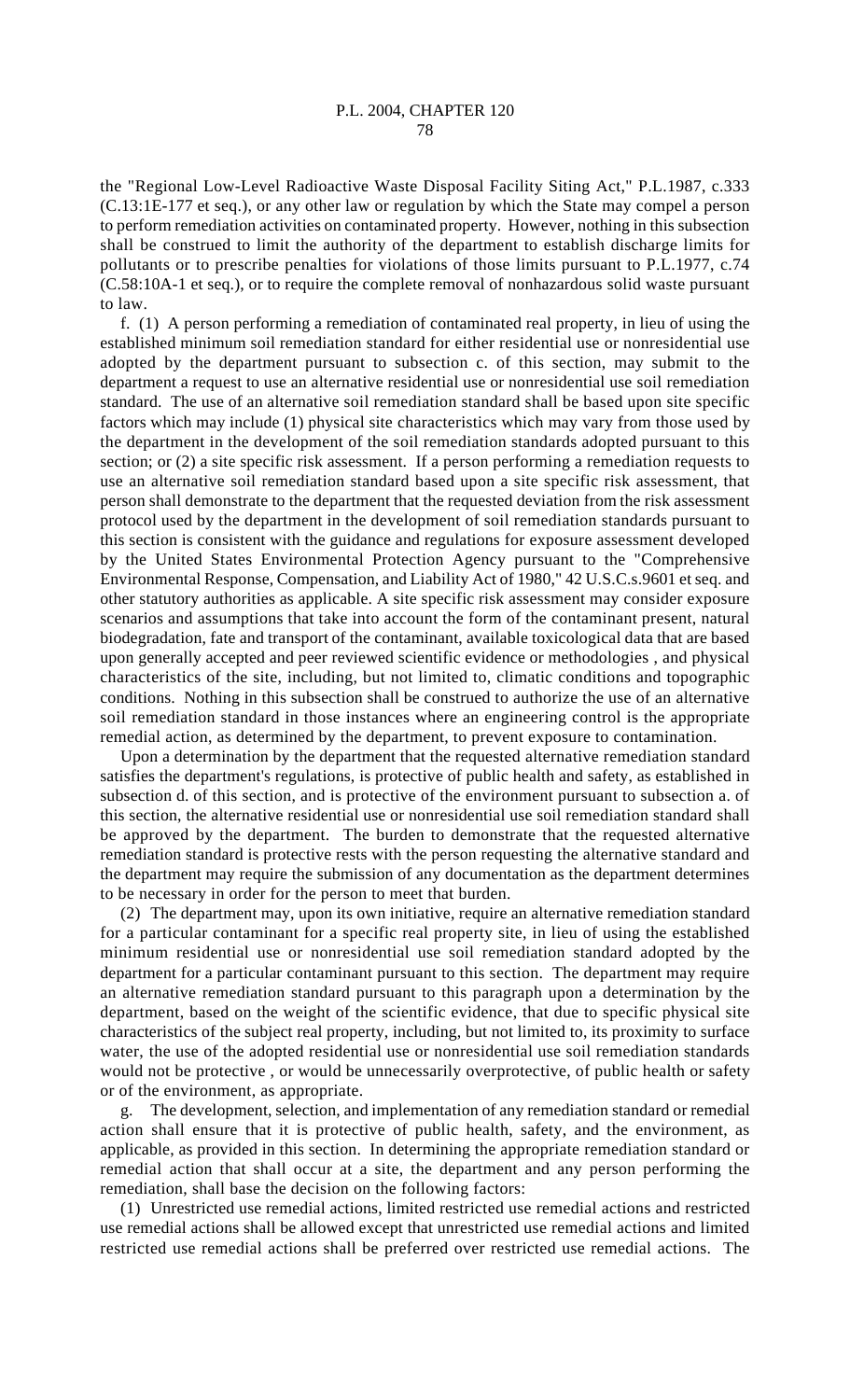department, however, may not disapprove the use of a restricted use remedial action or a limited restricted use remedial action so long as the selected remedial action meets the health risk standard established in subsection d. of this section, and where, as applicable, is protective of the environment. The choice of the remedial action to be implemented shall be made by the person performing the remediation in accordance with regulations adopted by the department and that choice of the remedial action shall be approved by the department if all the criteria for remedial action selection enumerated in this section , as applicable, are met. The department may not require a person to compare or investigate any alternative remedial action as part of its review of the selected remedial action;

(2) Contamination may, upon the department's approval, be left onsite at levels or concentrations that exceed the minimum soil remediation standards for residential use if the implementation of institutional or engineering controls at that site will result in the protection of public health, safety and the environment at the health risk standard established in subsection d. of this section and if the requirements established in subsections a., b., c. and d. of section 36 of P.L.1993, c.139 (C.58:10B-13) are met;

(3) Real property on which there is soil that has not been remediated to the residential soil remediation standards, or real property on which the soil, groundwater, or surface water has been remediated to meet the required health risk standard by the use of engineering or institutional controls, may be developed or used for residential purposes, or for any other similar purpose, if (a) all areas of that real property at which a person may come into contact with soil are remediated to meet the residential soil remediation standards and (b) it is clearly demonstrated that for all areas of the real property, other than those described in subparagraph (a) above, engineering and institutional controls can be implemented and maintained on the real property sufficient to meet the health risk standard as established in subsection d. of this section;

(4) Remediation shall not be required beyond the regional natural background levels for any particular contaminant. The department shall develop regulations that set forth a process to identify background levels of contaminants for a particular region. For the purpose of this paragraph "regional natural background levels" means the concentration of a contaminant consistently present in the environment of the region of the site and which has not been influenced by localized human activities;

(5) Remediation shall not be required of the owner or operator of real property for contamination coming onto the site from another property owned and operated by another person, unless the owner or operator is the person who is liable for cleanup and removal costs pursuant to P.L.1976, c.141 (C.58:10-23.11 et seq.);

(6) Groundwater that is contaminated shall not be required to be remediated to a level or concentration for any particular contaminant lower than the level or concentration that is migrating onto the property from another property owned and operated by another person;

(7) The technical performance, effectiveness and reliability of the proposed remedial action in attaining and maintaining compliance with applicable remediation standards and required health risk standards shall be considered. In reviewing a proposed remedial action, the department shall also consider the ability of the owner or operator to implement the proposed remedial action within a reasonable time frame without jeopardizing public health, safety or the environment;

(8) The use of a remedial action for soil contamination that is determined by the department to be effective in its guidance document created pursuant to section 38 of P.L.1993, c.139 (C.58:10B-14), is presumed to be an appropriate remedial action if it is to be implemented on a site in the manner described by the department in the guidance document and applicable regulations and if all of the conditions for remedy selection provided for in this section are met. The burden to prove compliance with the criteria in the guidance document is with the person performing the remediation;

(9) (Deleted by amendment, P.L.1997, c.278).

The burden to demonstrate that a remedial action is protective of public health, safety and the environment, as applicable, and has been selected in conformance with the provisions of this subsection is with the person proposing the remedial action.

The department may require the person performing the remediation to supply the information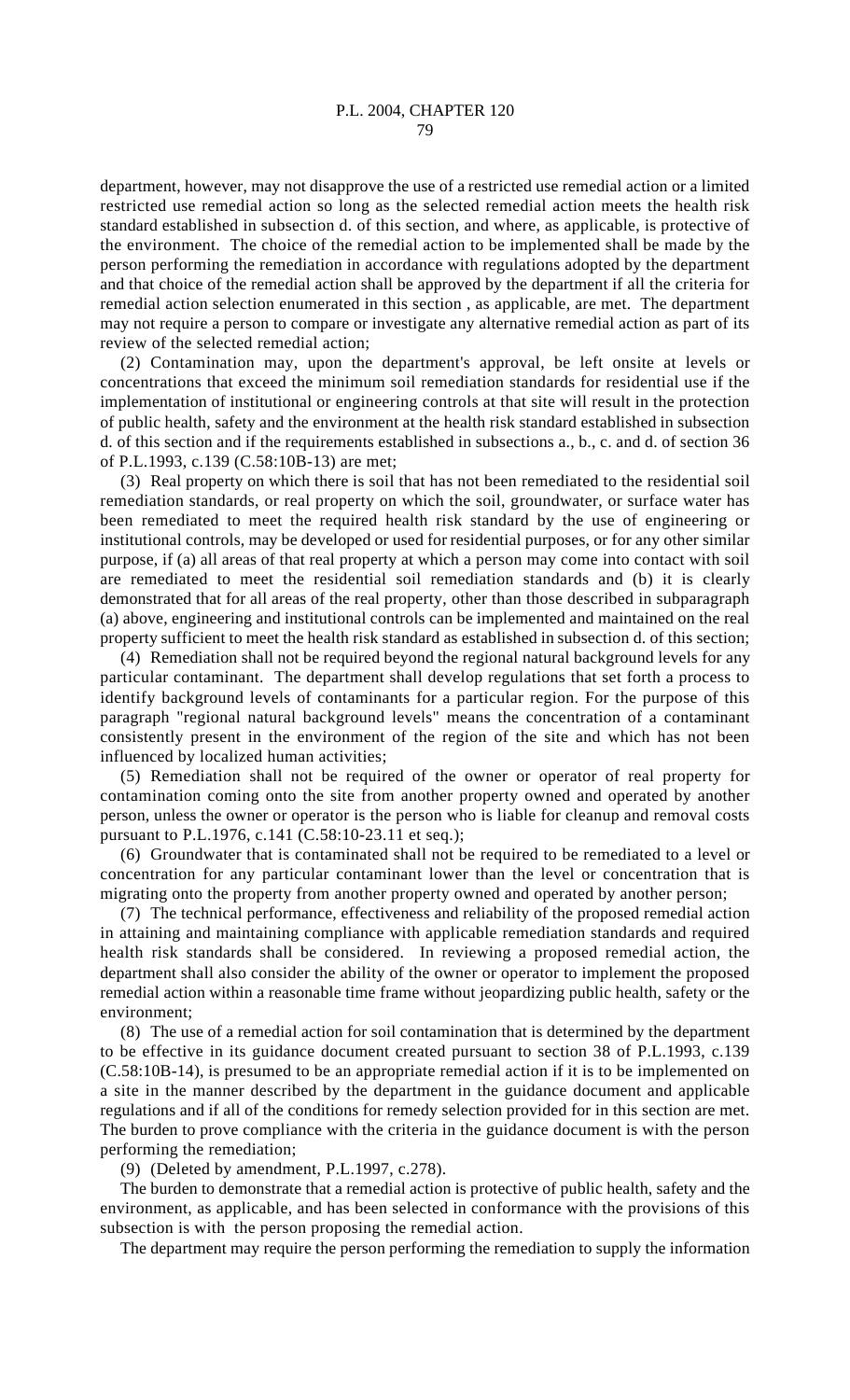required pursuant to this subsection as is necessary for the department to make a determination.

h. (1) The department shall adopt regulations which establish a procedure for a person to demonstrate that a particular parcel of land contains large quantities of historical fill material. Upon a determination by the department that large quantities of historic fill material exist on that parcel of land, there is a rebuttable presumption that the department shall not require any person to remove or treat the fill material in order to comply with applicable health risk or environmental standards. In these areas the department shall establish by regulation the requirement for engineering or institutional controls that are designed to prevent exposure of these contaminants to humans, that allow for the continued use of the property, that are less costly than removal or treatment, which maintain the health risk standards as established in subsection d. of this section, and, as applicable, are protective of the environment. The department may rebut the presumption only upon a finding by the preponderance of the evidence that the use of engineering or institutional controls would not be effective in protecting public health, safety, and the environment. The department may not adopt any rule or regulation that has the effect of shifting the burden of rebutting the presumption. For the purposes of this paragraph "historic fill material" means generally large volumes of non-indigenous material, no matter what date they were emplaced on the site, used to raise the topographic elevation of a site, which were contaminated prior to emplacement and are in no way connected with the operations at the location of emplacement and which include, but are not limited to, construction debris, dredge spoils, incinerator residue, demolition debris, fly ash, and non-hazardous solid waste. Historic fill material shall not include any material which is substantially chromate chemical production waste or any other chemical production waste or waste from processing of metal or mineral ores, residues, slags or tailings.

(2) The department shall develop recommendations for remedial actions in large areas of historic industrial contamination. These recommendations shall be designed to meet the health risk standards established in subsection d. of this section, and to be protective of the environment and shall take into account the industrial history of these sites, the extent of the contamination that may exist, the costs of remedial actions, the economic impacts of these policies, and the anticipated uses of these properties. The department shall issue a report to the Senate Environment Committee and to the Assembly Agriculture and Waste Management Committee, or their successors, explaining these recommendations and making any recommendations for legislative or regulatory action.

(3) The department may not, as a condition of allowing the use of a nonresidential use soil remediation standard, or the use of institutional or engineering controls, require the owner of that real property, except as provided in section 36 of P.L.1993, c.139 (C.58:10B-13), to restrict the use of that property through the filing of a deed easement, covenant, or condition.

i. The department may not require a remedial action workplan to be prepared or implemented or engineering or institutional controls to be imposed upon any real property unless sampling performed at that real property demonstrates the existence of contamination above the applicable remediation standards.

j. Upon the approval by the department of a remedial action workplan, or similar plan that describes the extent of contamination at a site and the remedial action to be implemented to address that contamination, the department may not subsequently require a change to that workplan or similar plan in order to compel a different remediation standard due to the fact that the established remediation standards have changed; however, the department may compel a different remediation standard if the difference between the new remediation standard and the remediation standard approved in the workplan or other plan differs by an order of magnitude. The limitation to the department's authority to change a workplan or similar plan pursuant to this subsection shall only apply if the workplan or similar plan is being implemented in a reasonable timeframe, as may be indicated in the approved remedial action workplan or similar plan.

k. Notwithstanding any other provisions of this section, all remediation standards and remedial actions that involve real property located in the Pinelands area shall be consistent with the provisions of the "Pinelands Protection Act," P.L.1979, c.111 (C.13:18A-1 et seq.), any rules and regulations promulgated pursuant thereto, and with section 502 of the "National Parks and Recreation Act of 1978," 16 U.S.C. s.471i; and all remediation standards and remedial actions